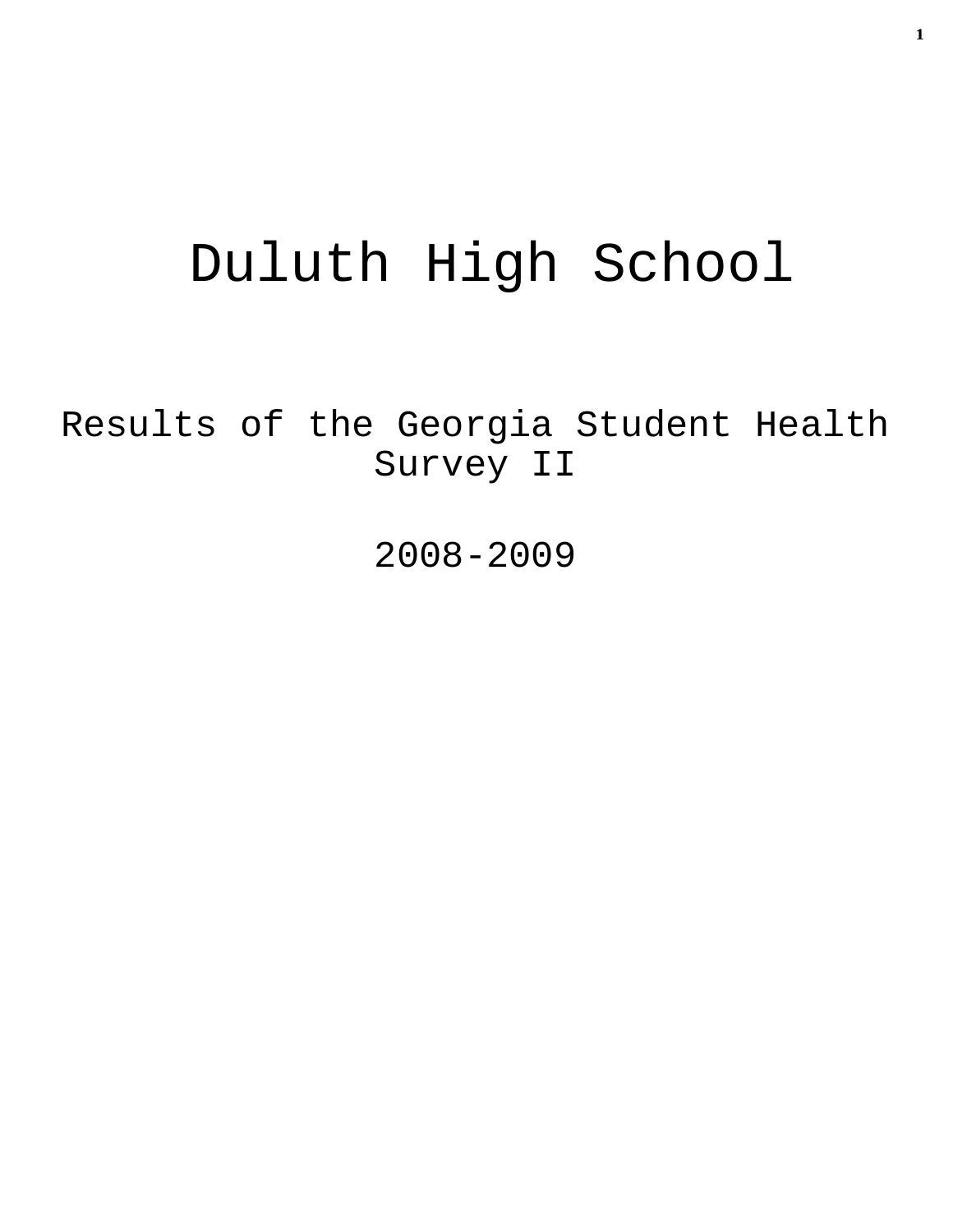# *Demographics* **2**

| Grade                    |     |  |  |  |
|--------------------------|-----|--|--|--|
| <b>Grade   Frequency</b> |     |  |  |  |
| 10                       | 143 |  |  |  |
| 12                       | 112 |  |  |  |

| Frequency      | <b>Table of Gender by Grade</b> |              |             |              |  |  |
|----------------|---------------------------------|--------------|-------------|--------------|--|--|
| <b>Col Pct</b> |                                 | Grade(Grade) |             |              |  |  |
|                | Gender(Gender)                  | 10           | 12          | <b>Total</b> |  |  |
|                | <b>Female</b>                   | 65<br>45.45  | 62<br>55.36 | 127          |  |  |
|                | <b>Male</b>                     | 78<br>54.55  | 50<br>44.64 | 128          |  |  |
|                | <b>Total</b>                    | 143          | 112         | 255          |  |  |

| <b>Frequency</b> |
|------------------|
| <b>Col Pct</b>   |

| <b>Table of Ethnicity by Grade</b> |              |             |              |  |  |  |
|------------------------------------|--------------|-------------|--------------|--|--|--|
|                                    | Grade(Grade) |             |              |  |  |  |
| <b>Ethnicity</b> (Ethnicity)       | 10           | 12          | <b>Total</b> |  |  |  |
| <b>Black</b>                       | 46<br>32.17  | 24<br>21.43 | 70           |  |  |  |
| <b>Hispanic</b>                    | 30<br>20.98  | 16<br>14.29 | 46           |  |  |  |
| White                              | 39<br>27.27  | 35<br>31.25 | 74           |  |  |  |
| <b>Asian</b>                       | 19<br>13.29  | 31<br>27.68 | 50           |  |  |  |
| <b>Other</b>                       | 9<br>6.29    | 6<br>5.36   | 15           |  |  |  |
| <b>Total</b>                       | 143          | 112         | 255          |  |  |  |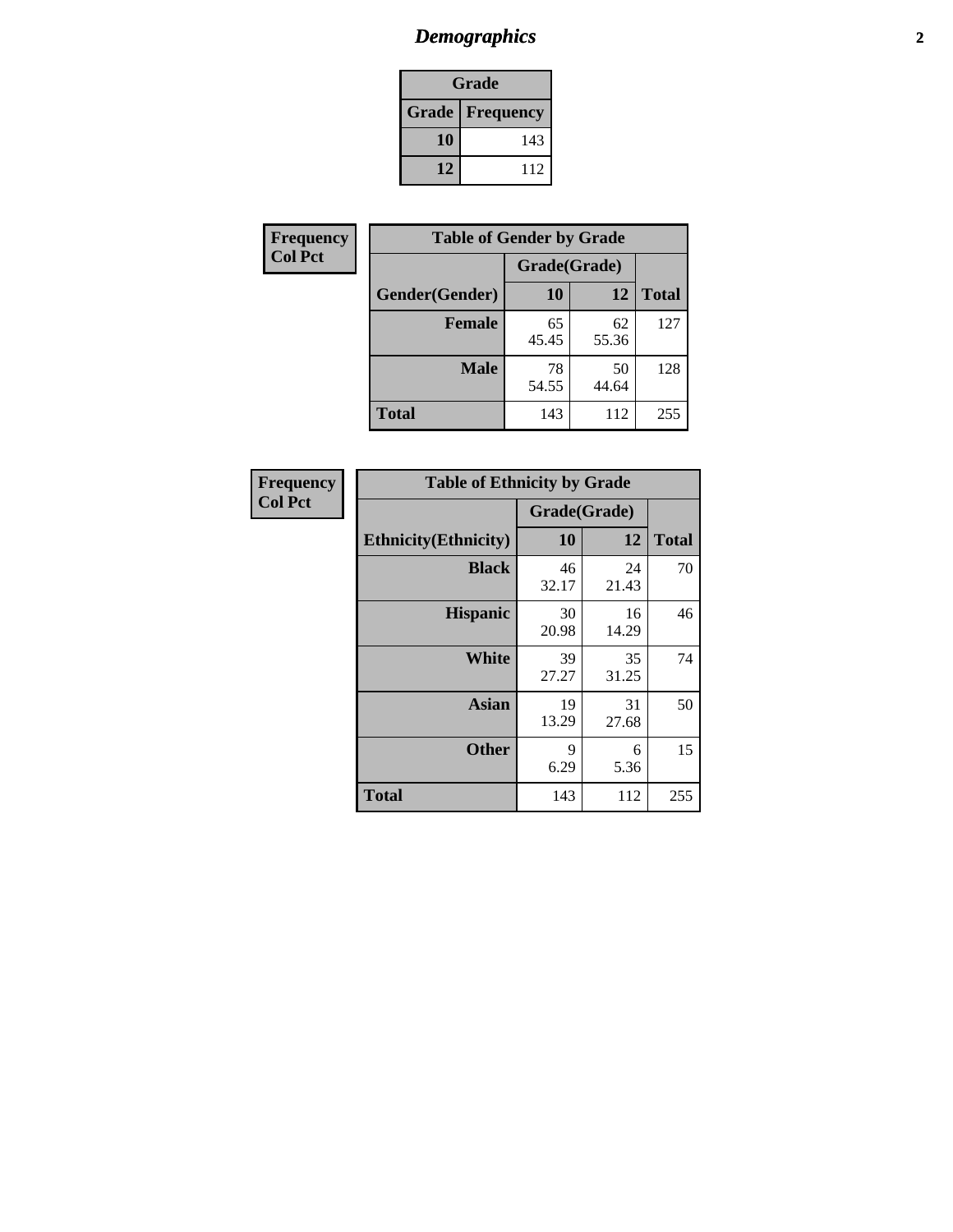#### *Title IV, Part A, Schedule A* **3** *Goal 1: Ensure that all schools are drug-free Baseline Data: Year 2008-2009 Prevalence of Drug Use*

| Frequency<br><b>Col Pct</b> | <b>Table of AlcoholAlt by Grade</b> |              |             |              |  |  |
|-----------------------------|-------------------------------------|--------------|-------------|--------------|--|--|
|                             | AlcoholAlt(Alcohol                  | Grade(Grade) |             |              |  |  |
|                             | use, past 30 days)                  | 10           | 12          | <b>Total</b> |  |  |
|                             | Yes                                 | 36<br>25.17  | 30<br>26.79 | 66           |  |  |
|                             | N <sub>0</sub>                      | 107<br>74.83 | 82<br>73.21 | 189          |  |  |
|                             | Total                               | 143          | 112         | 255          |  |  |

| Frequency      | <b>Table of TobaccoAny by Grade</b> |              |             |              |  |
|----------------|-------------------------------------|--------------|-------------|--------------|--|
| <b>Col Pct</b> | TobaccoAny(Tobacco                  | Grade(Grade) |             |              |  |
|                | use, past 30 days)                  | 10           | 12          | <b>Total</b> |  |
|                | Yes                                 | 22<br>15.38  | 25<br>22.32 | 47           |  |
|                | N <sub>0</sub>                      | 121<br>84.62 | 87<br>77.68 | 208          |  |
|                | Total                               | 143          | 112         | 255          |  |

| Frequency      | <b>Table of MarijuanaAlt by Grade</b> |              |             |              |  |
|----------------|---------------------------------------|--------------|-------------|--------------|--|
| <b>Col Pct</b> | MarijuanaAlt(Marijuana                | Grade(Grade) |             |              |  |
|                | use, past 30 days)                    | 10           | 12          | <b>Total</b> |  |
|                | Yes                                   | 22<br>15.38  | 17<br>15.18 | 39           |  |
|                | N <sub>0</sub>                        | 121<br>84.62 | 95<br>84.82 | 216          |  |
|                | <b>Total</b>                          | 143          | 112         | 255          |  |

| Frequency<br><b>Col Pct</b> | <b>Table of OtherDrugAny by Grade</b>  |              |              |              |  |
|-----------------------------|----------------------------------------|--------------|--------------|--------------|--|
|                             | <b>OtherDrugAny(Other</b><br>drug use, | Grade(Grade) |              |              |  |
|                             | past 30 days)                          | <b>10</b>    | 12           | <b>Total</b> |  |
|                             | <b>Yes</b>                             | q<br>6.29    | 10<br>8.93   | 19           |  |
|                             | N <sub>0</sub>                         | 134<br>93.71 | 102<br>91.07 | 236          |  |
|                             | <b>Total</b>                           | 143          | 112          | 255          |  |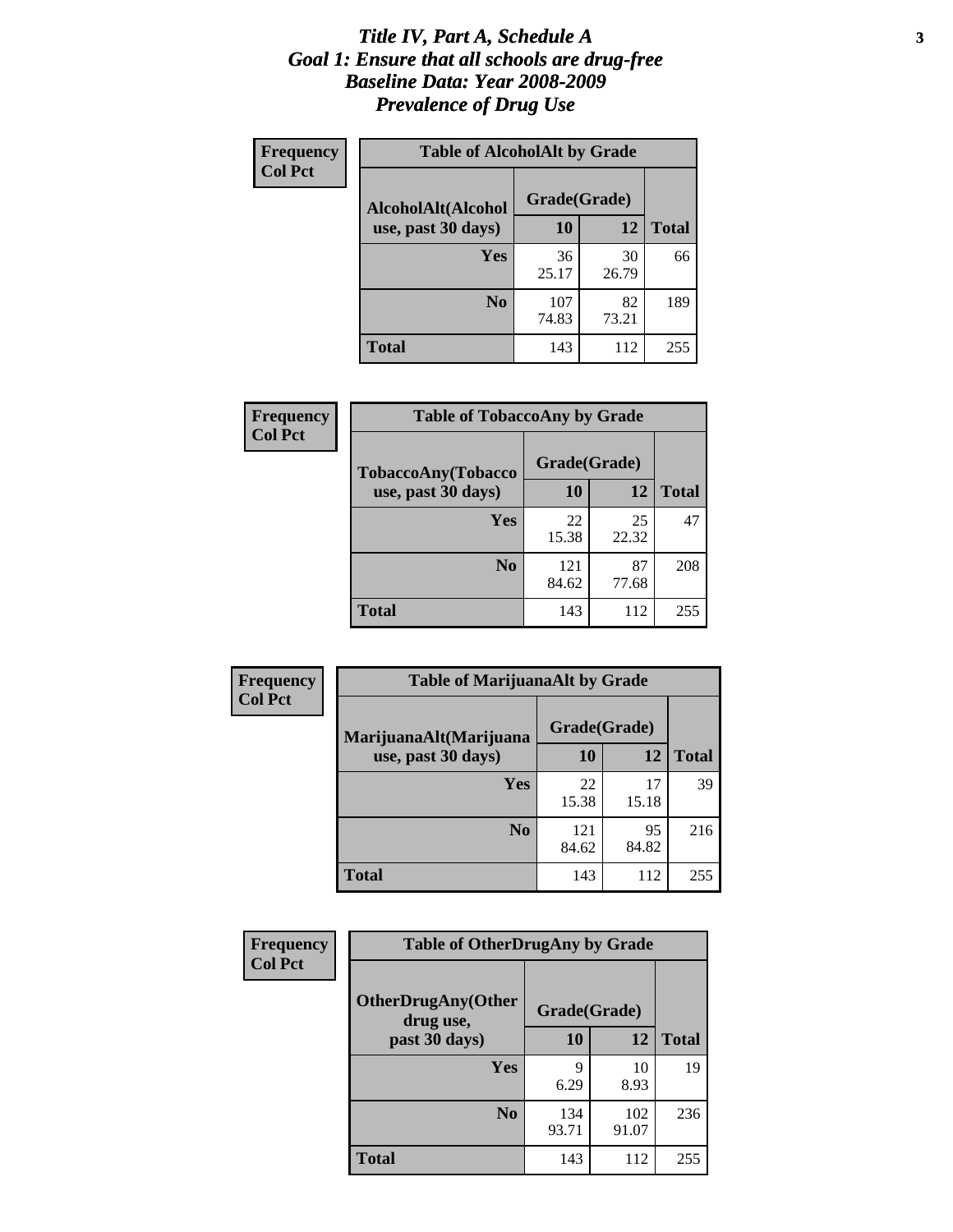#### *Average Age of Onset of Use* **4** *Results for "Average Age of Onset of Use" questions exclude students who said they did not use that substance*

| <b>Variable</b>    | Label                                                              | <b>Mean</b> |
|--------------------|--------------------------------------------------------------------|-------------|
| Alcoholinit2       | I started using alcohol when I was                                 | 13.42       |
| Cigarettesinit2    | I started smoking tobacco when I was                               | 13.94       |
| Smokelessinit2     | I started chewing tobacco when I was                               | 14.62       |
| Marijuanainit2     | I started using marijuana when I was                               | 14.24       |
| Cocaineinit2       | I started using cocaine when I was                                 | 13.63       |
| Inhalantsinit2     | I started using inhalants when I was                               | 11.20       |
| Steroidsinit2      | I started using steroids when I was                                | 11.50       |
| Ecstasyinit2       | I started using ecstasy when I was                                 | 14.93       |
| Methinit2          | I started using methamphetamines when I was                        | 12.00       |
| Hallucinogensinit2 | I started using hallucinogens when I was                           | 15.00       |
| Prescriptioninit2  | I started using prescription drugs not prescribed to me when I was | 14.26       |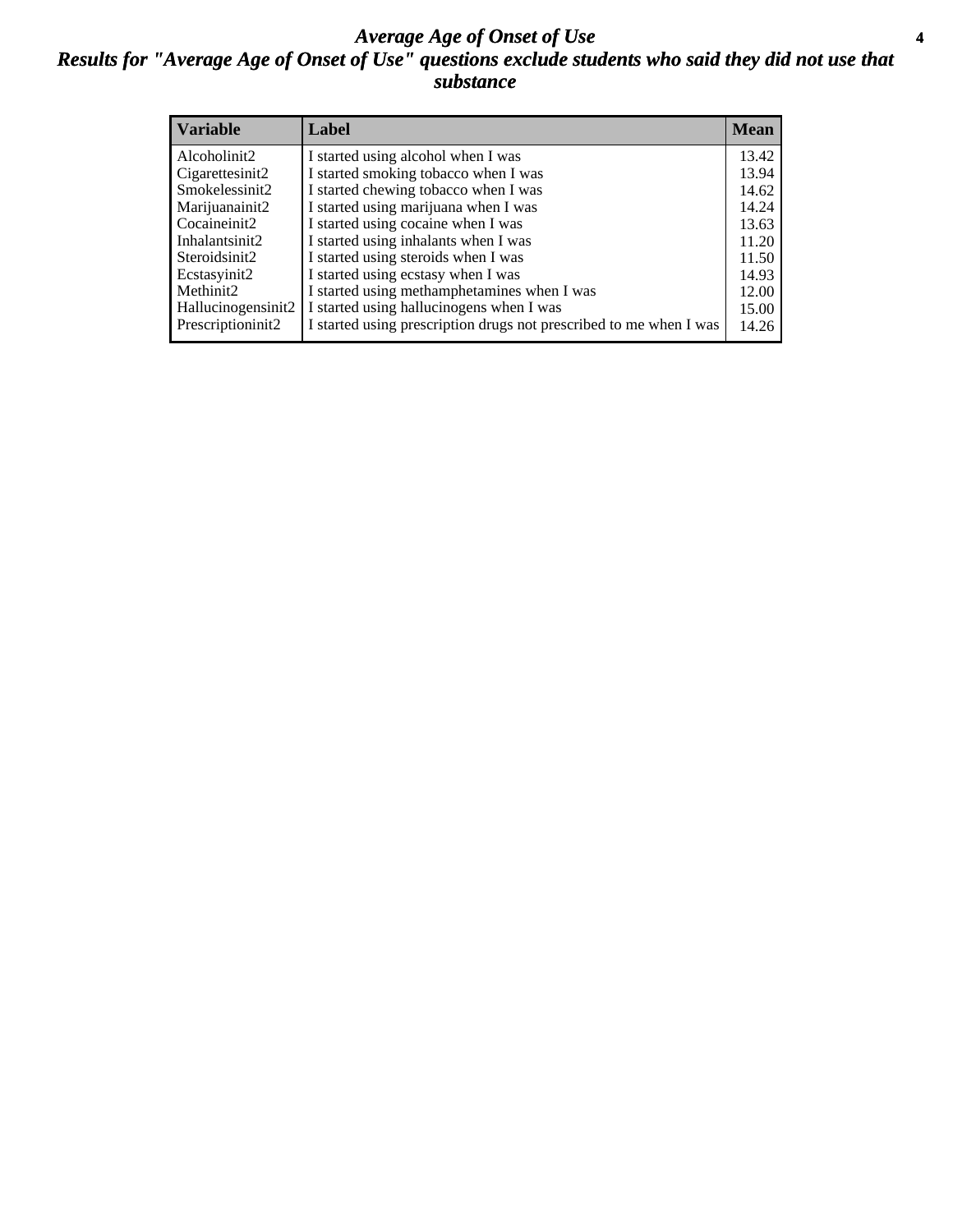# *Perception of Health Risk* **5**

| <b>Frequency</b> | <b>Table of Alcoholharmdich by Grade</b> |              |             |              |  |
|------------------|------------------------------------------|--------------|-------------|--------------|--|
| <b>Col Pct</b>   | Alcoholharmdich(I<br>think alcohol is    | Grade(Grade) |             |              |  |
|                  | harmful)                                 | 10           | 12          | <b>Total</b> |  |
|                  | <b>Yes</b>                               | 114<br>79.72 | 90<br>80.36 | 204          |  |
|                  | N <sub>0</sub>                           | 29<br>20.28  | 22<br>19.64 | 51           |  |
|                  | <b>Total</b>                             | 143          | 112         | 255          |  |

| Frequency      | <b>Table of Tobaccoharmdich by Grade</b> |              |              |              |  |
|----------------|------------------------------------------|--------------|--------------|--------------|--|
| <b>Col Pct</b> | Tobaccoharmdich(I<br>think tobacco is    | Grade(Grade) |              |              |  |
|                | harmful)                                 | 10           | 12           | <b>Total</b> |  |
|                | Yes                                      | 135<br>94.41 | 107<br>95.54 | 242          |  |
|                | N <sub>0</sub>                           | 8<br>5.59    | 5<br>4.46    | 13           |  |
|                | Total                                    | 143          | 112          | 255          |  |

| Frequency      | <b>Table of Marijuanaharmdich by Grade</b> |              |             |              |  |  |
|----------------|--------------------------------------------|--------------|-------------|--------------|--|--|
| <b>Col Pct</b> | Marijuanaharmdich(I<br>think marijuana is  | Grade(Grade) |             |              |  |  |
|                | harmful)                                   | <b>10</b>    | 12          | <b>Total</b> |  |  |
|                | Yes                                        | 106<br>74.13 | 83<br>74.11 | 189          |  |  |
|                | N <sub>0</sub>                             | 37<br>25.87  | 29<br>25.89 | 66           |  |  |
|                | <b>Total</b>                               | 143          | 112         | 255          |  |  |

| <b>Frequency</b> | <b>Table of Otherdrugharmdich by Grade</b>   |              |              |              |  |  |
|------------------|----------------------------------------------|--------------|--------------|--------------|--|--|
| <b>Col Pct</b>   | Otherdrugharmdich(I<br>think other drugs are | Grade(Grade) |              |              |  |  |
|                  | harmful)                                     | 10           | 12           | <b>Total</b> |  |  |
|                  | Yes                                          | 136<br>95.10 | 110<br>98.21 | 246          |  |  |
|                  | N <sub>0</sub>                               | 4.90         | 1.79         | 9            |  |  |
|                  | <b>Total</b>                                 | 143          | 112          | 255          |  |  |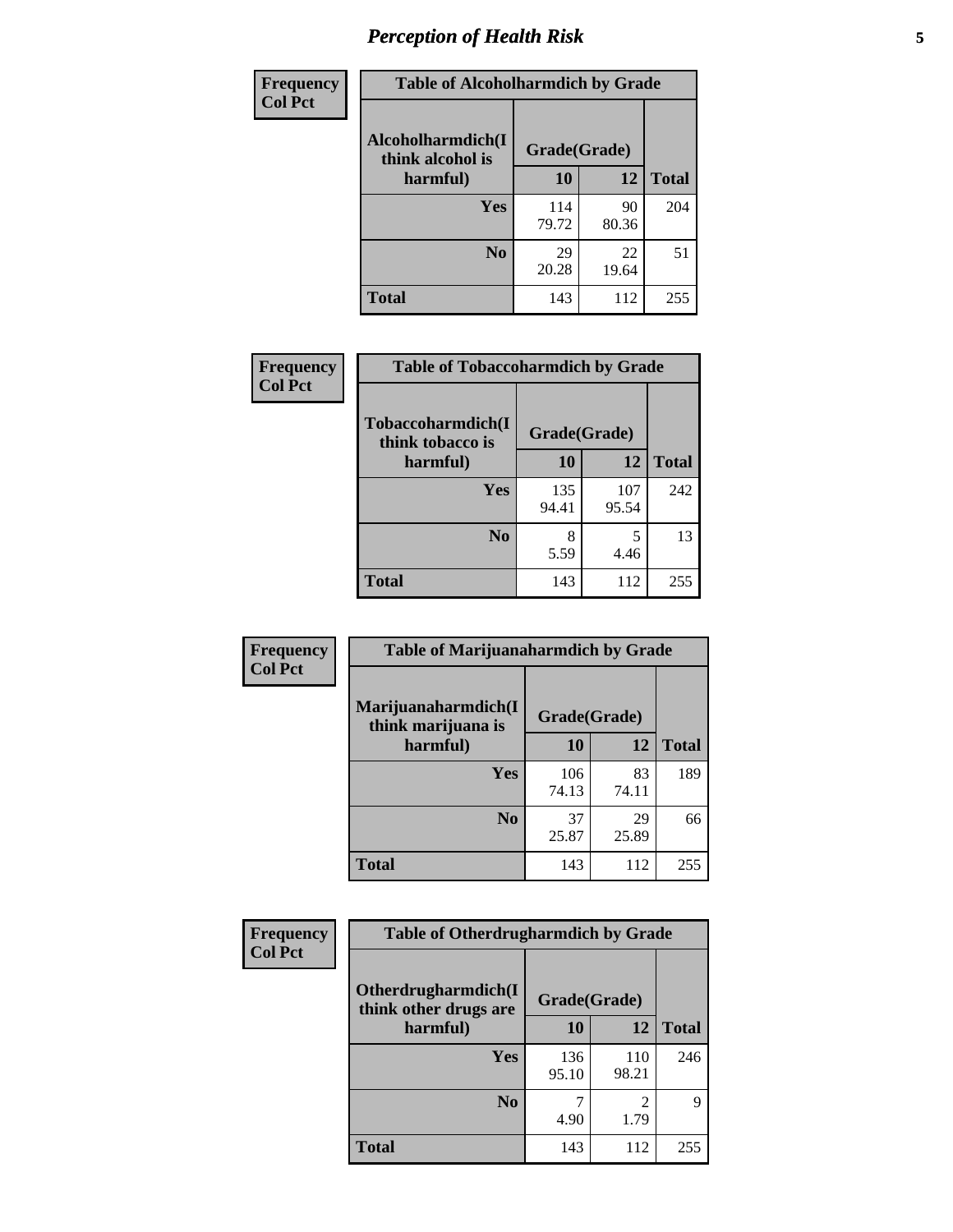# *Social Disapproval* **6**

| Frequency      | <b>Table of Alcoholpeerdich by Grade</b>                    |              |             |              |  |  |
|----------------|-------------------------------------------------------------|--------------|-------------|--------------|--|--|
| <b>Col Pct</b> | Alcoholpeerdich(My<br>friends would<br>disapprove if I used | Grade(Grade) |             |              |  |  |
|                | alcohol)                                                    | 10           | 12          | <b>Total</b> |  |  |
|                | <b>Yes</b>                                                  | 64<br>44.76  | 50<br>44.64 | 114          |  |  |
|                | N <sub>0</sub>                                              | 79<br>55.24  | 62<br>55.36 | 141          |  |  |
|                | <b>Total</b>                                                | 143          | 112         | 255          |  |  |

| <b>Frequency</b> |
|------------------|
| <b>Col Pct</b>   |

| <b>Table of Tobaccopeerdich by Grade</b>                            |              |             |              |  |
|---------------------------------------------------------------------|--------------|-------------|--------------|--|
| <b>Tobaccopeerdich</b> (My<br>friends would<br>disapprove if I used | Grade(Grade) |             |              |  |
| tobacco)                                                            | 10           | 12          | <b>Total</b> |  |
| Yes                                                                 | 93<br>65.03  | 76<br>67.86 | 169          |  |
| N <sub>0</sub>                                                      | 50<br>34.97  | 36<br>32.14 | 86           |  |
| <b>Total</b>                                                        | 143          | 112         | 255          |  |

| <b>Frequency</b> | <b>Table of Marijuanapeerdich by Grade</b>                    |              |             |              |  |  |
|------------------|---------------------------------------------------------------|--------------|-------------|--------------|--|--|
| <b>Col Pct</b>   | Marijuanapeerdich(My<br>friends would<br>disapprove if I used | Grade(Grade) |             |              |  |  |
|                  | marijuana)                                                    | 10           | 12          | <b>Total</b> |  |  |
|                  | <b>Yes</b>                                                    | 78<br>54.55  | 63<br>56.25 | 141          |  |  |
|                  | N <sub>0</sub>                                                | 65<br>45.45  | 49<br>43.75 | 114          |  |  |
|                  | <b>Total</b>                                                  | 143          | 112         | 255          |  |  |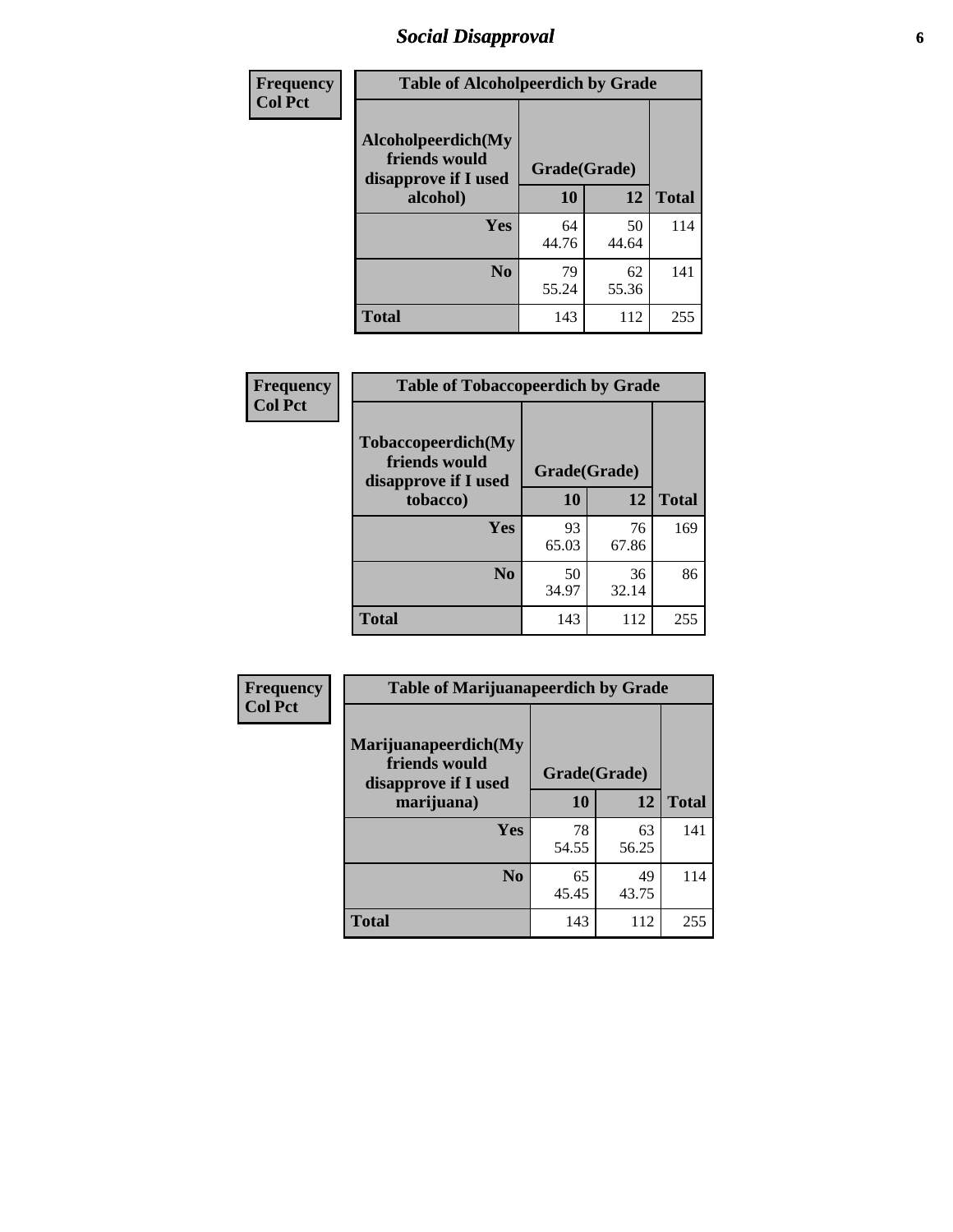# *Social Disapproval* **7**

| Frequency      | <b>Table of Otherdrugpeerdich by Grade</b>                    |              |             |              |  |  |
|----------------|---------------------------------------------------------------|--------------|-------------|--------------|--|--|
| <b>Col Pct</b> | Otherdrugpeerdich(My<br>friends would<br>disapprove if I used | Grade(Grade) |             |              |  |  |
|                | other drugs)                                                  | 10           | 12          | <b>Total</b> |  |  |
|                | Yes                                                           | 100<br>69.93 | 93<br>83.04 | 193          |  |  |
|                | N <sub>0</sub>                                                | 43<br>30.07  | 19<br>16.96 | 62           |  |  |
|                | <b>Total</b>                                                  | 143          | 112         | 255          |  |  |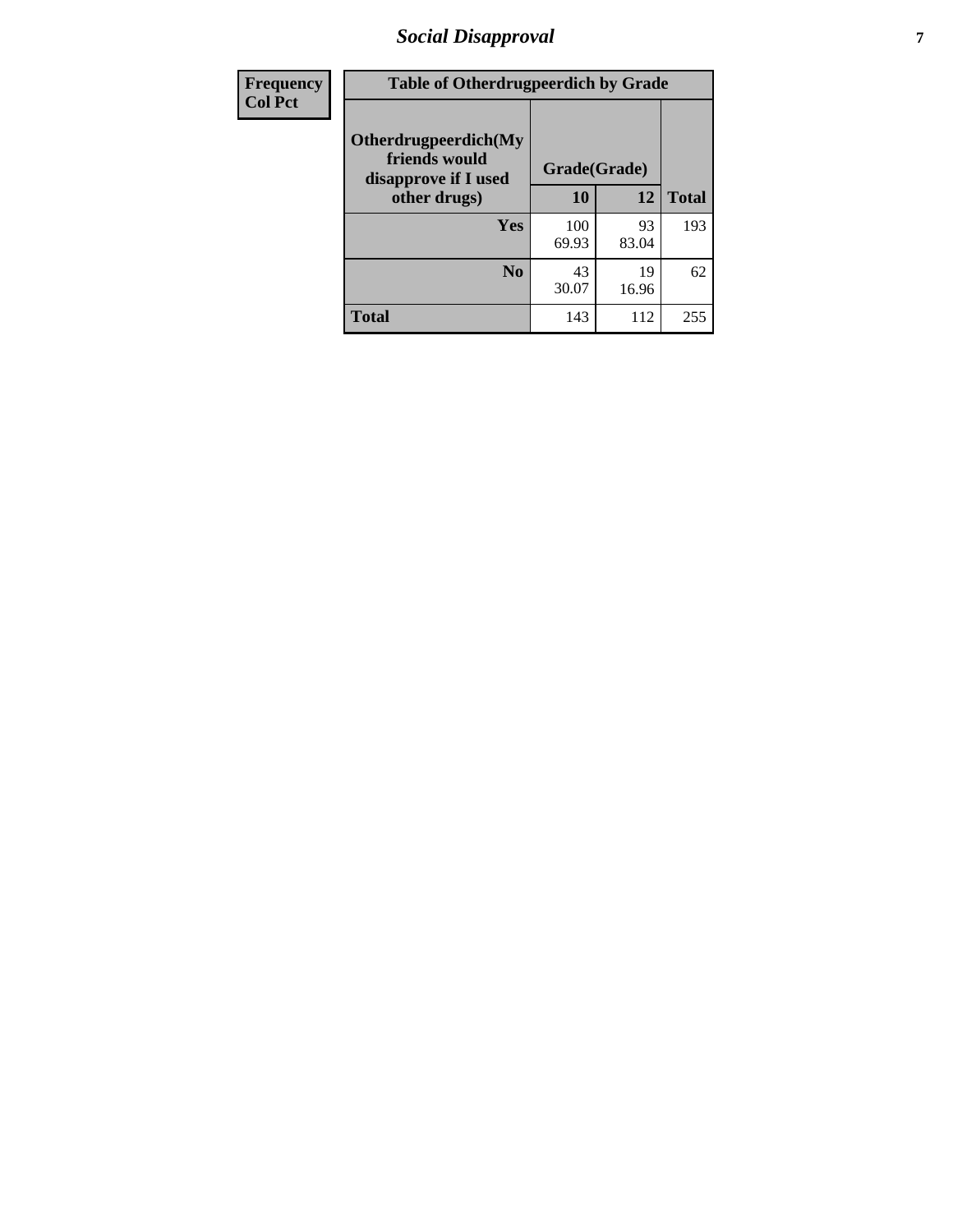#### Title IV, Part A, Schedule A **8** *Goal 2: To help ensure that all schools are safe and disciplined Baseline Data: Year 2008-2009 Student Involvement in Gang Activity*

| Frequency      | <b>Table of Gangself by Grade</b>                                                                 |                    |              |              |
|----------------|---------------------------------------------------------------------------------------------------|--------------------|--------------|--------------|
| <b>Col Pct</b> | Gangself(I<br>have<br>participated<br>in illegal<br>gang<br>activities in<br>the past 30<br>days) | Grade(Grade)<br>10 | 12           | <b>Total</b> |
|                | Yes                                                                                               | 5<br>3.50          | 6<br>5.36    | 11           |
|                | N <sub>0</sub>                                                                                    | 138<br>96.50       | 106<br>94.64 | 244          |
|                | <b>Total</b>                                                                                      | 143                | 112          | 255          |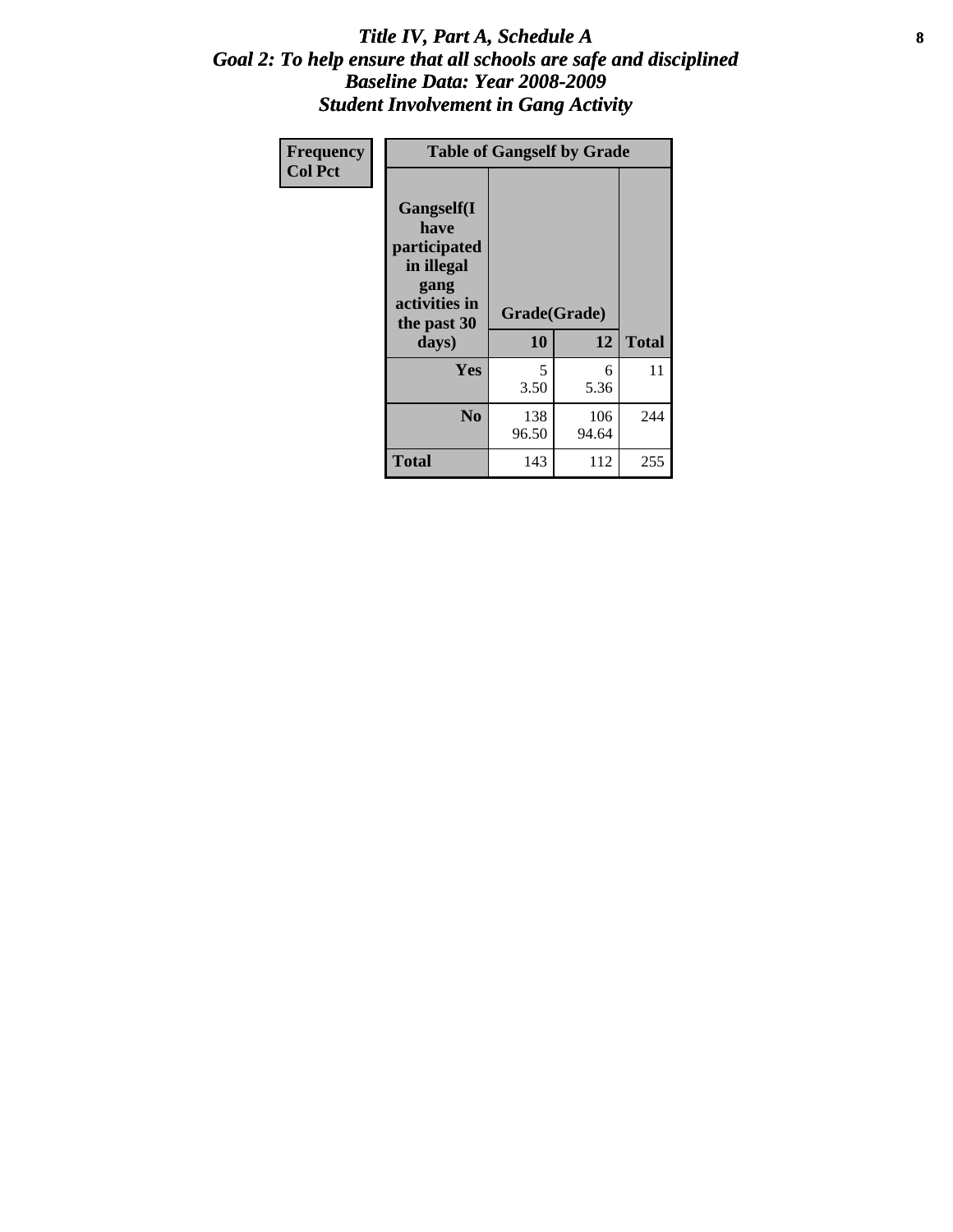# *Student Perception of School Safety* **9**

| <b>Frequency</b><br>Row Pct |
|-----------------------------|
|                             |

| <b>Table of Grade by Safeschool</b> |                                                                                                                          |             |             |             |     |  |
|-------------------------------------|--------------------------------------------------------------------------------------------------------------------------|-------------|-------------|-------------|-----|--|
|                                     | Safeschool (School is a place at which I feel<br>safe)                                                                   |             |             |             |     |  |
| Grade(Grade)                        | Somewhat Somewhat<br><b>Strongly</b><br><b>Strongly</b><br><b>Disagree</b><br>Agree<br>Disagree<br><b>Total</b><br>Agree |             |             |             |     |  |
| 10                                  | 19<br>13.29                                                                                                              | 77<br>53.85 | 31<br>21.68 | 16<br>11.19 | 143 |  |
| 12                                  | 23<br>20.54                                                                                                              | 50<br>44.64 | 18<br>16.07 | 21<br>18.75 | 112 |  |
| <b>Total</b>                        | 42                                                                                                                       | 127         | 49          | 37          | 255 |  |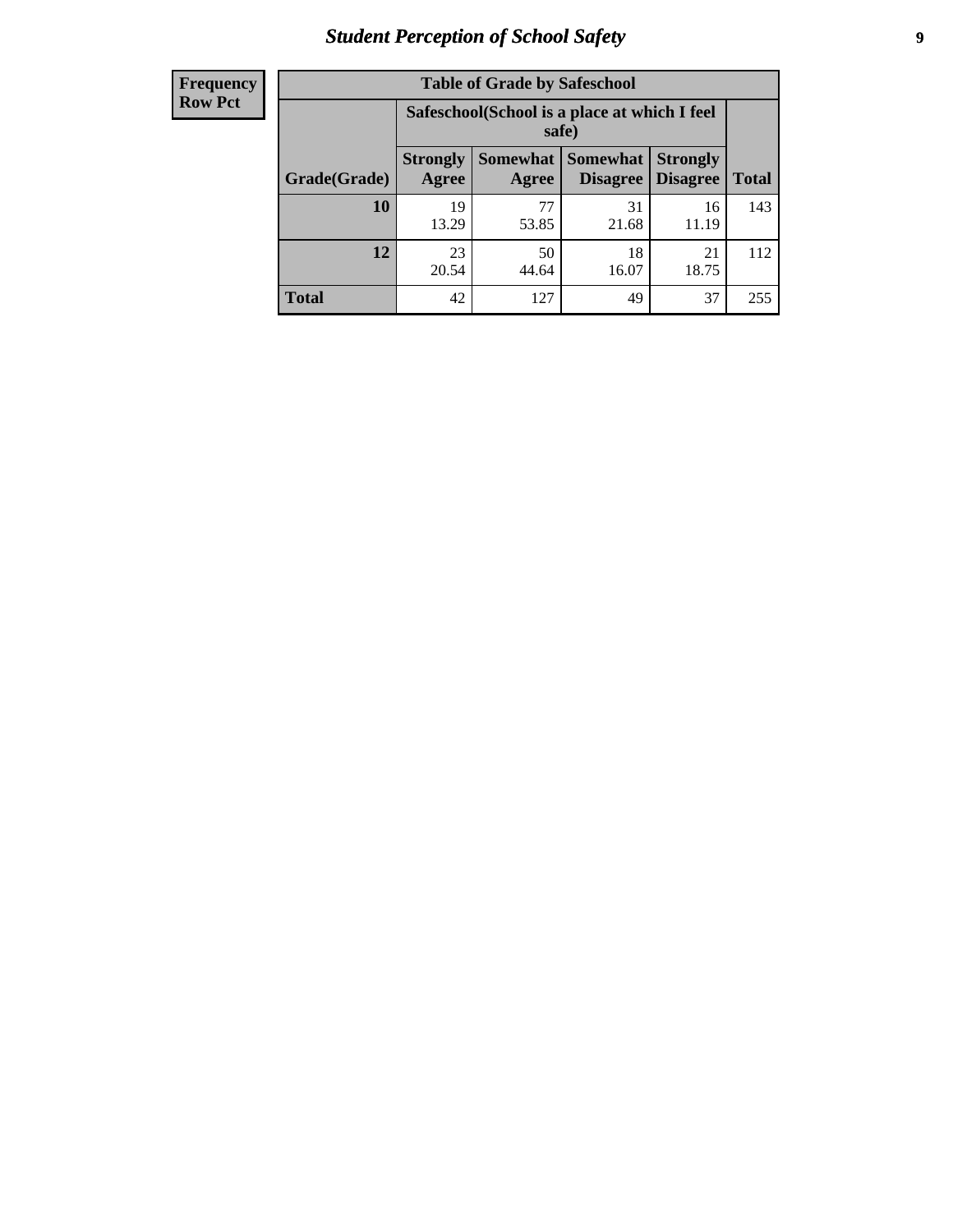### *Students Who Have Been Bullied* **10**

#### **Frequency Row Pct**

| <b>Table of Grade by Bullied</b> |                             |                                                                               |                              |                        |                        |                        |                   |              |
|----------------------------------|-----------------------------|-------------------------------------------------------------------------------|------------------------------|------------------------|------------------------|------------------------|-------------------|--------------|
|                                  |                             | <b>Bullied</b> (I have been bullied by other<br>students in the past 30 days) |                              |                        |                        |                        |                   |              |
| Grade(Grade)                     | $\mathbf{0}$<br><b>Days</b> | 1 or<br>2<br>days                                                             | 3 <sub>to</sub><br>5<br>days | 6 to<br>9<br>days      | 10<br>to<br>19<br>days | 20<br>to<br>29<br>days | All<br>30<br>days | <b>Total</b> |
| 10                               | 125<br>87.41                | 4<br>2.80                                                                     | 7<br>4.90                    | $\overline{2}$<br>1.40 | 0.70                   | $\theta$<br>0.00       | 4<br>2.80         | 143          |
| 12                               | 103<br>91.96                | $\overline{4}$<br>3.57                                                        | $\overline{2}$<br>1.79       | 0.89                   | 0<br>0.00              | $\overline{2}$<br>1.79 | 0<br>0.00         | 112          |
| <b>Total</b>                     | 228                         | 8                                                                             | 9                            | 3                      | 1                      | $\overline{c}$         | 4                 | 255          |

 $\blacksquare$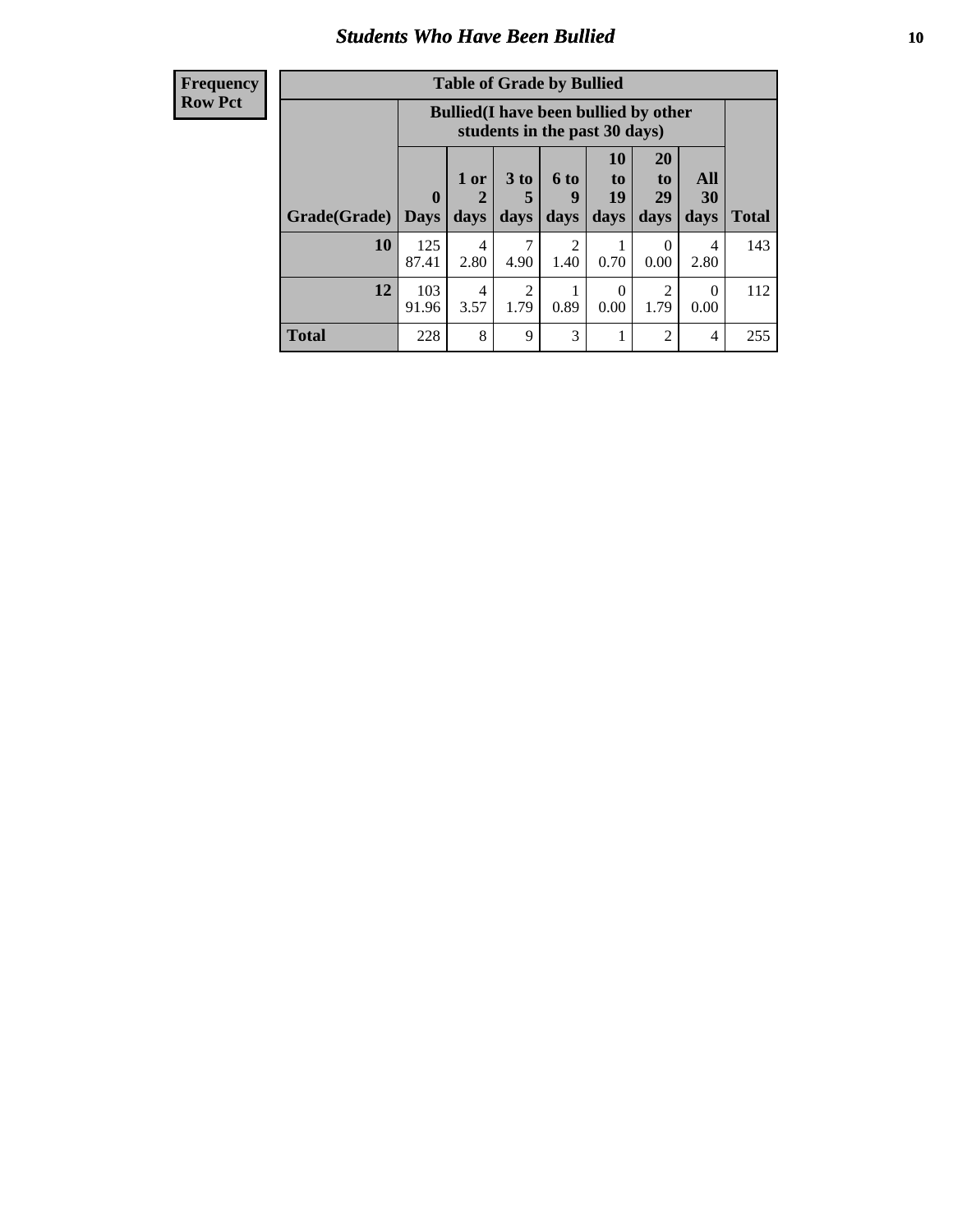#### *School Climate* **11**

| Frequency      | <b>Table of SchoolClimate1 by Grade</b> |                    |             |              |  |  |
|----------------|-----------------------------------------|--------------------|-------------|--------------|--|--|
| <b>Col Pct</b> | SchoolClimate1(I<br>like school)        | Grade(Grade)<br>10 | 12          | <b>Total</b> |  |  |
|                | <b>Strongly Agree</b>                   | 26<br>18.18        | 19<br>16.96 | 45           |  |  |
|                | <b>Somewhat Agree</b>                   | 92<br>64.34        | 64<br>57.14 | 156          |  |  |
|                | <b>Somewhat Disagree</b>                | 20<br>13.99        | 19<br>16.96 | 39           |  |  |
|                | <b>Strongly Disagree</b>                | 5<br>3.50          | 10<br>8.93  | 15           |  |  |
|                | <b>Total</b>                            | 143                | 112         | 255          |  |  |

| Frequency      | <b>Table of SchoolClimate2 by Grade</b>           |                    |             |              |  |  |
|----------------|---------------------------------------------------|--------------------|-------------|--------------|--|--|
| <b>Col Pct</b> | SchoolClimate2(I<br>feel successful at<br>school) | Grade(Grade)<br>10 | 12          | <b>Total</b> |  |  |
|                | <b>Strongly Agree</b>                             | 29<br>20.28        | 18<br>16.07 | 47           |  |  |
|                | <b>Somewhat Agree</b>                             | 92<br>64.34        | 79<br>70.54 | 171          |  |  |
|                | <b>Somewhat Disagree</b>                          | 18<br>12.59        | 6.25        | 25           |  |  |
|                | <b>Strongly Disagree</b>                          | 4<br>2.80          | 8<br>7.14   | 12           |  |  |
|                | <b>Total</b>                                      | 143                | 112         | 255          |  |  |

|                | <b>Table of SchoolClimate3 by Grade</b>                      |              |             |              |
|----------------|--------------------------------------------------------------|--------------|-------------|--------------|
| Frequency      |                                                              |              |             |              |
| <b>Col Pct</b> | <b>SchoolClimate3(My</b><br>school has high<br>standards for | Grade(Grade) | 12          | <b>Total</b> |
|                | achievement)                                                 | <b>10</b>    |             |              |
|                | <b>Strongly Agree</b>                                        | 64<br>44.76  | 33<br>29.46 | 97           |
|                | <b>Somewhat Agree</b>                                        | 58<br>40.56  | 59<br>52.68 | 117          |
|                | <b>Somewhat Disagree</b>                                     | 15<br>10.49  | 14<br>12.50 | 29           |
|                | <b>Strongly Disagree</b>                                     | 6<br>4.20    | 6<br>5.36   | 12           |
|                | Total                                                        | 143          | 112         | 255          |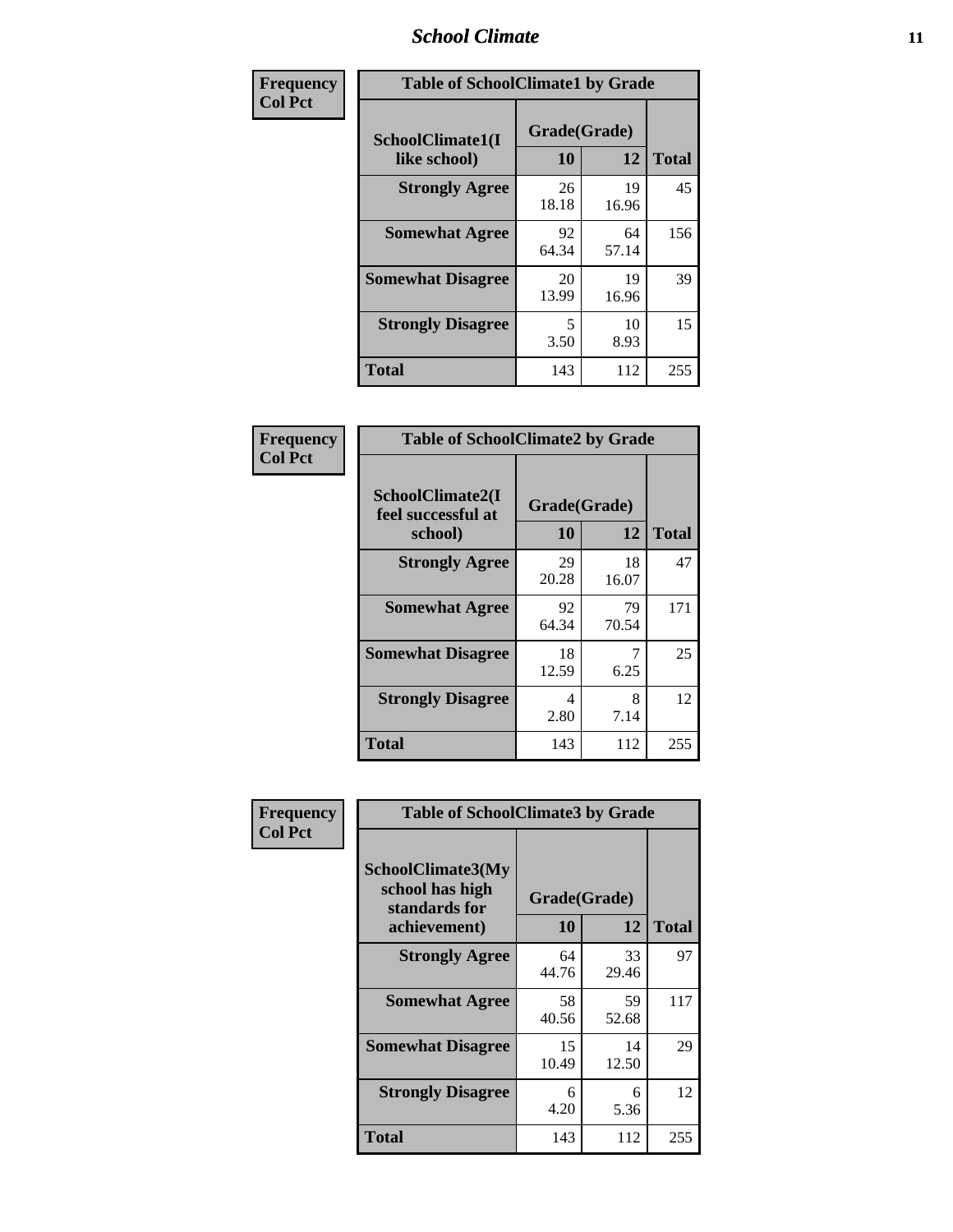#### *School Climate* **12**

| Frequency      | <b>Table of SchoolClimate4 by Grade</b>                       |                    |             |              |
|----------------|---------------------------------------------------------------|--------------------|-------------|--------------|
| <b>Col Pct</b> | SchoolClimate4(My<br>school sets clear<br>rules for behavior) | Grade(Grade)<br>10 | 12          | <b>Total</b> |
|                | <b>Strongly Agree</b>                                         | 63<br>44.06        | 46<br>41.07 | 109          |
|                | <b>Somewhat Agree</b>                                         | 58<br>40.56        | 44<br>39.29 | 102          |
|                | <b>Somewhat Disagree</b>                                      | 15<br>10.49        | 16<br>14.29 | 31           |
|                | <b>Strongly Disagree</b>                                      | 7<br>4.90          | 6<br>5.36   | 13           |
|                | <b>Total</b>                                                  | 143                | 112         | 255          |

| <b>Table of SchoolClimate5 by Grade</b>                              |                    |              |     |  |
|----------------------------------------------------------------------|--------------------|--------------|-----|--|
| SchoolClimate5(I<br>know what to do in<br>an emergency at<br>school) | Grade(Grade)<br>10 | <b>Total</b> |     |  |
| <b>Strongly Agree</b>                                                | 65<br>45.45        | 49<br>43.75  | 114 |  |
| <b>Somewhat Agree</b>                                                | 63<br>44.06        | 44<br>39.29  | 107 |  |
| <b>Somewhat Disagree</b>                                             | 12<br>8.39         | 13<br>11.61  | 25  |  |
| <b>Strongly Disagree</b>                                             | 3<br>2.10          | 6<br>5.36    | 9   |  |
| <b>Total</b>                                                         | 143                | 112          | 255 |  |

| <b>Frequency</b><br><b>Col Pct</b> | <b>Table of SchoolClimate6 by Grade</b>                  |                    |             |              |  |
|------------------------------------|----------------------------------------------------------|--------------------|-------------|--------------|--|
|                                    | <b>SchoolClimate6(Teachers</b><br>treat me with respect) | Grade(Grade)<br>10 | 12          | <b>Total</b> |  |
|                                    | <b>Strongly Agree</b>                                    | 34<br>23.78        | 31<br>27.68 | 65           |  |
|                                    | <b>Somewhat Agree</b>                                    | 76<br>53.15        | 59<br>52.68 | 135          |  |
|                                    | <b>Somewhat Disagree</b>                                 | 23<br>16.08        | 15<br>13.39 | 38           |  |
|                                    | <b>Strongly Disagree</b>                                 | 10<br>6.99         | 6.25        | 17           |  |
|                                    | <b>Total</b>                                             | 143                | 112         | 255          |  |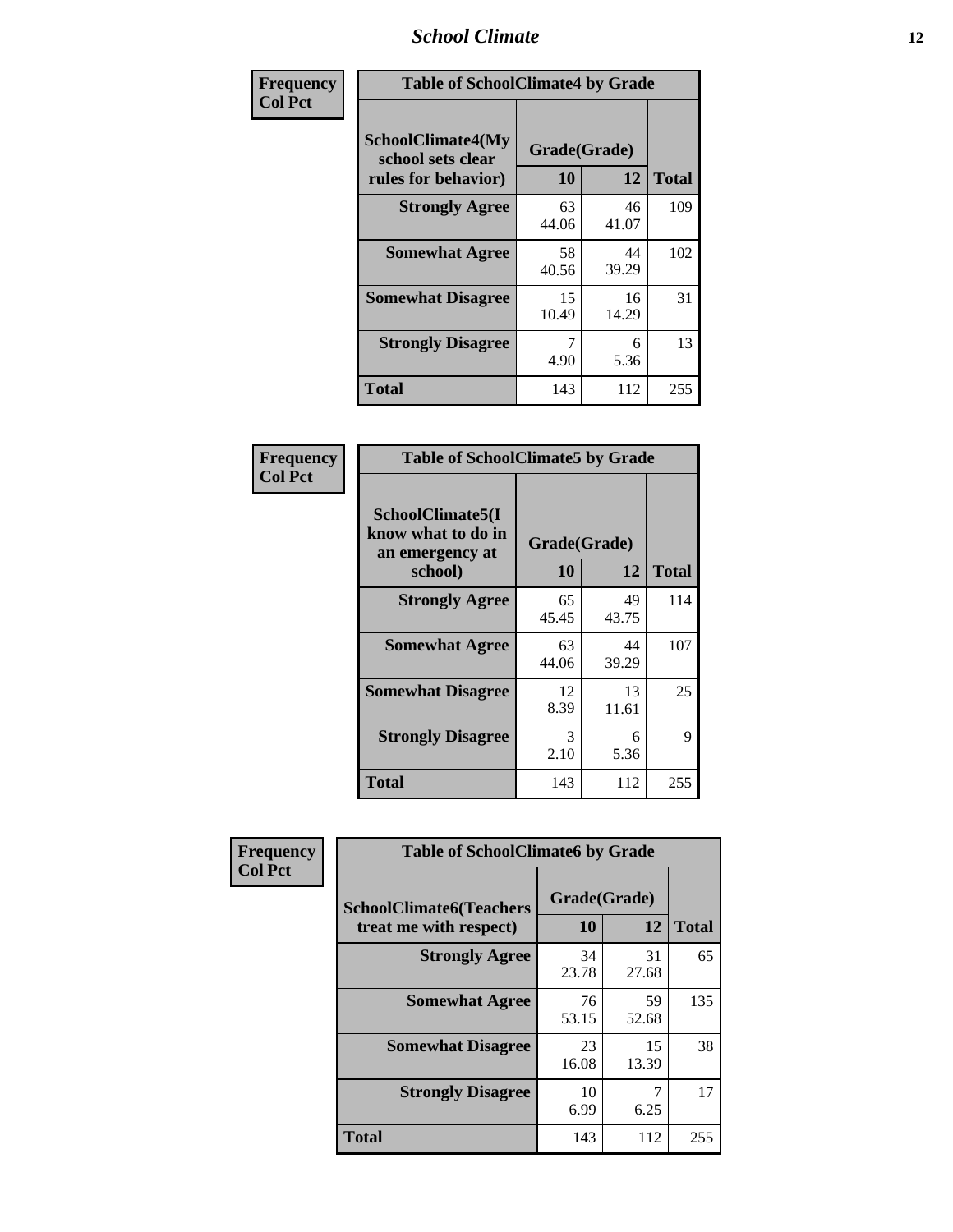#### *School Climate* **13**

| Frequency      | <b>Table of SchoolClimate7 by Grade</b>                                       |                           |             |              |
|----------------|-------------------------------------------------------------------------------|---------------------------|-------------|--------------|
| <b>Col Pct</b> | <b>SchoolClimate7(Behaviors</b><br>in my class allow the<br>teacher to teach) | Grade(Grade)<br><b>10</b> | 12          | <b>Total</b> |
|                | <b>Strongly Agree</b>                                                         | 24<br>16.78               | 25<br>22.32 | 49           |
|                | <b>Somewhat Agree</b>                                                         | 84<br>58.74               | 65<br>58.04 | 149          |
|                | <b>Somewhat Disagree</b>                                                      | 31<br>21.68               | 14<br>12.50 | 45           |
|                | <b>Strongly Disagree</b>                                                      | 4<br>2.80                 | 8<br>7.14   | 12           |
|                | <b>Total</b>                                                                  | 143                       | 112         | 255          |

| Frequency      | <b>Table of SchoolClimate8 by Grade</b>                                              |                    |             |              |
|----------------|--------------------------------------------------------------------------------------|--------------------|-------------|--------------|
| <b>Col Pct</b> | <b>SchoolClimate8(Students</b><br>are frequently<br>recognized for good<br>behavior) | Grade(Grade)<br>10 | 12          | <b>Total</b> |
|                | <b>Strongly Agree</b>                                                                | 15<br>10.49        | 9<br>8.04   | 24           |
|                | <b>Somewhat Agree</b>                                                                | 72<br>50.35        | 59<br>52.68 | 131          |
|                | <b>Somewhat Disagree</b>                                                             | 42<br>29.37        | 28<br>25.00 | 70           |
|                | <b>Strongly Disagree</b>                                                             | 14<br>9.79         | 16<br>14.29 | 30           |
|                | <b>Total</b>                                                                         | 143                | 112         | 255          |

| <b>Frequency</b> | <b>Table of SchoolClimate9 by Grade</b>                                           |                    |             |              |
|------------------|-----------------------------------------------------------------------------------|--------------------|-------------|--------------|
| <b>Col Pct</b>   | SchoolClimate9(School<br>counselor would be<br>helpful if I needed<br>assistance) | Grade(Grade)<br>10 | 12          | <b>Total</b> |
|                  | <b>Strongly Agree</b>                                                             | 56<br>39.16        | 41<br>36.61 | 97           |
|                  | <b>Somewhat Agree</b>                                                             | 52<br>36.36        | 51<br>45.54 | 103          |
|                  | <b>Somewhat Disagree</b>                                                          | 18<br>12.59        | 11<br>9.82  | 29           |
|                  | <b>Strongly Disagree</b>                                                          | 17<br>11.89        | 9<br>8.04   | 26           |
|                  | Total                                                                             | 143                | 112         | 255          |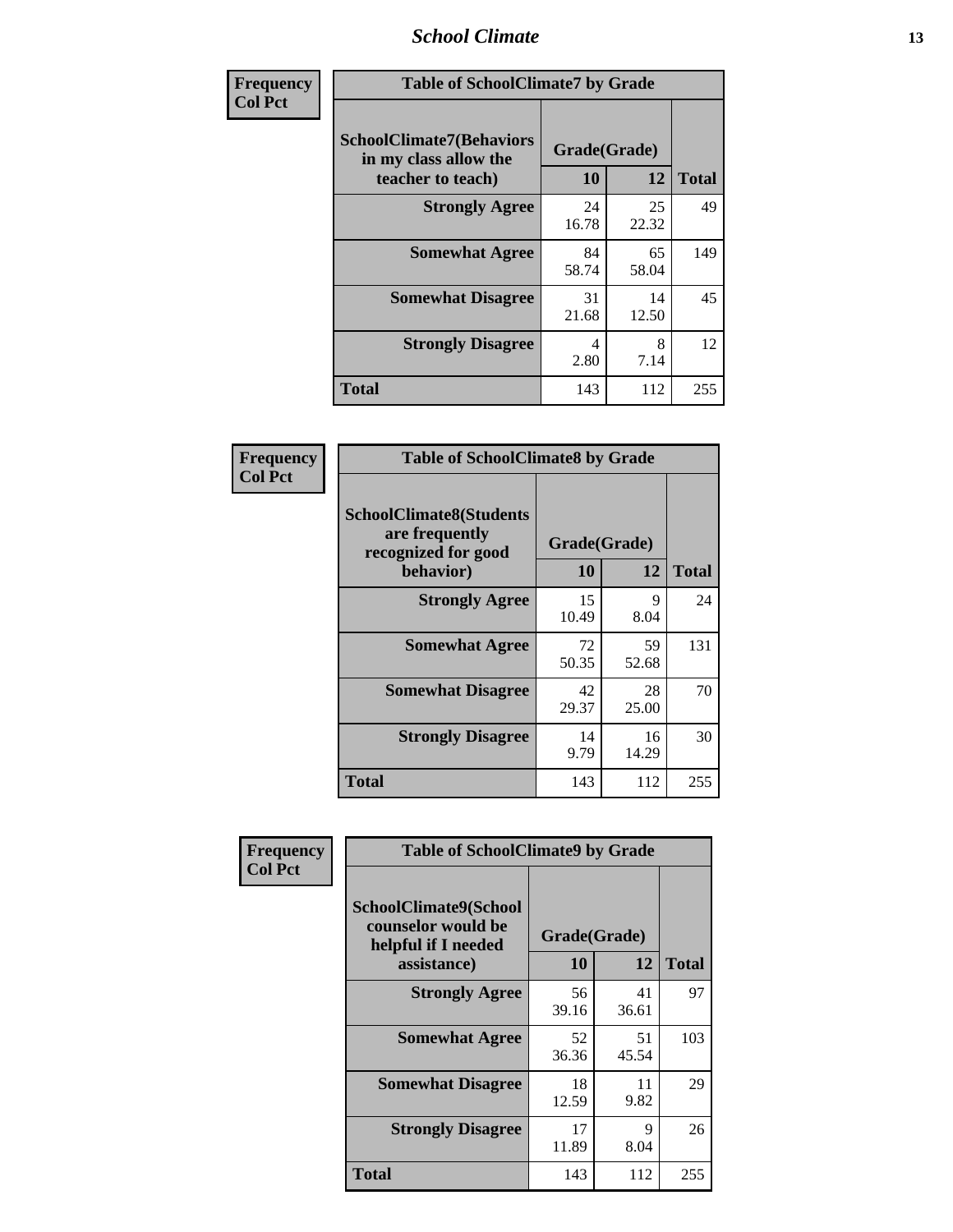### *Reasons for Dropping Out* **14**

| Frequency      | <b>Table of Dropoutreason by Grade</b>                                   |                    |             |              |
|----------------|--------------------------------------------------------------------------|--------------------|-------------|--------------|
| <b>Col Pct</b> | Dropoutreason(If<br>I dropped out the<br>reason would<br>most likely be) | Grade(Grade)<br>10 | 12          | <b>Total</b> |
|                | Won't Drop out                                                           | 87<br>60.84        | 65<br>58.04 | 152          |
|                | <b>Bored</b>                                                             | 20<br>13.99        | 17<br>15.18 | 37           |
|                | <b>Family Reasons</b>                                                    | 16<br>11.19        | 7<br>6.25   | 23           |
|                | <b>Being Bullied</b>                                                     | 3<br>2.10          | 0<br>0.00   | 3            |
|                | <b>Other</b>                                                             | 17<br>11.89        | 23<br>20.54 | 40           |
|                | Total                                                                    | 143                | 112         | 255          |

| Frequency      |                                                                        |              | <b>Table of Dropout by Grade</b> |                    |  |  |
|----------------|------------------------------------------------------------------------|--------------|----------------------------------|--------------------|--|--|
| <b>Col Pct</b> | Dropout(I<br>have<br>thought<br>about<br>dropping<br>out of<br>school) |              | Grade(Grade)<br>10<br>12         |                    |  |  |
|                | Yes                                                                    | 37           | 36                               | <b>Total</b><br>73 |  |  |
|                |                                                                        | 25.87        | 32.14                            |                    |  |  |
|                | N <sub>0</sub>                                                         | 106<br>74.13 | 76<br>67.86                      | 182                |  |  |
|                | <b>Total</b>                                                           | 143          | 112                              | 255                |  |  |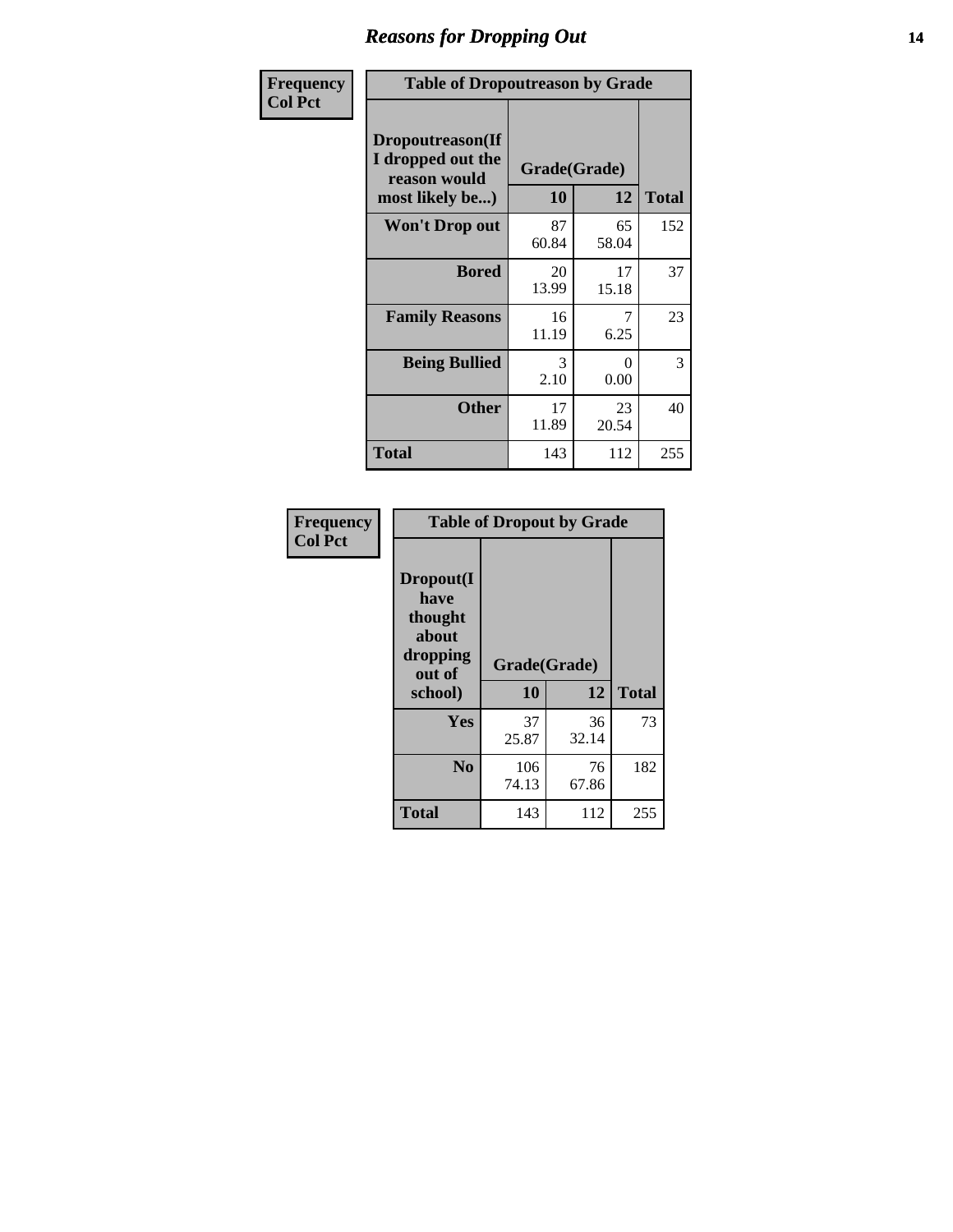*School Safety* **15**

| Frequency      | <b>Table of Gangself by Grade</b>                                                                 |                    |              |              |
|----------------|---------------------------------------------------------------------------------------------------|--------------------|--------------|--------------|
| <b>Col Pct</b> | Gangself(I<br>have<br>participated<br>in illegal<br>gang<br>activities in<br>the past 30<br>days) | Grade(Grade)<br>10 | 12           | <b>Total</b> |
|                |                                                                                                   |                    |              |              |
|                | Yes                                                                                               | 5<br>3.50          | 6<br>5.36    | 11           |
|                | N <sub>0</sub>                                                                                    | 138<br>96.50       | 106<br>94.64 | 244          |
|                | <b>Total</b>                                                                                      | 143                | 112          | 255          |

| Frequency<br><b>Col Pct</b> | <b>Table of Gangpeers by Grade</b>                                                                                             |                    |             |              |
|-----------------------------|--------------------------------------------------------------------------------------------------------------------------------|--------------------|-------------|--------------|
|                             | <b>Gangpeers</b> (I<br>have friends<br>who have<br>participated<br>in illegal<br>gang<br>activities in<br>the past 30<br>days) | Grade(Grade)<br>10 | 12          | <b>Total</b> |
|                             | <b>Yes</b>                                                                                                                     | 55<br>38.46        | 25<br>22.32 | 80           |
|                             | N <sub>0</sub>                                                                                                                 | 88<br>61.54        | 87<br>77.68 | 175          |
|                             | <b>Total</b>                                                                                                                   | 143                | 112         | 255          |

| Frequency      | <b>Table of Pickedon by Grade</b>                                  |              |             |              |
|----------------|--------------------------------------------------------------------|--------------|-------------|--------------|
| <b>Col Pct</b> | <b>Pickedon(I have</b><br>been picked on or<br>teased at school in | Grade(Grade) |             |              |
|                | the past 30 days)                                                  | 10           | 12          | <b>Total</b> |
|                | <b>Strongly Agree</b>                                              | 12<br>8.39   | 5<br>4.46   | 17           |
|                | <b>Somewhat Agree</b>                                              | 24<br>16.78  | 18<br>16.07 | 42           |
|                | <b>Somewhat Disagree</b>                                           | 19<br>13.29  | 11<br>9.82  | 30           |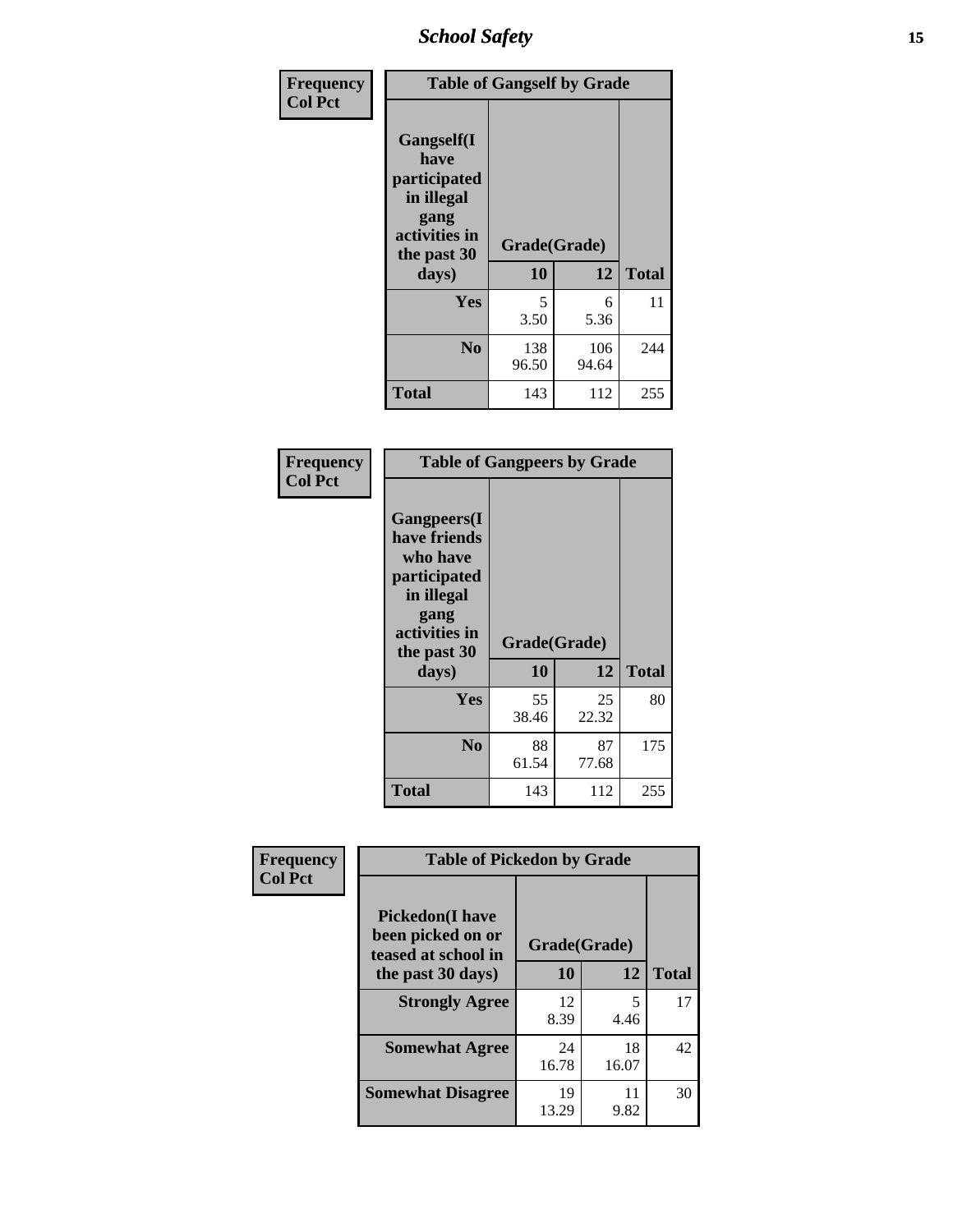# *School Safety* **16**

| <b>Frequency</b> | <b>Table of Pickedon by Grade</b>                                                        |                    |             |              |
|------------------|------------------------------------------------------------------------------------------|--------------------|-------------|--------------|
| <b>Col Pct</b>   | <b>Pickedon</b> (I have<br>been picked on or<br>teased at school in<br>the past 30 days) | Grade(Grade)<br>10 | 12          | <b>Total</b> |
|                  | <b>Strongly Disagree</b>                                                                 | 88<br>61.54        | 78<br>69.64 | 166          |
|                  | Total                                                                                    | 143                | 112         | 255          |

| Frequency      | <b>Table of Safeschool by Grade</b>                      |                    |             |              |
|----------------|----------------------------------------------------------|--------------------|-------------|--------------|
| <b>Col Pct</b> | Safeschool(School<br>is a place at which I<br>feel safe) | Grade(Grade)<br>10 | 12          | <b>Total</b> |
|                | <b>Strongly Agree</b>                                    | 19<br>13.29        | 23<br>20.54 | 42           |
|                | <b>Somewhat Agree</b>                                    | 77<br>53.85        | 50<br>44.64 | 127          |
|                | <b>Somewhat Disagree</b>                                 | 31<br>21.68        | 18<br>16.07 | 49           |
|                | <b>Strongly Disagree</b>                                 | 16<br>11.19        | 21<br>18.75 | 37           |
|                | Total                                                    | 143                | 112         | 255          |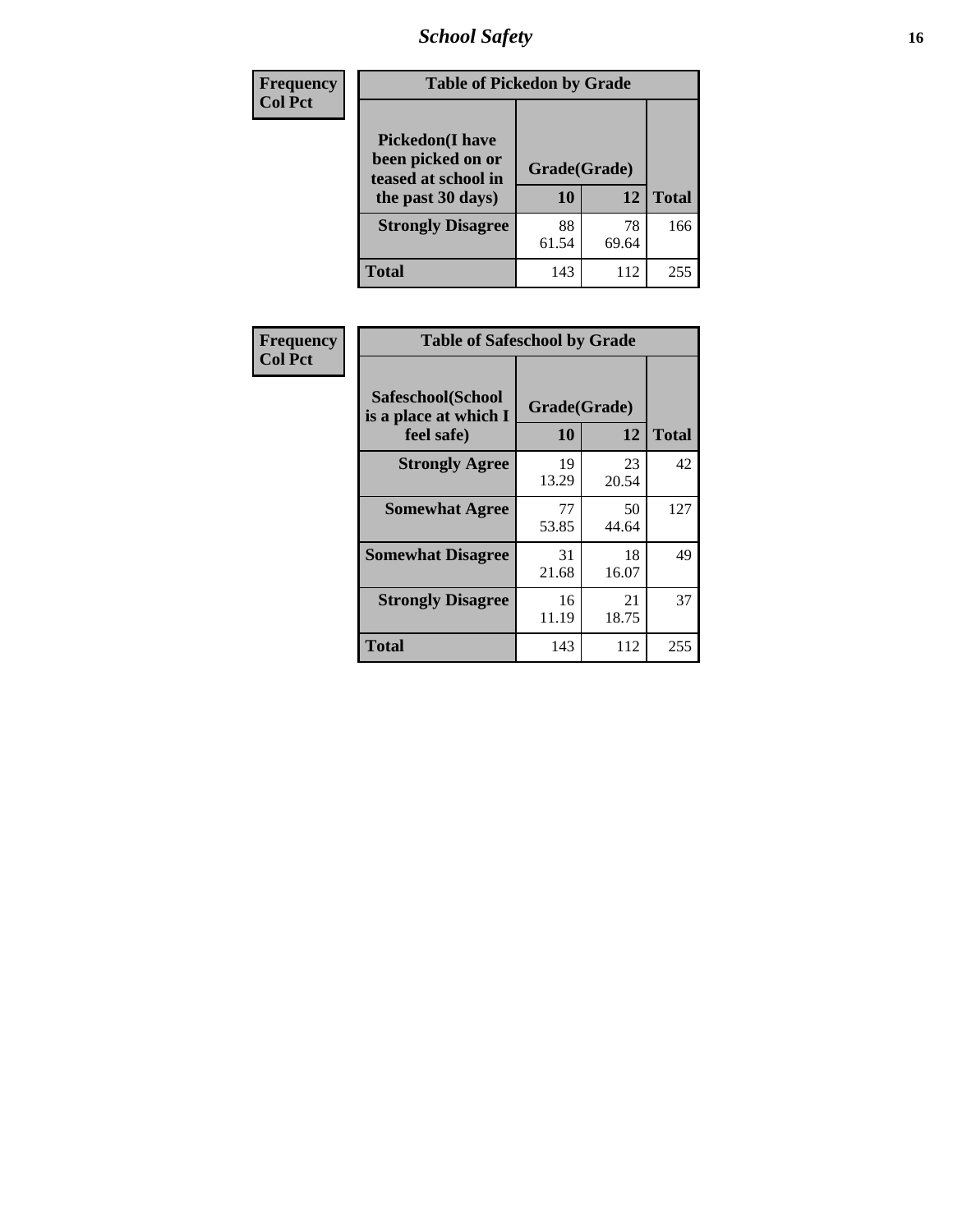*School Safety* **17**

| Frequency      |
|----------------|
| <b>Row Pct</b> |

| <b>Table of Grade by Bullied</b> |                             |                                                                               |                              |                          |                        |                        |                   |              |  |  |  |  |
|----------------------------------|-----------------------------|-------------------------------------------------------------------------------|------------------------------|--------------------------|------------------------|------------------------|-------------------|--------------|--|--|--|--|
|                                  |                             | <b>Bullied</b> (I have been bullied by other<br>students in the past 30 days) |                              |                          |                        |                        |                   |              |  |  |  |  |
| Grade(Grade)                     | $\mathbf{0}$<br><b>Days</b> | $1$ or<br>days                                                                | 3 <sub>to</sub><br>5<br>days | <b>6 to</b><br>9<br>days | 10<br>to<br>19<br>days | 20<br>to<br>29<br>days | All<br>30<br>days | <b>Total</b> |  |  |  |  |
| 10                               | 125<br>87.41                | 4<br>2.80                                                                     | 7<br>4.90                    | 2<br>1.40                | 0.70                   | $\Omega$<br>0.00       | 4<br>2.80         | 143          |  |  |  |  |
| 12                               | 103<br>91.96                | 4<br>3.57                                                                     | $\overline{c}$<br>1.79       | 0.89                     | 0<br>0.00              | $\overline{2}$<br>1.79 | 0<br>0.00         | 112          |  |  |  |  |
| <b>Total</b>                     | 228                         | 8                                                                             | 9                            | 3                        |                        | $\overline{2}$         | 4                 | 255          |  |  |  |  |

| <b>Frequency</b> |
|------------------|
| <b>Row Pct</b>   |

| <b>Table of Grade by Bulliedothers</b> |              |                                                                |                              |                   |                        |                        |                          |              |  |  |  |
|----------------------------------------|--------------|----------------------------------------------------------------|------------------------------|-------------------|------------------------|------------------------|--------------------------|--------------|--|--|--|
|                                        |              | <b>Bulliedothers</b> (I bullied others in the past<br>30 days) |                              |                   |                        |                        |                          |              |  |  |  |
| Grade(Grade)   Days                    | $\mathbf{0}$ | 1 or<br>days                                                   | 3 <sub>to</sub><br>5<br>days | 6 to<br>q<br>days | 10<br>to<br>19<br>days | 20<br>to<br>29<br>days | <b>All</b><br>30<br>days | <b>Total</b> |  |  |  |
| 10                                     | 128<br>89.51 | 3<br>2.10                                                      | $\overline{2}$<br>1.40       | 0<br>0.00         | 4<br>2.80              | 4<br>2.80              | 2<br>1.40                | 143          |  |  |  |
| 12                                     | 101<br>90.18 | 4<br>3.57                                                      | $\overline{2}$<br>1.79       | 0.89              | 0.89                   | 0.89                   | $\overline{c}$<br>1.79   | 112          |  |  |  |
| <b>Total</b>                           | 229          | 7                                                              | 4                            |                   | 5                      | 5                      | 4                        | 255          |  |  |  |

| <b>Frequency</b> | <b>Table of Grade by Weaponschool</b> |                                                          |                   |                              |                   |                   |       |  |  |  |
|------------------|---------------------------------------|----------------------------------------------------------|-------------------|------------------------------|-------------------|-------------------|-------|--|--|--|
| <b>Row Pct</b>   |                                       | Weaponschool(I brought a<br>weapon to school in the past |                   |                              |                   |                   |       |  |  |  |
|                  | Grade(Grade)                          | 0<br><b>Days</b>                                         | 1 or<br>2<br>days | 3 <sub>to</sub><br>5<br>days | 6 to<br>9<br>days | All<br>30<br>days | Total |  |  |  |
|                  | 10                                    | 140<br>97.90                                             | 2<br>1.40         | 0<br>0.00                    | $\Omega$<br>0.00  | 0.70              | 143   |  |  |  |
|                  | 12                                    | 106<br>94.64                                             | 3<br>2.68         | 0.89                         | 2<br>1.79         | 0<br>0.00         | 112   |  |  |  |
|                  | <b>Total</b>                          | 246                                                      | 5                 |                              | $\mathfrak{D}$    |                   | 255   |  |  |  |

÷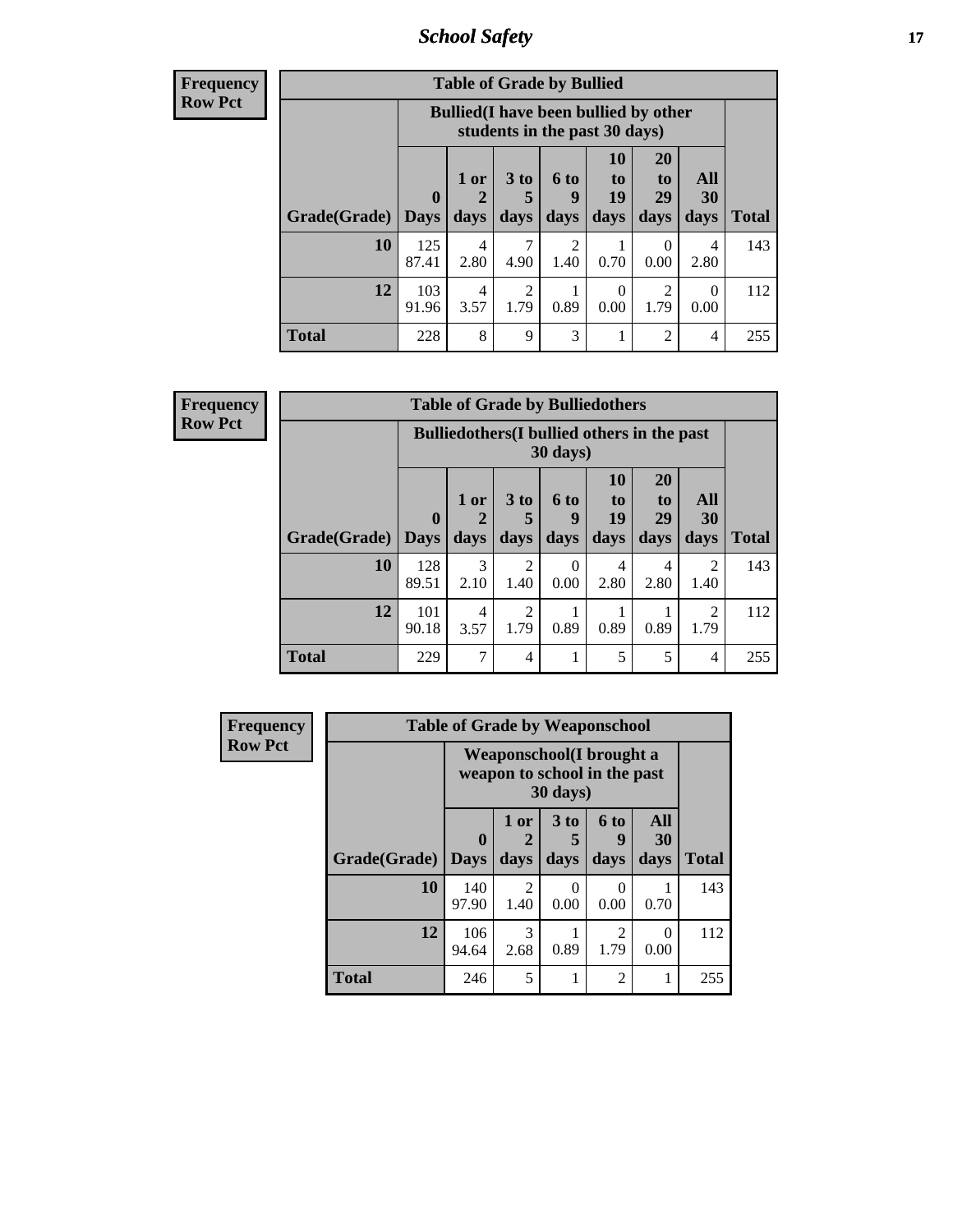*School Safety* **18**

| <b>Frequency</b> | <b>Table of Grade by Absentunsafe</b> |                                                                      |                   |                   |                        |                        |              |  |  |  |
|------------------|---------------------------------------|----------------------------------------------------------------------|-------------------|-------------------|------------------------|------------------------|--------------|--|--|--|
| <b>Row Pct</b>   |                                       | <b>Absentunsafe(I have missed</b><br>school because I felt unsafe in |                   |                   |                        |                        |              |  |  |  |
|                  | Grade(Grade)                          | 0<br><b>Days</b>                                                     | 1 or<br>2<br>days | 3 to<br>5<br>days | 10<br>to<br>19<br>days | All<br>30<br>days      | <b>Total</b> |  |  |  |
|                  | 10                                    | 134<br>93.71                                                         | 7<br>4.90         | 0<br>0.00         | 0<br>0.00              | $\mathfrak{D}$<br>1.40 | 143          |  |  |  |
|                  | 12                                    | 108<br>96.43                                                         | 2<br>1.79         | 0.89              | 0.89                   | ∩<br>0.00              | 112          |  |  |  |
|                  | Total                                 | 242                                                                  | 9                 |                   |                        | 2                      | 255          |  |  |  |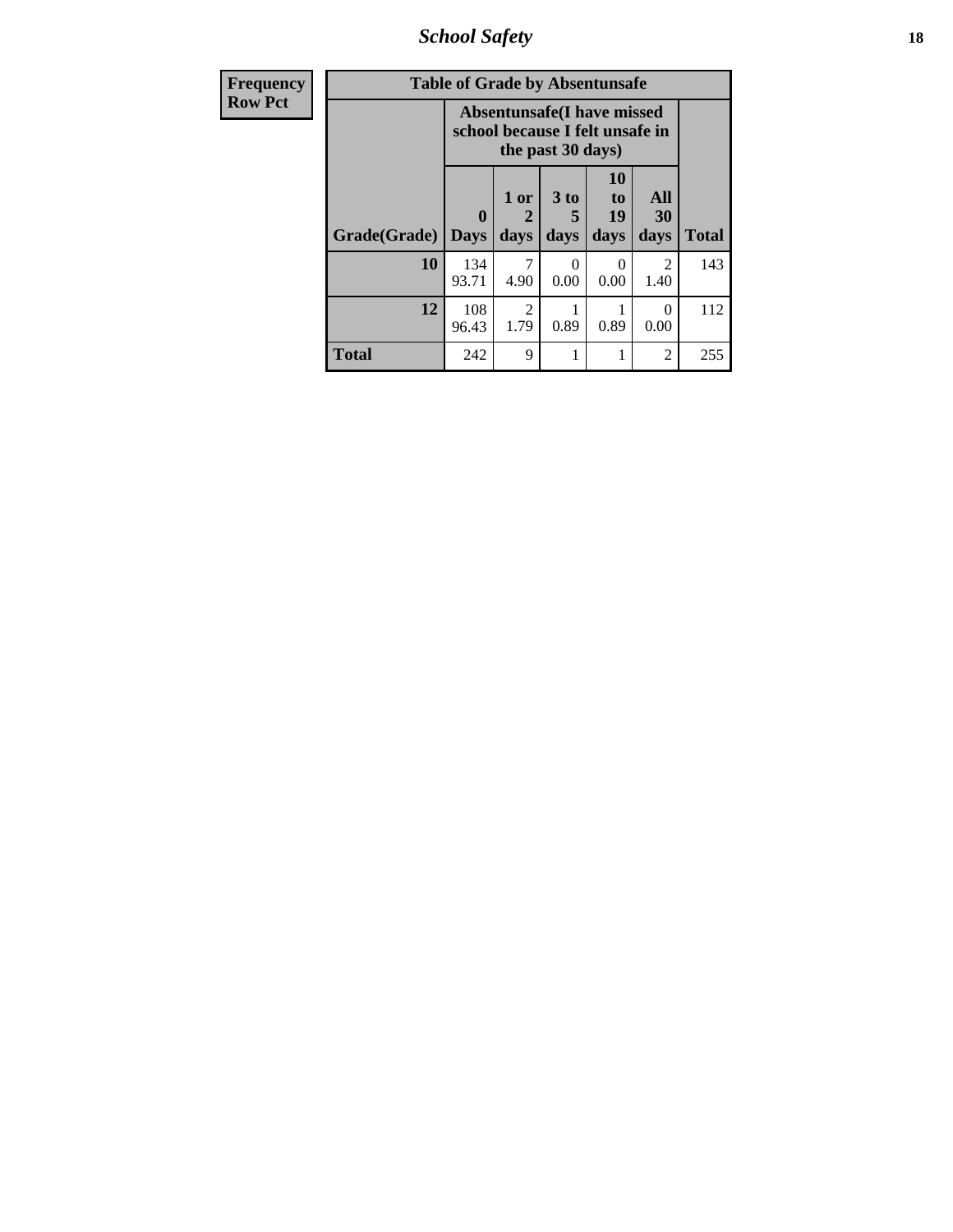# *Drug Use During Last 30 Days* **19**

#### **Frequency Row Pct**

| <b>Table of Grade by Alcohol</b> |                                 |                                    |                 |               |                        |                        |                  |              |  |  |  |
|----------------------------------|---------------------------------|------------------------------------|-----------------|---------------|------------------------|------------------------|------------------|--------------|--|--|--|
|                                  |                                 | Alcohol(Alcohol use, past 30 days) |                 |               |                        |                        |                  |              |  |  |  |
| Grade(Grade)                     | <b>Did</b><br>not<br><b>use</b> | $1 - 2$<br>days                    | $3 - 5$<br>days | $6-9$<br>days | $10-19$<br>days        | $20 - 29$<br>days      | Every<br>day     | <b>Total</b> |  |  |  |
| 10                               | 107<br>74.83                    | 14<br>9.79                         | 7<br>4.90       | 7<br>4.90     | 5<br>3.50              | $\overline{2}$<br>1.40 | 0.70             | 143          |  |  |  |
| 12                               | 82<br>73.21                     | 12<br>10.71                        | 11<br>9.82      | 5<br>4.46     | $\overline{2}$<br>1.79 | $\theta$<br>0.00       | $\theta$<br>0.00 | 112          |  |  |  |
| <b>Total</b>                     | 189                             | 26                                 | 18              | 12            | $\overline{7}$         | $\overline{2}$         | 1                | 255          |  |  |  |

#### **Frequency Row Pct**

| <b>Table of Grade by Cigarettes</b> |                                 |                                                          |                 |                        |                 |                   |                     |              |  |  |  |
|-------------------------------------|---------------------------------|----------------------------------------------------------|-----------------|------------------------|-----------------|-------------------|---------------------|--------------|--|--|--|
|                                     |                                 | <b>Cigarettes</b> (Smoking tobacco use,<br>past 30 days) |                 |                        |                 |                   |                     |              |  |  |  |
| Grade(Grade)                        | <b>Did</b><br>not<br><b>use</b> | $1 - 2$<br>days                                          | $3 - 5$<br>days | $6-9$<br>days          | $10-19$<br>days | $20 - 29$<br>days | <b>Every</b><br>day | <b>Total</b> |  |  |  |
| 10                                  | 121<br>84.62                    | 5<br>3.50                                                | 6<br>4.20       | $\overline{2}$<br>1.40 | 0.70            | 3<br>2.10         | 5<br>3.50           | 143          |  |  |  |
| 12                                  | 90<br>80.36                     | 8<br>7.14                                                | 4<br>3.57       | 0.89                   | 2<br>1.79       | 0.89              | 6<br>5.36           | 112          |  |  |  |
| <b>Total</b>                        | 211                             | 13                                                       | 10              | 3                      | 3               | 4                 | 11                  | 255          |  |  |  |

**Frequency Row Pct**

| <b>Table of Grade by Smokeless</b> |                                 |                                                        |                  |                        |                        |                     |              |  |  |  |  |
|------------------------------------|---------------------------------|--------------------------------------------------------|------------------|------------------------|------------------------|---------------------|--------------|--|--|--|--|
|                                    |                                 | <b>Smokeless</b> (Chewing tobaccouse,<br>past 30 days) |                  |                        |                        |                     |              |  |  |  |  |
| Grade(Grade)                       | <b>Did</b><br>not<br><b>use</b> | $1 - 2$<br>days                                        | $3 - 5$<br>days  | $6-9$<br>days          | $10-19$<br>days        | <b>Every</b><br>day | <b>Total</b> |  |  |  |  |
| 10                                 | 139<br>97.20                    | $\overline{2}$<br>1.40                                 | 0.70             | $\Omega$<br>0.00       | 0.00                   | 0.70                | 143          |  |  |  |  |
| 12                                 | 105<br>93.75                    | 3<br>2.68                                              | $\Omega$<br>0.00 | $\overline{2}$<br>1.79 | $\overline{2}$<br>1.79 | $\Omega$<br>0.00    | 112          |  |  |  |  |
| <b>Total</b>                       | 244                             | 5                                                      |                  | $\overline{2}$         | $\overline{2}$         |                     | 255          |  |  |  |  |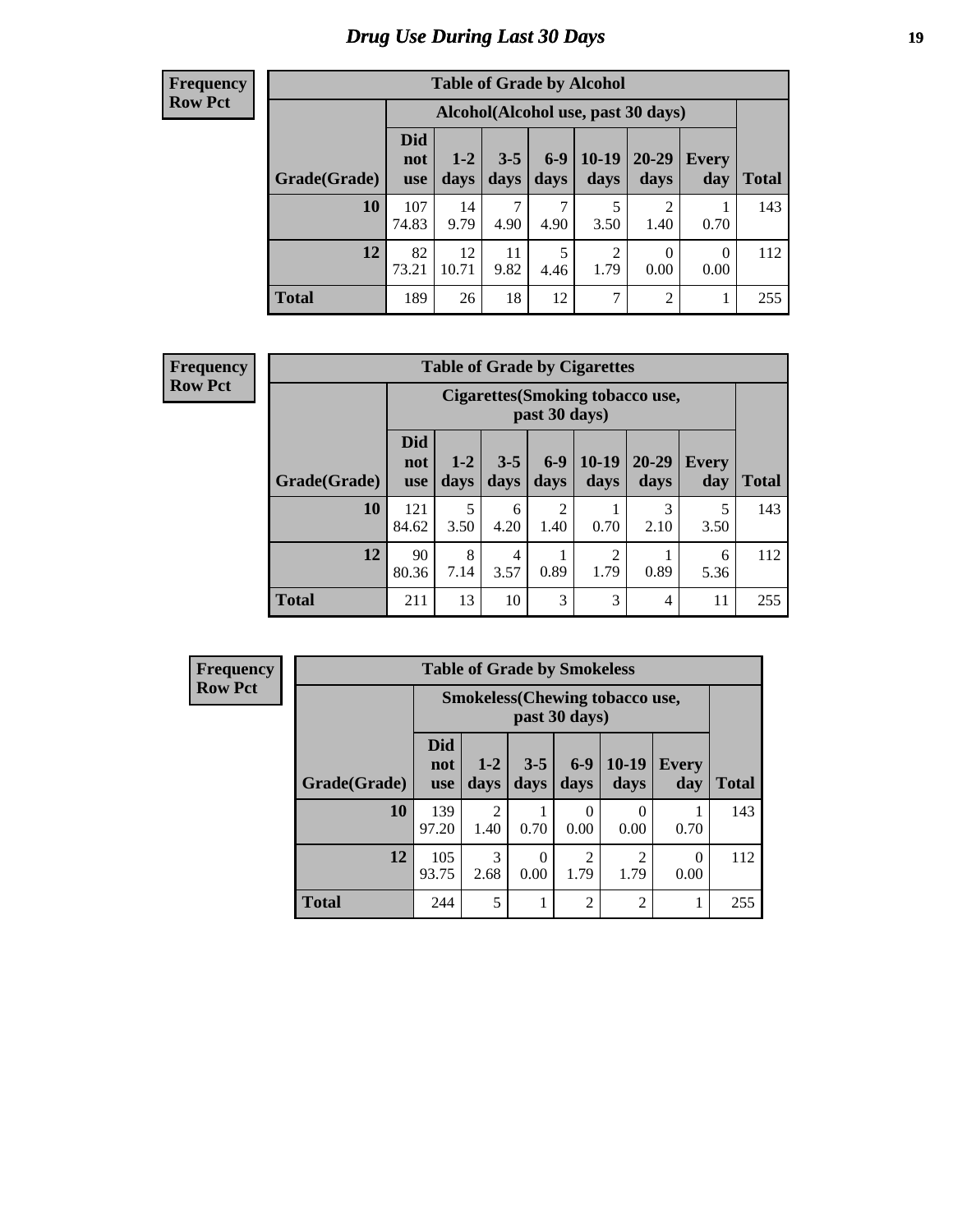#### **Frequency Row Pct**

| <b>Table of Grade by Marijuana</b> |                                 |                                         |                 |                        |                 |                        |              |       |  |  |  |
|------------------------------------|---------------------------------|-----------------------------------------|-----------------|------------------------|-----------------|------------------------|--------------|-------|--|--|--|
|                                    |                                 | Marijuana (Marijuana use, past 30 days) |                 |                        |                 |                        |              |       |  |  |  |
| Grade(Grade)                       | <b>Did</b><br>not<br><b>use</b> | $1 - 2$<br>days                         | $3 - 5$<br>days | $6-9$<br>days          | $10-19$<br>days | $20 - 29$<br>days      | Every<br>day | Total |  |  |  |
| 10                                 | 121<br>84.62                    | 6<br>4.20                               | 5<br>3.50       | $\overline{2}$<br>1.40 | 4<br>2.80       | $\mathfrak{D}$<br>1.40 | 3<br>2.10    | 143   |  |  |  |
| 12                                 | 95<br>84.82                     | 6<br>5.36                               | 0.89            | 0.89                   | 3<br>2.68       | $\mathfrak{D}$<br>1.79 | 4<br>3.57    | 112   |  |  |  |
| <b>Total</b>                       | 216                             | 12                                      | 6               | 3                      | 7               | 4                      | 7            | 255   |  |  |  |

| Frequency      | <b>Table of Grade by Cocaine</b> |                                               |                        |                 |              |  |
|----------------|----------------------------------|-----------------------------------------------|------------------------|-----------------|--------------|--|
| <b>Row Pct</b> |                                  | <b>Cocaine</b> (Cocaine<br>use, past 30 days) |                        |                 |              |  |
|                | Grade(Grade)                     | <b>Did</b><br>not<br><b>use</b>               | $1 - 2$<br>days        | $3 - 5$<br>days | <b>Total</b> |  |
|                | 10                               | 143<br>100.00                                 | 0<br>0.00              | 0<br>0.00       | 143          |  |
|                | 12                               | 109<br>97.32                                  | $\overline{c}$<br>1.79 | 0.89            | 112          |  |
|                | <b>Total</b>                     | 252                                           | $\overline{2}$         | 1               | 255          |  |

| Frequency      | <b>Table of Grade by Inhalants</b> |                                                  |                                                                                                                                                                         |              |  |
|----------------|------------------------------------|--------------------------------------------------|-------------------------------------------------------------------------------------------------------------------------------------------------------------------------|--------------|--|
| <b>Row Pct</b> |                                    | <b>Inhalants</b> (Inhalant<br>use, past 30 days) |                                                                                                                                                                         |              |  |
|                | Grade(Grade)                       | Did not<br><b>use</b>                            | $1-2$ days                                                                                                                                                              | <b>Total</b> |  |
|                | 10                                 | 141<br>98.60                                     | 2<br>1.40                                                                                                                                                               | 143          |  |
|                | 12                                 | 110<br>98.21                                     | $\mathcal{D}_{\mathcal{A}}^{\mathcal{A}}(\mathcal{A})=\mathcal{D}_{\mathcal{A}}^{\mathcal{A}}(\mathcal{A})\mathcal{D}_{\mathcal{A}}^{\mathcal{A}}(\mathcal{A})$<br>1.79 | 112          |  |
|                | <b>Total</b>                       | 251                                              | 4                                                                                                                                                                       | 255          |  |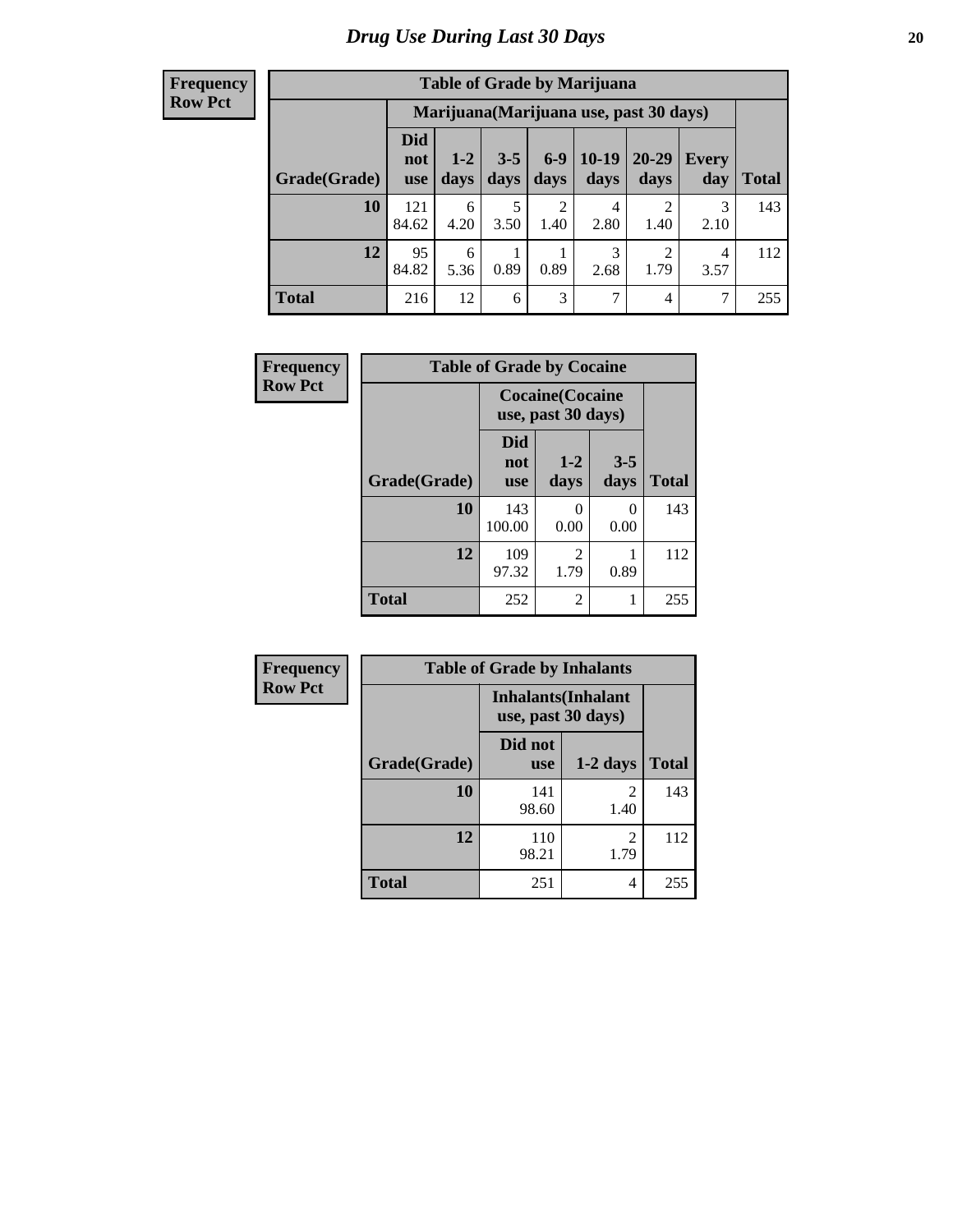| <b>Frequency</b> | <b>Table of Grade by Steroids</b> |                                                |                 |               |              |
|------------------|-----------------------------------|------------------------------------------------|-----------------|---------------|--------------|
| <b>Row Pct</b>   |                                   | <b>Steroids</b> (Steroid<br>use, past 30 days) |                 |               |              |
|                  | Grade(Grade)                      | Did<br>not<br><b>use</b>                       | $1 - 2$<br>days | $6-9$<br>days | <b>Total</b> |
|                  | 10                                | 142<br>99.30                                   | O<br>0.00       | 0.70          | 143          |
|                  | 12                                | 111<br>99.11                                   | 0.89            | 0<br>0.00     | 112          |
|                  | <b>Total</b>                      | 253                                            | 1               |               | 255          |

| Frequency      | <b>Table of Grade by Ecstasy</b> |                                        |                 |                 |                  |              |
|----------------|----------------------------------|----------------------------------------|-----------------|-----------------|------------------|--------------|
| <b>Row Pct</b> |                                  | Ecstasy (Ecstasy use,<br>past 30 days) |                 |                 |                  |              |
|                | Grade(Grade)                     | Did<br>not<br>use                      | $1 - 2$<br>days | $3 - 5$<br>days | $10-19$<br>days  | <b>Total</b> |
|                | 10                               | 142<br>99.30                           | 0.70            | 0<br>0.00       | $\Omega$<br>0.00 | 143          |
|                | 12                               | 105<br>93.75                           | 4<br>3.57       | 0.89            | 2<br>1.79        | 112          |
|                | <b>Total</b>                     | 247                                    | 5               |                 | $\overline{c}$   | 255          |

| <b>Frequency</b> | <b>Table of Grade by Meth</b> |                                                    |                       |              |  |  |
|------------------|-------------------------------|----------------------------------------------------|-----------------------|--------------|--|--|
| <b>Row Pct</b>   |                               | <b>Meth</b> (Methamphetamine<br>use, past 30 days) |                       |              |  |  |
|                  | Grade(Grade)                  | Did not use                                        | $1-2$ days            | <b>Total</b> |  |  |
|                  | 10                            | 143<br>100.00                                      | $\mathcal{O}$<br>0.00 | 143          |  |  |
|                  | 12                            | 111<br>99.11                                       | 0.89                  | 112          |  |  |
|                  | <b>Total</b>                  | 254                                                |                       | 255          |  |  |

| Frequency      | <b>Table of Grade by Hallucinogens</b> |                                                   |            |                          |              |  |
|----------------|----------------------------------------|---------------------------------------------------|------------|--------------------------|--------------|--|
| <b>Row Pct</b> |                                        | Hallucinogens (Hallucinogen<br>use, past 30 days) |            |                          |              |  |
|                | Grade(Grade)                           | Did not<br><b>use</b>                             | $1-2$ days | $3-5$ days               | <b>Total</b> |  |
|                | 10                                     | 140<br>97.90                                      | 2.10       | $\left( \right)$<br>0.00 | 143          |  |
|                | 12                                     | 108<br>96.43                                      | 3<br>2.68  | 0.89                     | 112          |  |
|                | <b>Total</b>                           | 248                                               | 6          |                          | 255          |  |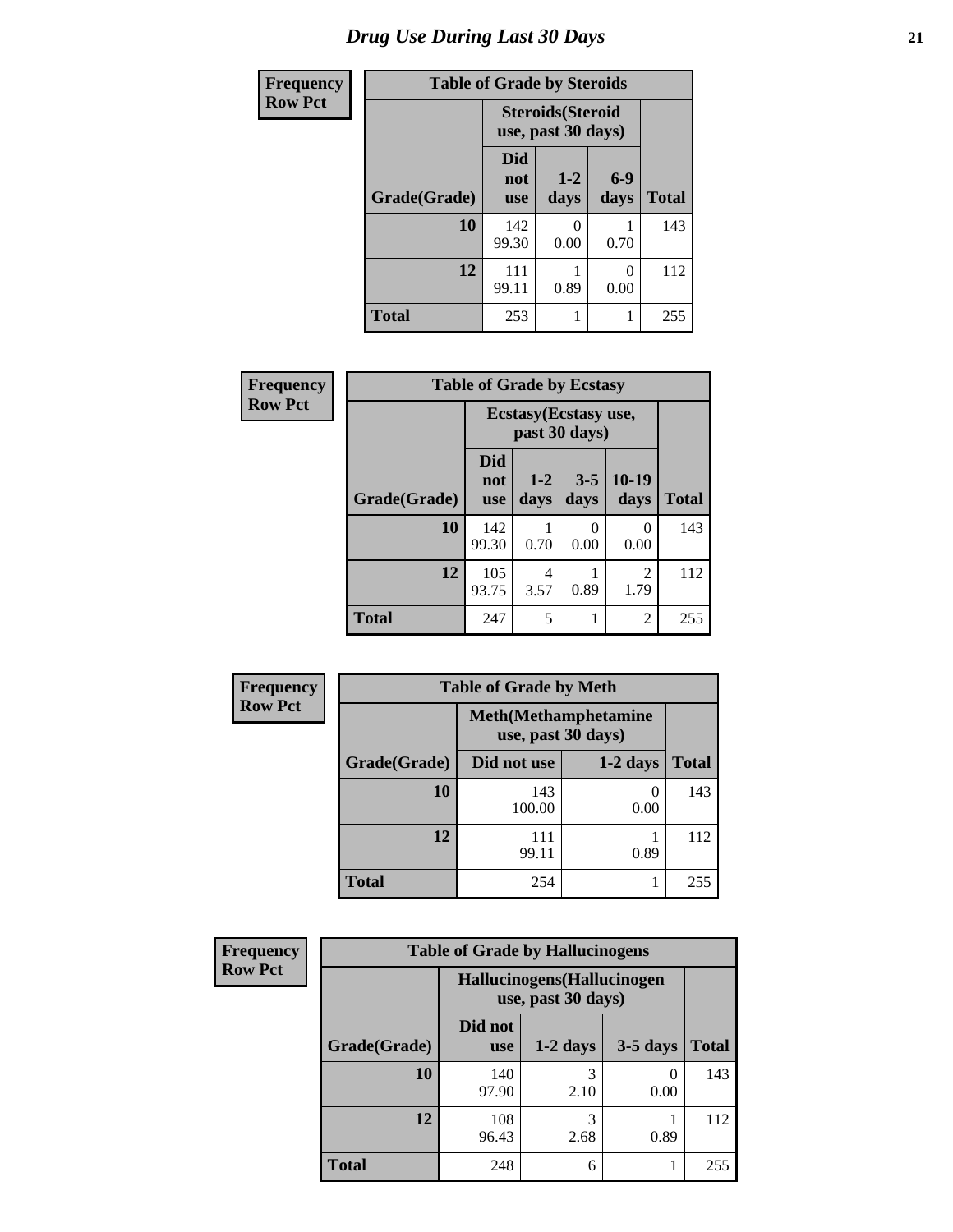# *Drug Use During Last 30 Days* **22**

| Frequency      | <b>Table of Grade by Prescription</b> |                                 |                        |                                                                  |                     |              |
|----------------|---------------------------------------|---------------------------------|------------------------|------------------------------------------------------------------|---------------------|--------------|
| <b>Row Pct</b> |                                       |                                 | past 30 days)          | <b>Prescription</b> (Prescription<br>drugs not prescribed to me, |                     |              |
|                | Grade(Grade)                          | <b>Did</b><br>not<br><b>use</b> | $1-2$<br>days          | $3 - 5$<br>days                                                  | <b>Every</b><br>day | <b>Total</b> |
|                | 10                                    | 138<br>96.50                    | 0.70                   | 3<br>2.10                                                        | 0.70                | 143          |
|                | 12                                    | 108<br>96.43                    | $\mathfrak{D}$<br>1.79 | 2<br>1.79                                                        | 0<br>0.00           | 112          |
|                | <b>Total</b>                          | 246                             | 3                      | 5                                                                |                     | 255          |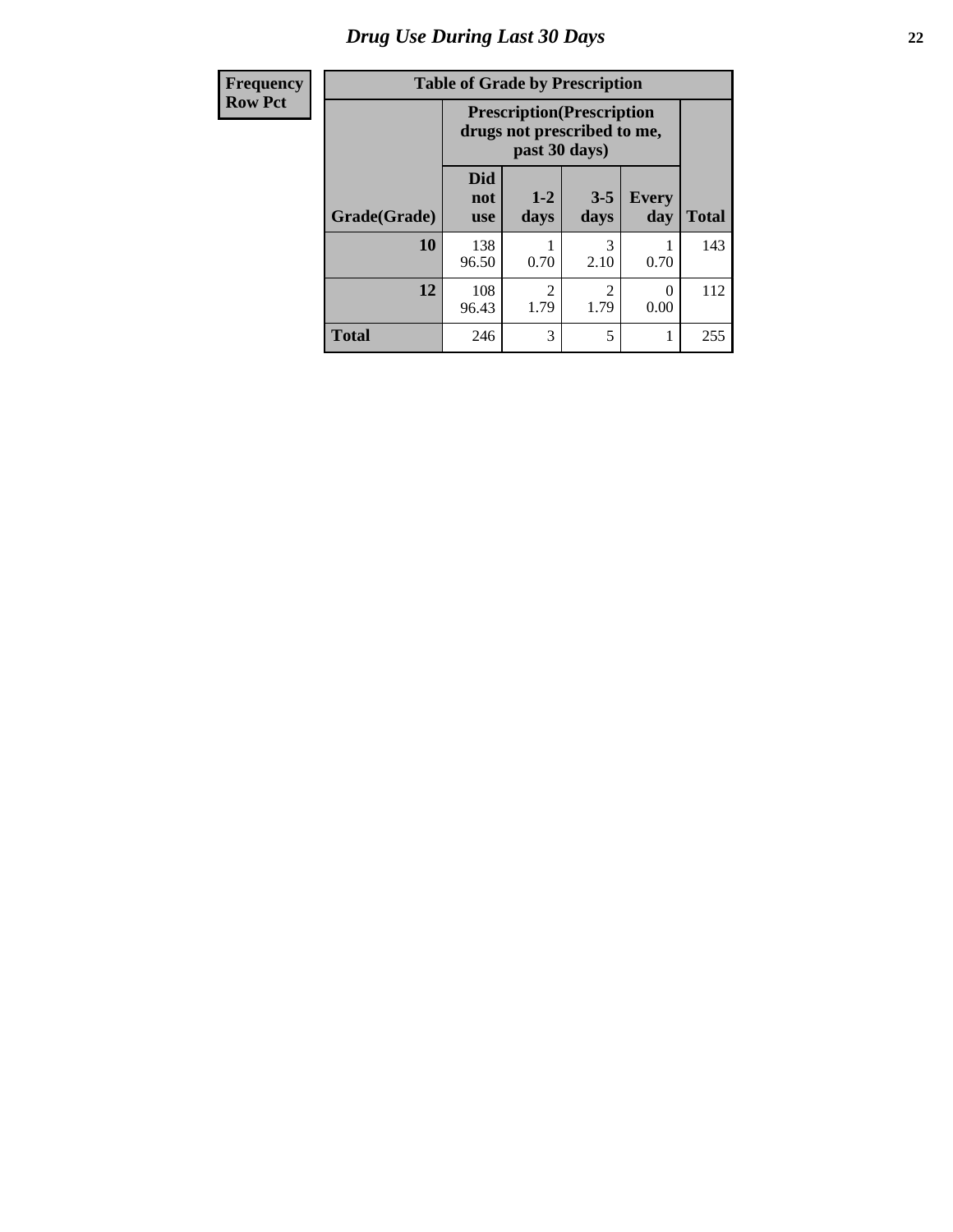| Frequency      | <b>Table of Alcoholease by Grade</b>              |                          |             |              |  |
|----------------|---------------------------------------------------|--------------------------|-------------|--------------|--|
| <b>Col Pct</b> | <b>Alcoholease</b> (It is<br>easy to get alcohol) | Grade(Grade)<br>10<br>12 |             | <b>Total</b> |  |
|                | <b>Strongly Agree</b>                             | 48<br>33.57              | 44<br>39.29 | 92           |  |
|                | <b>Somewhat Agree</b>                             | 47<br>32.87              | 45<br>40.18 | 92           |  |
|                | <b>Somewhat Disagree</b>                          | 24<br>16.78              | 8<br>7.14   | 32           |  |
|                | <b>Strongly Disagree</b>                          | 24<br>16.78              | 15<br>13.39 | 39           |  |
|                | <b>Total</b>                                      | 143                      | 112         | 255          |  |

| Frequency      | <b>Table of Cigarettesease by Grade</b>                  |                    |             |              |  |
|----------------|----------------------------------------------------------|--------------------|-------------|--------------|--|
| <b>Col Pct</b> | Cigarettesease (It is<br>easy to get smoking<br>tobacco) | Grade(Grade)<br>10 | 12          | <b>Total</b> |  |
|                | <b>Strongly Agree</b>                                    | 47<br>32.87        | 54<br>48.21 | 101          |  |
|                | <b>Somewhat Agree</b>                                    | 42<br>29.37        | 37<br>33.04 | 79           |  |
|                | <b>Somewhat Disagree</b>                                 | 20<br>13.99        | 6<br>5.36   | 26           |  |
|                | <b>Strongly Disagree</b>                                 | 34<br>23.78        | 15<br>13.39 | 49           |  |
|                | <b>Total</b>                                             | 143                | 112         | 255          |  |

| Frequency      | <b>Table of Smokelessease by Grade</b>             |              |             |              |  |  |
|----------------|----------------------------------------------------|--------------|-------------|--------------|--|--|
| <b>Col Pct</b> | <b>Smokelessease</b> (It is<br>easy to get chewing | Grade(Grade) |             |              |  |  |
|                | tobacco)                                           | 10           | 12          | <b>Total</b> |  |  |
|                | <b>Strongly Agree</b>                              | 26<br>18.18  | 35<br>31.25 | 61           |  |  |
|                | <b>Somewhat Agree</b>                              | 34<br>23.78  | 30<br>26.79 | 64           |  |  |
|                | <b>Somewhat Disagree</b>                           | 34<br>23.78  | 19<br>16.96 | 53           |  |  |
|                | <b>Strongly Disagree</b>                           | 49<br>34.27  | 28<br>25.00 | 77           |  |  |
|                | <b>Total</b>                                       | 143          | 112         | 255          |  |  |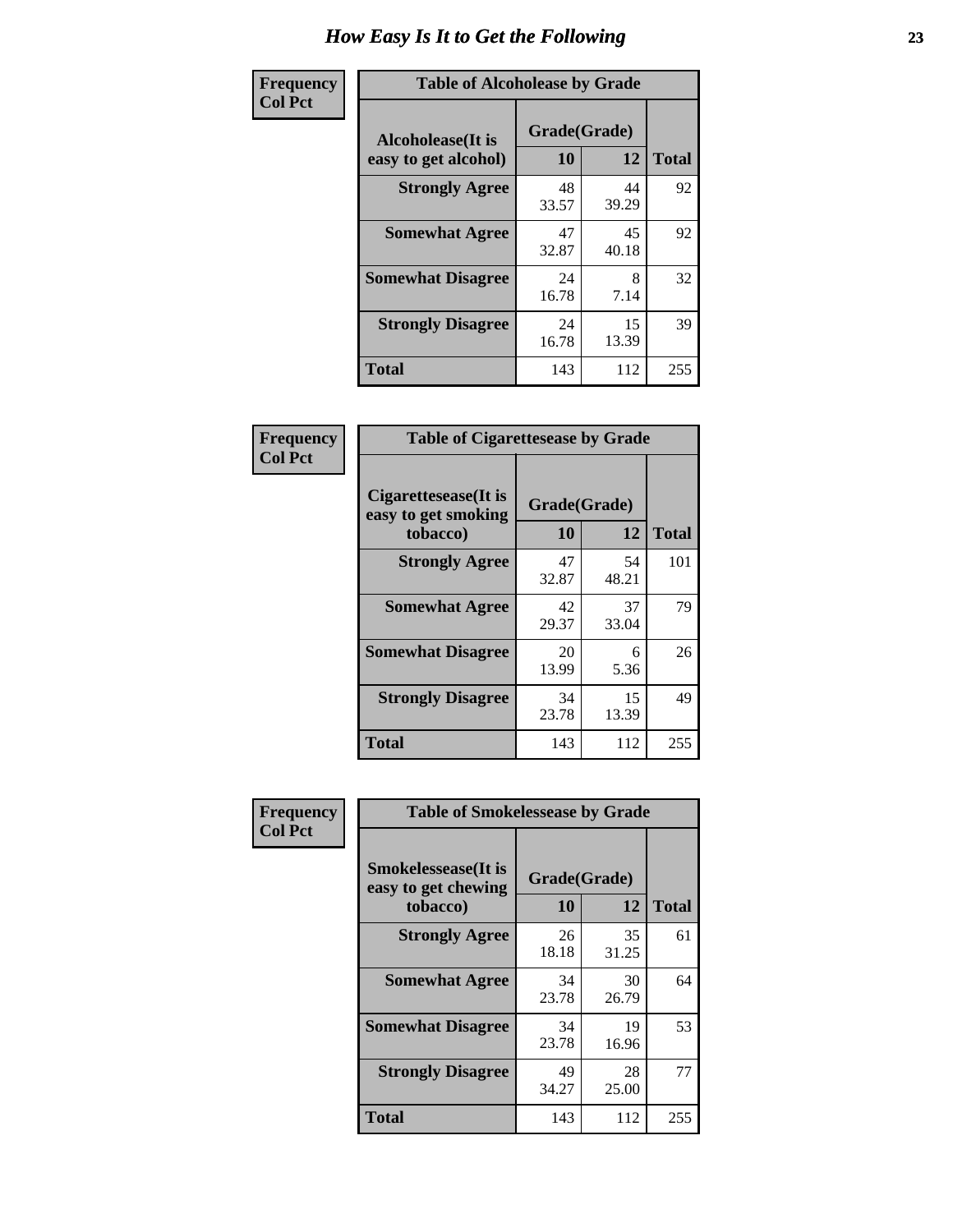| Frequency      | <b>Table of Marijuanaease by Grade</b>           |                    |             |              |  |
|----------------|--------------------------------------------------|--------------------|-------------|--------------|--|
| <b>Col Pct</b> | Marijuanaease(It is<br>easy to get<br>marijuana) | Grade(Grade)<br>10 | 12          | <b>Total</b> |  |
|                | <b>Strongly Agree</b>                            | 54<br>37.76        | 45<br>40.18 | 99           |  |
|                | <b>Somewhat Agree</b>                            | 33<br>23.08        | 36<br>32.14 | 69           |  |
|                | <b>Somewhat Disagree</b>                         | 22<br>15.38        | 9<br>8.04   | 31           |  |
|                | <b>Strongly Disagree</b>                         | 34<br>23.78        | 22<br>19.64 | 56           |  |
|                | <b>Total</b>                                     | 143                | 112         | 255          |  |

| <b>Table of Cocaineease by Grade</b>              |                    |              |     |  |  |  |
|---------------------------------------------------|--------------------|--------------|-----|--|--|--|
| <b>Cocaineease</b> (It is<br>easy to get cocaine) | Grade(Grade)<br>10 | <b>Total</b> |     |  |  |  |
| <b>Strongly Agree</b>                             | 22<br>15.38        | 10<br>8.93   | 32  |  |  |  |
| <b>Somewhat Agree</b>                             | 30<br>20.98        | 31<br>27.68  | 61  |  |  |  |
| <b>Somewhat Disagree</b>                          | 30<br>20.98        | 32<br>28.57  | 62  |  |  |  |
| <b>Strongly Disagree</b>                          | 61<br>42.66        | 39<br>34.82  | 100 |  |  |  |
| <b>Total</b>                                      | 143                | 112          | 255 |  |  |  |

| Frequency      | <b>Table of Inhalantsease by Grade</b>                   |                    |             |              |  |  |  |  |  |  |  |
|----------------|----------------------------------------------------------|--------------------|-------------|--------------|--|--|--|--|--|--|--|
| <b>Col Pct</b> | <b>Inhalantsease</b> (It is<br>easy to get<br>inhalants) | Grade(Grade)<br>10 | 12          | <b>Total</b> |  |  |  |  |  |  |  |
|                | <b>Strongly Agree</b>                                    | 45<br>31.47        | 28<br>25.00 | 73           |  |  |  |  |  |  |  |
|                | <b>Somewhat Agree</b>                                    | 27<br>18.88        | 35<br>31.25 | 62           |  |  |  |  |  |  |  |
|                | <b>Somewhat Disagree</b>                                 | 24<br>16.78        | 19<br>16.96 | 43           |  |  |  |  |  |  |  |
|                | <b>Strongly Disagree</b>                                 | 47<br>32.87        | 30<br>26.79 | 77           |  |  |  |  |  |  |  |
|                | <b>Total</b>                                             | 143                | 112         | 255          |  |  |  |  |  |  |  |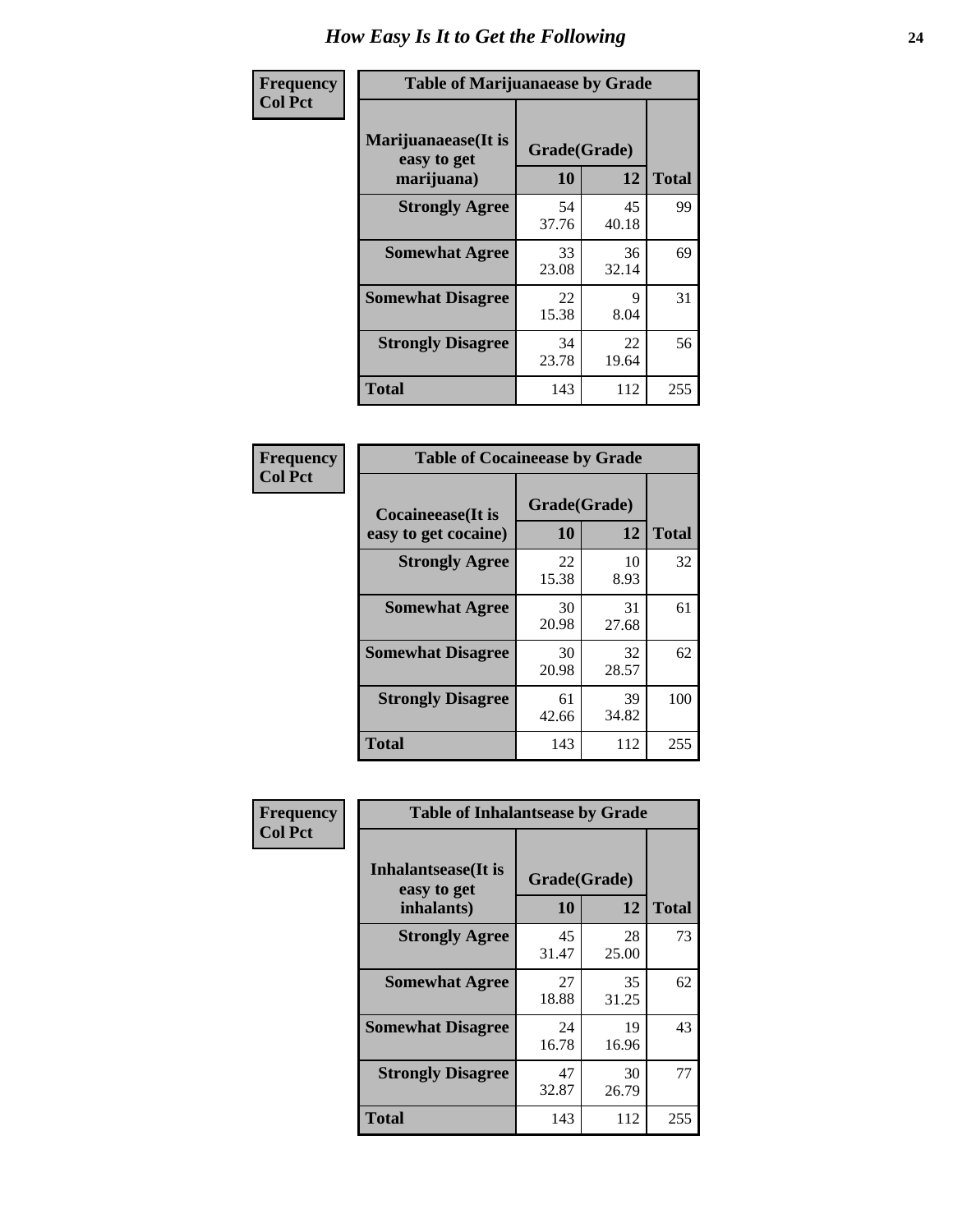| Frequency      | <b>Table of Steroidsease by Grade</b>               |                    |             |              |  |  |  |  |  |  |  |
|----------------|-----------------------------------------------------|--------------------|-------------|--------------|--|--|--|--|--|--|--|
| <b>Col Pct</b> | <b>Steroidsease</b> (It is<br>easy to get steroids) | Grade(Grade)<br>10 | 12          | <b>Total</b> |  |  |  |  |  |  |  |
|                | <b>Strongly Agree</b>                               | 18<br>12.59        | 14<br>12.50 | 32           |  |  |  |  |  |  |  |
|                | <b>Somewhat Agree</b>                               | 21<br>14.69        | 34<br>30.36 | 55           |  |  |  |  |  |  |  |
|                | <b>Somewhat Disagree</b>                            | 41<br>28.67        | 24<br>21.43 | 65           |  |  |  |  |  |  |  |
|                | <b>Strongly Disagree</b>                            | 63<br>44.06        | 40<br>35.71 | 103          |  |  |  |  |  |  |  |
|                | <b>Total</b>                                        | 143                | 112         | 255          |  |  |  |  |  |  |  |

| Frequency      | <b>Table of Ecstasyease by Grade</b>              |                    |             |              |  |  |  |  |  |  |  |
|----------------|---------------------------------------------------|--------------------|-------------|--------------|--|--|--|--|--|--|--|
| <b>Col Pct</b> | <b>Ecstasyease</b> (It is<br>easy to get ecstasy) | Grade(Grade)<br>10 | 12          | <b>Total</b> |  |  |  |  |  |  |  |
|                | <b>Strongly Agree</b>                             | 23<br>16.08        | 12<br>10.71 | 35           |  |  |  |  |  |  |  |
|                | <b>Somewhat Agree</b>                             | 27<br>18.88        | 31<br>27.68 | 58           |  |  |  |  |  |  |  |
|                | <b>Somewhat Disagree</b>                          | 29<br>20.28        | 26<br>23.21 | 55           |  |  |  |  |  |  |  |
|                | <b>Strongly Disagree</b>                          | 64<br>44.76        | 43<br>38.39 | 107          |  |  |  |  |  |  |  |
|                | <b>Total</b>                                      | 143                | 112         | 255          |  |  |  |  |  |  |  |

| Frequency      | <b>Table of Methease by Grade</b>     |              |             |              |
|----------------|---------------------------------------|--------------|-------------|--------------|
| <b>Col Pct</b> | <b>Methease</b> (It is easy<br>to get | Grade(Grade) |             |              |
|                | methamphetamines)                     | 10           | 12          | <b>Total</b> |
|                | <b>Strongly Agree</b>                 | 18<br>12.59  | 8<br>7.14   | 26           |
|                | <b>Somewhat Agree</b>                 | 26<br>18.18  | 26<br>23.21 | 52           |
|                | <b>Somewhat Disagree</b>              | 30<br>20.98  | 31<br>27.68 | 61           |
|                | <b>Strongly Disagree</b>              | 69<br>48.25  | 47<br>41.96 | 116          |
|                | Total                                 | 143          | 112         | 255          |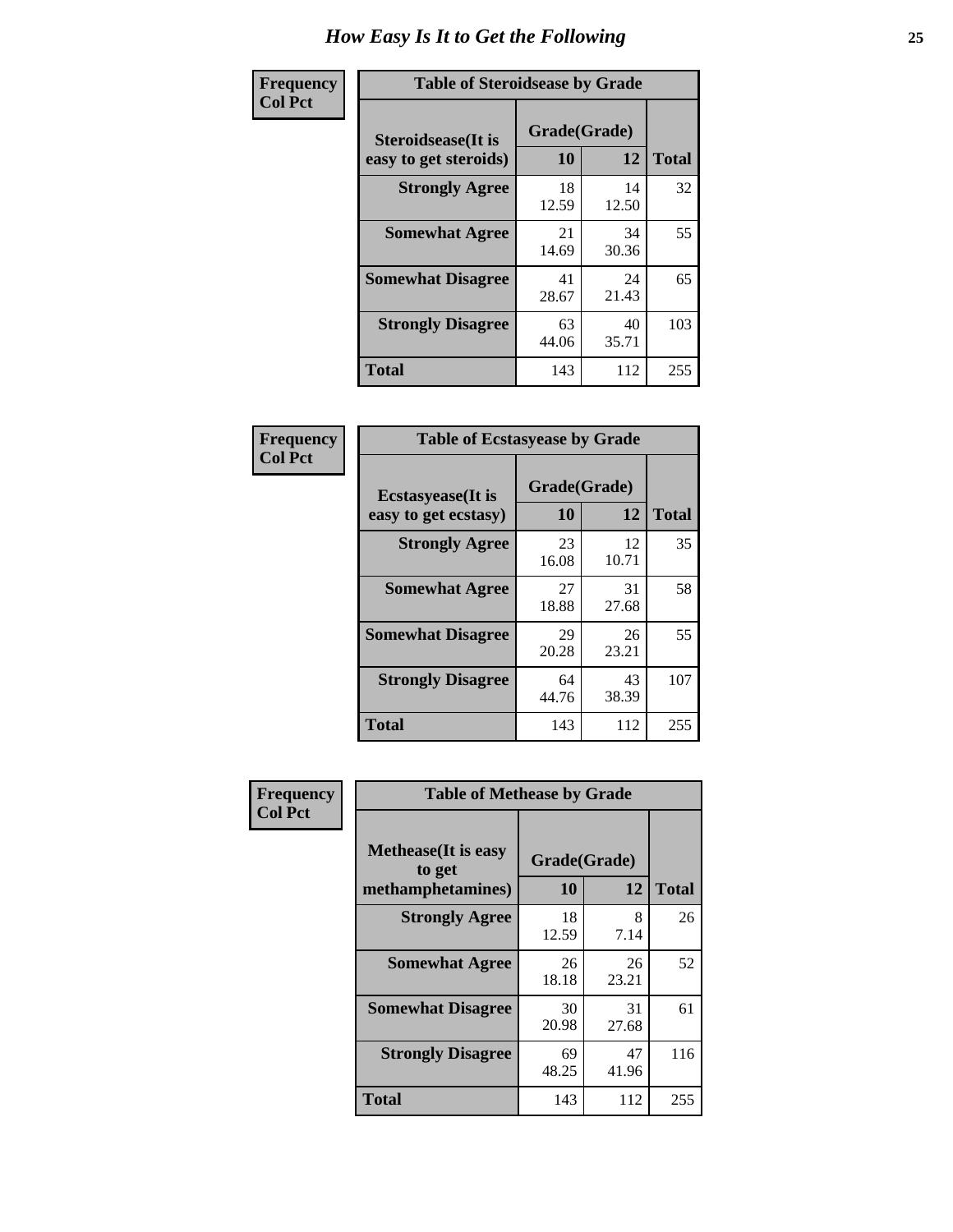| <b>Frequency</b> | <b>Table of Hallucinogensease by Grade</b>               |                    |             |              |  |  |  |  |  |  |  |
|------------------|----------------------------------------------------------|--------------------|-------------|--------------|--|--|--|--|--|--|--|
| <b>Col Pct</b>   | Hallucinogensease(It<br>is easy to get<br>hallucinogens) | Grade(Grade)<br>10 | 12          | <b>Total</b> |  |  |  |  |  |  |  |
|                  | <b>Strongly Agree</b>                                    | 19<br>13.29        | 9<br>8.04   | 28           |  |  |  |  |  |  |  |
|                  | <b>Somewhat Agree</b>                                    | 28<br>19.58        | 30<br>26.79 | 58           |  |  |  |  |  |  |  |
|                  | <b>Somewhat Disagree</b>                                 | 29<br>20.28        | 28<br>25.00 | 57           |  |  |  |  |  |  |  |
|                  | <b>Strongly Disagree</b>                                 | 67<br>46.85        | 45<br>40.18 | 112          |  |  |  |  |  |  |  |
|                  | <b>Total</b>                                             | 143                | 112         | 255          |  |  |  |  |  |  |  |

| Frequency<br>Col Pct |
|----------------------|
|                      |

г

| <b>Table of Prescriptionease by Grade</b>                                                |             |              |              |  |  |  |  |  |  |
|------------------------------------------------------------------------------------------|-------------|--------------|--------------|--|--|--|--|--|--|
| <b>Prescriptionease</b> (It<br>is easy to get<br>prescription drugs<br>not prescribed to |             | Grade(Grade) |              |  |  |  |  |  |  |
| me)                                                                                      | 10          | 12           | <b>Total</b> |  |  |  |  |  |  |
| <b>Strongly Agree</b>                                                                    | 49<br>34.27 | 33<br>29.46  | 82           |  |  |  |  |  |  |
| <b>Somewhat Agree</b>                                                                    | 26<br>18.18 | 32<br>28.57  | 58           |  |  |  |  |  |  |
| <b>Somewhat Disagree</b>                                                                 | 19<br>13.29 | 16<br>14.29  | 35           |  |  |  |  |  |  |
| <b>Strongly Disagree</b>                                                                 | 49<br>34.27 | 31<br>27.68  | 80           |  |  |  |  |  |  |
| Total                                                                                    | 143         | 112          | 255          |  |  |  |  |  |  |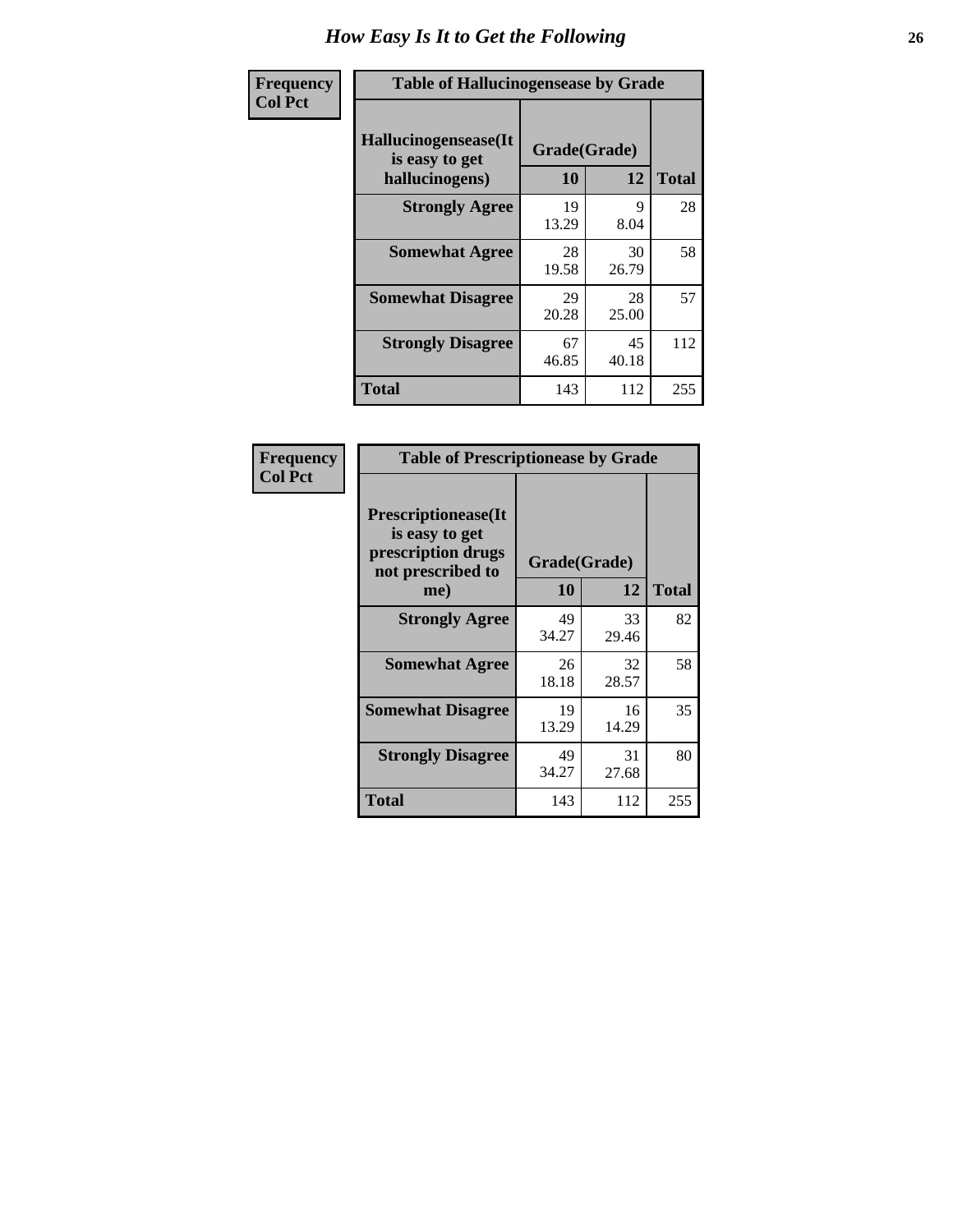*Age at Onset of Use* **27** *Results for "Age at Onset of Use" questions exclude students who said they did not use that substance*

| Frequency      |              |                        |                  |           |       |      |                           | <b>Table of Grade by Alcoholinit</b>             |             |             |                  |                       |              |
|----------------|--------------|------------------------|------------------|-----------|-------|------|---------------------------|--------------------------------------------------|-------------|-------------|------------------|-----------------------|--------------|
| <b>Row Pct</b> |              |                        |                  |           |       |      |                           | Alcoholinit (I started using alcohol when I was) |             |             |                  |                       |              |
|                | Grade(Grade) | <b>8 or</b><br>younger | $\boldsymbol{9}$ | <b>10</b> | 11    | 12   | 13                        | 14                                               | 15          | <b>16</b>   | 17               | <b>18 or</b><br>older | <b>Total</b> |
|                | 10           | 5.36                   | 3.57             | 3.57      | 12.50 | 7.14 | 9<br>16.07                | 14<br>25.00                                      | 11<br>19.64 | 3<br>5.36   | $\theta$<br>0.00 | 1.79                  | 56           |
|                | 12           | 11.63                  | $\Omega$<br>0.00 | 3<br>6.98 | 2.33  | 2.33 | 5<br>11.63                | 4<br>9.30                                        | 7<br>16.28  | 10<br>23.26 | 7<br>16.28       | $\Omega$<br>0.00      | 43           |
|                | <b>Total</b> | 8                      | $\overline{2}$   |           | 8     | 5    | 14                        | 18                                               | 18          | 13          | 7                |                       | 99           |
|                |              |                        |                  |           |       |      | Frequency Missing $= 156$ |                                                  |             |             |                  |                       |              |

| <b>Frequency</b> |
|------------------|
| <b>Row Pct</b>   |

| <b>Table of Grade by Cigarettesinit</b> |                                                                                                                   |                  |      |                                |            |            |            |             |            |       |    |  |
|-----------------------------------------|-------------------------------------------------------------------------------------------------------------------|------------------|------|--------------------------------|------------|------------|------------|-------------|------------|-------|----|--|
|                                         | Cigarettesinit (I started smoking tobacco when I was)                                                             |                  |      |                                |            |            |            |             |            |       |    |  |
|                                         | 8 or<br>13<br><b>15</b><br>Grade(Grade)   younger<br>9<br>12<br>11<br>14<br><b>16</b><br><b>Total</b><br>10<br>17 |                  |      |                                |            |            |            |             |            |       |    |  |
| 10                                      | $\Omega$<br>$0.00\,$                                                                                              | 2.63             | 2.63 | 13.16                          | 4<br>10.53 | 4<br>10.53 | 6<br>15.79 | 14<br>36.84 | 3<br>7.89  | 0.00  | 38 |  |
| 12                                      | 2<br>6.90                                                                                                         | $\theta$<br>0.00 | 3.45 | $\Omega$<br>0.00               | 4<br>13.79 | 3.45       | 4<br>13.79 | 4<br>13.79  | 6<br>20.69 | 24.14 | 29 |  |
| <b>Total</b>                            | 5<br>$\mathfrak{D}$<br>8<br>5<br>10<br>18<br>9<br>67<br>2<br>7                                                    |                  |      |                                |            |            |            |             |            |       |    |  |
|                                         |                                                                                                                   |                  |      | <b>Frequency Missing = 188</b> |            |            |            |             |            |       |    |  |

| Frequency      |                        | <b>Table of Grade by Smokelessinit</b> |                                                           |                           |                                                                                                                                                                          |                |                       |              |  |  |  |  |
|----------------|------------------------|----------------------------------------|-----------------------------------------------------------|---------------------------|--------------------------------------------------------------------------------------------------------------------------------------------------------------------------|----------------|-----------------------|--------------|--|--|--|--|
| <b>Row Pct</b> |                        |                                        | Smokelessinit (I started chewing tobacco<br>when $I$ was) |                           |                                                                                                                                                                          |                |                       |              |  |  |  |  |
|                | Grade(Grade)   younger | 8 or                                   | <b>14</b>                                                 | <b>15</b>                 | 16 <sup>1</sup>                                                                                                                                                          | 17             | <b>18 or</b><br>older | <b>Total</b> |  |  |  |  |
|                | 10                     | 0.00                                   | 33.33                                                     | $\Omega$<br>0.00          | $\mathcal{D}_{\mathcal{A}}^{\mathcal{A}}(\mathcal{A})=\mathcal{D}_{\mathcal{A}}^{\mathcal{A}}(\mathcal{A})\mathcal{D}_{\mathcal{A}}^{\mathcal{A}}(\mathcal{A})$<br>66.67 | 0.00           | 0<br>0.00             | 3            |  |  |  |  |
|                | 12                     | $\mathfrak{D}$<br>20.00                | 10.00                                                     | ↑<br>20.00                | 20.00                                                                                                                                                                    | ∍<br>20.00     | 10.00                 | 10           |  |  |  |  |
|                | <b>Total</b>           | $\mathfrak{D}$                         | $\mathfrak{D}$                                            | $\mathfrak{D}$            | 4                                                                                                                                                                        | $\mathfrak{D}$ |                       | 13           |  |  |  |  |
|                |                        |                                        |                                                           | Frequency Missing $= 242$ |                                                                                                                                                                          |                |                       |              |  |  |  |  |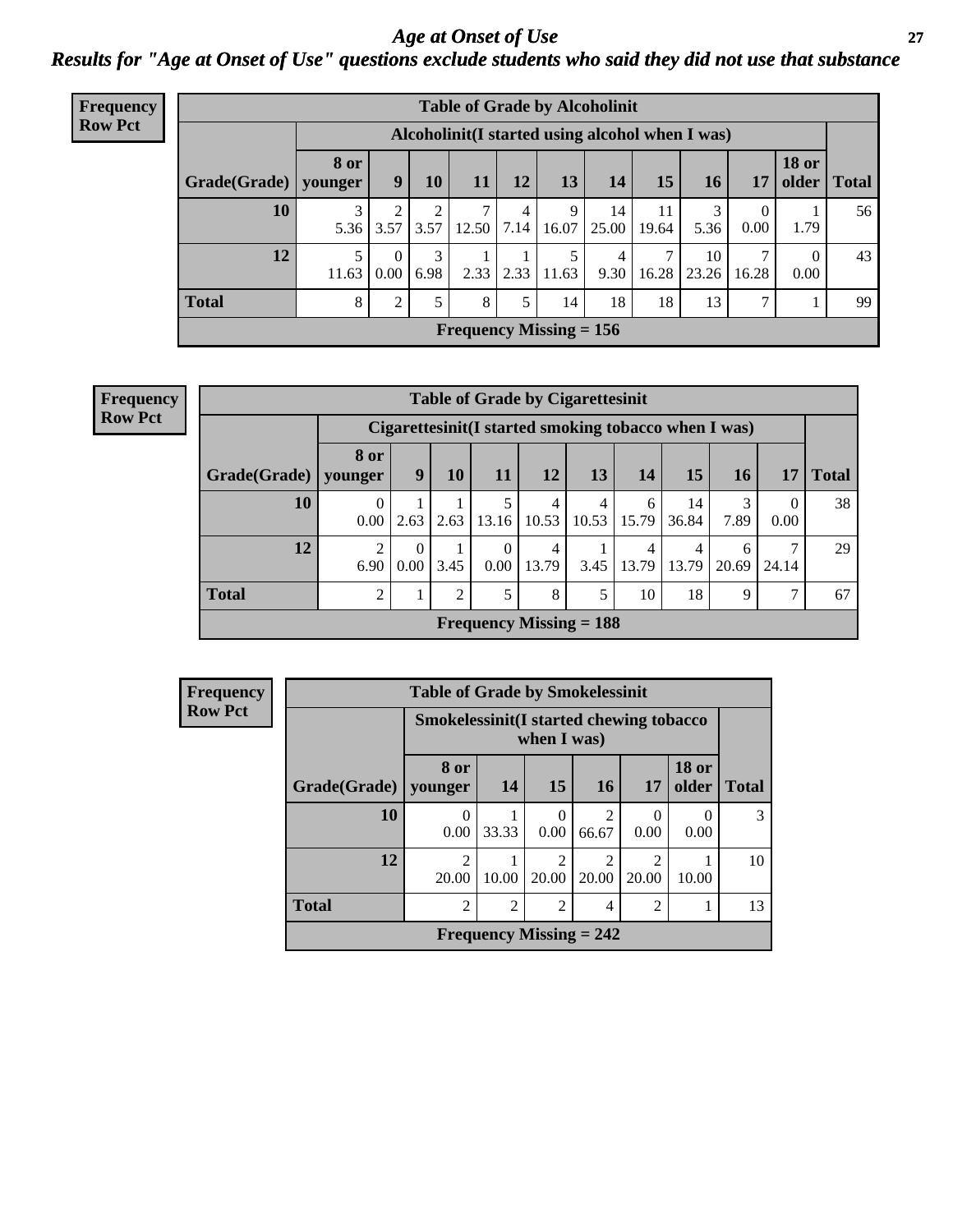#### *Age at Onset of Use* **28**

*Results for "Age at Onset of Use" questions exclude students who said they did not use that substance*

| <b>Frequency</b> | <b>Table of Grade by Marijuanainit</b> |                        |                                                      |                            |           |       |                           |             |            |                  |                       |              |
|------------------|----------------------------------------|------------------------|------------------------------------------------------|----------------------------|-----------|-------|---------------------------|-------------|------------|------------------|-----------------------|--------------|
| <b>Row Pct</b>   |                                        |                        | Marijuanainit (I started using marijuana when I was) |                            |           |       |                           |             |            |                  |                       |              |
|                  | Grade(Grade)                           | <b>8 or</b><br>younger | 10                                                   | 11                         | <b>12</b> | 13    | 14                        | 15          | <b>16</b>  | 17               | <b>18 or</b><br>older | <b>Total</b> |
|                  | 10                                     | $\theta$<br>0.00       | $\Omega$<br>0.00                                     | 2.50                       | 2<br>5.00 | 17.50 | 9<br>22.50                | 19<br>47.50 | 5.00       | $\Omega$<br>0.00 | $\Omega$<br>0.00      | 40           |
|                  | 12                                     | ◠<br>7.41              | 3<br>11.11                                           | $\theta$<br>$0.00^{\circ}$ | 3.70      |       | 3<br>$3.70$   11.11       | 6<br>22.22  | 6<br>22.22 | 4<br>14.81       | 3.70                  | 27           |
|                  | <b>Total</b>                           | $\gamma$               | 3                                                    |                            | 3         | 8     | 12                        | 25          | 8          | 4                |                       | 67           |
|                  |                                        |                        |                                                      |                            |           |       | Frequency Missing $= 188$ |             |            |                  |                       |              |

| Frequency      | <b>Table of Grade by Cocaineinit</b> |                  |                                                     |                  |                           |                  |                                      |              |  |
|----------------|--------------------------------------|------------------|-----------------------------------------------------|------------------|---------------------------|------------------|--------------------------------------|--------------|--|
| <b>Row Pct</b> |                                      |                  | Cocaineinit (I started using cocaine when<br>I was) |                  |                           |                  |                                      |              |  |
|                | Grade(Grade)                         | 8 or<br>younger  | <b>10</b>                                           | 13               | 14                        | 16               | 17                                   | <b>Total</b> |  |
|                | 10                                   | $\Omega$<br>0.00 | $\theta$<br>0.00                                    | $\Omega$<br>0.00 | 100.00                    | $\Omega$<br>0.00 | $\Omega$<br>0.00                     |              |  |
|                | 12                                   | 14.29            | 14.29                                               | 14.29            | 14.29                     | 14.29            | $\mathcal{D}_{\mathcal{A}}$<br>28.57 | 7            |  |
|                | <b>Total</b>                         |                  |                                                     |                  | $\overline{c}$            |                  | $\overline{2}$                       | 8            |  |
|                |                                      |                  |                                                     |                  | Frequency Missing $= 247$ |                  |                                      |              |  |

| Frequency      | <b>Table of Grade by Inhalantsinit</b> |                           |                                  |       |                |  |  |  |
|----------------|----------------------------------------|---------------------------|----------------------------------|-------|----------------|--|--|--|
| <b>Row Pct</b> |                                        | inhalants when I was)     | Inhalantsinit(I<br>started using |       |                |  |  |  |
|                | Grade(Grade)                           | 8 or<br>younger           | <b>12</b>                        | 14    | <b>Total</b>   |  |  |  |
|                | 10                                     | 0.00                      | 50.00                            | 50.00 | $\overline{2}$ |  |  |  |
|                | 12                                     | $\mathfrak{D}$<br>66.67   | 0<br>0.00                        | 33.33 | 3              |  |  |  |
|                | <b>Total</b>                           | 2                         |                                  | 2     | 5              |  |  |  |
|                |                                        | Frequency Missing $= 250$ |                                  |       |                |  |  |  |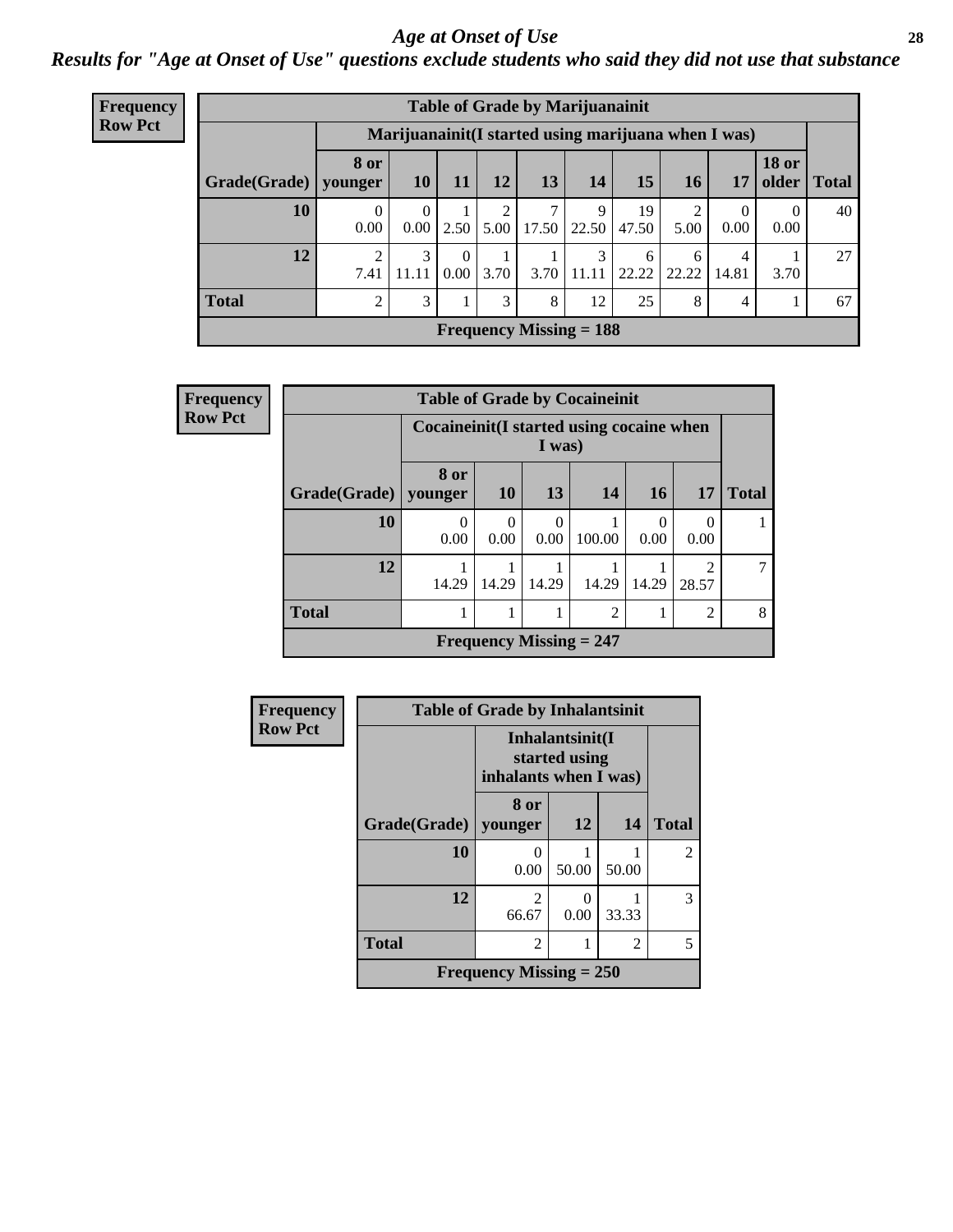#### *Age at Onset of Use* **29**

*Results for "Age at Onset of Use" questions exclude students who said they did not use that substance*

| Frequency      | <b>Table of Grade by Steroidsinit</b> |                                                            |           |              |  |
|----------------|---------------------------------------|------------------------------------------------------------|-----------|--------------|--|
| <b>Row Pct</b> |                                       | Steroidsinit(I<br>started using<br>steroids when I<br>was) |           |              |  |
|                | Grade(Grade)                          | 8 or<br>younger                                            | <b>15</b> | <b>Total</b> |  |
|                | 10                                    | 0                                                          | ∩         | 0            |  |
|                | 12                                    | 50.00                                                      | 50.00     | 2            |  |
|                | <b>Total</b>                          |                                                            |           | 2            |  |
|                |                                       | Frequency Missing $= 253$                                  |           |              |  |

| Frequency      | <b>Table of Grade by Ecstasyinit</b> |                                                           |                  |            |            |                |              |  |
|----------------|--------------------------------------|-----------------------------------------------------------|------------------|------------|------------|----------------|--------------|--|
| <b>Row Pct</b> |                                      | <b>Ecstasyinit(I started using ecstasy</b><br>when I was) |                  |            |            |                |              |  |
|                | Grade(Grade)                         | 8 or<br>vounger                                           | 13               | 15         | 16         | 17             | <b>Total</b> |  |
|                | 10                                   | $\Omega$<br>0.00                                          | $\theta$<br>0.00 | 4<br>80.00 | 20.00      | 0<br>0.00      | 5            |  |
|                | 12                                   | 11.11                                                     | 11.11            | 2<br>22.22 | 3<br>33.33 | 22.22          | $\mathbf Q$  |  |
|                | <b>Total</b>                         |                                                           |                  | 6          | 4          | $\overline{2}$ | 14           |  |
|                |                                      | <b>Frequency Missing = 241</b>                            |                  |            |            |                |              |  |

| <b>Frequency</b> | <b>Table of Grade by Methinit</b> |                                                                       |           |                |  |  |
|------------------|-----------------------------------|-----------------------------------------------------------------------|-----------|----------------|--|--|
| <b>Row Pct</b>   |                                   | <b>Methinit(I started</b><br>using<br>methamphetamines<br>when I was) |           |                |  |  |
|                  | <b>Grade</b> (Grade)              | 8 or<br>younger                                                       | <b>16</b> | <b>Total</b>   |  |  |
|                  | 10                                | $\Omega$                                                              | 0         | 0              |  |  |
|                  | 12                                | 50.00                                                                 | 50.00     | $\overline{c}$ |  |  |
|                  | <b>Total</b>                      | 1                                                                     |           | $\mathfrak{D}$ |  |  |
|                  |                                   | Frequency Missing $= 253$                                             |           |                |  |  |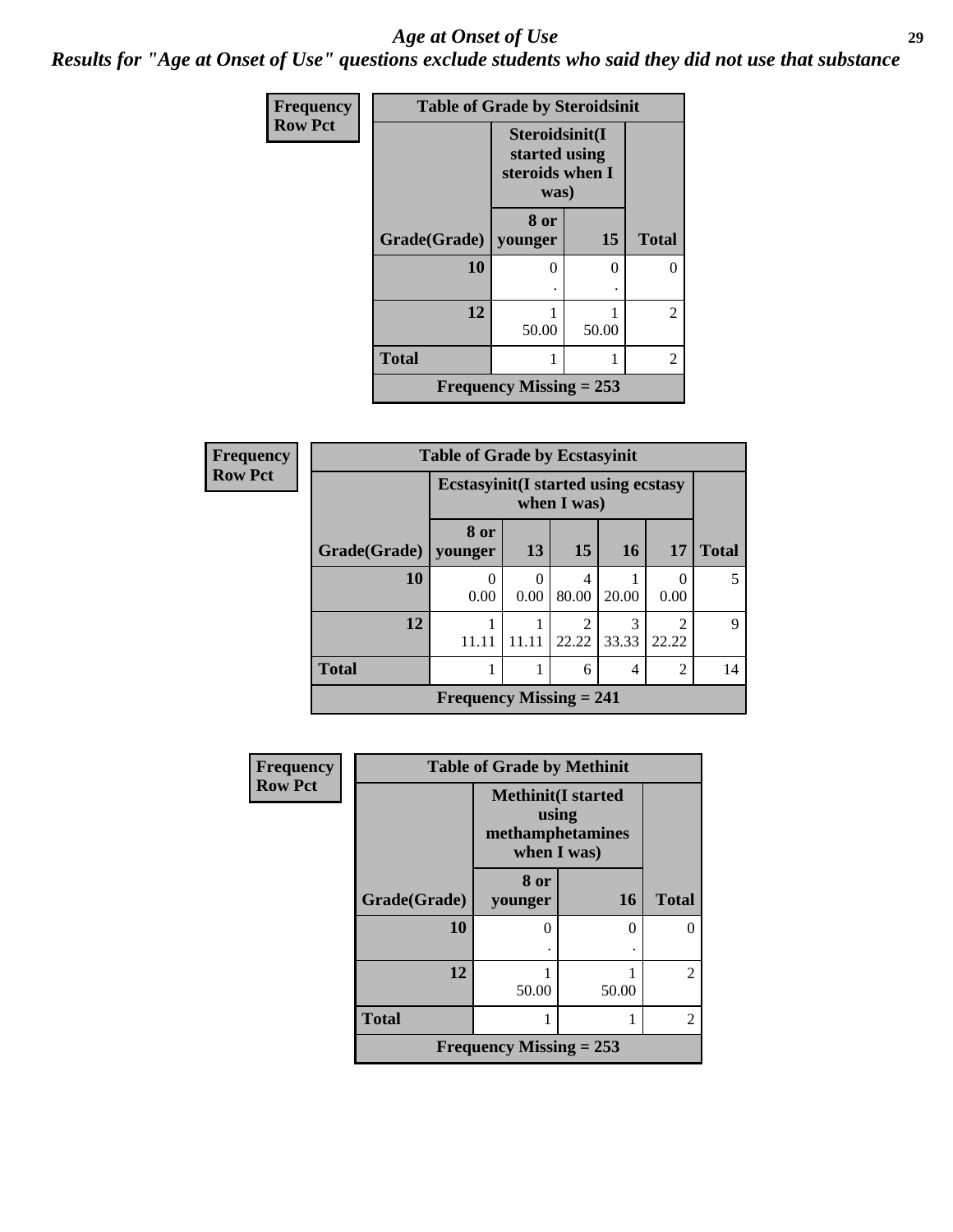#### Age at Onset of Use **30**

#### *Results for "Age at Onset of Use" questions exclude students who said they did not use that substance*

| Frequency      |              | <b>Table of Grade by Hallucinogensinit</b>                      |           |                |                         |                         |              |
|----------------|--------------|-----------------------------------------------------------------|-----------|----------------|-------------------------|-------------------------|--------------|
| <b>Row Pct</b> |              | Hallucinogensinit (I started using<br>hallucinogens when I was) |           |                |                         |                         |              |
|                | Grade(Grade) | 8 or<br>younger                                                 | 13        | 15             | 16                      | <b>17</b>               | <b>Total</b> |
|                | 10           | $\Omega$<br>0.00                                                | 0<br>0.00 | 25.00          | $\mathfrak{D}$<br>50.00 | 25.00                   | 4            |
|                | 12           | 16.67                                                           | 16.67     | 16.67          | 16.67                   | $\mathfrak{D}$<br>33.33 | 6            |
|                | <b>Total</b> |                                                                 |           | $\overline{2}$ | 3                       | 3                       | 10           |
|                |              | Frequency Missing $= 245$                                       |           |                |                         |                         |              |

| Frequency      | <b>Table of Grade by Prescriptioninit</b> |                                                                               |                   |                          |            |            |              |
|----------------|-------------------------------------------|-------------------------------------------------------------------------------|-------------------|--------------------------|------------|------------|--------------|
| <b>Row Pct</b> |                                           | <b>Prescriptioninit (I started using</b><br>prescription drugs not prescribed | to me when I was) |                          |            |            |              |
|                |                                           | 8 or                                                                          | 12                | 14                       | 15         |            |              |
|                | Grade(Grade)   younger                    |                                                                               |                   |                          |            | <b>16</b>  | <b>Total</b> |
|                | 10                                        | 8.33                                                                          | 8.33              | $\overline{2}$<br>16.67  | 4<br>33.33 | 4<br>33.33 | 12           |
|                | 12                                        | 14.29                                                                         | 14.29             | $\left( \right)$<br>0.00 | 14.29      | 4<br>57.14 |              |
|                | <b>Total</b>                              | $\mathfrak{D}$                                                                | $\overline{2}$    | $\overline{2}$           | 5          | 8          | 19           |
|                |                                           | Frequency Missing $= 236$                                                     |                   |                          |            |            |              |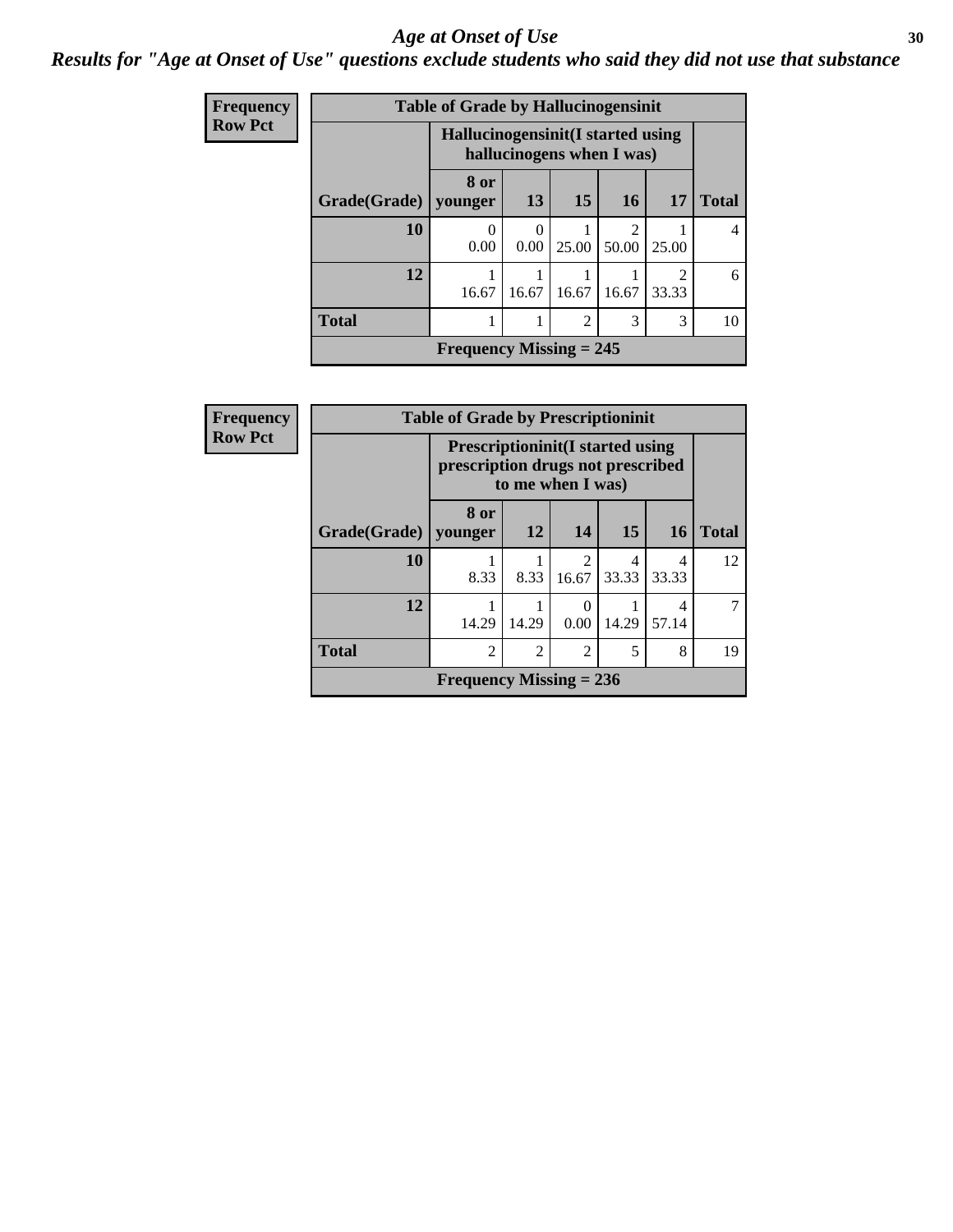| Frequency      | <b>Table of Alcoholharm by Grade</b>          |                    |             |              |  |
|----------------|-----------------------------------------------|--------------------|-------------|--------------|--|
| <b>Col Pct</b> | Alcoholharm(I<br>think alcohol is<br>harmful) | Grade(Grade)<br>10 | 12          | <b>Total</b> |  |
|                | <b>Strongly Agree</b>                         | 64<br>44.76        | 49<br>43.75 | 113          |  |
|                | <b>Somewhat Agree</b>                         | 50<br>34.97        | 41<br>36.61 | 91           |  |
|                | <b>Somewhat Disagree</b>                      | 18<br>12.59        | 16<br>14.29 | 34           |  |
|                | <b>Strongly Disagree</b>                      | 11<br>7.69         | 6<br>5.36   | 17           |  |
|                | <b>Total</b>                                  | 143                | 112         | 255          |  |

| <b>Table of Cigarettesharm by Grade</b>                  |                        |                        |              |  |  |  |  |
|----------------------------------------------------------|------------------------|------------------------|--------------|--|--|--|--|
| Cigarettesharm(I<br>think smoking<br>tobacco is harmful) | Grade(Grade)<br>10     | 12                     | <b>Total</b> |  |  |  |  |
| <b>Strongly Agree</b>                                    | 114<br>79.72           | 84<br>75.00            | 198          |  |  |  |  |
| <b>Somewhat Agree</b>                                    | 19<br>13.29            | 23<br>20.54            | 42           |  |  |  |  |
| <b>Somewhat Disagree</b>                                 | $\mathfrak{D}$<br>1.40 | $\mathfrak{D}$<br>1.79 | 4            |  |  |  |  |
| <b>Strongly Disagree</b>                                 | 8<br>5.59              | 3<br>2.68              | 11           |  |  |  |  |
| <b>Total</b>                                             | 143                    | 112                    | 255          |  |  |  |  |

| Frequency      | <b>Table of Smokelessharm by Grade</b>                  |                    |             |              |
|----------------|---------------------------------------------------------|--------------------|-------------|--------------|
| <b>Col Pct</b> | Smokelessharm(I<br>think chewing<br>tobacco is harmful) | Grade(Grade)<br>10 | 12          | <b>Total</b> |
|                | <b>Strongly Agree</b>                                   | 121<br>84.62       | 87<br>77.68 | 208          |
|                | <b>Somewhat Agree</b>                                   | 13<br>9.09         | 17<br>15.18 | 30           |
|                | <b>Somewhat Disagree</b>                                | 0.70               | 3<br>2.68   | 4            |
|                | <b>Strongly Disagree</b>                                | 8<br>5.59          | 5<br>4.46   | 13           |
|                | <b>Total</b>                                            | 143                | 112         | 255          |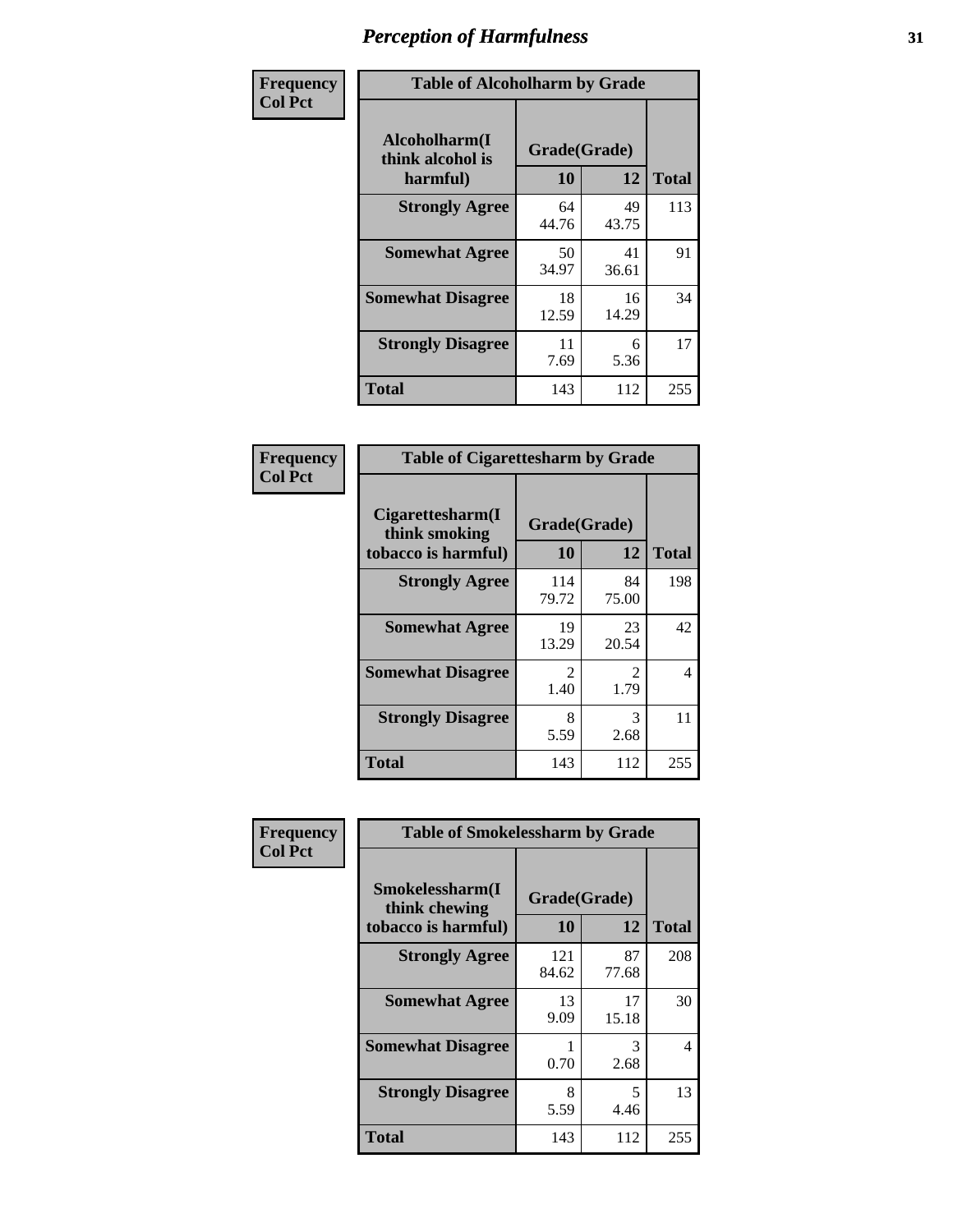| Frequency      | <b>Table of Marijuanaharm by Grade</b>            |                    |             |              |  |  |
|----------------|---------------------------------------------------|--------------------|-------------|--------------|--|--|
| <b>Col Pct</b> | Marijuanaharm(I<br>think marijuana is<br>harmful) | Grade(Grade)<br>10 | 12          | <b>Total</b> |  |  |
|                | <b>Strongly Agree</b>                             | 79<br>55.24        | 63<br>56.25 | 142          |  |  |
|                | <b>Somewhat Agree</b>                             | 27<br>18.88        | 20<br>17.86 | 47           |  |  |
|                | <b>Somewhat Disagree</b>                          | 15<br>10.49        | 14<br>12.50 | 29           |  |  |
|                | <b>Strongly Disagree</b>                          | 22<br>15.38        | 15<br>13.39 | 37           |  |  |
|                | <b>Total</b>                                      | 143                | 112         | 255          |  |  |

| <b>Table of Cocaineharm by Grade</b> |              |             |              |  |  |  |  |
|--------------------------------------|--------------|-------------|--------------|--|--|--|--|
| Cocaineharm(I<br>think cocaine is    | Grade(Grade) |             |              |  |  |  |  |
| harmful)                             | 10           | 12          | <b>Total</b> |  |  |  |  |
| <b>Strongly Agree</b>                | 127<br>88.81 | 96<br>85.71 | 223          |  |  |  |  |
| <b>Somewhat Agree</b>                | 8<br>5.59    | 13<br>11.61 | 21           |  |  |  |  |
| <b>Strongly Disagree</b>             | 8<br>5.59    | 3<br>2.68   | 11           |  |  |  |  |
| Total                                | 143          | 112         | 255          |  |  |  |  |

| <b>Frequency</b><br>Col Pet |
|-----------------------------|
|-----------------------------|

| <b>Table of Inhalantsharm by Grade</b>             |                       |                       |                |  |  |
|----------------------------------------------------|-----------------------|-----------------------|----------------|--|--|
| Inhalantsharm(I<br>think inhalants are<br>harmful) | Grade(Grade)<br>10    | 12                    | <b>Total</b>   |  |  |
| <b>Strongly Agree</b>                              | 120<br>83.92          | 99<br>88.39           | 219            |  |  |
| <b>Somewhat Agree</b>                              | 13<br>9.09            | 11<br>9.82            | 24             |  |  |
| <b>Somewhat Disagree</b>                           | $\mathcal{L}$<br>1.40 | 0.00                  | $\mathfrak{D}$ |  |  |
| <b>Strongly Disagree</b>                           | 8<br>5.59             | $\mathcal{L}$<br>1.79 | 10             |  |  |
| <b>Total</b>                                       | 143                   | 112                   | 255            |  |  |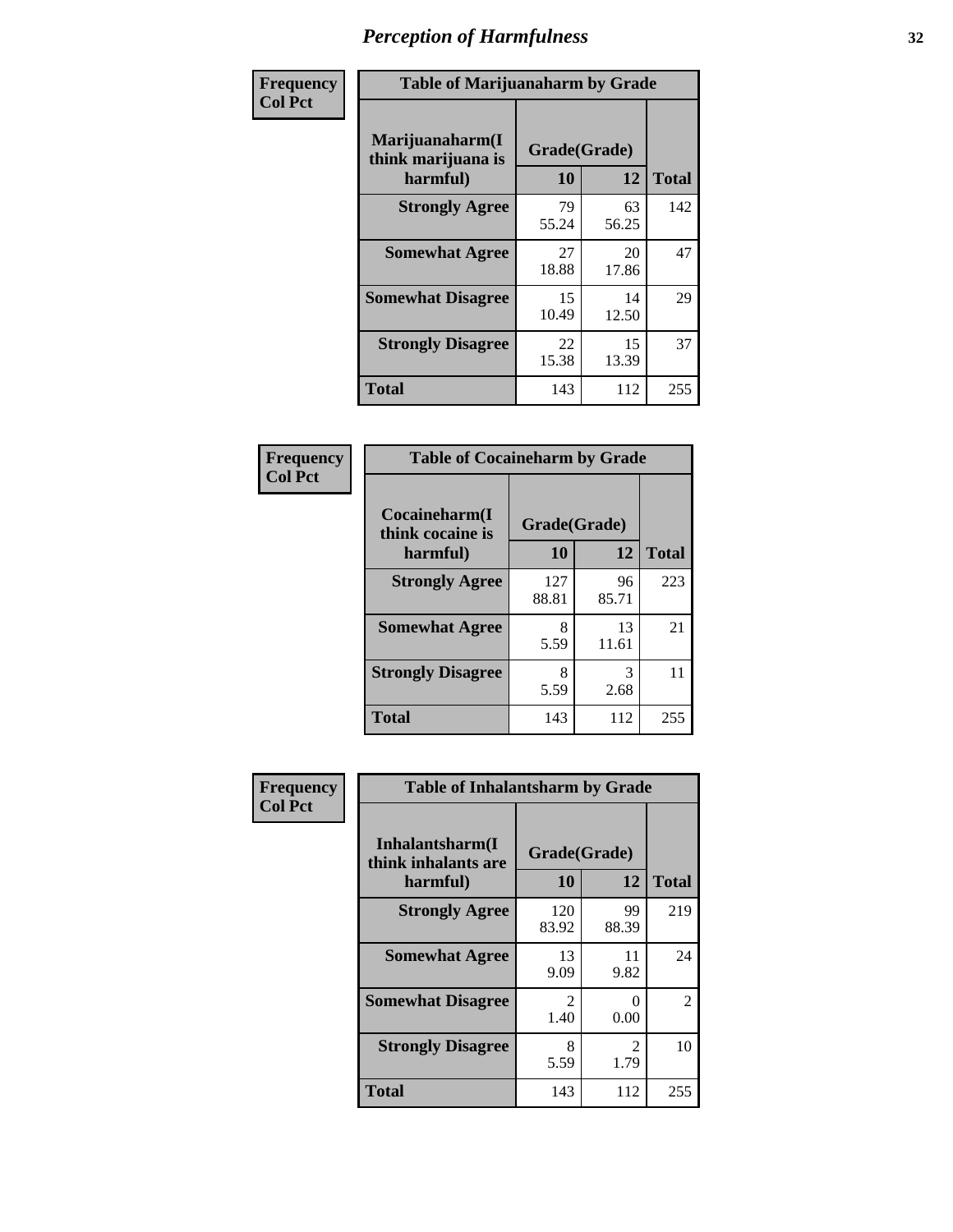| Frequency      | <b>Table of Steroidsharm by Grade</b>            |                    |                        |              |
|----------------|--------------------------------------------------|--------------------|------------------------|--------------|
| <b>Col Pct</b> | Steroidsharm(I<br>think steroids are<br>harmful) | Grade(Grade)<br>10 | 12                     | <b>Total</b> |
|                | <b>Strongly Agree</b>                            | 114<br>79.72       | 95<br>84.82            | 209          |
|                | <b>Somewhat Agree</b>                            | 19<br>13.29        | 11<br>9.82             | 30           |
|                | <b>Somewhat Disagree</b>                         | 3<br>2.10          | $\mathfrak{D}$<br>1.79 | 5            |
|                | <b>Strongly Disagree</b>                         | 4.90               | 4<br>3.57              | 11           |
|                | <b>Total</b>                                     | 143                | 112                    | 255          |

| <b>Table of Ecstasyharm by Grade</b>                |                    |             |              |  |  |  |
|-----------------------------------------------------|--------------------|-------------|--------------|--|--|--|
| $E$ cstasyharm $(I$<br>think ecstasy is<br>harmful) | Grade(Grade)<br>10 | 12          | <b>Total</b> |  |  |  |
| <b>Strongly Agree</b>                               | 120<br>83.92       | 92<br>82.14 | 212          |  |  |  |
| <b>Somewhat Agree</b>                               | 10<br>6.99         | 13<br>11.61 | 23           |  |  |  |
| <b>Somewhat Disagree</b>                            | 4<br>2.80          | 3<br>2.68   | 7            |  |  |  |
| <b>Strongly Disagree</b>                            | 9<br>6.29          | 4<br>3.57   | 13           |  |  |  |
| Total                                               | 143                | 112         | 255          |  |  |  |

| Frequency      | <b>Table of Methharm by Grade</b>                           |                      |                        |              |  |
|----------------|-------------------------------------------------------------|----------------------|------------------------|--------------|--|
| <b>Col Pct</b> | <b>Methharm(I think</b><br>methamphetamines<br>are harmful) | Grade(Grade)<br>10   | 12                     | <b>Total</b> |  |
|                | <b>Strongly Agree</b>                                       | 127<br>88.81         | 98<br>87.50            | 225          |  |
|                | <b>Somewhat Agree</b>                                       | 4.90                 | 11<br>9.82             | 18           |  |
|                | <b>Somewhat Disagree</b>                                    | $\mathbf{0}$<br>0.00 | 0.89                   |              |  |
|                | <b>Strongly Disagree</b>                                    | $\mathbf Q$<br>6.29  | $\mathfrak{D}$<br>1.79 | 11           |  |
|                | <b>Total</b>                                                | 143                  | 112                    | 255          |  |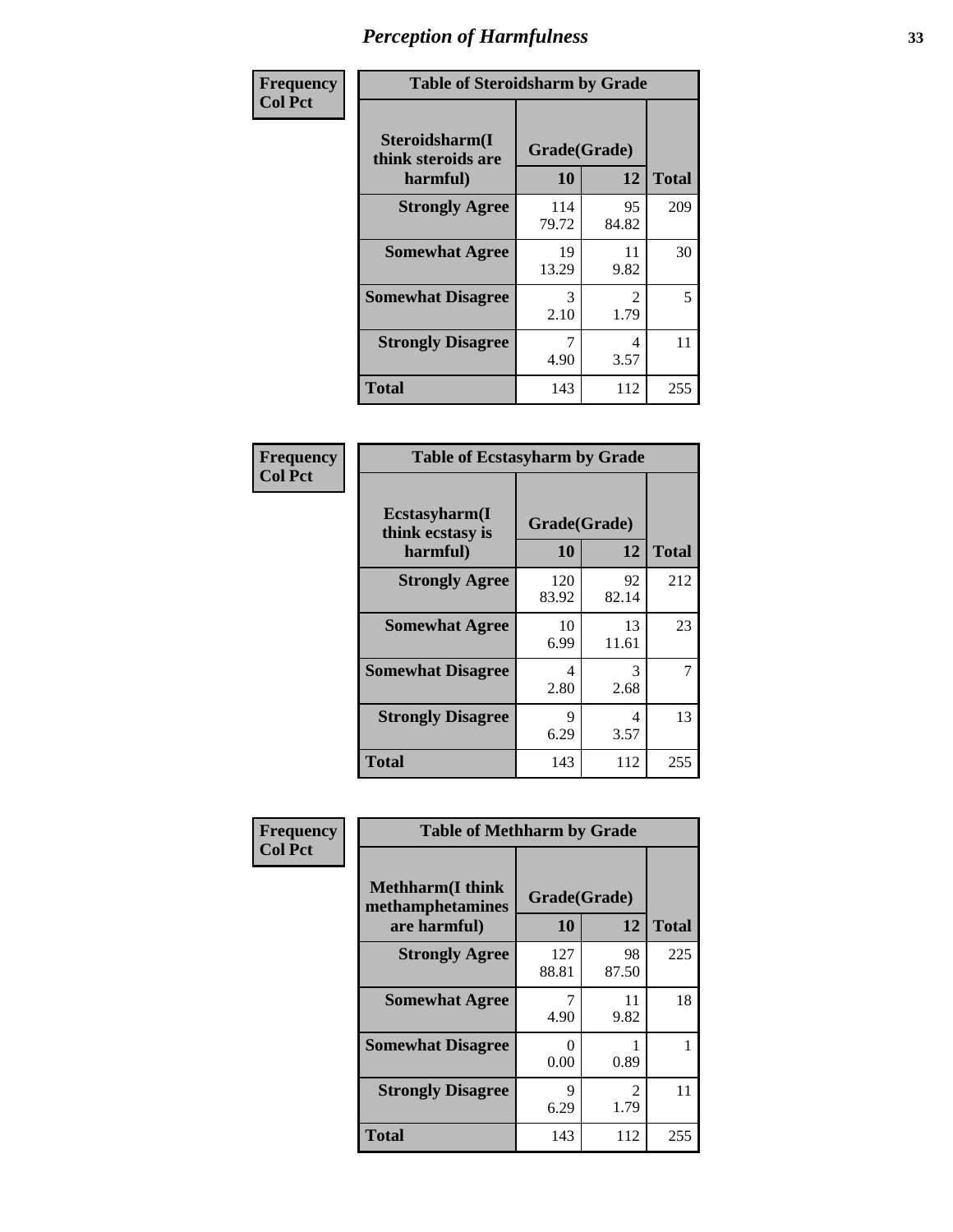| Frequency      | <b>Table of Hallucinogensharm by Grade</b> |              |             |              |  |
|----------------|--------------------------------------------|--------------|-------------|--------------|--|
| <b>Col Pct</b> | Hallucinogensharm(I<br>think hallucinogens | Grade(Grade) |             |              |  |
|                | are harmful)                               | 10           | 12          | <b>Total</b> |  |
|                | <b>Strongly Agree</b>                      | 122<br>85.31 | 95<br>84.82 | 217          |  |
|                | <b>Somewhat Agree</b>                      | 13<br>9.09   | 12<br>10.71 | 25           |  |
|                | <b>Strongly Disagree</b>                   | 8<br>5.59    | 5<br>4.46   | 13           |  |
|                | <b>Total</b>                               | 143          | 112         | 255          |  |

| Frequency      | <b>Table of Prescriptionharm by Grade</b>                                 |              |             |              |
|----------------|---------------------------------------------------------------------------|--------------|-------------|--------------|
| <b>Col Pct</b> | Prescriptionharm(I<br>think prescription<br>drugs not<br>prescribed to me | Grade(Grade) |             |              |
|                | are harmful)                                                              | 10           | 12          | <b>Total</b> |
|                | <b>Strongly Agree</b>                                                     | 99<br>69.23  | 87<br>77.68 | 186          |
|                | <b>Somewhat Agree</b>                                                     | 29<br>20.28  | 18<br>16.07 | 47           |
|                | <b>Somewhat Disagree</b>                                                  | 5<br>3.50    | 4<br>3.57   | 9            |
|                | <b>Strongly Disagree</b>                                                  | 10<br>6.99   | 3<br>2.68   | 13           |
|                | Total                                                                     | 143          | 112         | 255          |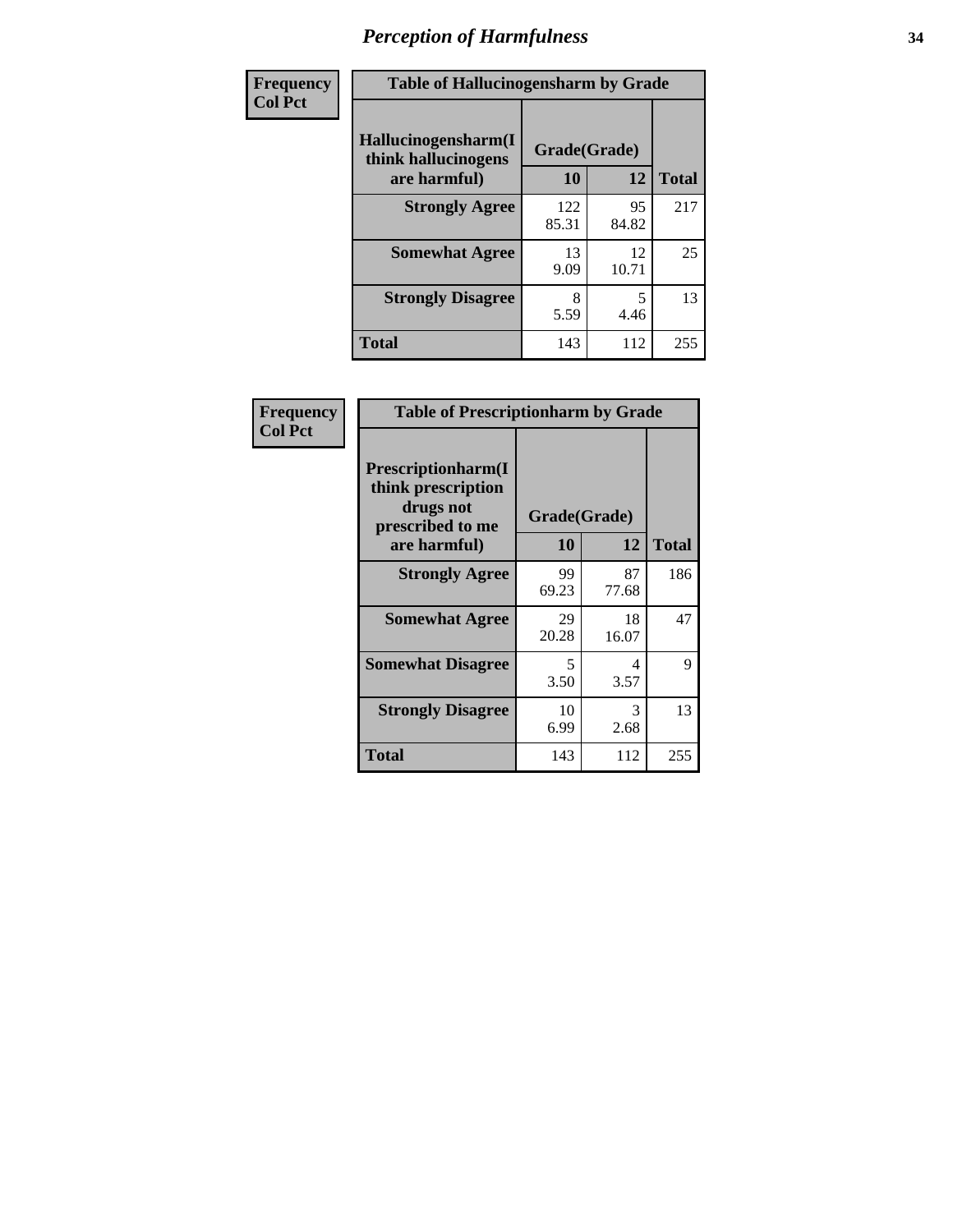# *Disapproval by Adults* **35**

| Frequency      | <b>Table of Alcoholadult by Grade</b>                                 |                    |             |              |
|----------------|-----------------------------------------------------------------------|--------------------|-------------|--------------|
| <b>Col Pct</b> | <b>Alcoholadult</b> (Adults<br>would disapprove if<br>I used alcohol) | Grade(Grade)<br>10 | 12          | <b>Total</b> |
|                | <b>Strongly Agree</b>                                                 | 80<br>55.94        | 65<br>58.04 | 145          |
|                | <b>Somewhat Agree</b>                                                 | 30<br>20.98        | 28<br>25.00 | 58           |
|                | <b>Somewhat Disagree</b>                                              | 20<br>13.99        | 12<br>10.71 | 32           |
|                | <b>Strongly Disagree</b>                                              | 13<br>9.09         | 6.25        | 20           |
|                | <b>Total</b>                                                          | 143                | 112         | 255          |

| <b>Table of Tobaccoadult by Grade</b>                                 |                    |             |              |  |  |
|-----------------------------------------------------------------------|--------------------|-------------|--------------|--|--|
| <b>Tobaccoadult</b> (Adults<br>would disapprove if<br>I used tobacco) | Grade(Grade)<br>10 | 12          | <b>Total</b> |  |  |
| <b>Strongly Agree</b>                                                 | 111<br>77.62       | 85<br>75.89 | 196          |  |  |
| <b>Somewhat Agree</b>                                                 | 14<br>9.79         | 15<br>13.39 | 29           |  |  |
| <b>Somewhat Disagree</b>                                              | 9<br>6.29          | 6.25        | 16           |  |  |
| <b>Strongly Disagree</b>                                              | 9<br>6.29          | 5<br>4.46   | 14           |  |  |
| Total                                                                 | 143                | 112         | 255          |  |  |

| Frequency      | <b>Table of Marijuanaadult by Grade</b>                           |                    |             |              |  |
|----------------|-------------------------------------------------------------------|--------------------|-------------|--------------|--|
| <b>Col Pct</b> | Marijuanaadult(Adults<br>would disapprove if I<br>used marijuana) | Grade(Grade)<br>10 | 12          | <b>Total</b> |  |
|                | <b>Strongly Agree</b>                                             | 114<br>79.72       | 92<br>82.14 | 206          |  |
|                | <b>Somewhat Agree</b>                                             | 5<br>3.50          | 14<br>12.50 | 19           |  |
|                | <b>Somewhat Disagree</b>                                          | 12<br>8.39         | 3<br>2.68   | 15           |  |
|                | <b>Strongly Disagree</b>                                          | 12<br>8.39         | 3<br>2.68   | 15           |  |
|                | <b>Total</b>                                                      | 143                | 112         | 255          |  |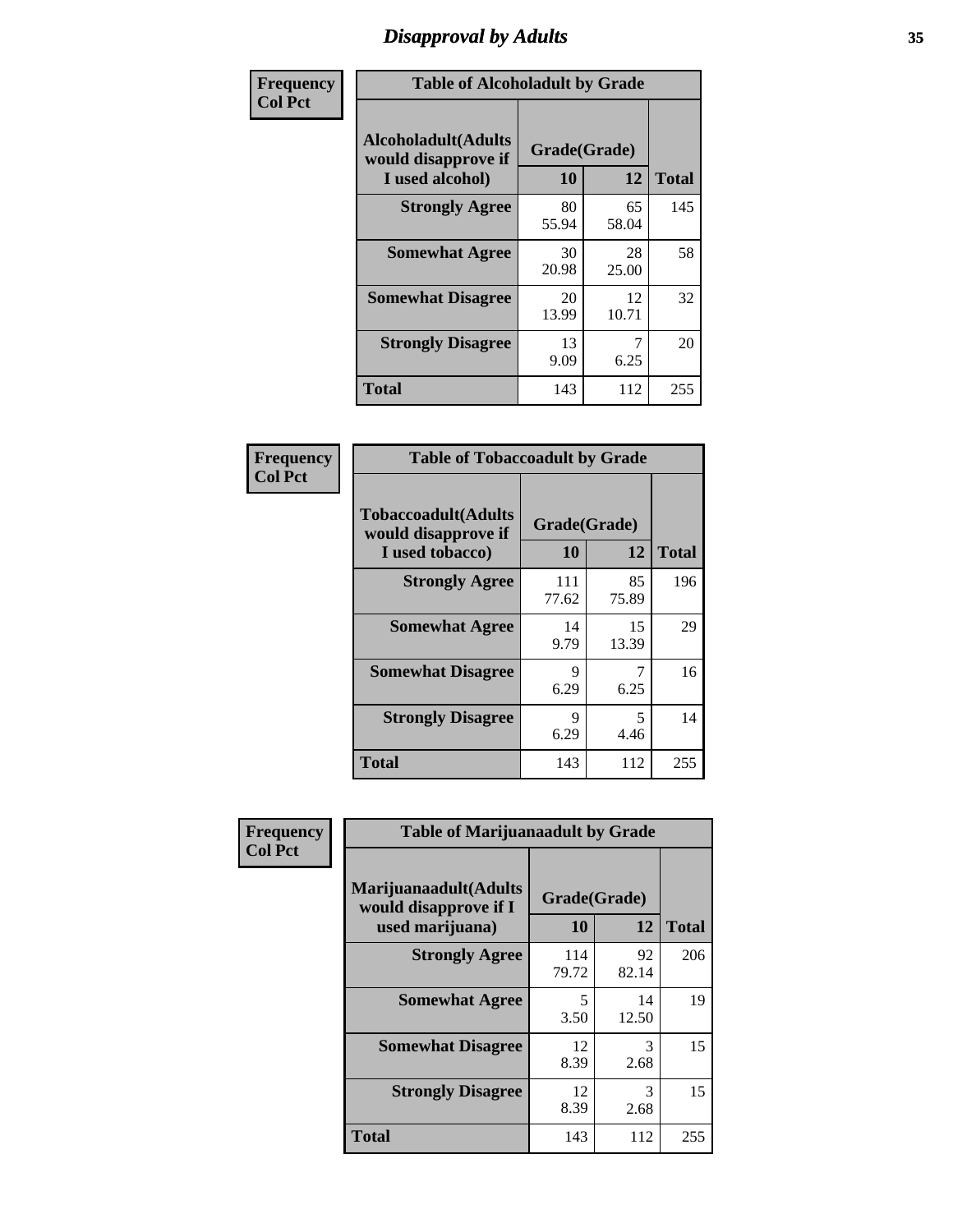# *Disapproval by Adults* **36**

| Frequency      | <b>Table of Otherdrugadult by Grade</b>                                     |                    |              |                          |
|----------------|-----------------------------------------------------------------------------|--------------------|--------------|--------------------------|
| <b>Col Pct</b> | <b>Otherdrugadult</b> (Adults<br>would disapprove if I<br>used other drugs) | Grade(Grade)<br>10 | 12           | <b>Total</b>             |
|                | <b>Strongly Agree</b>                                                       | 126<br>88.11       | 103<br>91.96 | 229                      |
|                | <b>Somewhat Agree</b>                                                       | 4<br>2.80          | 6<br>5.36    | 10                       |
|                | <b>Somewhat Disagree</b>                                                    | 3<br>2.10          | 0.89         | $\overline{\mathcal{A}}$ |
|                | <b>Strongly Disagree</b>                                                    | 10<br>6.99         | 2<br>1.79    | 12                       |
|                | <b>Total</b>                                                                | 143                | 112          | 255                      |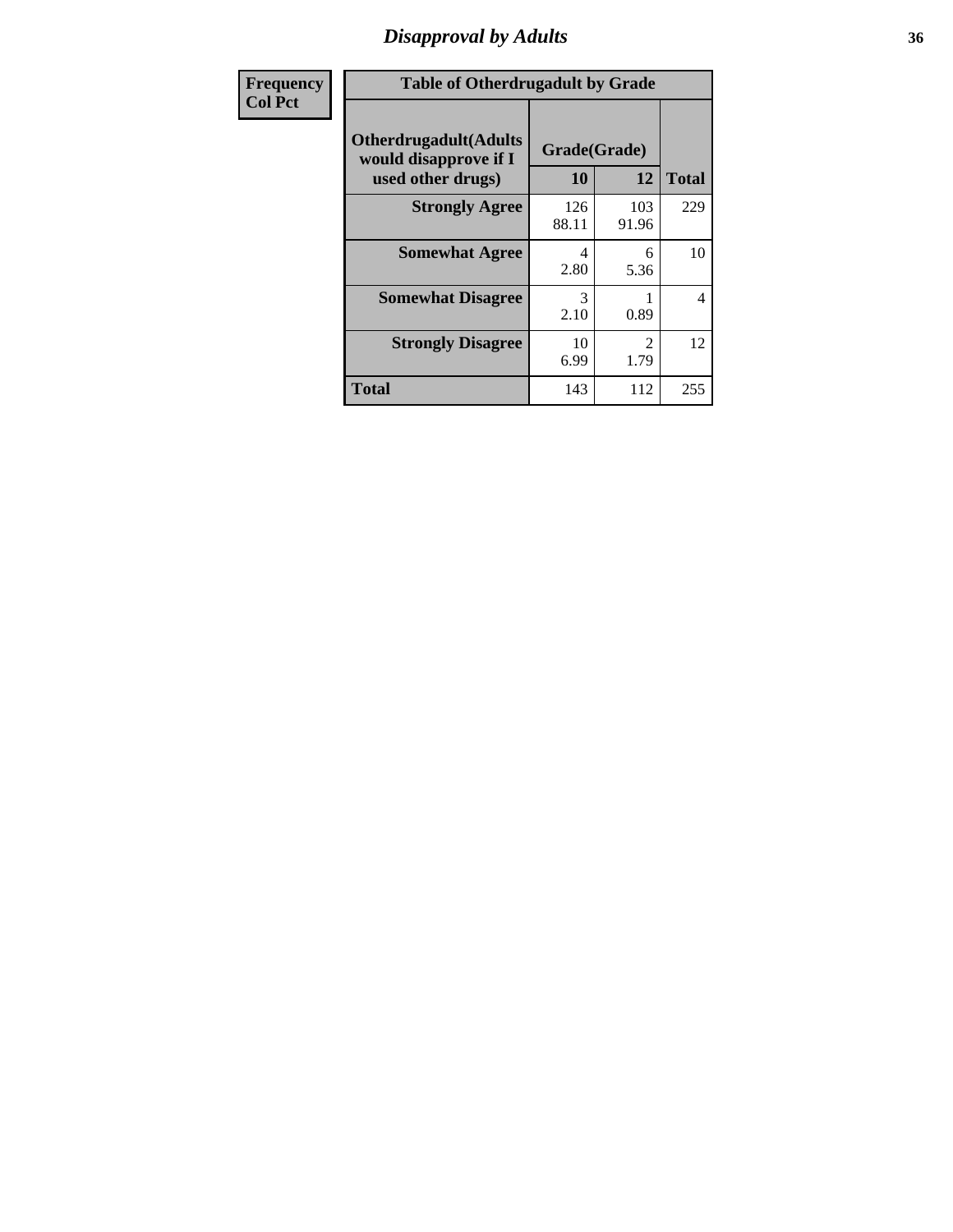# *Disapproval by Peers* **37**

| Frequency      | <b>Table of Alcoholpeer by Grade</b>                    |              |             |              |  |
|----------------|---------------------------------------------------------|--------------|-------------|--------------|--|
| <b>Col Pct</b> | Alcoholpeer(My<br>friends would<br>disapprove if I used | Grade(Grade) |             |              |  |
|                | alcohol)                                                | 10           | 12          | <b>Total</b> |  |
|                | <b>Strongly Agree</b>                                   | 29<br>20.28  | 30<br>26.79 | 59           |  |
|                | <b>Somewhat Agree</b>                                   | 35<br>24.48  | 20<br>17.86 | 55           |  |
|                | <b>Somewhat Disagree</b>                                | 42<br>29.37  | 29<br>25.89 | 71           |  |
|                | <b>Strongly Disagree</b>                                | 37<br>25.87  | 33<br>29.46 | 70           |  |
|                | Total                                                   | 143          | 112         | 255          |  |

| Frequency      | <b>Table of Tobaccopeer by Grade</b>                                |                    |             |              |
|----------------|---------------------------------------------------------------------|--------------------|-------------|--------------|
| <b>Col Pct</b> | Tobaccopeer(My<br>friends would<br>disapprove if I used<br>tobacco) | Grade(Grade)<br>10 | 12          | <b>Total</b> |
|                | <b>Strongly Agree</b>                                               | 59<br>41.26        | 53<br>47.32 | 112          |
|                | <b>Somewhat Agree</b>                                               | 34<br>23.78        | 23<br>20.54 | 57           |
|                | <b>Somewhat Disagree</b>                                            | 26<br>18.18        | 19<br>16.96 | 45           |
|                | <b>Strongly Disagree</b>                                            | 24<br>16.78        | 17<br>15.18 | 41           |
|                | Total                                                               | 143                | 112         | 255          |

| Frequency<br><b>Col Pct</b> | <b>Table of Marijuanapeer by Grade</b>                    |              |             |              |
|-----------------------------|-----------------------------------------------------------|--------------|-------------|--------------|
|                             | Marijuanapeer(My<br>friends would<br>disapprove if I used | Grade(Grade) |             |              |
|                             | marijuana)                                                | 10           | 12          | <b>Total</b> |
|                             | <b>Strongly Agree</b>                                     | 48<br>33.57  | 44<br>39.29 | 92           |
|                             | <b>Somewhat Agree</b>                                     | 30<br>20.98  | 19<br>16.96 | 49           |
|                             | <b>Somewhat Disagree</b>                                  | 32<br>22.38  | 28<br>25.00 | 60           |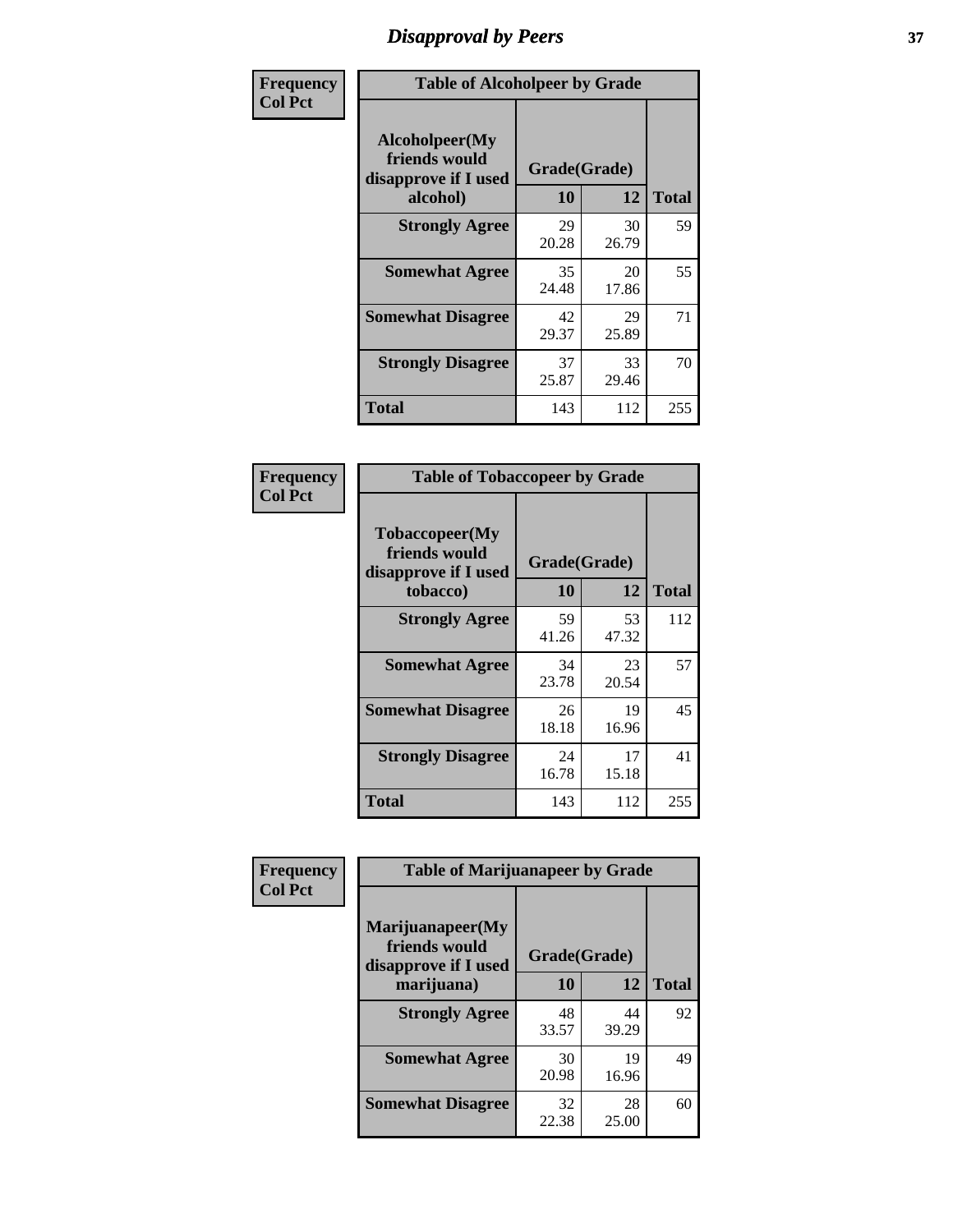# *Disapproval by Peers* **38**

| <b>Frequency</b> | <b>Table of Marijuanapeer by Grade</b>                                  |                           |             |              |  |
|------------------|-------------------------------------------------------------------------|---------------------------|-------------|--------------|--|
| <b>Col Pct</b>   | Marijuanapeer(My<br>friends would<br>disapprove if I used<br>marijuana) | Grade(Grade)<br><b>10</b> | 12          | <b>Total</b> |  |
|                  | <b>Strongly Disagree</b>                                                | 33<br>23.08               | 21<br>18.75 | 54           |  |
|                  | <b>Total</b>                                                            | 143                       | 112         | 255          |  |

| <b>Frequency</b> | <b>Table of Otherdrugpeer by Grade</b>                                    |                    |             |              |
|------------------|---------------------------------------------------------------------------|--------------------|-------------|--------------|
| <b>Col Pct</b>   | Otherdrugpeer(My<br>friends would<br>disapprove if I used<br>other drugs) | Grade(Grade)<br>10 | 12          | <b>Total</b> |
|                  |                                                                           |                    |             |              |
|                  | <b>Strongly Agree</b>                                                     | 68<br>47.55        | 67<br>59.82 | 135          |
|                  | <b>Somewhat Agree</b>                                                     | 32<br>22.38        | 26<br>23.21 | 58           |
|                  | <b>Somewhat Disagree</b>                                                  | 27<br>18.88        | 7<br>6.25   | 34           |
|                  | <b>Strongly Disagree</b>                                                  | 16<br>11.19        | 12<br>10.71 | 28           |
|                  | Total                                                                     | 143                | 112         | 255          |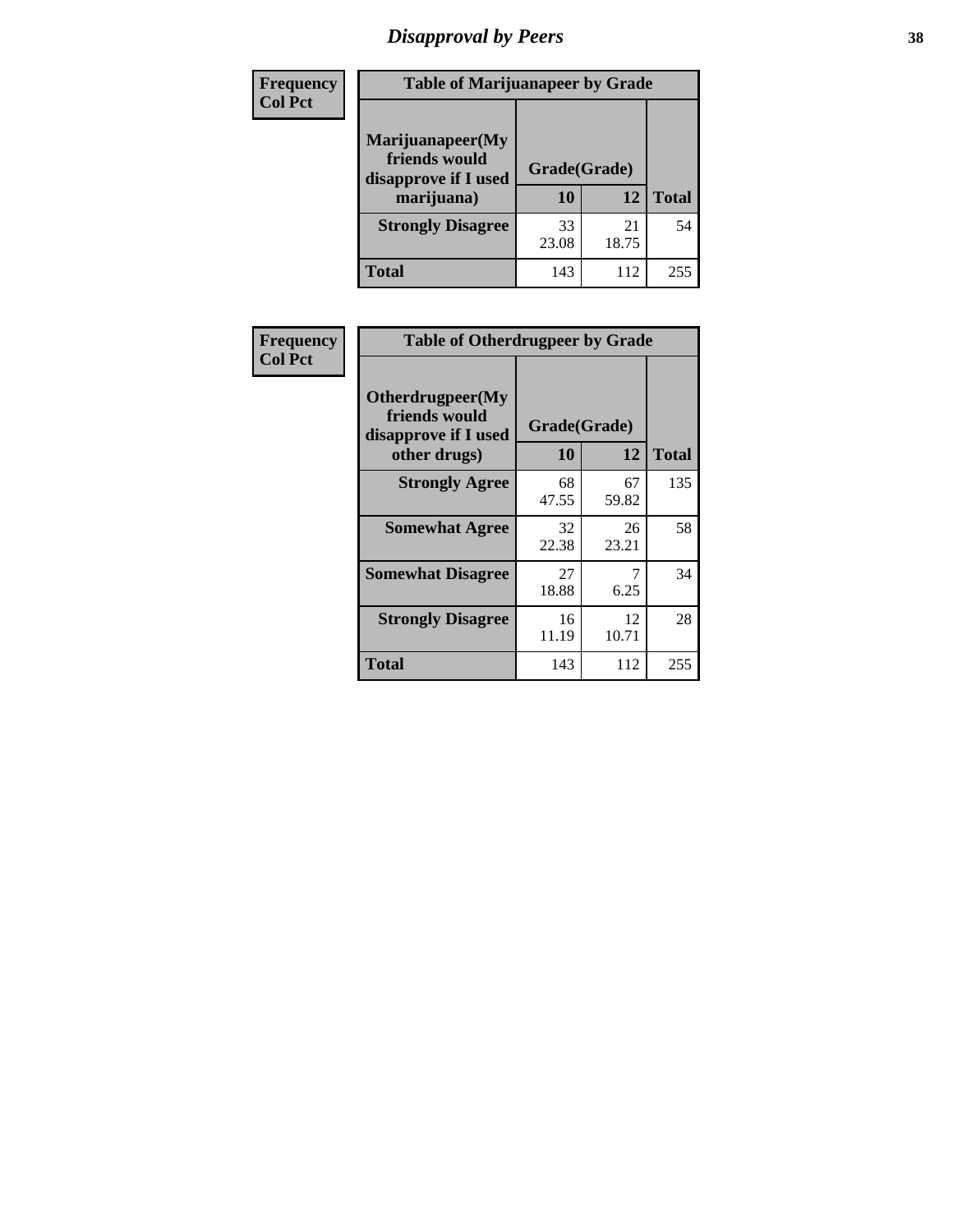| Frequency      | <b>Table of Alcohollocation1 by Grade</b> |              |             |              |
|----------------|-------------------------------------------|--------------|-------------|--------------|
| <b>Col Pct</b> | <b>Alcohollocation1(Places</b>            | Grade(Grade) |             |              |
|                | <b>Friends Use Alcohol)</b>               | 10           | 12          | <b>Total</b> |
|                |                                           | 87<br>60.84  | 81<br>72.32 | 168          |
|                | Do Not Use                                | 56<br>39.16  | 31<br>27.68 | 87           |
|                | <b>Total</b>                              | 143          | 112         | 255          |

| Frequency      | <b>Table of Alcohollocation2 by Grade</b>                     |                    |             |              |
|----------------|---------------------------------------------------------------|--------------------|-------------|--------------|
| <b>Col Pct</b> | <b>Alcohollocation2(Places</b><br><b>Friends Use Alcohol)</b> | Grade(Grade)<br>10 | <b>12</b>   | <b>Total</b> |
|                |                                                               | 81<br>56.64        | 59<br>52.68 | 140          |
|                | Home                                                          | 62<br>43.36        | 53<br>47.32 | 115          |
|                | <b>Total</b>                                                  | 143                | 112         | 255          |

| Frequency<br><b>Col Pct</b> | <b>Table of Alcohollocation 3 by Grade</b>                    |                    |              |              |
|-----------------------------|---------------------------------------------------------------|--------------------|--------------|--------------|
|                             | <b>Alcohollocation3(Places</b><br><b>Friends Use Alcohol)</b> | Grade(Grade)<br>10 | 12           | <b>Total</b> |
|                             |                                                               | 129<br>90.21       | 103<br>91.96 | 232          |
|                             | <b>School</b>                                                 | 14<br>9.79         | q<br>8.04    | 23           |
|                             | <b>Total</b>                                                  | 143                | 112          | 255          |

| <b>Frequency</b> | <b>Table of Alcohollocation4 by Grade</b> |              |              |              |  |
|------------------|-------------------------------------------|--------------|--------------|--------------|--|
| <b>Col Pct</b>   | <b>Alcohollocation4(Places</b>            | Grade(Grade) |              |              |  |
|                  | <b>Friends Use Alcohol)</b>               | 10           | 12           | <b>Total</b> |  |
|                  |                                           | 123<br>86.01 | 100<br>89.29 | 223          |  |
|                  | Car                                       | 20<br>13.99  | 12<br>10.71  | 32           |  |
|                  | Total                                     | 143          | 112          | 255          |  |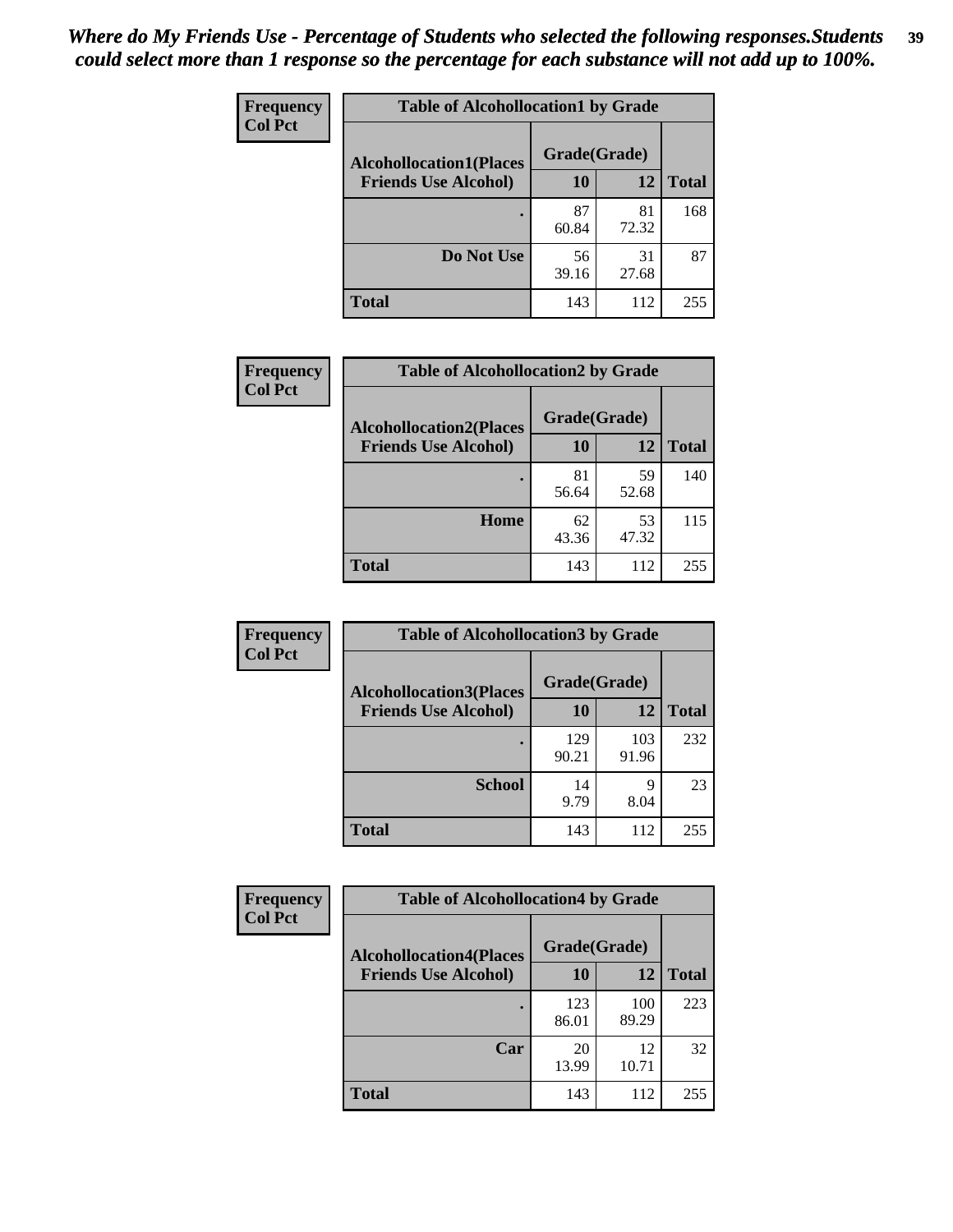| Frequency<br><b>Col Pct</b> | <b>Table of Alcohollocation5 by Grade</b> |              |             |              |
|-----------------------------|-------------------------------------------|--------------|-------------|--------------|
|                             | <b>Alcohollocation5(Places</b>            | Grade(Grade) |             |              |
|                             | <b>Friends Use Alcohol)</b>               | 10           | 12          | <b>Total</b> |
|                             |                                           | 76<br>53.15  | 45<br>40.18 | 121          |
|                             | <b>Friend's House</b>                     | 67<br>46.85  | 67<br>59.82 | 134          |
|                             | <b>Total</b>                              | 143          | 112         | 255          |

| <b>Frequency</b> | <b>Table of Alcohollocation6 by Grade</b>                     |                    |             |              |
|------------------|---------------------------------------------------------------|--------------------|-------------|--------------|
| <b>Col Pct</b>   | <b>Alcohollocation6(Places</b><br><b>Friends Use Alcohol)</b> | Grade(Grade)<br>10 | 12          | <b>Total</b> |
|                  |                                                               |                    |             |              |
|                  |                                                               | 97<br>67.83        | 81<br>72.32 | 178          |
|                  | <b>Other</b>                                                  | 46<br>32.17        | 31<br>27.68 | 77           |
|                  | Total                                                         | 143                | 112         | 255          |

| Frequency      | <b>Table of Tobaccolocation1 by Grade</b> |              |             |              |
|----------------|-------------------------------------------|--------------|-------------|--------------|
| <b>Col Pct</b> | <b>Tobaccolocation1(Places</b>            | Grade(Grade) |             |              |
|                | <b>Friends Use Tobacco)</b>               | 10           | 12          | <b>Total</b> |
|                |                                           | 62<br>43.36  | 63<br>56.25 | 125          |
|                | Do Not Use                                | 81<br>56.64  | 49<br>43.75 | 130          |
|                | <b>Total</b>                              | 143          | 112         | 255          |

| <b>Frequency</b> | <b>Table of Tobaccolocation2 by Grade</b> |              |             |              |
|------------------|-------------------------------------------|--------------|-------------|--------------|
| <b>Col Pct</b>   | <b>Tobaccolocation2(Places</b>            | Grade(Grade) |             |              |
|                  | <b>Friends Use Tobacco)</b>               | 10           | 12          | <b>Total</b> |
|                  |                                           | 104<br>72.73 | 66<br>58.93 | 170          |
|                  | Home                                      | 39<br>27.27  | 46<br>41.07 | 85           |
|                  | <b>Total</b>                              | 143          | 112         | 255          |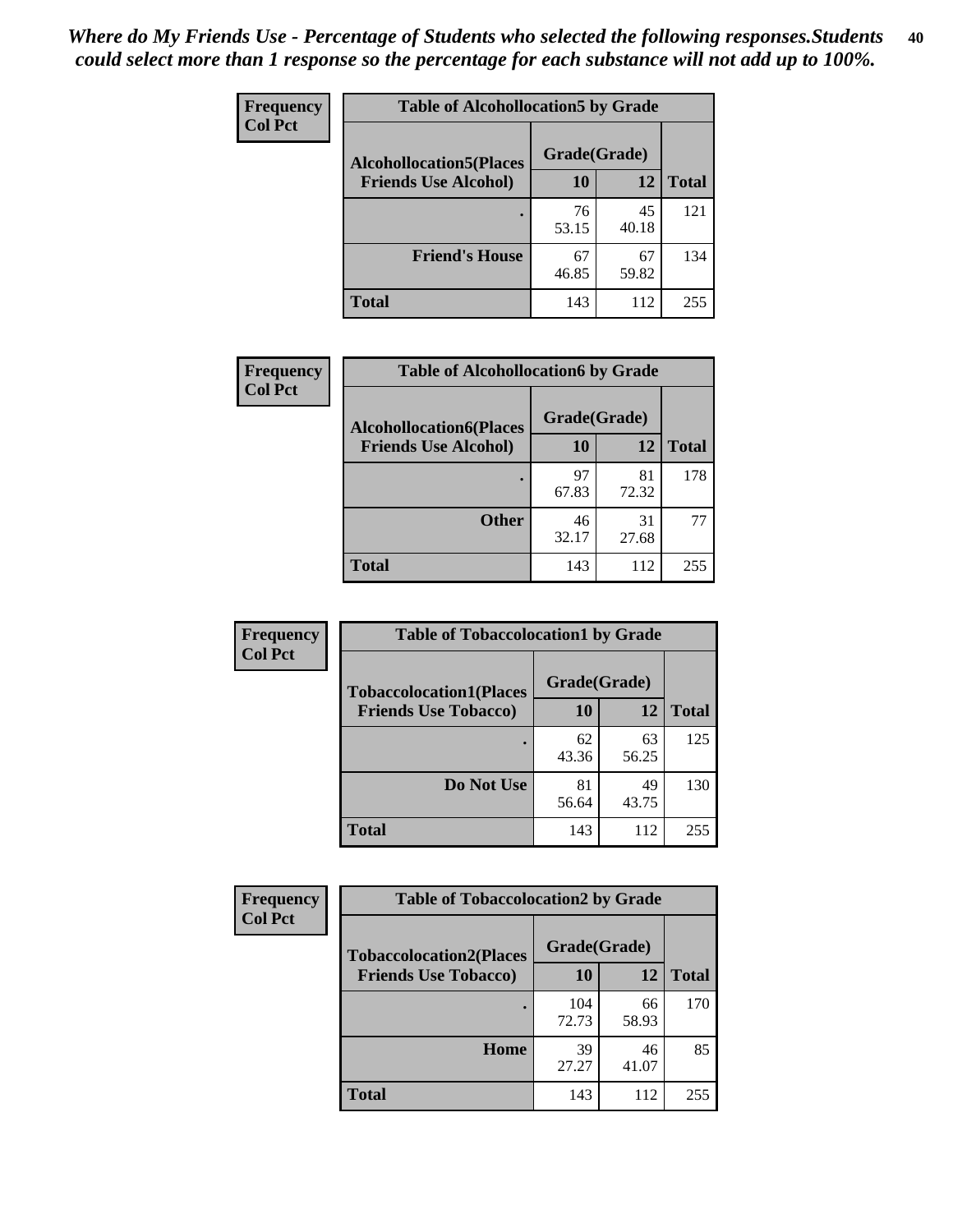| Frequency      | <b>Table of Tobaccolocation 3 by Grade</b> |              |             |              |
|----------------|--------------------------------------------|--------------|-------------|--------------|
| <b>Col Pct</b> | <b>Tobaccolocation3(Places</b>             | Grade(Grade) |             |              |
|                | <b>Friends Use Tobacco)</b>                | 10           | 12          | <b>Total</b> |
|                |                                            | 120<br>83.92 | 88<br>78.57 | 208          |
|                | <b>School</b>                              | 23<br>16.08  | 24<br>21.43 | 47           |
|                | <b>Total</b>                               | 143          | 112         | 255          |

| Frequency      | <b>Table of Tobaccolocation4 by Grade</b>                     |                           |             |              |
|----------------|---------------------------------------------------------------|---------------------------|-------------|--------------|
| <b>Col Pct</b> | <b>Tobaccolocation4(Places</b><br><b>Friends Use Tobacco)</b> | Grade(Grade)<br><b>10</b> | 12          | <b>Total</b> |
|                |                                                               | 109<br>76.22              | 79<br>70.54 | 188          |
|                | Car                                                           | 34<br>23.78               | 33<br>29.46 | 67           |
|                | <b>Total</b>                                                  | 143                       | 112         | 255          |

| Frequency<br><b>Col Pct</b> | <b>Table of Tobaccolocation5 by Grade</b> |              |             |              |
|-----------------------------|-------------------------------------------|--------------|-------------|--------------|
|                             | <b>Tobaccolocation5(Places</b>            | Grade(Grade) |             |              |
|                             | <b>Friends Use Tobacco)</b>               | 10           | <b>12</b>   | <b>Total</b> |
|                             |                                           | 99<br>69.23  | 58<br>51.79 | 157          |
|                             | <b>Friend's House</b>                     | 44<br>30.77  | 54<br>48.21 | 98           |
|                             | <b>Total</b>                              | 143          | 112         | 255          |

| Frequency      | <b>Table of Tobaccolocation6 by Grade</b> |              |             |              |  |
|----------------|-------------------------------------------|--------------|-------------|--------------|--|
| <b>Col Pct</b> | <b>Tobaccolocation6(Places</b>            | Grade(Grade) |             |              |  |
|                | <b>Friends Use Tobacco)</b>               | 10           | 12          | <b>Total</b> |  |
|                |                                           | 97<br>67.83  | 78<br>69.64 | 175          |  |
|                | <b>Other</b>                              | 46<br>32.17  | 34<br>30.36 | 80           |  |
|                | <b>Total</b>                              | 143          | 112         | 255          |  |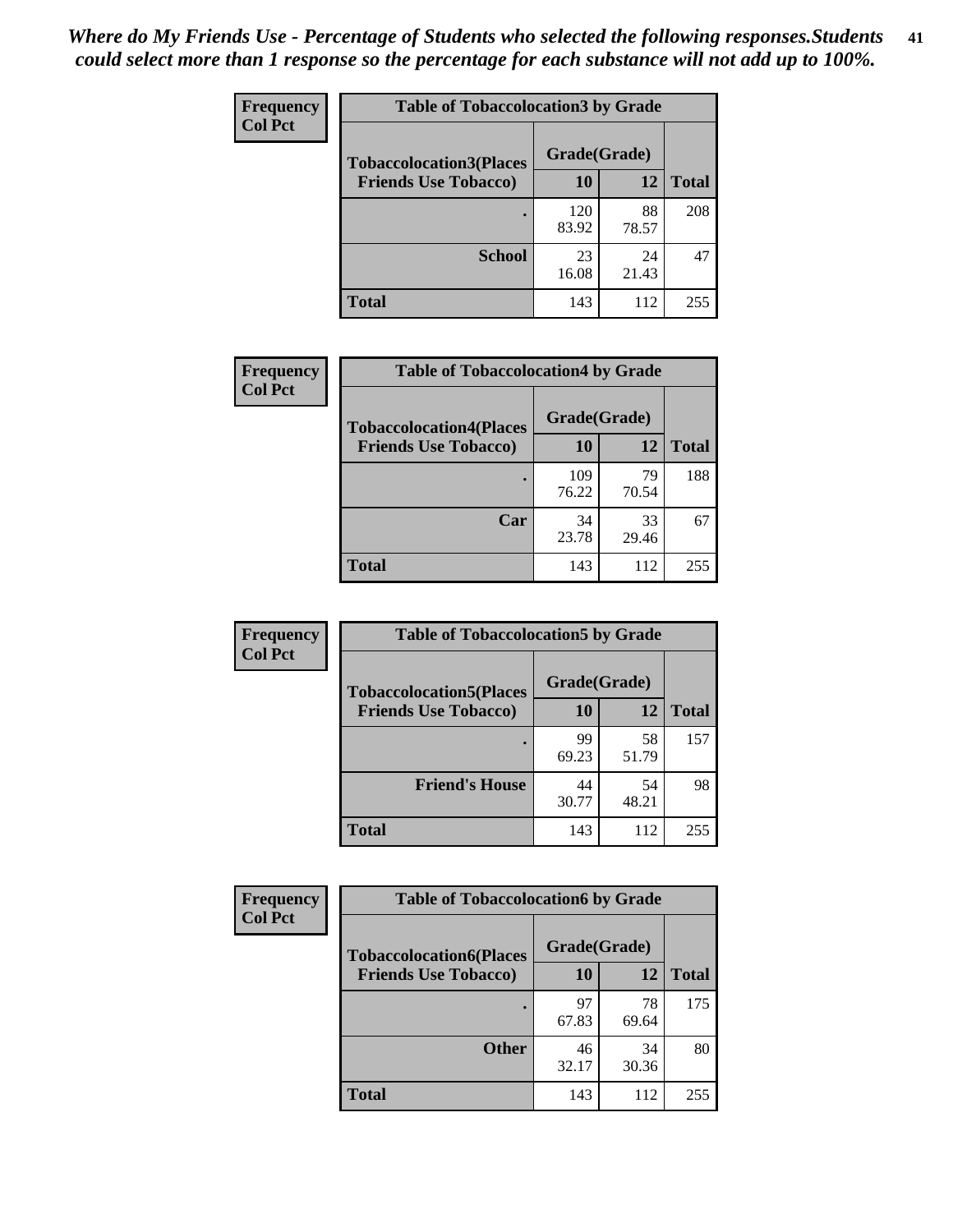| <b>Frequency</b> | <b>Table of Marijuanalocation1 by Grade</b> |              |             |              |
|------------------|---------------------------------------------|--------------|-------------|--------------|
| <b>Col Pct</b>   | <b>Marijuanalocation1(Places</b>            | Grade(Grade) |             |              |
|                  | <b>Friends Use Marijuana</b> )              | 10           | 12          | <b>Total</b> |
|                  |                                             | 79<br>55.24  | 63<br>56.25 | 142          |
|                  | Do Not Use                                  | 64<br>44.76  | 49<br>43.75 | 113          |
|                  | Total                                       | 143          | 112         | 255          |

| <b>Frequency</b> | <b>Table of Marijuanalocation2 by Grade</b>                        |                    |             |              |
|------------------|--------------------------------------------------------------------|--------------------|-------------|--------------|
| <b>Col Pct</b>   | <b>Marijuanalocation2(Places</b><br><b>Friends Use Marijuana</b> ) | Grade(Grade)<br>10 | 12          | <b>Total</b> |
|                  |                                                                    | 93<br>65.03        | 62<br>55.36 | 155          |
|                  | <b>Home</b>                                                        | 50<br>34.97        | 50<br>44.64 | 100          |
|                  | <b>Total</b>                                                       | 143                | 112         | 255          |

| <b>Frequency</b><br><b>Col Pct</b> | <b>Table of Marijuanalocation3 by Grade</b> |              |             |              |
|------------------------------------|---------------------------------------------|--------------|-------------|--------------|
|                                    | <b>Marijuanalocation3</b> (Places           | Grade(Grade) |             |              |
|                                    | <b>Friends Use Marijuana</b> )              | <b>10</b>    | 12          | <b>Total</b> |
|                                    |                                             | 109<br>76.22 | 75<br>66.96 | 184          |
|                                    | <b>School</b>                               | 34<br>23.78  | 37<br>33.04 | 71           |
|                                    | <b>Total</b>                                | 143          | 112         | 255          |

| <b>Frequency</b> | <b>Table of Marijuanalocation4 by Grade</b> |              |             |              |  |
|------------------|---------------------------------------------|--------------|-------------|--------------|--|
| <b>Col Pct</b>   | <b>Marijuanalocation4(Places</b>            | Grade(Grade) |             |              |  |
|                  | <b>Friends Use Marijuana</b> )              | <b>10</b>    | 12          | <b>Total</b> |  |
|                  |                                             | 98<br>68.53  | 70<br>62.50 | 168          |  |
|                  | Car                                         | 45<br>31.47  | 42<br>37.50 | 87           |  |
|                  | <b>Total</b>                                | 143          | 112         | 255          |  |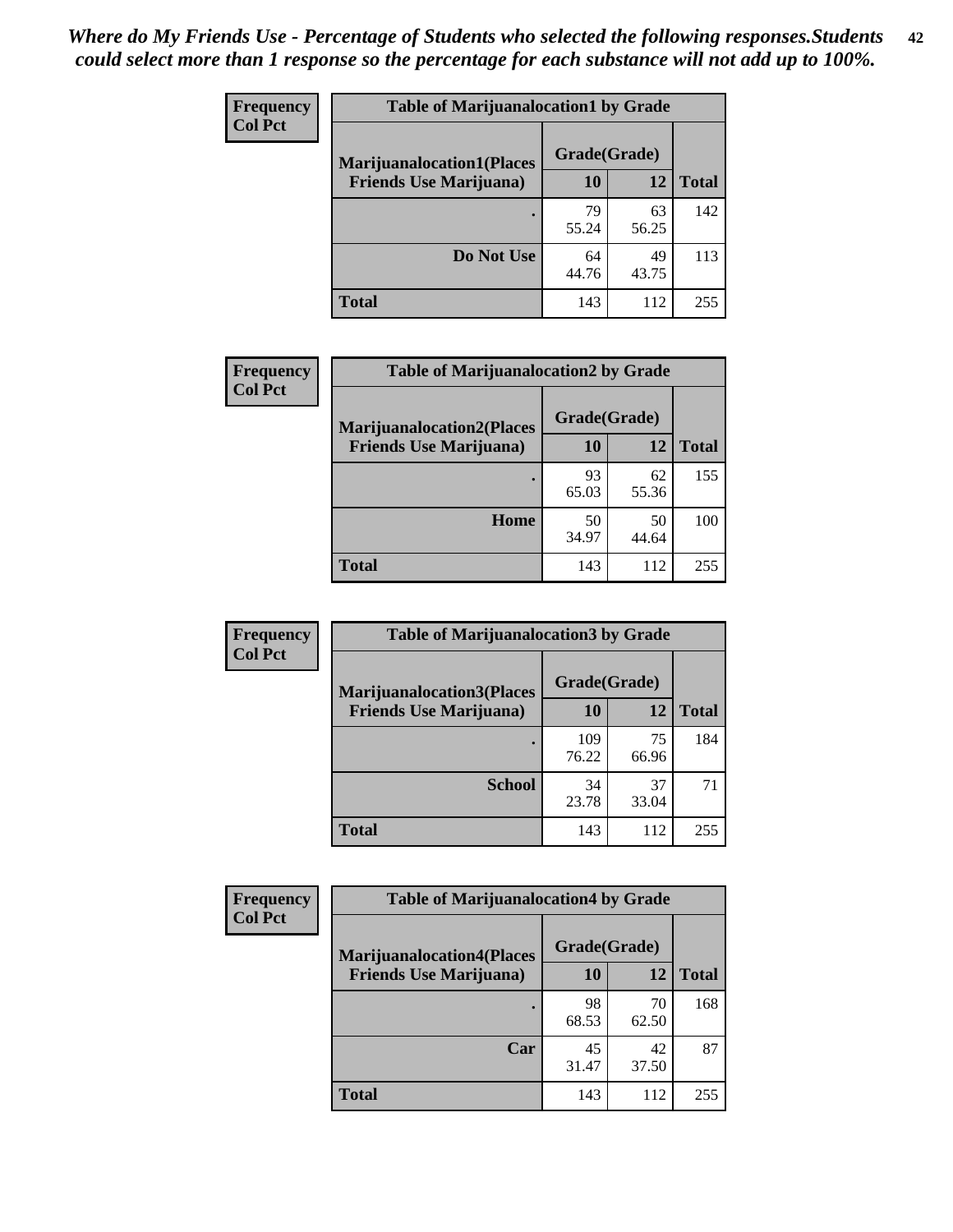| <b>Frequency</b> | <b>Table of Marijuanalocation5 by Grade</b> |              |             |              |
|------------------|---------------------------------------------|--------------|-------------|--------------|
| <b>Col Pct</b>   | <b>Marijuanalocation5</b> (Places           | Grade(Grade) |             |              |
|                  | <b>Friends Use Marijuana</b> )              | 10           | 12          | <b>Total</b> |
|                  |                                             | 89<br>62.24  | 56<br>50.00 | 145          |
|                  | <b>Friend's House</b>                       | 54<br>37.76  | 56<br>50.00 | 110          |
|                  | <b>Total</b>                                | 143          | 112         | 255          |

| <b>Frequency</b> | <b>Table of Marijuanalocation6 by Grade</b>                        |                    |             |              |
|------------------|--------------------------------------------------------------------|--------------------|-------------|--------------|
| <b>Col Pct</b>   | <b>Marijuanalocation6(Places</b><br><b>Friends Use Marijuana</b> ) | Grade(Grade)<br>10 | 12          | <b>Total</b> |
|                  |                                                                    | 85<br>59.44        | 68<br>60.71 | 153          |
|                  | <b>Other</b>                                                       | 58<br>40.56        | 44<br>39.29 | 102          |
|                  | <b>Total</b>                                                       | 143                | 112         | 255          |

| Frequency      | <b>Table of Otherdruglocation1 by Grade</b>                          |              |             |              |
|----------------|----------------------------------------------------------------------|--------------|-------------|--------------|
| <b>Col Pct</b> | <b>Otherdruglocation1(Places</b><br><b>Friends Use Other Illegal</b> | Grade(Grade) |             |              |
|                | Drugs)                                                               | 10           | 12          | <b>Total</b> |
|                |                                                                      | 55<br>38.46  | 42<br>37.50 | 97           |
|                | Do Not Use                                                           | 88<br>61.54  | 70<br>62.50 | 158          |
|                | <b>Total</b>                                                         | 143          | 112         | 255          |

| <b>Frequency</b> | <b>Table of Otherdruglocation2 by Grade</b>                          |              |             |              |
|------------------|----------------------------------------------------------------------|--------------|-------------|--------------|
| <b>Col Pct</b>   | <b>Otherdruglocation2(Places</b><br><b>Friends Use Other Illegal</b> | Grade(Grade) |             |              |
|                  | Drugs)                                                               | 10           | 12          | <b>Total</b> |
|                  |                                                                      | 112<br>78.32 | 83<br>74.11 | 195          |
|                  | Home                                                                 | 31<br>21.68  | 29<br>25.89 | 60           |
|                  | <b>Total</b>                                                         | 143          | 112         | 255          |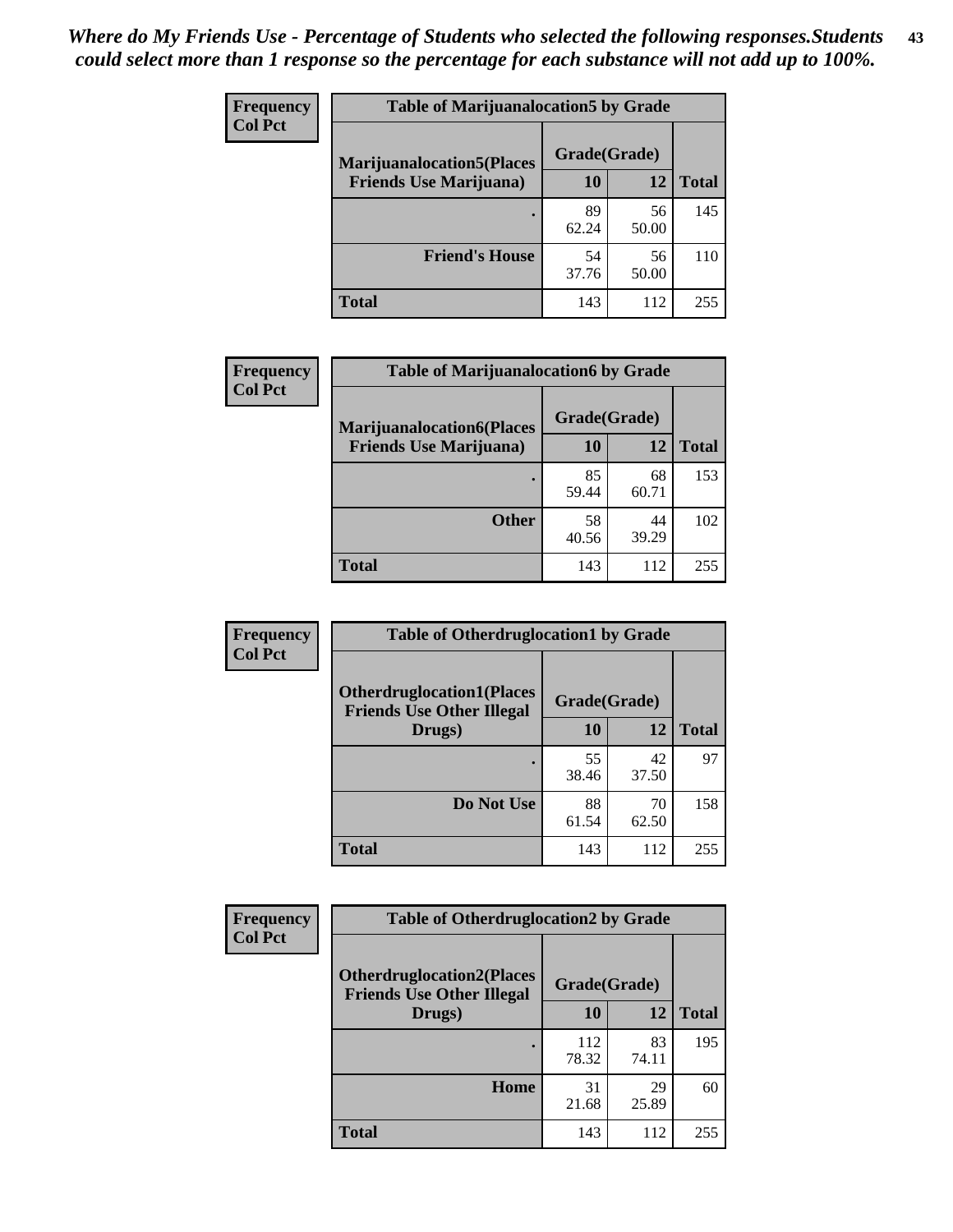| <b>Frequency</b> | <b>Table of Otherdruglocation3 by Grade</b>                          |              |             |              |
|------------------|----------------------------------------------------------------------|--------------|-------------|--------------|
| <b>Col Pct</b>   | <b>Otherdruglocation3(Places</b><br><b>Friends Use Other Illegal</b> | Grade(Grade) |             |              |
|                  | Drugs)                                                               | 10           | 12          | <b>Total</b> |
|                  |                                                                      | 124<br>86.71 | 96<br>85.71 | 220          |
|                  | <b>School</b>                                                        | 19<br>13.29  | 16<br>14.29 | 35           |
|                  | <b>Total</b>                                                         | 143          | 112         | 255          |

| <b>Frequency</b> | <b>Table of Otherdruglocation4 by Grade</b>                          |              |             |              |
|------------------|----------------------------------------------------------------------|--------------|-------------|--------------|
| <b>Col Pct</b>   | <b>Otherdruglocation4(Places</b><br><b>Friends Use Other Illegal</b> | Grade(Grade) |             |              |
|                  | Drugs)                                                               | 10           | 12          | <b>Total</b> |
|                  |                                                                      | 121<br>84.62 | 94<br>83.93 | 215          |
|                  | Car                                                                  | 22<br>15.38  | 18<br>16.07 | 40           |
|                  | <b>Total</b>                                                         | 143          | 112         | 255          |

| Frequency      | <b>Table of Otherdruglocation5 by Grade</b>                          |              |             |              |
|----------------|----------------------------------------------------------------------|--------------|-------------|--------------|
| <b>Col Pct</b> | <b>Otherdruglocation5(Places</b><br><b>Friends Use Other Illegal</b> | Grade(Grade) |             |              |
|                | Drugs)                                                               | 10           | 12          | <b>Total</b> |
|                |                                                                      | 112<br>78.32 | 81<br>72.32 | 193          |
|                | <b>Friend's House</b>                                                | 31<br>21.68  | 31<br>27.68 | 62           |
|                | <b>Total</b>                                                         | 143          | 112         | 255          |

| Frequency      | <b>Table of Otherdruglocation6 by Grade</b>                          |              |             |              |
|----------------|----------------------------------------------------------------------|--------------|-------------|--------------|
| <b>Col Pct</b> | <b>Otherdruglocation6(Places</b><br><b>Friends Use Other Illegal</b> | Grade(Grade) |             |              |
|                | Drugs)                                                               | <b>10</b>    | 12          | <b>Total</b> |
|                |                                                                      | 105<br>73.43 | 85<br>75.89 | 190          |
|                | <b>Other</b>                                                         | 38<br>26.57  | 27<br>24.11 | 65           |
|                | <b>Total</b>                                                         | 143          | 112         | 255          |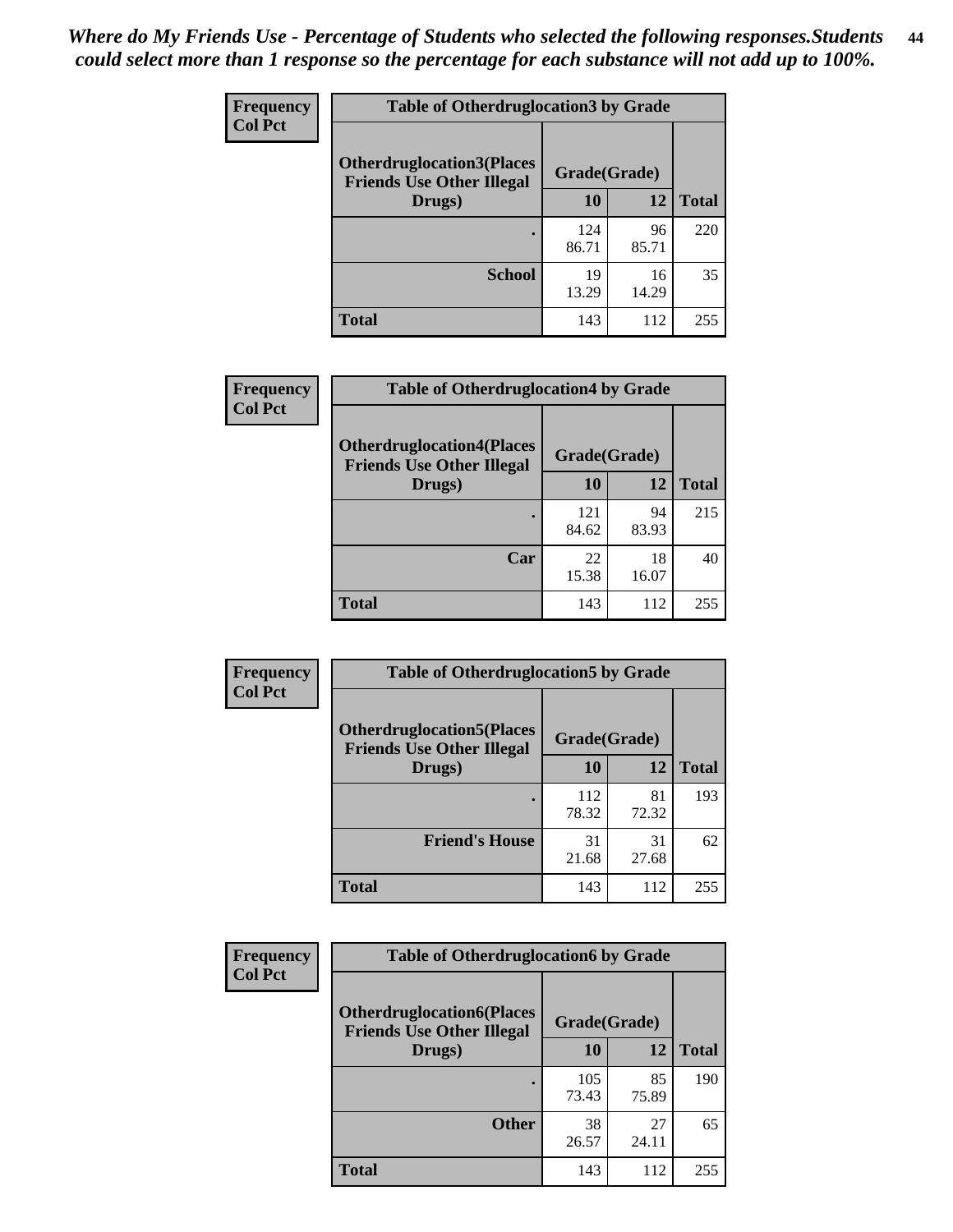| Frequency      | <b>Table of Alcoholtime1 by Grade</b>                           |             |             |              |
|----------------|-----------------------------------------------------------------|-------------|-------------|--------------|
| <b>Col Pct</b> | <b>Alcoholtime1(Times</b><br>Grade(Grade)<br><b>Friends Use</b> |             |             |              |
|                | Alcohol)                                                        | 10          | 12          | <b>Total</b> |
|                |                                                                 | 87<br>60.84 | 81<br>72.32 | 168          |
|                | Do Not Use                                                      | 56<br>39.16 | 31<br>27.68 | 87           |
|                | <b>Total</b>                                                    | 143         | 112         | 255          |

| Frequency      | <b>Table of Alcoholtime2 by Grade</b>           |              |              |              |
|----------------|-------------------------------------------------|--------------|--------------|--------------|
| <b>Col Pct</b> | <b>Alcoholtime2(Times</b><br><b>Friends Use</b> | Grade(Grade) |              |              |
|                | Alcohol)                                        | 10           | 12           | <b>Total</b> |
|                |                                                 | 129<br>90.21 | 102<br>91.07 | 231          |
|                | <b>On Way to School</b>                         | 14<br>9.79   | 10<br>8.93   | 24           |
|                | <b>Total</b>                                    | 143          | 112          | 255          |

| Frequency<br><b>Col Pct</b> | <b>Table of Alcoholtime3 by Grade</b>                           |              |              |              |
|-----------------------------|-----------------------------------------------------------------|--------------|--------------|--------------|
|                             | <b>Alcoholtime3(Times</b><br>Grade(Grade)<br><b>Friends Use</b> |              |              |              |
|                             | Alcohol)                                                        | 10           | 12           | <b>Total</b> |
|                             |                                                                 | 127<br>88.81 | 105<br>93.75 | 232          |
|                             | <b>During School</b>                                            | 16<br>11.19  | 6.25         | 23           |
|                             | <b>Total</b>                                                    | 143          | 112          | 255          |

| <b>Frequency</b> | <b>Table of Alcoholtime4 by Grade</b> |              |             |              |  |
|------------------|---------------------------------------|--------------|-------------|--------------|--|
| <b>Col Pct</b>   | <b>Alcoholtime4(Times</b>             | Grade(Grade) |             |              |  |
|                  | <b>Friends Use Alcohol)</b>           | 10           | 12          | <b>Total</b> |  |
|                  | ٠                                     | 123<br>86.01 | 99<br>88.39 | 222          |  |
|                  | <b>On Way Home From School</b>        | 20<br>13.99  | 13<br>11.61 | 33           |  |
|                  | <b>Total</b>                          | 143          | 112         | 255          |  |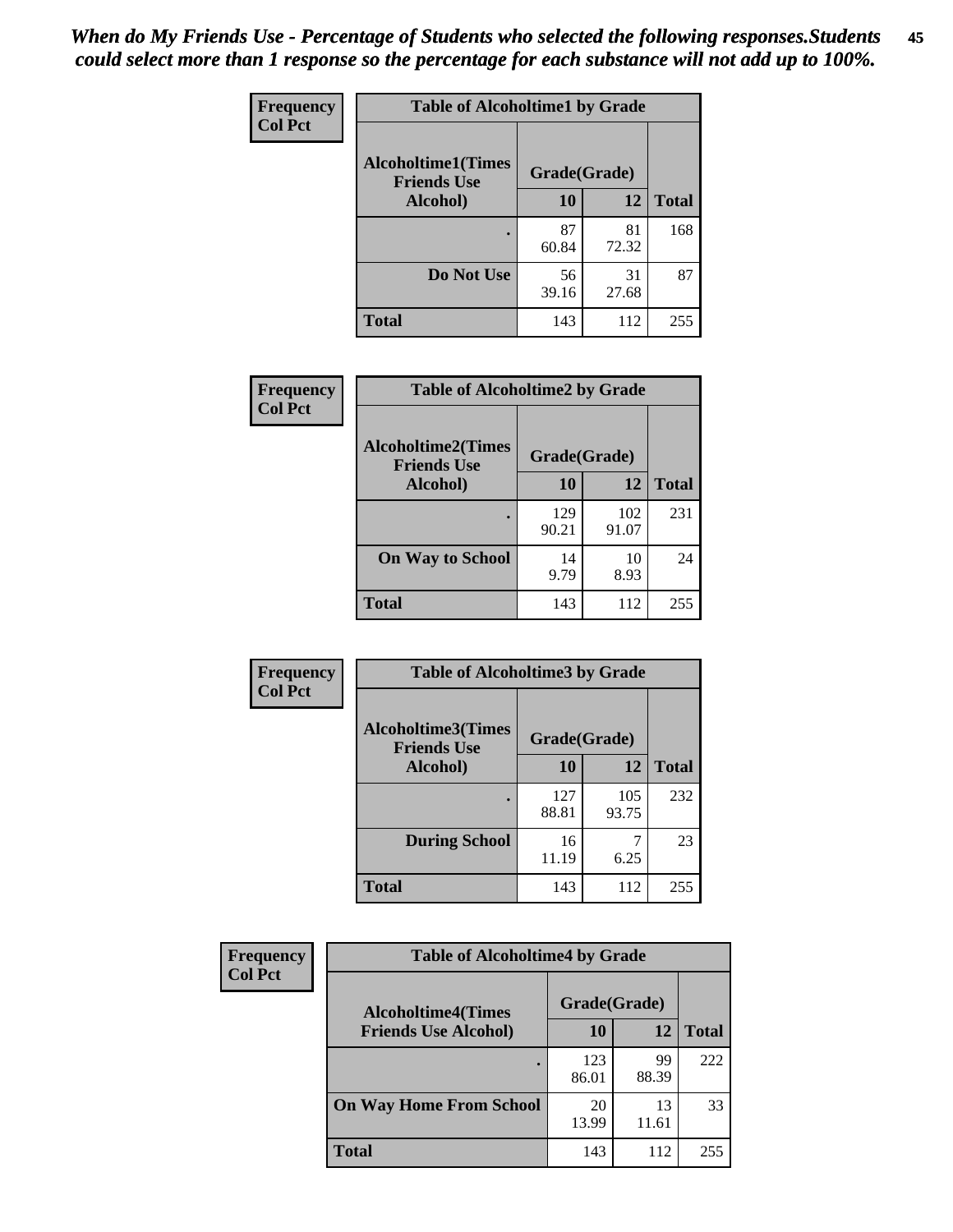*When do My Friends Use - Percentage of Students who selected the following responses.Students could select more than 1 response so the percentage for each substance will not add up to 100%.* **46**

| Frequency      | <b>Table of Alcoholtime5 by Grade</b>           |              |             |              |
|----------------|-------------------------------------------------|--------------|-------------|--------------|
| <b>Col Pct</b> | <b>Alcoholtime5(Times</b><br><b>Friends Use</b> | Grade(Grade) |             |              |
|                | Alcohol)                                        | 10           | 12          | <b>Total</b> |
|                |                                                 | 109<br>76.22 | 81<br>72.32 | 190          |
|                | <b>Weeknights</b>                               | 34<br>23.78  | 31<br>27.68 | 65           |
|                | <b>Total</b>                                    | 143          | 112         | 255          |

| <b>Frequency</b> |                                                 | <b>Table of Alcoholtime6 by Grade</b> |             |              |  |
|------------------|-------------------------------------------------|---------------------------------------|-------------|--------------|--|
| <b>Col Pct</b>   | <b>Alcoholtime6(Times</b><br><b>Friends Use</b> | Grade(Grade)                          |             |              |  |
|                  | Alcohol)                                        | 10                                    | 12          | <b>Total</b> |  |
|                  |                                                 | 56<br>39.16                           | 31<br>27.68 | 87           |  |
|                  | Weekends                                        | 87<br>60.84                           | 81<br>72.32 | 168          |  |
|                  | <b>Total</b>                                    | 143                                   | 112         | 255          |  |

| <b>Frequency</b> | <b>Table of Tobaccotime1 by Grade</b>           |              |             |              |
|------------------|-------------------------------------------------|--------------|-------------|--------------|
| <b>Col Pct</b>   | <b>Tobaccotime1(Times</b><br><b>Friends Use</b> | Grade(Grade) |             |              |
|                  | <b>Tobacco</b> )                                | 10           | 12          | <b>Total</b> |
|                  | ٠                                               | 60<br>41.96  | 64<br>57.14 | 124          |
|                  | Do Not Use                                      | 83<br>58.04  | 48<br>42.86 | 131          |
|                  | <b>Total</b>                                    | 143          | 112         | 255          |

| <b>Frequency</b> | <b>Table of Tobaccotime2 by Grade</b>           |              |             |              |
|------------------|-------------------------------------------------|--------------|-------------|--------------|
| <b>Col Pct</b>   | <b>Tobaccotime2(Times</b><br><b>Friends Use</b> | Grade(Grade) |             |              |
|                  | <b>Tobacco</b> )                                | 10           | 12          | <b>Total</b> |
|                  |                                                 | 116<br>81.12 | 80<br>71.43 | 196          |
|                  | <b>On Way to School</b>                         | 27<br>18.88  | 32<br>28.57 | 59           |
|                  | <b>Total</b>                                    | 143          | 112         | 255          |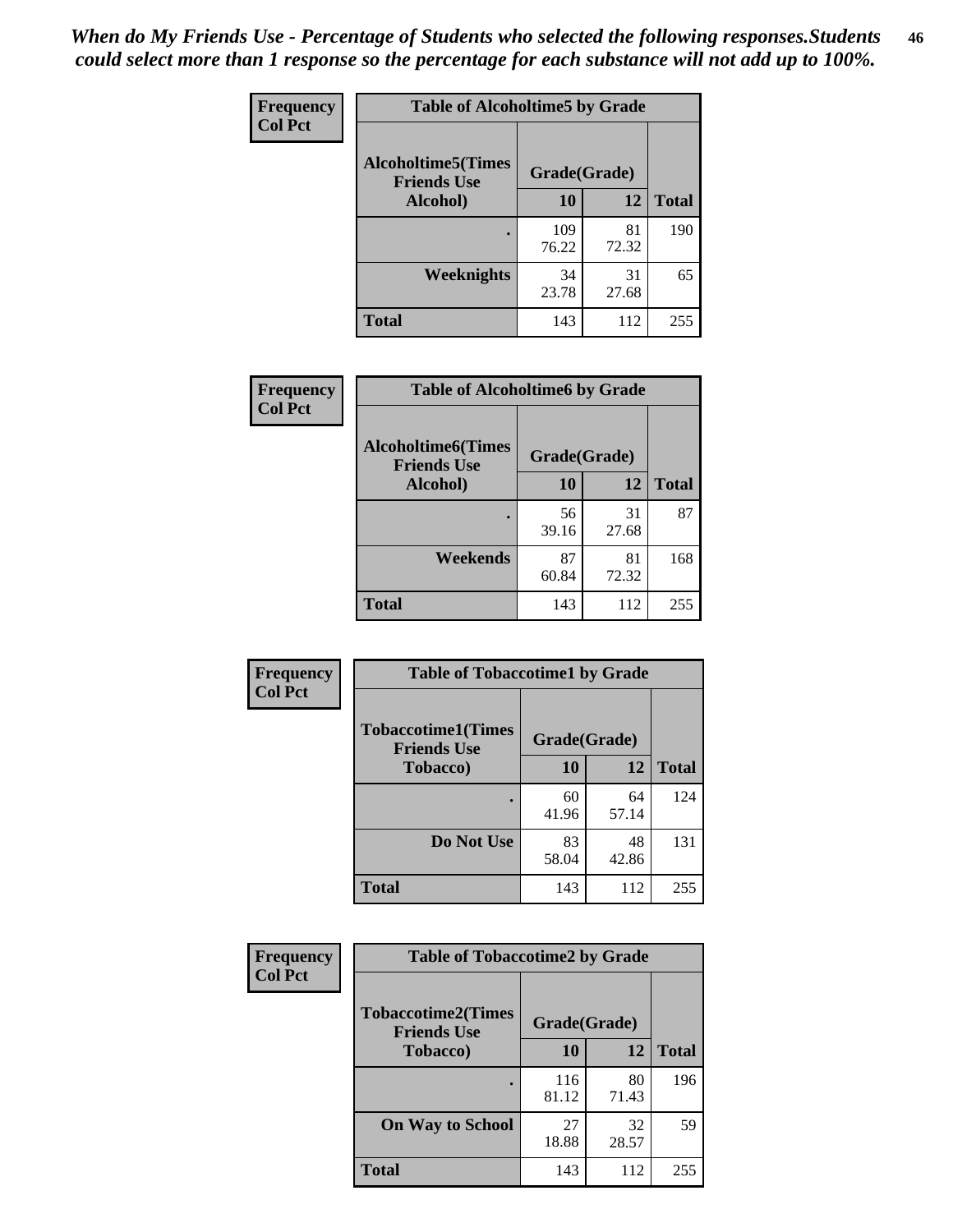*When do My Friends Use - Percentage of Students who selected the following responses.Students could select more than 1 response so the percentage for each substance will not add up to 100%.* **47**

| <b>Frequency</b> | <b>Table of Tobaccotime3 by Grade</b>           |              |             |              |  |
|------------------|-------------------------------------------------|--------------|-------------|--------------|--|
| <b>Col Pct</b>   | <b>Tobaccotime3(Times</b><br><b>Friends Use</b> | Grade(Grade) |             |              |  |
|                  | <b>Tobacco</b> )                                | 10           | 12          | <b>Total</b> |  |
|                  |                                                 | 118<br>82.52 | 92<br>82.14 | 210          |  |
|                  | <b>During School</b>                            | 25<br>17.48  | 20<br>17.86 | 45           |  |
|                  | <b>Total</b>                                    | 143          | 112         | 255          |  |

| Frequency<br><b>Col Pct</b> | <b>Table of Tobaccotime4 by Grade</b> |              |             |              |
|-----------------------------|---------------------------------------|--------------|-------------|--------------|
|                             | <b>Tobaccotime4(Times</b>             | Grade(Grade) |             |              |
|                             | <b>Friends Use Tobacco)</b>           | 10           | 12          | <b>Total</b> |
|                             |                                       | 123<br>86.01 | 99<br>88.39 | 222          |
|                             | <b>On Way Home From School</b>        | 20<br>13.99  | 13<br>11.61 | 33           |
|                             | Total                                 | 143          | 112         | 255          |

| Frequency      | <b>Table of Tobaccotime5 by Grade</b>            |              |             |              |
|----------------|--------------------------------------------------|--------------|-------------|--------------|
| <b>Col Pct</b> | <b>Tobaccotime5</b> (Times<br><b>Friends Use</b> | Grade(Grade) |             |              |
|                | <b>Tobacco</b> )                                 | 10           | 12          | <b>Total</b> |
|                |                                                  | 102<br>71.33 | 65<br>58.04 | 167          |
|                | Weeknights                                       | 41<br>28.67  | 47<br>41.96 | 88           |
|                | <b>Total</b>                                     | 143          | 112         | 255          |

| Frequency<br><b>Col Pct</b> | <b>Table of Tobaccotime6 by Grade</b>                           |             |             |              |  |
|-----------------------------|-----------------------------------------------------------------|-------------|-------------|--------------|--|
|                             | <b>Tobaccotime6(Times</b><br>Grade(Grade)<br><b>Friends Use</b> |             |             |              |  |
|                             | <b>Tobacco</b> )                                                | 10          | 12          | <b>Total</b> |  |
|                             | ٠                                                               | 90<br>62.94 | 50<br>44.64 | 140          |  |
|                             | Weekends                                                        | 53<br>37.06 | 62<br>55.36 | 115          |  |
|                             | <b>Total</b>                                                    | 143         | 112         | 255          |  |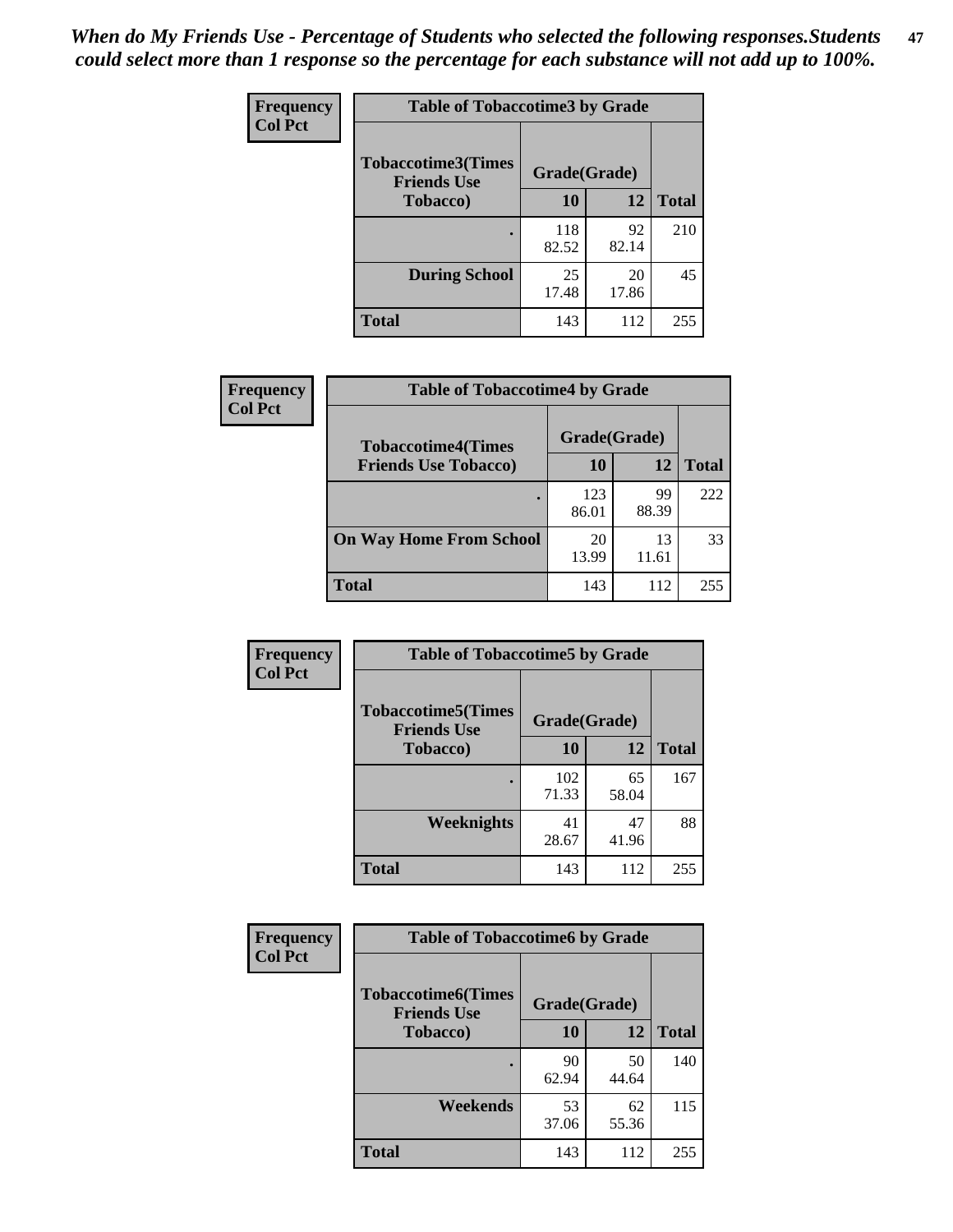| Frequency      | <b>Table of Marijuanatime1 by Grade</b>           |              |             |              |
|----------------|---------------------------------------------------|--------------|-------------|--------------|
| <b>Col Pct</b> | <b>Marijuanatime1(Times</b><br><b>Friends Use</b> | Grade(Grade) |             |              |
|                | Marijuana)                                        | 10           | 12          | <b>Total</b> |
|                |                                                   | 73<br>51.05  | 63<br>56.25 | 136          |
|                | Do Not Use                                        | 70<br>48.95  | 49<br>43.75 | 119          |
|                | <b>Total</b>                                      | 143          | 112         | 255          |

| Frequency      | <b>Table of Marijuanatime2 by Grade</b>           |              |             |              |
|----------------|---------------------------------------------------|--------------|-------------|--------------|
| <b>Col Pct</b> | <b>Marijuanatime2(Times</b><br><b>Friends Use</b> | Grade(Grade) |             |              |
|                | Marijuana)                                        | 10           | 12          | <b>Total</b> |
|                | $\bullet$                                         | 112<br>78.32 | 83<br>74.11 | 195          |
|                | <b>On Way to School</b>                           | 31<br>21.68  | 29<br>25.89 | 60           |
|                | <b>Total</b>                                      | 143          | 112         | 255          |

| Frequency<br><b>Col Pct</b> | <b>Table of Marijuanatime3 by Grade</b>    |              |             |              |
|-----------------------------|--------------------------------------------|--------------|-------------|--------------|
|                             | Marijuanatime3(Times<br><b>Friends Use</b> | Grade(Grade) |             |              |
|                             | Marijuana)                                 | 10           | 12          | <b>Total</b> |
|                             |                                            | 109<br>76.22 | 81<br>72.32 | 190          |
|                             | <b>During School</b>                       | 34<br>23.78  | 31<br>27.68 | 65           |
|                             | <b>Total</b>                               | 143          | 112         | 255          |

| <b>Frequency</b> | <b>Table of Marijuanatime4 by Grade</b> |              |             |              |
|------------------|-----------------------------------------|--------------|-------------|--------------|
| <b>Col Pct</b>   | <b>Marijuanatime4(Times</b>             | Grade(Grade) |             |              |
|                  | <b>Friends Use Marijuana</b> )          | 10           | 12          | <b>Total</b> |
|                  |                                         | 107<br>74.83 | 79<br>70.54 | 186          |
|                  | <b>On Way Home From School</b>          | 36<br>25.17  | 33<br>29.46 | 69           |
|                  | <b>Total</b>                            | 143          | 112         | 255          |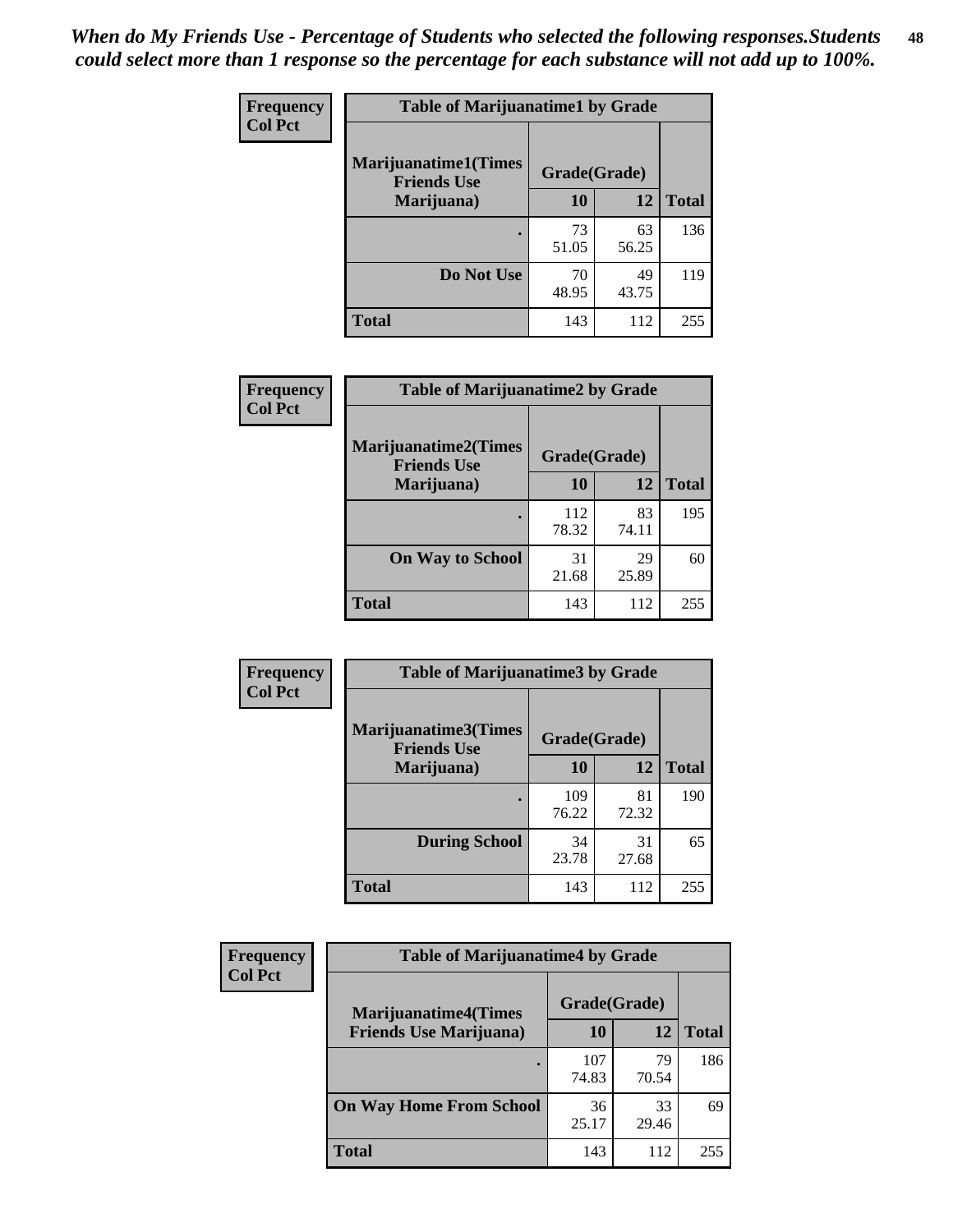| Frequency      | <b>Table of Marijuanatime5 by Grade</b>            |              |             |              |  |
|----------------|----------------------------------------------------|--------------|-------------|--------------|--|
| <b>Col Pct</b> | <b>Marijuanatime5</b> (Times<br><b>Friends Use</b> | Grade(Grade) |             |              |  |
|                | Marijuana)                                         | 10           | 12          | <b>Total</b> |  |
|                |                                                    | 91<br>63.64  | 62<br>55.36 | 153          |  |
|                | Weeknights                                         | 52<br>36.36  | 50<br>44.64 | 102          |  |
|                | <b>Total</b>                                       | 143          | 112         | 255          |  |

| Frequency      | <b>Table of Marijuanatime6 by Grade</b>    |              |             |              |
|----------------|--------------------------------------------|--------------|-------------|--------------|
| <b>Col Pct</b> | Marijuanatime6(Times<br><b>Friends Use</b> | Grade(Grade) |             |              |
|                | Marijuana)                                 | 10           | 12          | <b>Total</b> |
|                |                                            | 76<br>53.15  | 47<br>41.96 | 123          |
|                | Weekends                                   | 67<br>46.85  | 65<br>58.04 | 132          |
|                | <b>Total</b>                               | 143          | 112         | 255          |

| <b>Frequency</b> | <b>Table of Otherdrugtime1 by Grade</b>                 |              |             |              |
|------------------|---------------------------------------------------------|--------------|-------------|--------------|
| <b>Col Pct</b>   | <b>Otherdrugtime1(Times</b><br><b>Friends Use Other</b> | Grade(Grade) |             |              |
|                  | <b>Illegal Drugs</b> )                                  | 10           | 12          | <b>Total</b> |
|                  |                                                         | 43<br>30.07  | 34<br>30.36 | 77           |
|                  | Do Not Use                                              | 100<br>69.93 | 78<br>69.64 | 178          |
|                  | Total                                                   | 143          | 112         | 255          |

| Frequency      | <b>Table of Otherdrugtime2 by Grade</b>                 |              |              |              |  |  |
|----------------|---------------------------------------------------------|--------------|--------------|--------------|--|--|
| <b>Col Pct</b> | <b>Otherdrugtime2(Times</b><br><b>Friends Use Other</b> | Grade(Grade) |              |              |  |  |
|                | <b>Illegal Drugs</b> )                                  | 10           | 12           | <b>Total</b> |  |  |
|                |                                                         | 131<br>91.61 | 105<br>93.75 | 236          |  |  |
|                | <b>On Way to School</b>                                 | 12<br>8.39   | 6.25         | 19           |  |  |
|                | Total                                                   | 143          | 112          | 255          |  |  |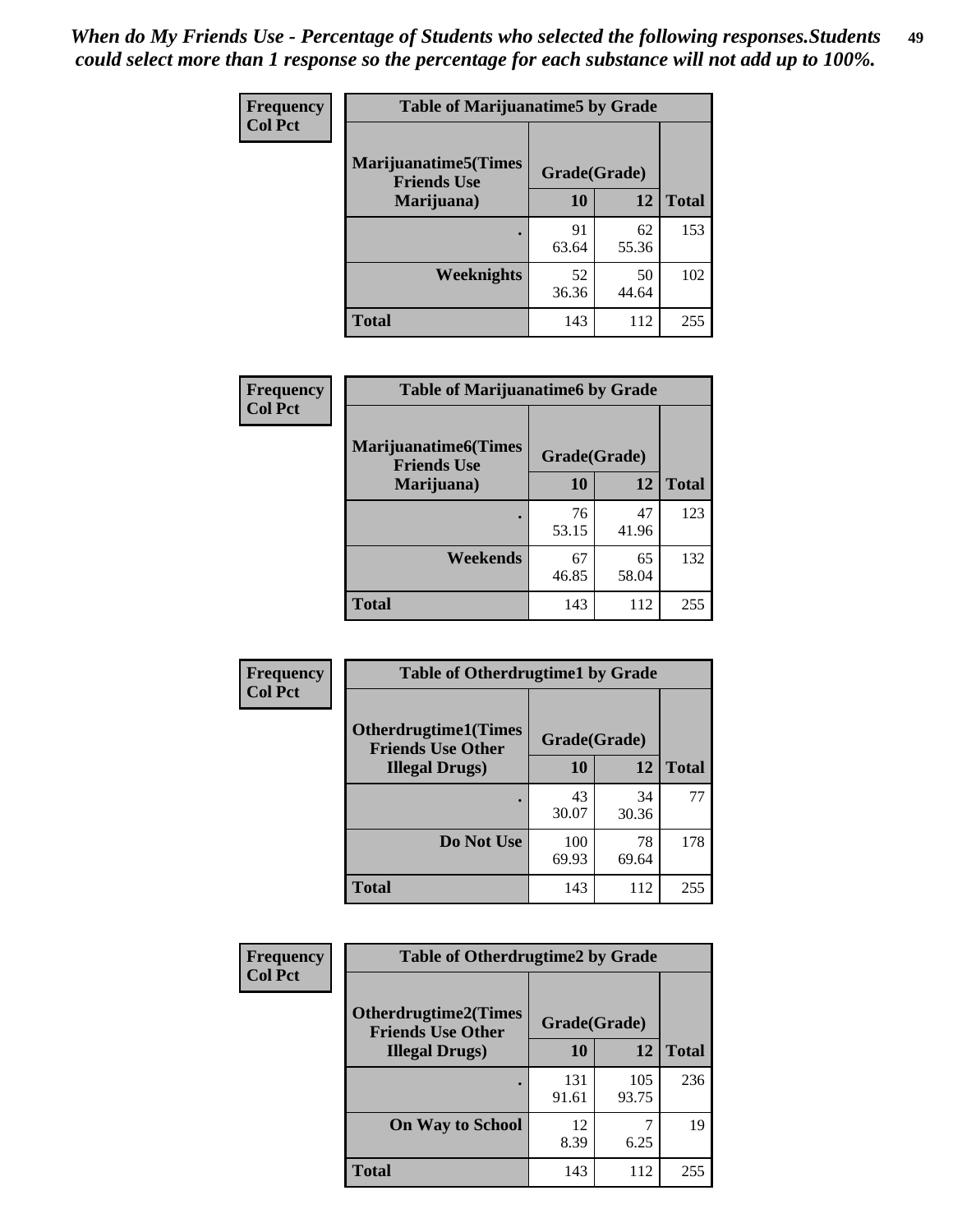| <b>Frequency</b> | <b>Table of Otherdrugtime3 by Grade</b>          |              |              |              |  |  |
|------------------|--------------------------------------------------|--------------|--------------|--------------|--|--|
| <b>Col Pct</b>   | Otherdrugtime3(Times<br><b>Friends Use Other</b> | Grade(Grade) |              |              |  |  |
|                  | <b>Illegal Drugs</b> )                           | 10           | 12           | <b>Total</b> |  |  |
|                  |                                                  | 129<br>90.21 | 103<br>91.96 | 232          |  |  |
|                  | <b>During School</b>                             | 14<br>9.79   | 9<br>8.04    | 23           |  |  |
|                  | Total                                            | 143          | 112          | 255          |  |  |

| Frequency      | <b>Table of Otherdrugtime4 by Grade</b>                         |              |              |              |  |  |
|----------------|-----------------------------------------------------------------|--------------|--------------|--------------|--|--|
| <b>Col Pct</b> | <b>Otherdrugtime4(Times</b><br><b>Friends Use Other Illegal</b> | Grade(Grade) |              |              |  |  |
|                | Drugs)                                                          | 10           | 12           | <b>Total</b> |  |  |
|                | ٠                                                               | 130<br>90.91 | 101<br>90.18 | 231          |  |  |
|                | <b>On Way Home From School</b>                                  | 13<br>9.09   | 11<br>9.82   | 24           |  |  |
|                | <b>Total</b>                                                    | 143          | 112          | 255          |  |  |

| Frequency      | <b>Table of Otherdrugtime5 by Grade</b>                  |              |             |              |  |  |
|----------------|----------------------------------------------------------|--------------|-------------|--------------|--|--|
| <b>Col Pct</b> | <b>Otherdrugtime5</b> (Times<br><b>Friends Use Other</b> | Grade(Grade) |             |              |  |  |
|                | <b>Illegal Drugs</b> )                                   | 10           | 12          | <b>Total</b> |  |  |
|                |                                                          | 115<br>80.42 | 90<br>80.36 | 205          |  |  |
|                | Weeknights                                               | 28<br>19.58  | 22<br>19.64 | 50           |  |  |
|                | Total                                                    | 143          | 112         | 255          |  |  |

| <b>Frequency</b> | <b>Table of Otherdrugtime6 by Grade</b>                 |              |             |              |  |  |
|------------------|---------------------------------------------------------|--------------|-------------|--------------|--|--|
| <b>Col Pct</b>   | <b>Otherdrugtime6(Times</b><br><b>Friends Use Other</b> | Grade(Grade) |             |              |  |  |
|                  | <b>Illegal Drugs</b> )                                  | 10           | 12          | <b>Total</b> |  |  |
|                  |                                                         | 103<br>72.03 | 77<br>68.75 | 180          |  |  |
|                  | Weekends                                                | 40<br>27.97  | 35<br>31.25 | 75           |  |  |
|                  | <b>Total</b>                                            | 143          | 112         | 255          |  |  |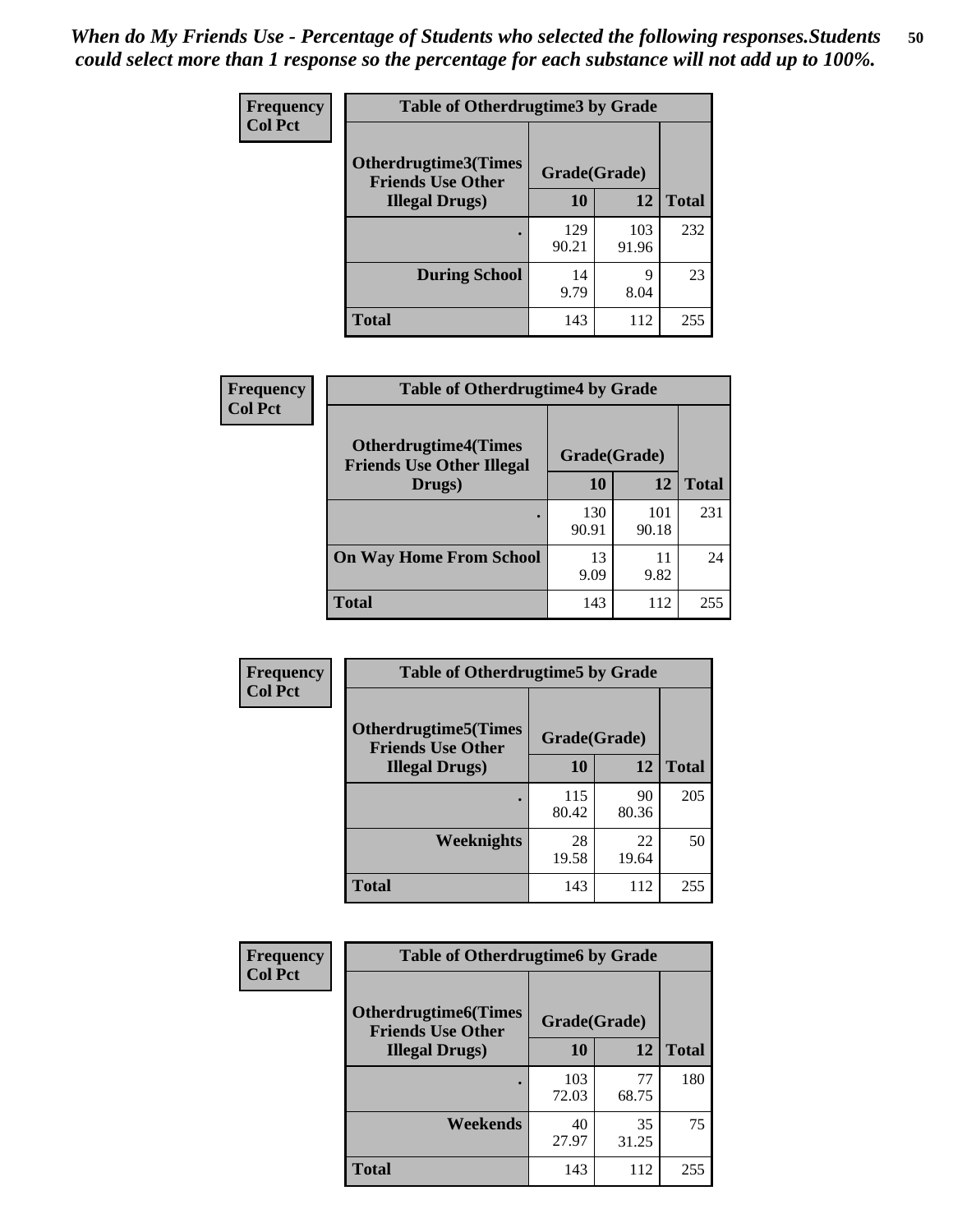| Frequency      | <b>Table of Educationalcohol by Grade</b>                                                                  |              |             |              |  |
|----------------|------------------------------------------------------------------------------------------------------------|--------------|-------------|--------------|--|
| <b>Col Pct</b> | Educationalcohol(I<br>have been taught<br>about alcohol,<br>tobacco,<br>and other drugs<br>within the last | Grade(Grade) |             |              |  |
|                | year at school)                                                                                            | 10           | 12          | <b>Total</b> |  |
|                | <b>Yes</b>                                                                                                 | 121<br>84.62 | 68<br>60.71 | 189          |  |
|                | N <sub>0</sub>                                                                                             | 22<br>15.38  | 44<br>39.29 | 66           |  |
|                | <b>Total</b>                                                                                               | 143          | 112         | 255          |  |

| Frequency      | <b>Table of Eversmoked by Grade</b> |              |             |              |  |  |
|----------------|-------------------------------------|--------------|-------------|--------------|--|--|
| <b>Col Pct</b> | Eversmoked(I<br>have smoked         | Grade(Grade) |             |              |  |  |
|                | a cigarette)                        | 10           | 12          | <b>Total</b> |  |  |
|                | Yes                                 | 54<br>37.76  | 36<br>32.14 | 90           |  |  |
|                | N <sub>0</sub>                      | 89<br>62.24  | 76<br>67.86 | 165          |  |  |
|                | <b>Total</b>                        | 143          | 112         | 255          |  |  |

| Frequency      | <b>Table of Drovedrinking by Grade</b>                                                                              |                    |              |              |  |  |
|----------------|---------------------------------------------------------------------------------------------------------------------|--------------------|--------------|--------------|--|--|
| <b>Col Pct</b> | Drovedrinking(In<br>the past 30 days I<br>have driven a car<br>or other vehicle<br>while I was<br>drinking alcohol) | Grade(Grade)<br>10 | 12           | <b>Total</b> |  |  |
|                | <b>Yes</b>                                                                                                          | 9<br>6.29          | 9<br>8.04    | 18           |  |  |
|                | N <sub>0</sub>                                                                                                      | 134<br>93.71       | 103<br>91.96 | 237          |  |  |
|                | <b>Total</b>                                                                                                        | 143                | 112          | 255          |  |  |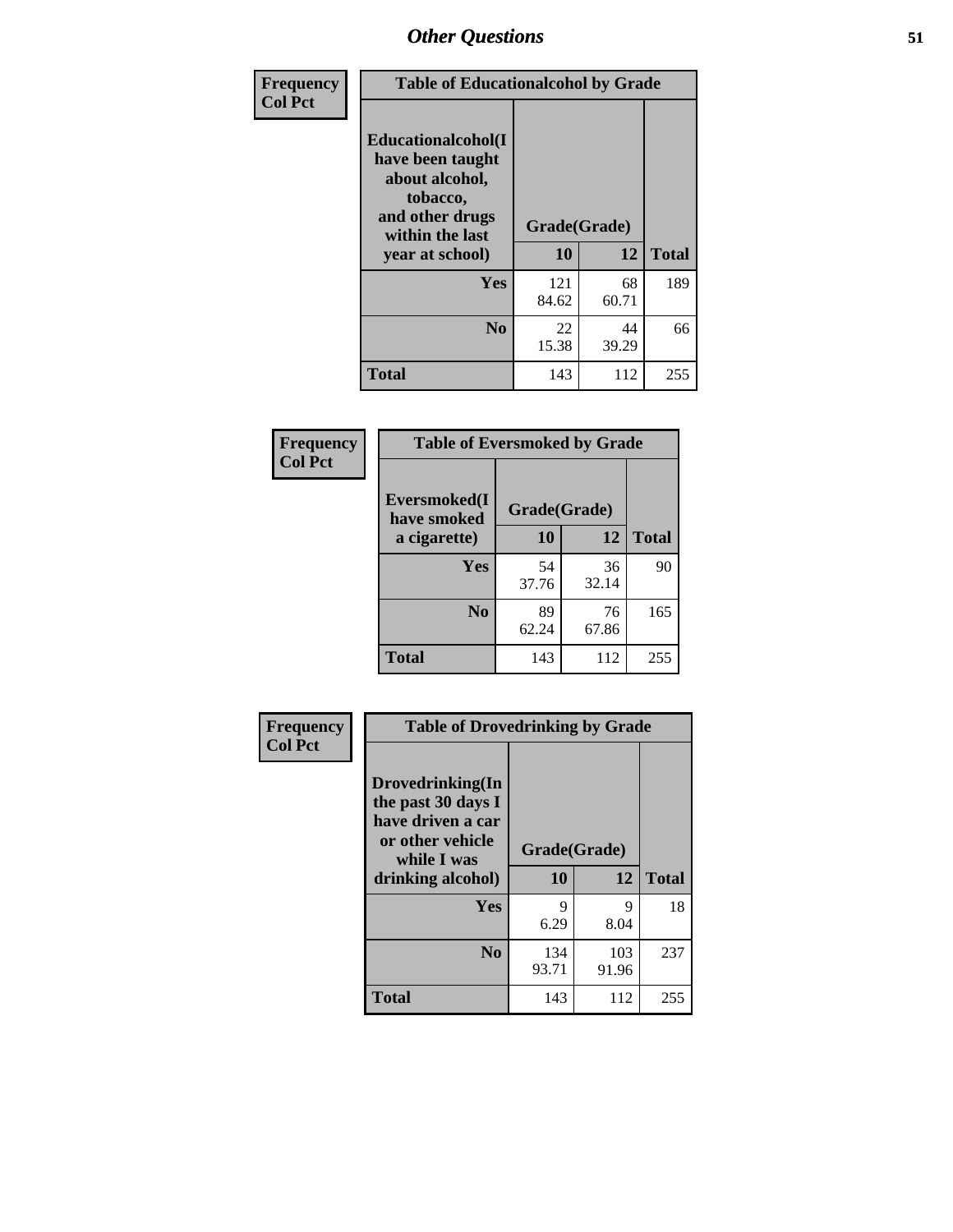| Frequency<br><b>Col Pct</b> | <b>Table of Rodedrinking by Grade</b>                                                                      |              |              |              |  |  |
|-----------------------------|------------------------------------------------------------------------------------------------------------|--------------|--------------|--------------|--|--|
|                             | Rodedrinking(In<br>the past 30 days<br>I have ridden in<br>a car with a<br>driver who had<br>been drinking | Grade(Grade) |              |              |  |  |
|                             | alcohol)                                                                                                   | 10           | 12           | <b>Total</b> |  |  |
|                             | Yes                                                                                                        | 19<br>13.29  | 10<br>8.93   | 29           |  |  |
|                             | N <sub>0</sub>                                                                                             | 124<br>86.71 | 102<br>91.07 | 226          |  |  |
|                             | <b>Total</b>                                                                                               | 143          | 112          | 255          |  |  |

#### **Frequency Col Pct**

| <b>Table of Drugsschool by Grade</b>                                                                                      |              |             |              |  |  |  |
|---------------------------------------------------------------------------------------------------------------------------|--------------|-------------|--------------|--|--|--|
| <b>Drugsschool</b> (During<br>the past 12 months,<br>I have been offered,<br>sold,<br>or given illegal<br>drugs on school | Grade(Grade) |             |              |  |  |  |
| property)                                                                                                                 | 10           | 12          | <b>Total</b> |  |  |  |
| Yes                                                                                                                       | 43<br>30.07  | 26<br>23.21 | 69           |  |  |  |
| N <sub>0</sub>                                                                                                            | 100<br>69.93 | 86<br>76.79 | 186          |  |  |  |
|                                                                                                                           |              |             |              |  |  |  |

| Frequency      | <b>Table of Helpbullied by Grade</b>                                   |                    |             |              |  |  |  |
|----------------|------------------------------------------------------------------------|--------------------|-------------|--------------|--|--|--|
| <b>Col Pct</b> | $Helpb$ ullied $(I$<br>would help<br>someone who was<br>being bullied) | Grade(Grade)<br>10 | 12          | <b>Total</b> |  |  |  |
|                |                                                                        |                    |             |              |  |  |  |
|                | <b>Strongly Agree</b>                                                  | 55<br>38.46        | 53<br>47.32 | 108          |  |  |  |
|                | <b>Somewhat Agree</b>                                                  | 64<br>44.76        | 44<br>39.29 | 108          |  |  |  |
|                | <b>Somewhat Disagree</b>                                               | 16<br>11.19        | 9<br>8.04   | 25           |  |  |  |
|                | <b>Strongly Disagree</b>                                               | 8<br>5.59          | 6<br>5.36   | 14           |  |  |  |
|                | <b>Total</b>                                                           | 143                | 112         | 255          |  |  |  |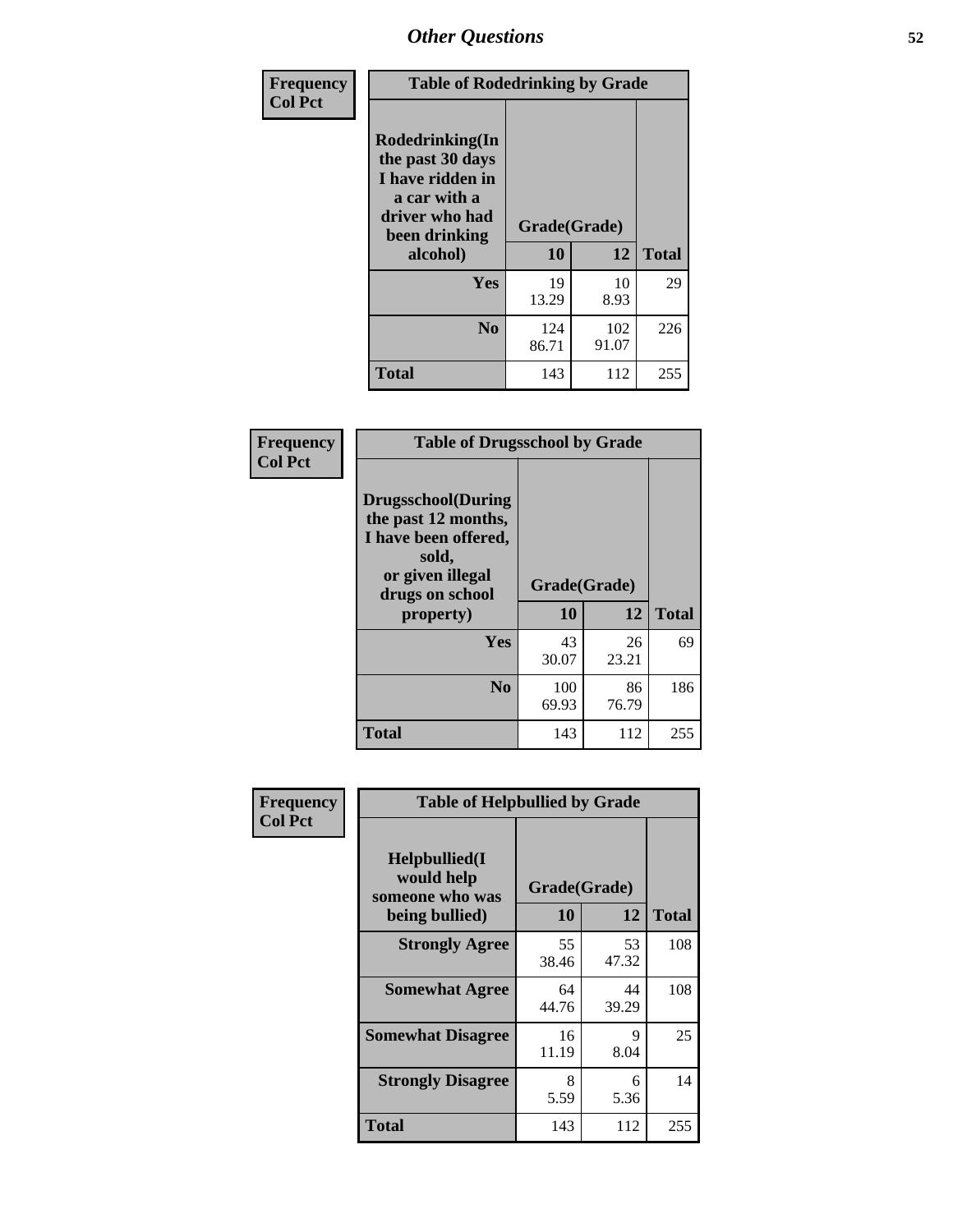*Other Questions* **53**

| <b>Frequency</b> | <b>Table of Grade by Bingedrinking</b> |                             |                                                                             |                              |                     |                               |                   |              |
|------------------|----------------------------------------|-----------------------------|-----------------------------------------------------------------------------|------------------------------|---------------------|-------------------------------|-------------------|--------------|
| <b>Row Pct</b>   |                                        |                             | Bingedrinking(I have drunk five or<br>more drinks of alcohol at one sitting | during the last 30 days)     |                     |                               |                   |              |
|                  | Grade(Grade)                           | $\mathbf{0}$<br><b>Days</b> | $1$ or<br>days                                                              | 3 <sub>to</sub><br>5<br>days | $6$ to<br>9<br>days | <b>20</b><br>to<br>29<br>days | All<br>30<br>days | <b>Total</b> |
|                  | 10                                     | 126<br>88.11                | 9<br>6.29                                                                   | 4<br>2.80                    | 0.70                | 2<br>1.40                     | 0.70              | 143          |
|                  | 12                                     | 91<br>81.25                 | 11<br>9.82                                                                  | 8<br>7.14                    | $\Omega$<br>0.00    | 0.89                          | 0.89              | 112          |
|                  | <b>Total</b>                           | 217                         | 20                                                                          | 12                           | 1                   | 3                             | 2                 | 255          |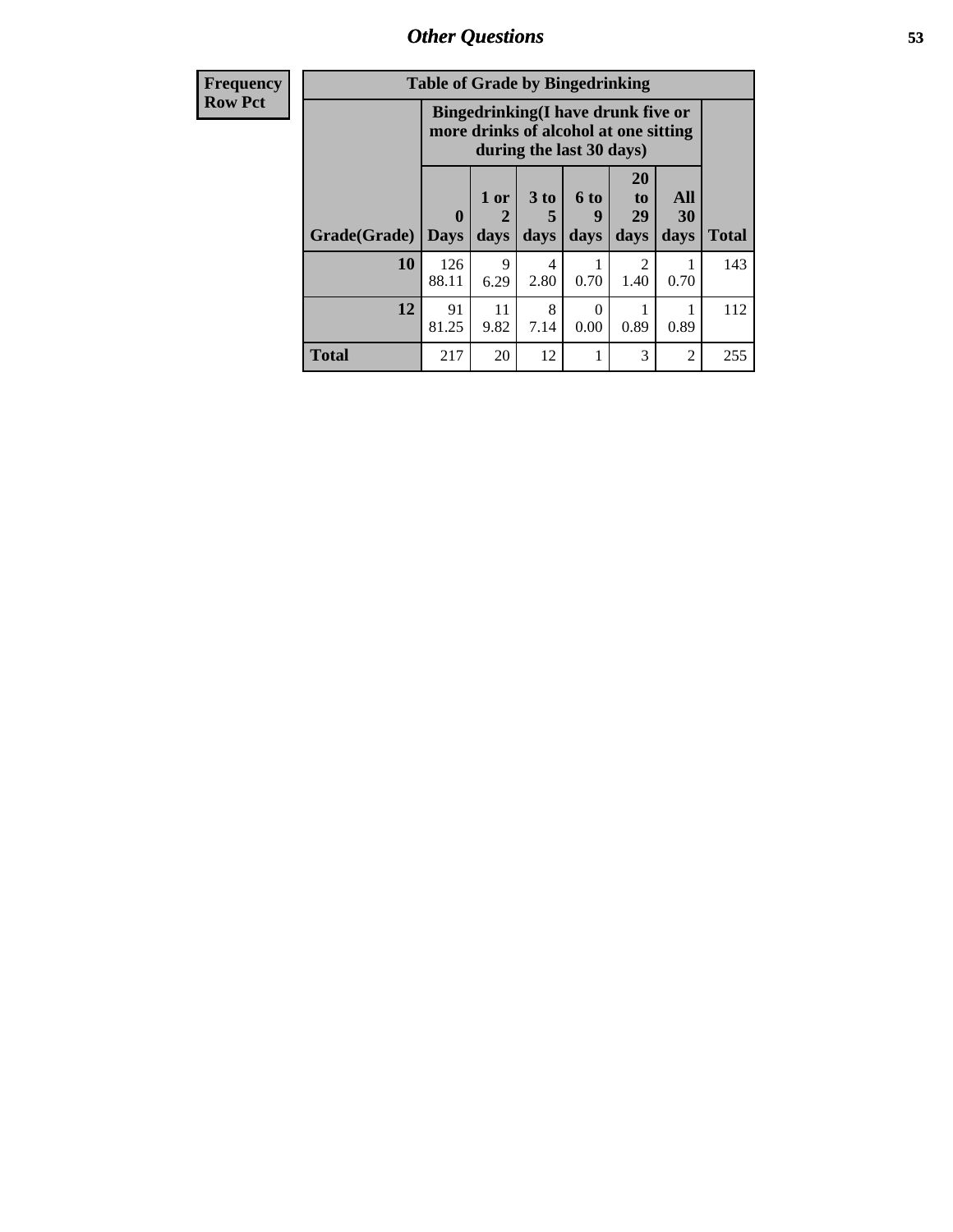### *Nutrition* **54**

| <b>Frequency</b><br>Row Pct |
|-----------------------------|
|                             |

| <b>Table of Grade by Dairy</b> |                          |                                                                 |                             |                                    |              |  |  |  |
|--------------------------------|--------------------------|-----------------------------------------------------------------|-----------------------------|------------------------------------|--------------|--|--|--|
|                                |                          | Dairy (I eat at least 3 servings of dairy<br>products each day) |                             |                                    |              |  |  |  |
| Grade(Grade)                   | <b>Strongly</b><br>Agree | Somewhat  <br>Agree                                             | <b>Somewhat</b><br>Disagree | <b>Strongly</b><br><b>Disagree</b> | <b>Total</b> |  |  |  |
| 10                             | 59<br>41.26              | 52<br>36.36                                                     | 22<br>15.38                 | 10<br>6.99                         | 143          |  |  |  |
| 12                             | 36<br>32.14              | 44<br>39.29                                                     | 19<br>16.96                 | 13<br>11.61                        | 112          |  |  |  |
| <b>Total</b>                   | 95                       | 96                                                              | 41                          | 23                                 | 255          |  |  |  |

| <b>Frequency</b> |  |
|------------------|--|
| <b>Row Pct</b>   |  |

| <b>Table of Grade by Fruitveg</b>                                        |                          |             |                               |                                    |              |  |  |  |
|--------------------------------------------------------------------------|--------------------------|-------------|-------------------------------|------------------------------------|--------------|--|--|--|
| Fruitveg(I eat at least 5 servings of fruits<br>and vegetables each day) |                          |             |                               |                                    |              |  |  |  |
| Grade(Grade)                                                             | <b>Strongly</b><br>Agree | Agree       | Somewhat Somewhat<br>Disagree | <b>Strongly</b><br><b>Disagree</b> | <b>Total</b> |  |  |  |
| 10                                                                       | 27<br>18.88              | 64<br>44.76 | 31<br>21.68                   | 21<br>14.69                        | 143          |  |  |  |
| 12                                                                       | 11<br>9.82               | 42<br>37.50 | 39<br>34.82                   | 20<br>17.86                        | 112          |  |  |  |
| <b>Total</b>                                                             | 38                       | 106         | 70                            | 41                                 | 255          |  |  |  |

| <b>Frequency</b> | <b>Table of Grade by Cafeteriahealthy</b> |                                                                       |             |                                          |                                    |              |  |  |
|------------------|-------------------------------------------|-----------------------------------------------------------------------|-------------|------------------------------------------|------------------------------------|--------------|--|--|
| <b>Row Pct</b>   |                                           | Cafeteriahealthy (School meals in my<br>school cafeteria are healthy) |             |                                          |                                    |              |  |  |
|                  | Grade(Grade)                              | <b>Strongly</b><br>Agree                                              | Agree       | Somewhat   Somewhat  <br><b>Disagree</b> | <b>Strongly</b><br><b>Disagree</b> | <b>Total</b> |  |  |
|                  | 10                                        | 8<br>5.59                                                             | 51<br>35.66 | 46<br>32.17                              | 38<br>26.57                        | 143          |  |  |
|                  | 12                                        | 6<br>5.36                                                             | 36<br>32.14 | 39<br>34.82                              | 31<br>27.68                        | 112          |  |  |
|                  | Total                                     | 14                                                                    | 87          | 85                                       | 69                                 | 255          |  |  |

| <b>Frequency</b> |
|------------------|
| <b>Row Pct</b>   |

| <b>Table of Grade by Cafeterianutrition</b>                                               |                          |                     |                                    |                                    |              |  |
|-------------------------------------------------------------------------------------------|--------------------------|---------------------|------------------------------------|------------------------------------|--------------|--|
| <b>Cafeterianutrition</b> (Facts about nutrition<br>are available in my school cafeteria) |                          |                     |                                    |                                    |              |  |
| Grade(Grade)                                                                              | <b>Strongly</b><br>Agree | Somewhat  <br>Agree | <b>Somewhat</b><br><b>Disagree</b> | <b>Strongly</b><br><b>Disagree</b> | <b>Total</b> |  |
| 10                                                                                        | 31<br>21.68              | 57<br>39.86         | 38<br>26.57                        | 17<br>11.89                        | 143          |  |
| 12                                                                                        | 31<br>27.68              | 39<br>34.82         | 25<br>22.32                        | 17<br>15.18                        | 112          |  |
| <b>Total</b>                                                                              | 62                       | 96                  | 63                                 | 34                                 | 255          |  |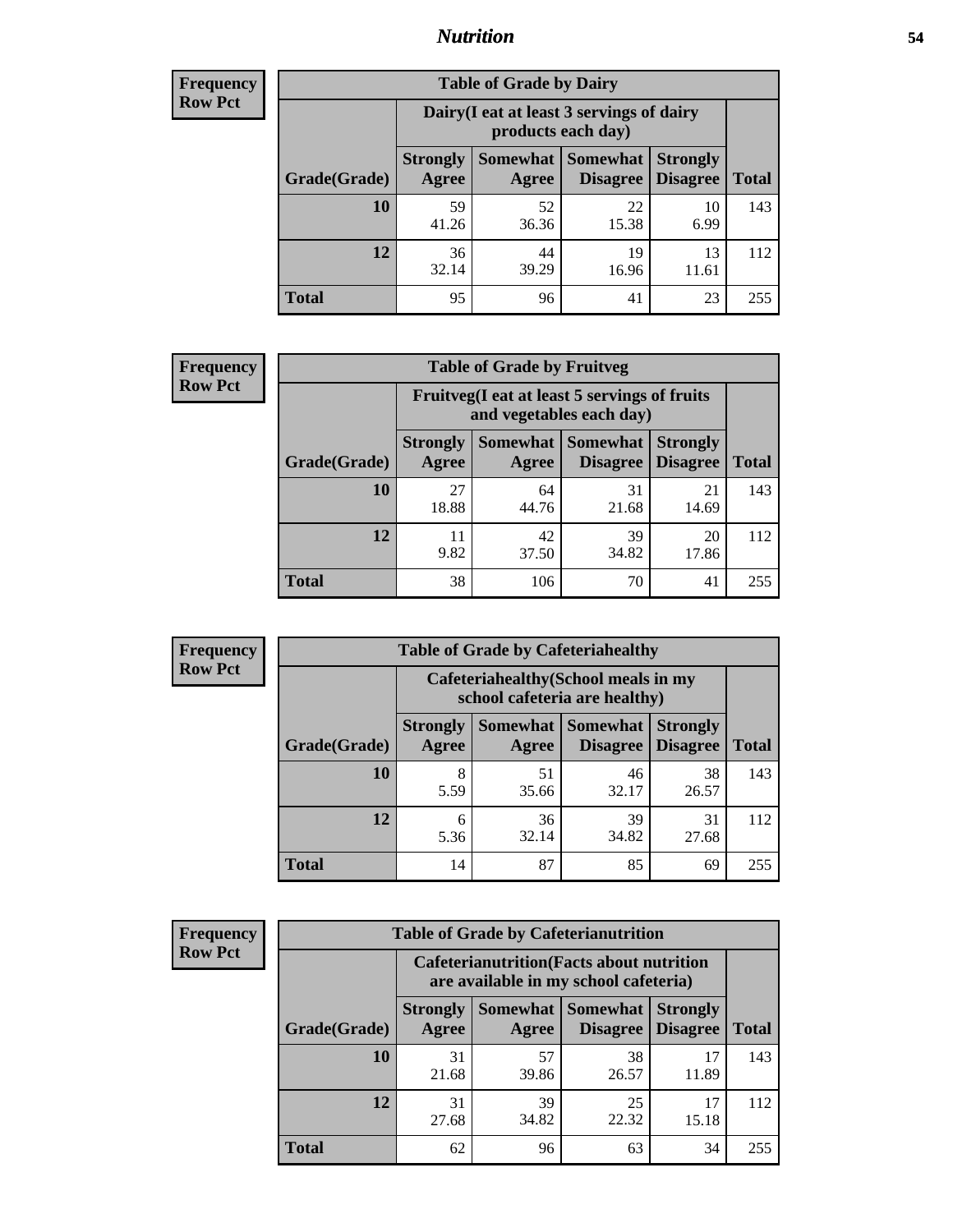### *Nutrition* **55**

| <b>Frequency</b> |
|------------------|
| Row Pct          |

| <b>Table of Grade by Schoollunch</b> |                                                                                                                      |                                                                 |            |             |     |  |  |  |
|--------------------------------------|----------------------------------------------------------------------------------------------------------------------|-----------------------------------------------------------------|------------|-------------|-----|--|--|--|
|                                      |                                                                                                                      | Schoollunch(I eat school lunch three or<br>more times per week) |            |             |     |  |  |  |
| Grade(Grade)                         | Somewhat  <br><b>Somewhat</b><br><b>Strongly</b><br><b>Strongly</b><br><b>Disagree</b><br>Disagree<br>Agree<br>Agree |                                                                 |            |             |     |  |  |  |
| 10                                   | 78<br>54.55                                                                                                          | 34<br>23.78                                                     | 10<br>6.99 | 21<br>14.69 | 143 |  |  |  |
| 12                                   | 43<br>38.39                                                                                                          | 18<br>16.07                                                     | 10<br>8.93 | 41<br>36.61 | 112 |  |  |  |
| <b>Total</b>                         | 121                                                                                                                  | 52                                                              | 20         | 62          | 255 |  |  |  |

| <b>Frequency</b> |  |
|------------------|--|
| <b>Row Pct</b>   |  |

| <b>Table of Grade by Foodchoices</b>                                |                          |             |                                        |                                    |              |  |  |  |
|---------------------------------------------------------------------|--------------------------|-------------|----------------------------------------|------------------------------------|--------------|--|--|--|
| Foodchoices (I make healthy food choices in<br>my school cafeteria) |                          |             |                                        |                                    |              |  |  |  |
| Grade(Grade)                                                        | <b>Strongly</b><br>Agree | Agree       | <b>Somewhat   Somewhat</b><br>Disagree | <b>Strongly</b><br><b>Disagree</b> | <b>Total</b> |  |  |  |
| 10                                                                  | 27<br>18.88              | 64<br>44.76 | 33<br>23.08                            | 19<br>13.29                        | 143          |  |  |  |
| 12                                                                  | 18<br>16.07              | 50<br>44.64 | 21<br>18.75                            | 23<br>20.54                        | 112          |  |  |  |
| <b>Total</b>                                                        | 45                       | 114         | 54                                     | 42                                 | 255          |  |  |  |

| Frequency      | <b>Table of Grade by Wholewheat</b> |                                                                                                             |             |                                        |                                    |              |  |  |  |
|----------------|-------------------------------------|-------------------------------------------------------------------------------------------------------------|-------------|----------------------------------------|------------------------------------|--------------|--|--|--|
| <b>Row Pct</b> |                                     | Wholewheat (There are whole wheat and<br>multigrain breads and cereals available in<br>my school cafeteria) |             |                                        |                                    |              |  |  |  |
|                | Grade(Grade)                        | <b>Strongly</b><br>Agree                                                                                    | Agree       | Somewhat   Somewhat<br><b>Disagree</b> | <b>Strongly</b><br><b>Disagree</b> | <b>Total</b> |  |  |  |
|                | 10                                  | 30<br>20.98                                                                                                 | 57<br>39.86 | 29<br>20.28                            | 27<br>18.88                        | 143          |  |  |  |
|                | 12                                  | 27<br>24.11                                                                                                 | 37<br>33.04 | 22<br>19.64                            | 26<br>23.21                        | 112          |  |  |  |
|                | <b>Total</b>                        | 57                                                                                                          | 94          | 51                                     | 53                                 | 255          |  |  |  |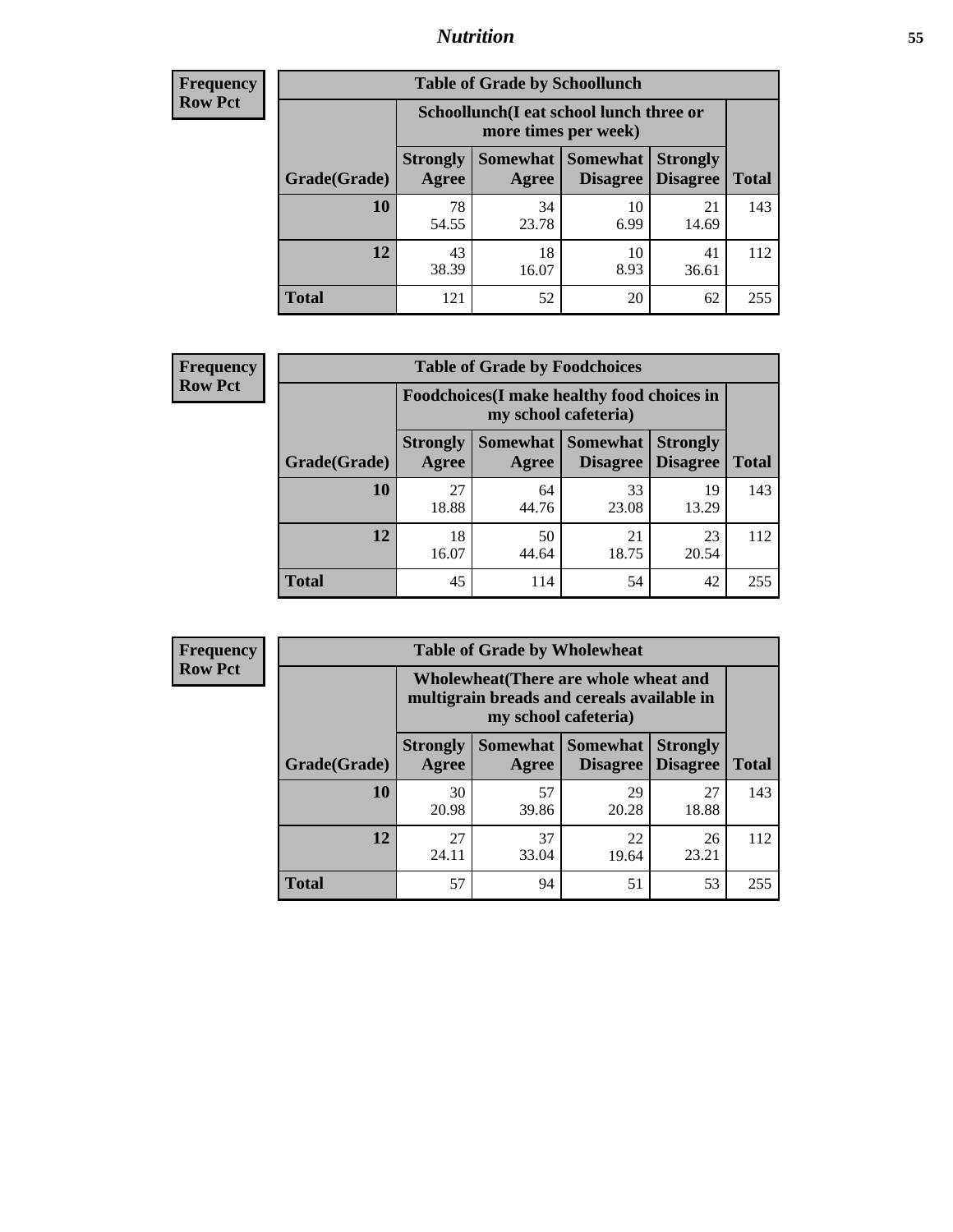### *Nutrition* **56**

**Frequency Row Pct**

| <b>Table of Grade by Healthyvending</b> |                                                                                                                                               |                     |                                    |                                    |              |
|-----------------------------------------|-----------------------------------------------------------------------------------------------------------------------------------------------|---------------------|------------------------------------|------------------------------------|--------------|
|                                         | Healthyvending (If only healthy snacks and<br>beverages were available in the vending<br>machines during the school day,<br>I would buy them) |                     |                                    |                                    |              |
| Grade(Grade)                            | <b>Strongly</b><br>Agree                                                                                                                      | Somewhat  <br>Agree | <b>Somewhat</b><br><b>Disagree</b> | <b>Strongly</b><br><b>Disagree</b> | <b>Total</b> |
| 10                                      | 32<br>22.38                                                                                                                                   | 50<br>34.97         | 25<br>17.48                        | 36<br>25.17                        | 143          |
| 12                                      | 31<br>27.68                                                                                                                                   | 30<br>26.79         | 19<br>16.96                        | 32<br>28.57                        | 112          |
| <b>Total</b>                            | 63                                                                                                                                            | 80                  | 44                                 | 68                                 | 255          |

**Frequency Row Pct**

| <b>Table of Grade by Schoolbreakfast</b> |                                                                                                                                         |             |                     |                                        |              |  |
|------------------------------------------|-----------------------------------------------------------------------------------------------------------------------------------------|-------------|---------------------|----------------------------------------|--------------|--|
|                                          | Schoolbreakfast (If breakfast were<br>available at school,<br>but outside the cafeteria,<br>I would eat breakfast at school more often) |             |                     |                                        |              |  |
| Grade(Grade)                             | <b>Strongly</b><br>Agree                                                                                                                | Agree       | Somewhat   Somewhat | <b>Strongly</b><br>Disagree   Disagree | <b>Total</b> |  |
| 10                                       | 47<br>32.87                                                                                                                             | 50<br>34.97 | 19<br>13.29         | 27<br>18.88                            | 143          |  |
| 12                                       | 29<br>25.89                                                                                                                             | 42<br>37.50 | 16<br>14.29         | 25<br>22.32                            | 112          |  |
| <b>Total</b>                             | 76                                                                                                                                      | 92          | 35                  | 52                                     | 255          |  |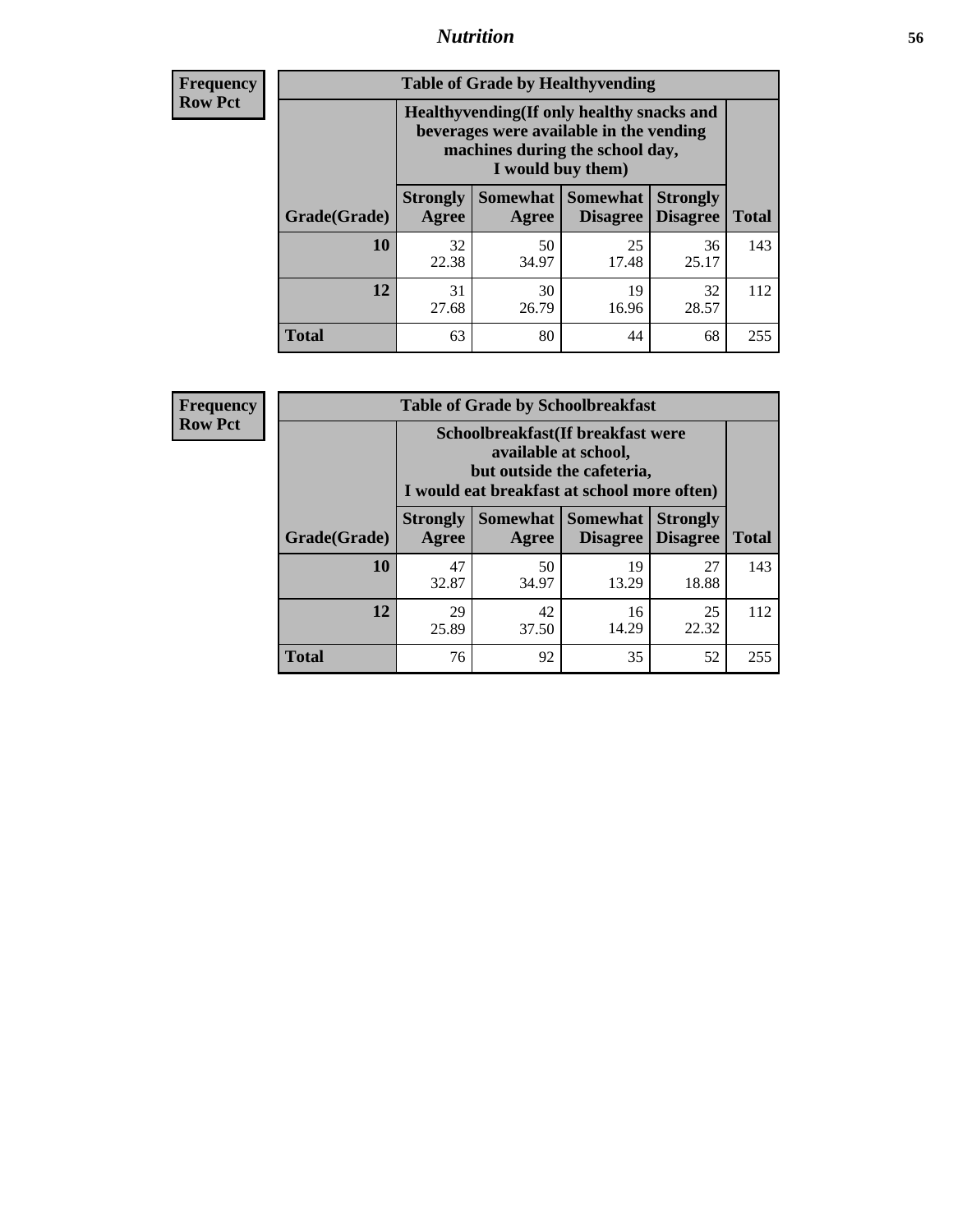| Frequency<br><b>Col Pct</b> | <b>Table of Educationaids by Grade</b>                                                                    |                    |             |              |
|-----------------------------|-----------------------------------------------------------------------------------------------------------|--------------------|-------------|--------------|
|                             | <b>Educationaids</b> (I<br>have been<br>taught about<br><b>HIV/AIDS</b> at<br>school in the<br>past year) | Grade(Grade)<br>10 | 12          | <b>Total</b> |
|                             | Yes                                                                                                       | 121<br>84.62       | 59<br>52.68 | 180          |
|                             | N <sub>0</sub>                                                                                            | 22<br>15.38        | 53<br>47.32 | 75           |
|                             | <b>Total</b>                                                                                              | 143                | 112         | 255          |

| <b>Frequency</b> | <b>Table of Educationcharacter by Grade</b>                                          |              |             |              |
|------------------|--------------------------------------------------------------------------------------|--------------|-------------|--------------|
| <b>Col Pct</b>   | Educationcharacter(I<br>have been taught<br>about character<br>education in the past | Grade(Grade) |             |              |
|                  | year at school)                                                                      | 10           | 12          | <b>Total</b> |
|                  | <b>Yes</b>                                                                           | 113<br>79.02 | 72<br>64.29 | 185          |
|                  | N <sub>0</sub>                                                                       | 30<br>20.98  | 40<br>35.71 | 70           |
|                  | <b>Total</b>                                                                         | 143          | 112         | 255          |

| Frequency      | <b>Table of Gradcoach1 by Grade</b>              |              |             |              |
|----------------|--------------------------------------------------|--------------|-------------|--------------|
| <b>Col Pct</b> | Gradcoach1(I<br>know who my<br><b>Graduation</b> | Grade(Grade) |             |              |
|                | Coach is)                                        | 10           | 12          | <b>Total</b> |
|                | Yes                                              | 13<br>9.09   | 41<br>36.61 | 54           |
|                | N <sub>0</sub>                                   | 130<br>90.91 | 71<br>63.39 | 201          |
|                | <b>Total</b>                                     | 143          | 112         | 255          |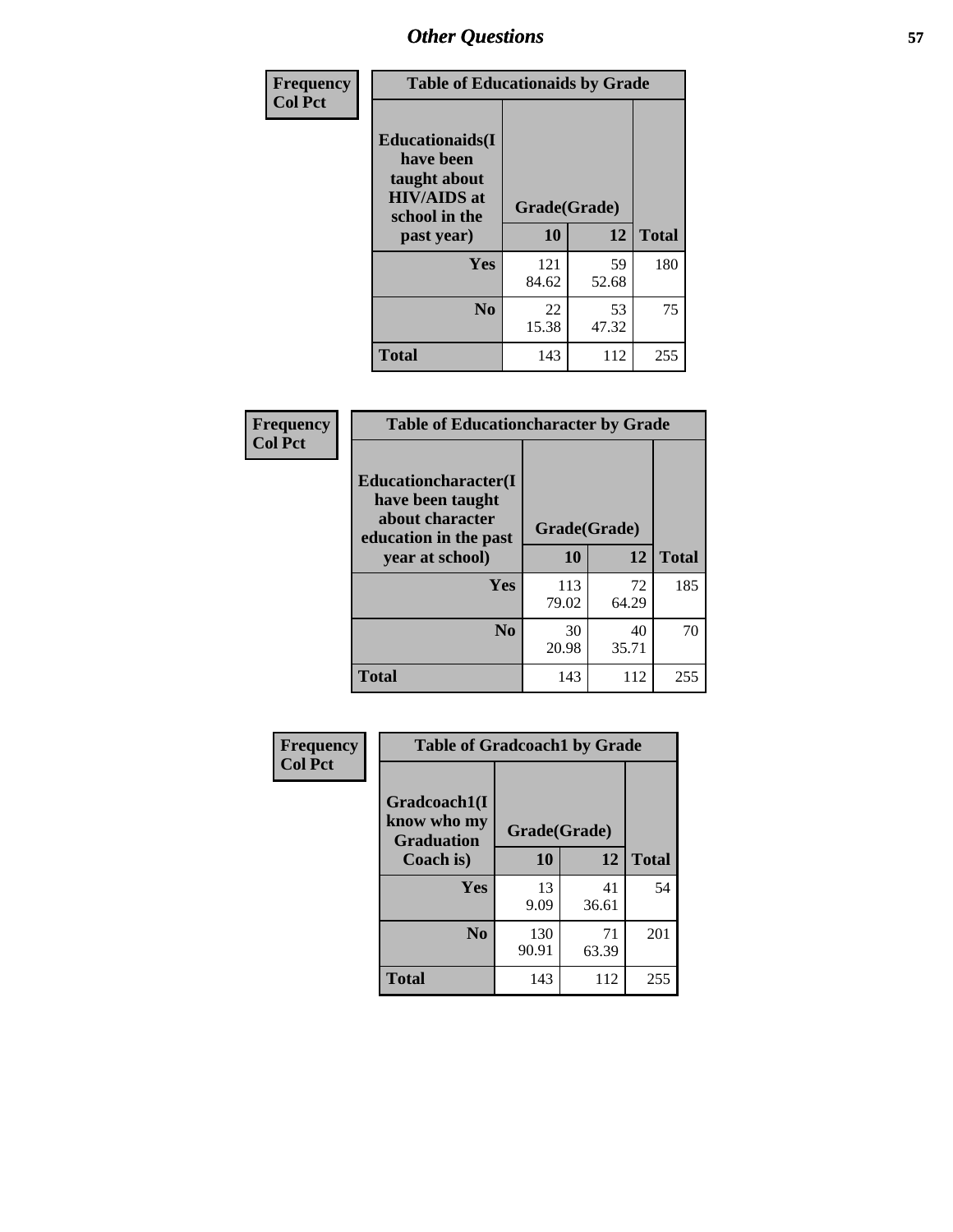| Frequency      | <b>Table of Gradcoach2 by Grade</b> |              |       |              |  |  |
|----------------|-------------------------------------|--------------|-------|--------------|--|--|
| <b>Col Pct</b> | Gradcoach2(I                        |              |       |              |  |  |
|                | have<br>contacted my                | Grade(Grade) |       |              |  |  |
|                | <b>Graduation</b>                   |              |       |              |  |  |
|                | Coach)                              | 10           | 12    | <b>Total</b> |  |  |
|                | Yes                                 | 5            | 26    | 31           |  |  |
|                |                                     | 3.50         | 23.21 |              |  |  |
|                | N <sub>0</sub>                      | 138          | 86    | 224          |  |  |
|                |                                     | 96.50        | 76.79 |              |  |  |
|                | Total                               | 143          | 112   | 255          |  |  |

| Frequency<br><b>Col Pct</b> | <b>Table of Gradcoach3 by Grade</b>                                         |              |             |              |
|-----------------------------|-----------------------------------------------------------------------------|--------------|-------------|--------------|
|                             | Gradcoach3(I<br>have received<br>assistance<br>from my<br><b>Graduation</b> | Grade(Grade) |             |              |
|                             | Coach)                                                                      | 10           | 12          | <b>Total</b> |
|                             | Yes                                                                         | 5            | 23          | 28           |
|                             |                                                                             | 3.50         | 20.54       |              |
|                             | N <sub>0</sub>                                                              | 36<br>25.17  | 25<br>22.32 | 61           |
|                             | Don't know                                                                  | 102<br>71.33 | 64<br>57.14 | 166          |
|                             | <b>Total</b>                                                                | 143          | 112         | 255          |

| Frequency      | <b>Table of Selfharm by Grade</b>                                                                                                                            |              |              |              |
|----------------|--------------------------------------------------------------------------------------------------------------------------------------------------------------|--------------|--------------|--------------|
| <b>Col Pct</b> | <b>Selfharm</b> (During<br>the past 12<br>months,<br>I harmed myself<br>on purpose<br><b>Suicideconsider</b><br>During the past<br>12 months,<br>I seriously |              | Grade(Grade) |              |
|                | considered                                                                                                                                                   |              |              |              |
|                | suicide)                                                                                                                                                     | 10           | 12           | <b>Total</b> |
|                | Yes                                                                                                                                                          | 22<br>15.38  | 6<br>5.36    | 28           |
|                | N <sub>0</sub>                                                                                                                                               | 121<br>84.62 | 106<br>94.64 | 227          |
|                | Total                                                                                                                                                        | 143          | 112          | 255          |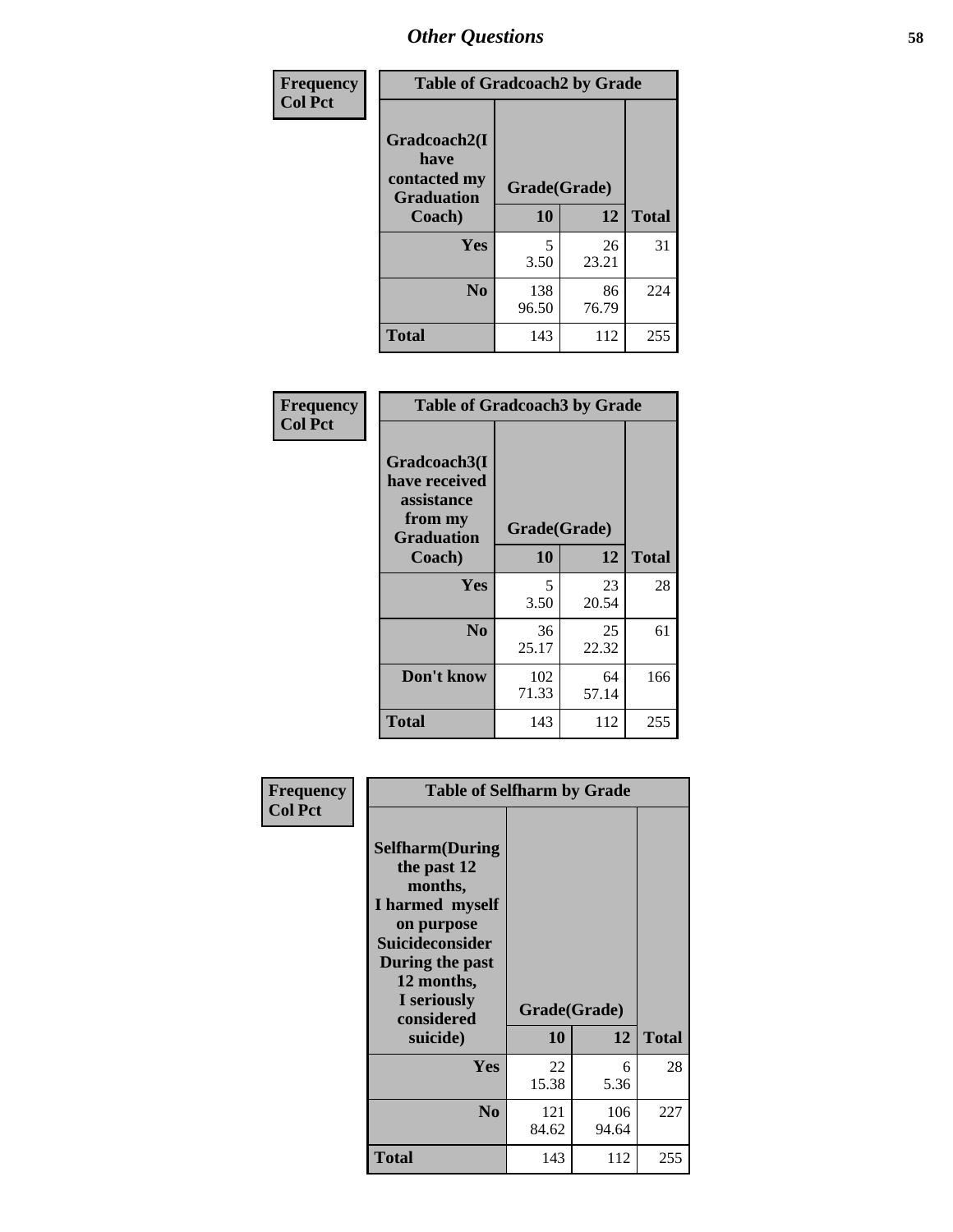| <b>Frequency</b> | <b>Table of Suicideconsider by Grade</b> |              |              |              |
|------------------|------------------------------------------|--------------|--------------|--------------|
| <b>Col Pct</b>   |                                          | Grade(Grade) |              |              |
|                  | Suicideconsider                          | <b>10</b>    | 12           | <b>Total</b> |
|                  | <b>Yes</b>                               | 15<br>10.49  | 11<br>9.82   | 26           |
|                  | N <sub>0</sub>                           | 128<br>89.51 | 101<br>90.18 | 229          |
|                  | <b>Total</b>                             | 143          | 112          | 255          |

| Frequency      | <b>Table of Suicideattempt by Grade</b>              |              |              |              |
|----------------|------------------------------------------------------|--------------|--------------|--------------|
| <b>Col Pct</b> | Suicideattempt(I<br>have attempted<br>suicide in the | Grade(Grade) |              |              |
|                | last year)                                           | 10           | 12           | <b>Total</b> |
|                | Yes                                                  | 8<br>5.59    | 4<br>3.57    | 12           |
|                | $\bf No$                                             | 135<br>94.41 | 108<br>96.43 | 243          |
|                | <b>Total</b>                                         | 143          | 112          | 255          |

| Frequency      | <b>Table of Instantmessaged by Grade</b>                       |              |             |              |
|----------------|----------------------------------------------------------------|--------------|-------------|--------------|
| <b>Col Pct</b> | <b>Instantmessaged</b> (I<br>have instant<br>messaged people I | Grade(Grade) |             |              |
|                | do not even know)                                              | 10           | 12          | <b>Total</b> |
|                | Yes                                                            | 53<br>37.06  | 39<br>34.82 | 92           |
|                | N <sub>0</sub>                                                 | 90<br>62.94  | 73<br>65.18 | 163          |
|                | <b>Total</b>                                                   | 143          | 112         | 255          |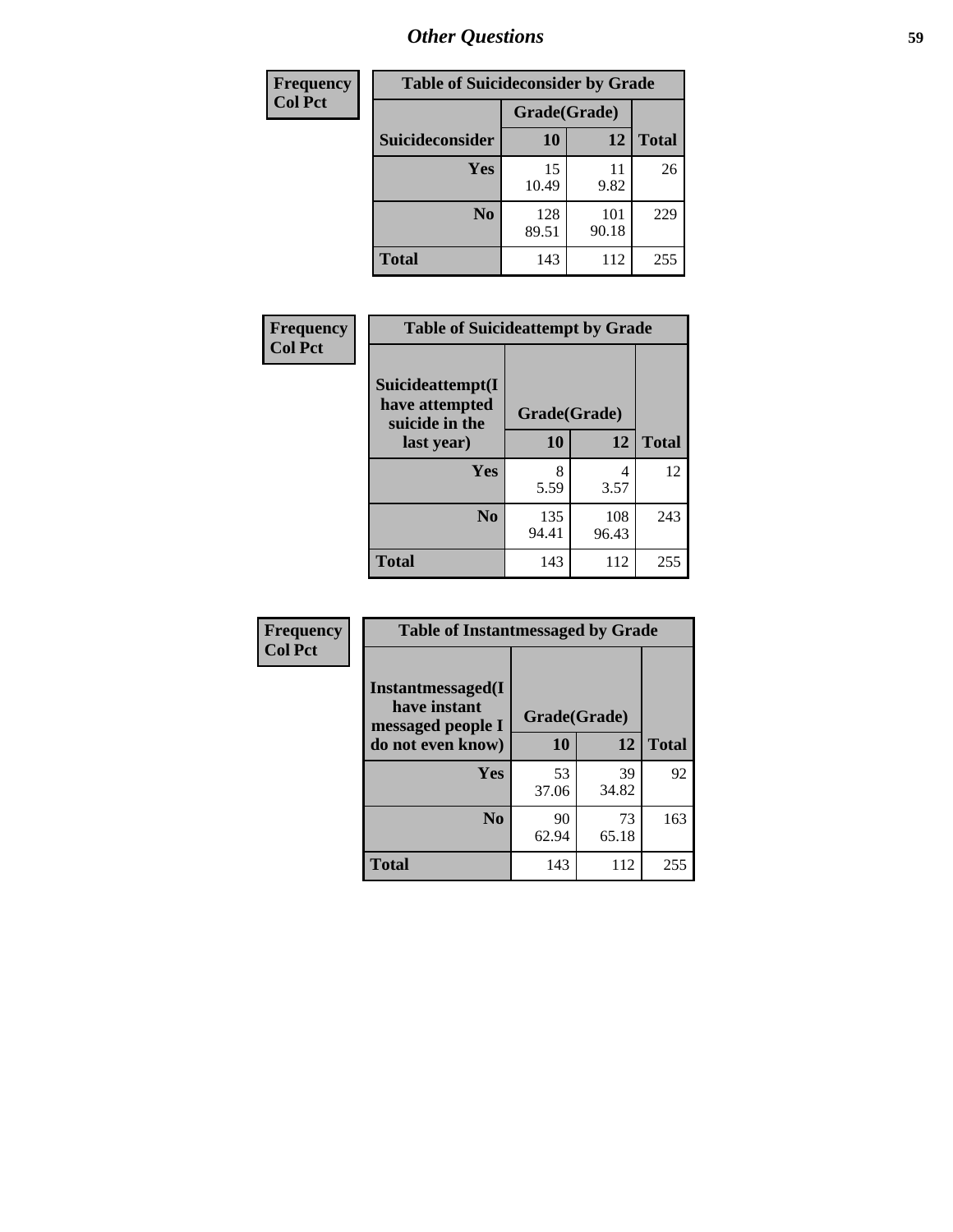| Frequency      | <b>Table of Getsalong by Grade</b>                          |              |                        |              |
|----------------|-------------------------------------------------------------|--------------|------------------------|--------------|
| <b>Col Pct</b> | <b>Getsalong</b> (I get<br>along with other<br>students and | Grade(Grade) |                        |              |
|                | adults)                                                     | 10           | 12                     | <b>Total</b> |
|                | <b>Strongly Agree</b>                                       | 63<br>44.06  | 54<br>48.21            | 117          |
|                | <b>Somewhat Agree</b>                                       | 66<br>46.15  | 47<br>41.96            | 113          |
|                | <b>Somewhat Disagree</b>                                    | 9<br>6.29    | 9<br>8.04              | 18           |
|                | <b>Strongly Disagree</b>                                    | 5<br>3.50    | $\mathfrak{D}$<br>1.79 | 7            |
|                | <b>Total</b>                                                | 143          | 112                    | 255          |

| Frequency      | <b>Table of Safehome by Grade</b> |                    |             |              |
|----------------|-----------------------------------|--------------------|-------------|--------------|
| <b>Col Pct</b> | Safehome(I feel<br>safe at home)  | Grade(Grade)<br>10 | 12          | <b>Total</b> |
|                | <b>Strongly Agree</b>             | 84<br>58.74        | 71<br>63.39 | 155          |
|                | <b>Somewhat Agree</b>             | 49<br>34.27        | 27<br>24.11 | 76           |
|                | <b>Somewhat Disagree</b>          | 4.90               | 10<br>8.93  | 17           |
|                | <b>Strongly Disagree</b>          | 3<br>2.10          | 4<br>3.57   | 7            |
|                | <b>Total</b>                      | 143                | 112         | 255          |

| Frequency      |                                                                                                    | <b>Table of Adulttalk by Grade</b> |             |              |
|----------------|----------------------------------------------------------------------------------------------------|------------------------------------|-------------|--------------|
| <b>Col Pct</b> | <b>Adulttalk</b> (I<br>know an<br>adult at<br>school that<br>I can talk<br>with if I<br>need help) | Grade(Grade)<br>10                 | 12          | <b>Total</b> |
|                | <b>Yes</b>                                                                                         | 90<br>62.94                        | 70<br>62.50 | 160          |
|                | N <sub>0</sub>                                                                                     | 53<br>37.06                        | 42<br>37.50 | 95           |
|                | <b>Total</b>                                                                                       | 143                                | 112         | 255          |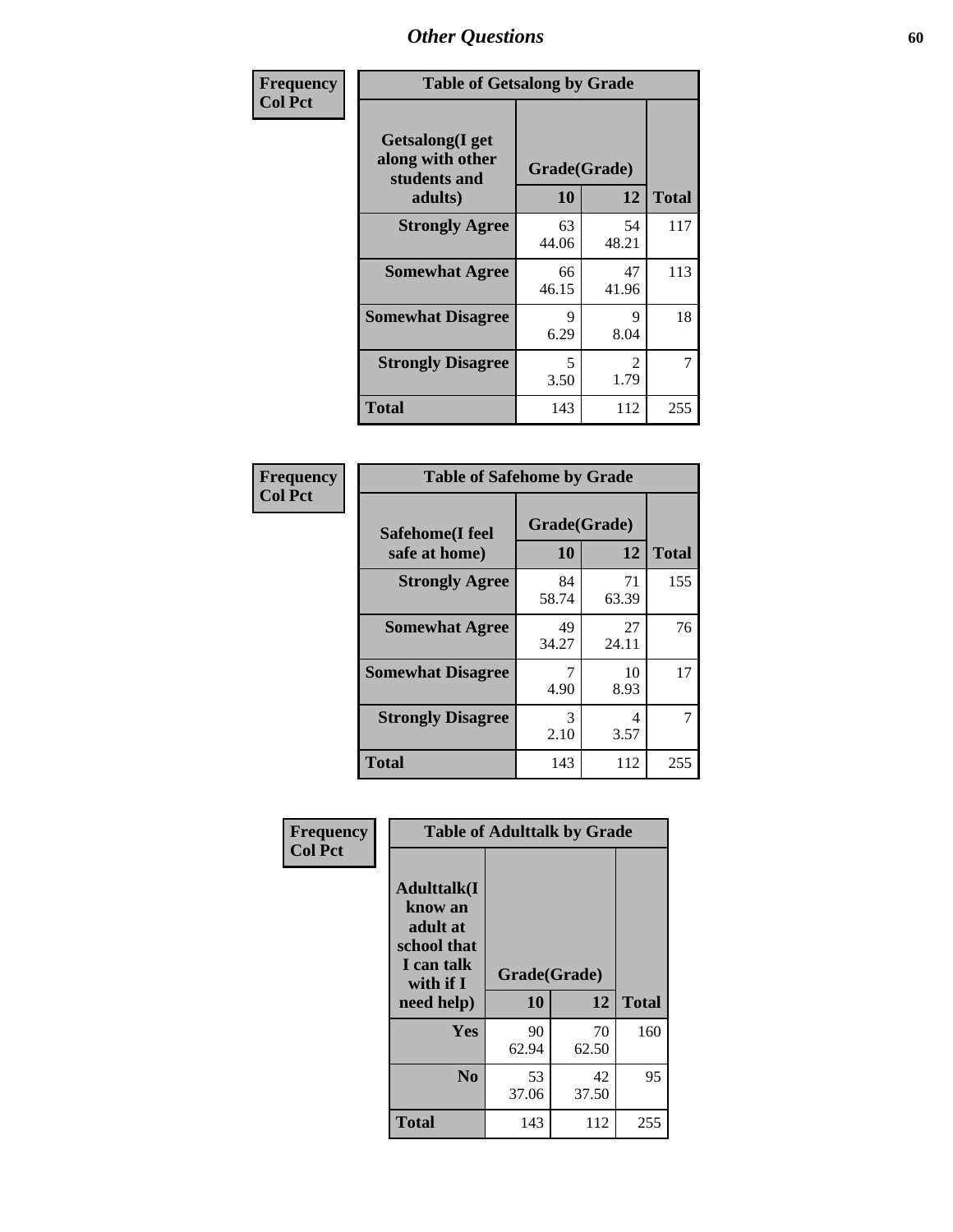**Frequency Row Pct**

| <b>Table of Grade by Tytime</b> |             |                                                                                         |             |             |             |             |              |  |  |
|---------------------------------|-------------|-----------------------------------------------------------------------------------------|-------------|-------------|-------------|-------------|--------------|--|--|
|                                 |             | Tytime (On an average school day,<br>how much unsupervised time do I spend watching TV) |             |             |             |             |              |  |  |
|                                 |             | <b>Less that</b>                                                                        |             | $2 - 3$     | $4 - 5$     | $6+$        |              |  |  |
| Grade(Grade)                    | None        | hour/day                                                                                | hour/day    | hours/day   | hours/day   | hours/day   | <b>Total</b> |  |  |
| 10                              | 19<br>13.29 | 20<br>13.99                                                                             | 24<br>16.78 | 45<br>31.47 | 20<br>13.99 | 15<br>10.49 | 143          |  |  |
| 12                              | 19<br>16.96 | 21<br>18.75                                                                             | 16<br>14.29 | 37<br>33.04 | 13<br>11.61 | 6<br>5.36   | 112          |  |  |
| <b>Total</b>                    | 38          | 41                                                                                      | 40          | 82          | 33          | 21          | 255          |  |  |

**Frequency Row Pct**

| <b>Table of Grade by Computertime</b> |            |                                                                                                                               |             |             |             |            |     |  |  |
|---------------------------------------|------------|-------------------------------------------------------------------------------------------------------------------------------|-------------|-------------|-------------|------------|-----|--|--|
|                                       |            | Computertime (On an average school day,<br>how much unsupervised time do I spend on the computer)                             |             |             |             |            |     |  |  |
| Grade(Grade)                          | None $ $   | <b>Less that</b><br>$2 - 3$<br>$4 - 5$<br>$6+$<br>hour/day<br>hours/day<br>hours/day<br>hour/day<br>hours/day<br><b>Total</b> |             |             |             |            |     |  |  |
| 10                                    | 11<br>7.69 | 30<br>20.98                                                                                                                   | 32<br>22.38 | 40<br>27.97 | 20<br>13.99 | 10<br>6.99 | 143 |  |  |
| 12                                    | Q<br>8.04  | 15<br>16<br>44<br>14<br>14<br>13.39<br>14.29<br>39.29<br>12.50<br>12.50                                                       |             |             |             |            |     |  |  |
| <b>Total</b>                          | 20         | 46                                                                                                                            | 47          | 84          | 34          | 24         | 255 |  |  |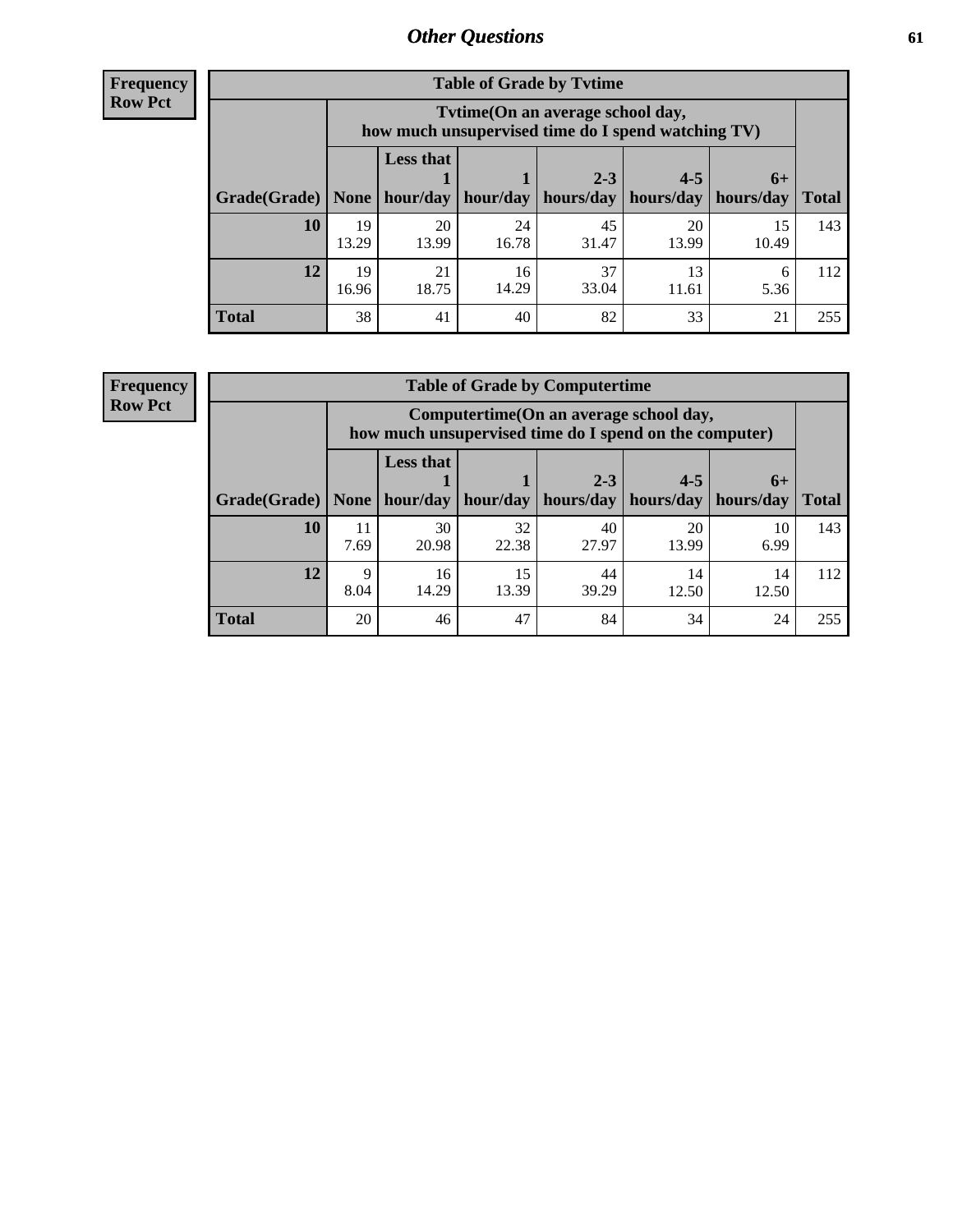#### *Questions about Driving Laws* **62** *Driving Questions were asked only of high school students.*

| <b>Frequency</b> |
|------------------|
| <b>Row Pct</b>   |

| <b>Table of Grade by License1</b> |                                                                                |                                                                                                                                           |                |           |               |              |  |  |  |
|-----------------------------------|--------------------------------------------------------------------------------|-------------------------------------------------------------------------------------------------------------------------------------------|----------------|-----------|---------------|--------------|--|--|--|
|                                   |                                                                                | License1(During the first 6 months of driving<br>with a provisional license,<br>the only passengers who can ride with the<br>driver are:) |                |           |               |              |  |  |  |
| Grade(Grade)                      | <b>Parent or</b><br><b>Guardian</b>                                            | Family<br><b>Members</b>                                                                                                                  | <b>Friends</b> | Anyone    | Don't<br>Know | <b>Total</b> |  |  |  |
| 10                                | 50<br>34.97                                                                    | 55<br>38.46                                                                                                                               | 5<br>3.50      | 8<br>5.59 | 25<br>17.48   | 143          |  |  |  |
| 12                                | 27<br>68<br>$\overline{c}$<br>9<br>6<br>24.11<br>1.79<br>8.04<br>5.36<br>60.71 |                                                                                                                                           |                |           |               |              |  |  |  |
| <b>Total</b>                      | 77                                                                             | 123                                                                                                                                       | 7              | 14        | 34            | 255          |  |  |  |

| <b>Frequency</b> | <b>Table of Grade by License2</b>                                                                        |                           |                  |                  |                                                      |               |              |  |
|------------------|----------------------------------------------------------------------------------------------------------|---------------------------|------------------|------------------|------------------------------------------------------|---------------|--------------|--|
| <b>Row Pct</b>   | License2(17 yr old drivers with a<br>provisional driver's license cannot<br>drive between the hours of:) |                           |                  |                  |                                                      |               |              |  |
|                  | Grade(Grade)                                                                                             | <b>Midnight</b><br>to 6am | 1am<br>to<br>5am | 1am<br>to<br>6am | N <sub>0</sub><br>curfew<br>for $17$<br>year<br>olds | Don't<br>Know | <b>Total</b> |  |
|                  | 10                                                                                                       | 73<br>51.05               | 16<br>11.19      | 14<br>9.79       | 6<br>4.20                                            | 34<br>23.78   | 143          |  |
|                  | 12                                                                                                       | 75<br>66.96               | 12<br>10.71      | 14<br>12.50      | $\mathfrak{D}$<br>1.79                               | 9<br>8.04     | 112          |  |
|                  | <b>Total</b>                                                                                             | 148                       | 28               | 28               | 8                                                    | 43            | 255          |  |

| <b>Frequency</b> | <b>Table of Grade by License3</b> |                                       |                                     |              |            |            |               |              |
|------------------|-----------------------------------|---------------------------------------|-------------------------------------|--------------|------------|------------|---------------|--------------|
| <b>Row Pct</b>   |                                   | License3(For drivers under the age of | what level of alcohol is considered | 21,<br>DUI?) |            |            |               |              |
|                  | Grade(Grade)                      | Any<br><b>Amount</b>                  | 0.02                                | 0.04         | 0.06       | 0.08       | Don't<br>know | <b>Total</b> |
|                  | 10                                | 36<br>25.17                           | 26<br>18.18                         | 14<br>9.79   | 8<br>5.59  | 13<br>9.09 | 46<br>32.17   | 143          |
|                  | 12                                | 35<br>31.25                           | 32<br>28.57                         | 8<br>7.14    | 11<br>9.82 | 9<br>8.04  | 17<br>15.18   | 112          |
|                  | <b>Total</b>                      | 71                                    | 58                                  | 22           | 19         | 22         | 63            | 255          |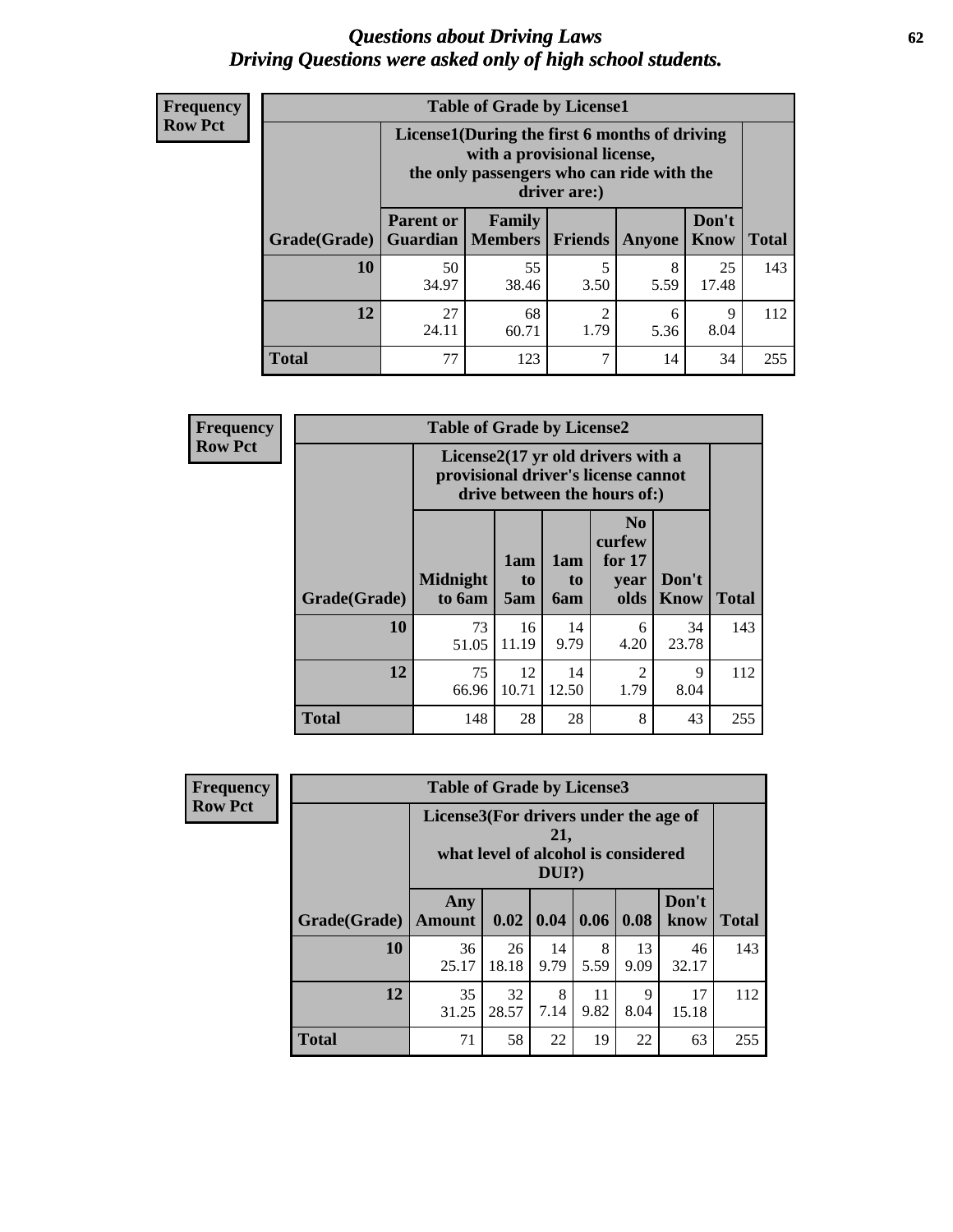#### *Questions about Driving Laws* **63** *Driving Questions were asked only of high school students.*

**Frequency Row Pct**

| <b>Table of Grade by License4</b> |             |                                                                                                                                                                                                                                                                                       |             |            |            |             |     |  |
|-----------------------------------|-------------|---------------------------------------------------------------------------------------------------------------------------------------------------------------------------------------------------------------------------------------------------------------------------------------|-------------|------------|------------|-------------|-----|--|
|                                   |             | License4(A driver under 21 automatically<br>loses his/her license if caught exceeding the<br>posted speet limit by:)<br>Can't<br>lose<br><b>Depends</b><br>license<br>$15+$<br>$25+$<br>$35+$<br>Don't<br>for<br><b>on</b><br><b>Total</b><br>mph<br>speeding<br>know<br>mph<br>judge |             |            |            |             |     |  |
| Grade(Grade)                      | mph         |                                                                                                                                                                                                                                                                                       |             |            |            |             |     |  |
| 10                                | 39<br>27.27 | 11<br>7.69                                                                                                                                                                                                                                                                            | 15<br>10.49 | 12<br>8.39 | 10<br>6.99 | 56<br>39.16 | 143 |  |
| 12                                | 27<br>24.11 | 24<br>21.43                                                                                                                                                                                                                                                                           | 15<br>13.39 | 11<br>9.82 | 9<br>8.04  | 26<br>23.21 | 112 |  |
| <b>Total</b>                      | 66          | 35                                                                                                                                                                                                                                                                                    | 30          | 23         | 19         | 82          | 255 |  |

| Frequency      |              | <b>Table of Grade by License5</b>                                                                                                                           |                |               |       |  |
|----------------|--------------|-------------------------------------------------------------------------------------------------------------------------------------------------------------|----------------|---------------|-------|--|
| <b>Row Pct</b> |              | License5(A)<br>Georgia teenager<br>with family<br>connections or a<br>good lawyer can<br>break a teen<br>driving law and<br>keep their driver's<br>license) |                |               |       |  |
|                | Grade(Grade) | <b>Yes</b>                                                                                                                                                  | N <sub>0</sub> | Don't<br>know | Total |  |
|                | 10           | 15<br>10.49                                                                                                                                                 | 65<br>45.45    | 63<br>44.06   | 143   |  |
|                | 12           | 16<br>14.29                                                                                                                                                 | 69<br>61.61    | 27<br>24.11   | 112   |  |
|                | Total        | 31                                                                                                                                                          | 134            | 90            | 255   |  |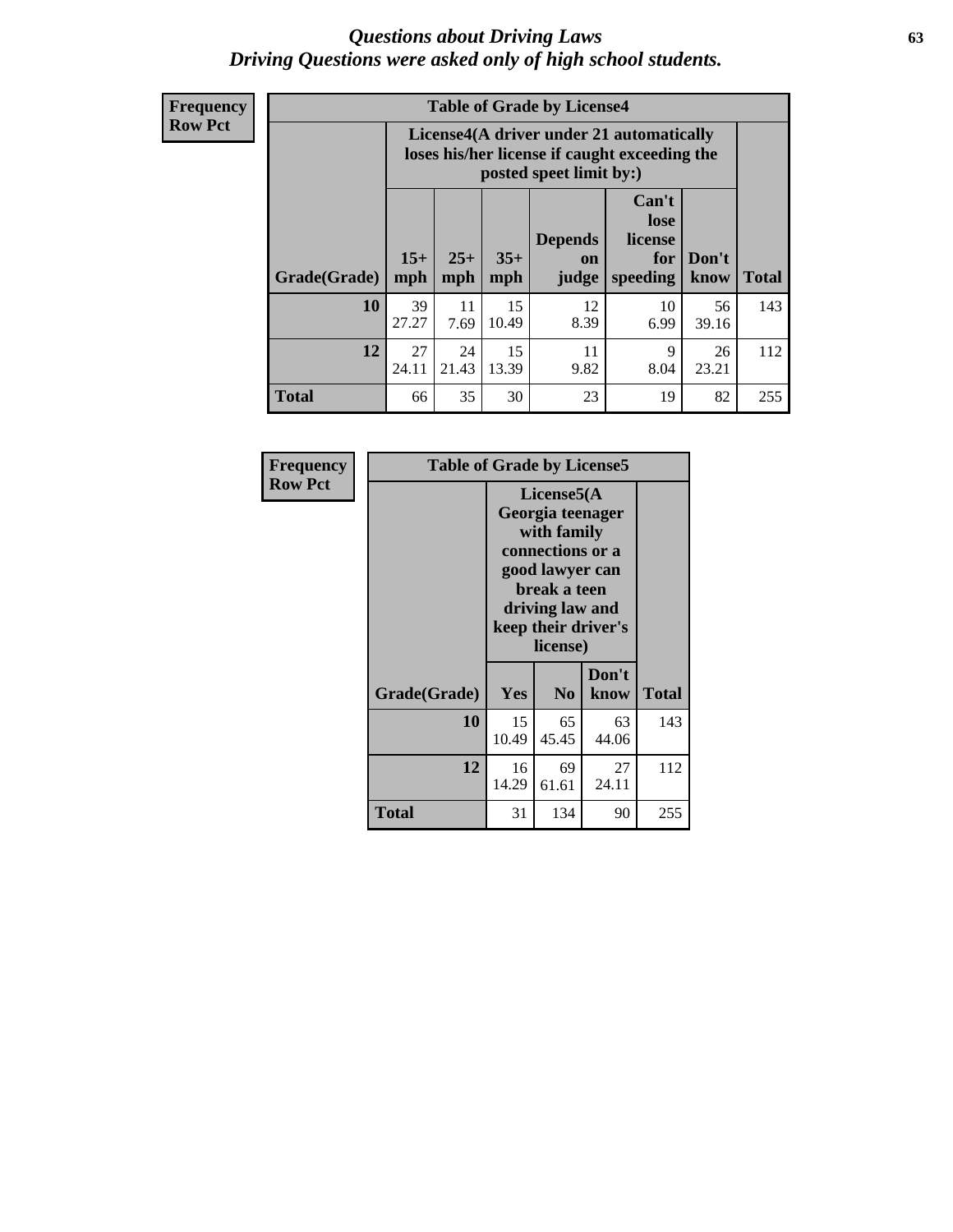#### *Questions about Driving Laws* **64** *Driving Questions were asked only of high school students.*

| <b>Frequency</b> | <b>Table of Grade by License6</b> |             |                                                                                                                           |                    |              |  |
|------------------|-----------------------------------|-------------|---------------------------------------------------------------------------------------------------------------------------|--------------------|--------------|--|
| <b>Row Pct</b>   |                                   |             | License <sub>6</sub> (I know a<br>friend or<br>classmate that<br>broke a teen<br>driving law,<br>keep his/her<br>license) | but was allowed to |              |  |
|                  | Grade(Grade)                      | <b>Yes</b>  | N <sub>0</sub>                                                                                                            | Don't<br>know      | <b>Total</b> |  |
|                  | 10                                | 23<br>16.08 | 61<br>42.66                                                                                                               | 59<br>41.26        | 143          |  |
|                  | 12                                | 29<br>25.89 | 52<br>46.43                                                                                                               | 31<br>27.68        | 112          |  |
|                  | <b>Total</b>                      | 52          | 113                                                                                                                       | 90                 | 255          |  |

| <b>Frequency</b> | <b>Table of Grade by License7</b> |                                                                             |                                                                                               |                                                   |                        |              |  |  |  |  |
|------------------|-----------------------------------|-----------------------------------------------------------------------------|-----------------------------------------------------------------------------------------------|---------------------------------------------------|------------------------|--------------|--|--|--|--|
| <b>Row Pct</b>   |                                   |                                                                             | License7(A student under the age of 18 cam loser<br>his/her driving privileges if he or she:) |                                                   |                        |              |  |  |  |  |
|                  | Grade(Grade)                      | <b>Have</b><br>more than<br>10<br>unexcused<br>absences<br>per school<br>yr | Drop out<br>without  <br>graduating                                                           | <b>Bring</b><br>alcohol/drugs/weapon<br>to school | All of<br>the<br>above | <b>Total</b> |  |  |  |  |
|                  | 10                                | 29<br>20.28                                                                 | 10<br>6.99                                                                                    | 3.50                                              | 99<br>69.23            | 143          |  |  |  |  |
|                  | 12                                | 34<br>30.36                                                                 | 5<br>4.46                                                                                     | 4.46                                              | 68<br>60.71            | 112          |  |  |  |  |
|                  | <b>Total</b>                      | 63                                                                          | 15                                                                                            | 10                                                | 167                    | 255          |  |  |  |  |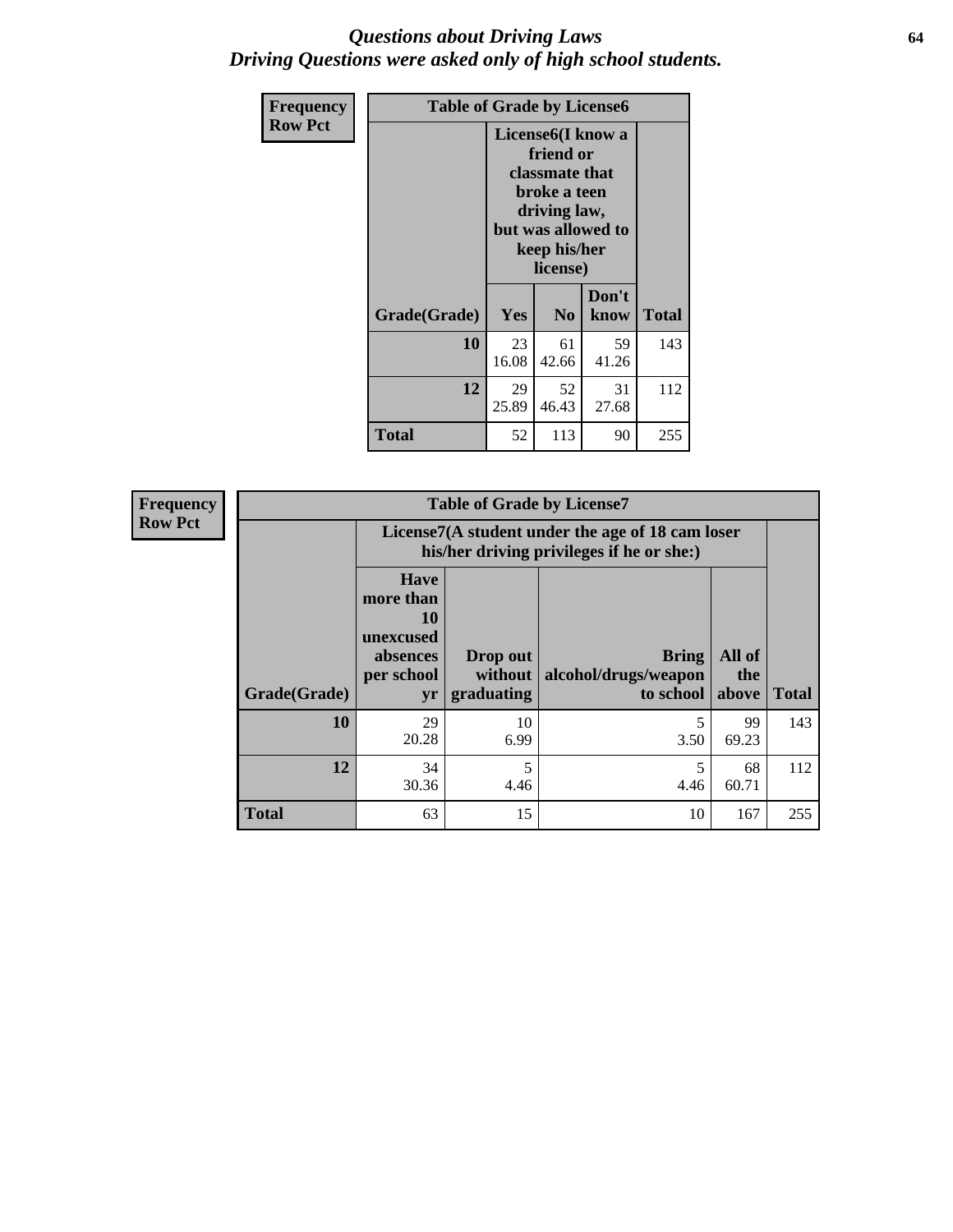# *Select Results by Gender* **65**

| Frequency      | <b>Table of SchoolClimate2 by Gender</b>          |                                 |             |              |  |
|----------------|---------------------------------------------------|---------------------------------|-------------|--------------|--|
| <b>Col Pct</b> | SchoolClimate2(I<br>feel successful at<br>school) | Gender(Gender)<br><b>Female</b> | <b>Male</b> | <b>Total</b> |  |
|                | <b>Strongly Agree</b>                             | 24<br>18.90                     | 23<br>17.97 | 47           |  |
|                | <b>Somewhat Agree</b>                             | 87<br>68.50                     | 84<br>65.63 | 171          |  |
|                | <b>Somewhat Disagree</b>                          | 9<br>7.09                       | 16<br>12.50 | 25           |  |
|                | <b>Strongly Disagree</b>                          | 7<br>5.51                       | 5<br>3.91   | 12           |  |
|                | <b>Total</b>                                      | 127                             | 128         | 255          |  |

| Frequency      | <b>Table of SchoolClimate6 by Gender</b>                 |                                 |             |              |  |
|----------------|----------------------------------------------------------|---------------------------------|-------------|--------------|--|
| <b>Col Pct</b> | <b>SchoolClimate6(Teachers</b><br>treat me with respect) | Gender(Gender)<br><b>Female</b> | <b>Male</b> | <b>Total</b> |  |
|                | <b>Strongly Agree</b>                                    | 31<br>24.41                     | 34<br>26.56 | 65           |  |
|                | <b>Somewhat Agree</b>                                    | 69<br>54.33                     | 66<br>51.56 | 135          |  |
|                | <b>Somewhat Disagree</b>                                 | 18<br>14.17                     | 20<br>15.63 | 38           |  |
|                | <b>Strongly Disagree</b>                                 | 9<br>7.09                       | 8<br>6.25   | 17           |  |
|                | Total                                                    | 127                             | 128         | 255          |  |

| Frequency      | <b>Table of SchoolClimate8 by Gender</b>                                             |                                 |             |              |  |
|----------------|--------------------------------------------------------------------------------------|---------------------------------|-------------|--------------|--|
| <b>Col Pct</b> | <b>SchoolClimate8(Students</b><br>are frequently<br>recognized for good<br>behavior) | Gender(Gender)<br><b>Female</b> | <b>Male</b> | <b>Total</b> |  |
|                | <b>Strongly Agree</b>                                                                | 10                              | 14          | 24           |  |
|                |                                                                                      | 7.87                            | 10.94       |              |  |
|                | <b>Somewhat Agree</b>                                                                | 65<br>51.18                     | 66<br>51.56 | 131          |  |
|                | <b>Somewhat Disagree</b>                                                             | 40<br>31.50                     | 30<br>23.44 | 70           |  |
|                | <b>Strongly Disagree</b>                                                             | 12<br>9.45                      | 18<br>14.06 | 30           |  |
|                | Total                                                                                | 127                             | 128         | 255          |  |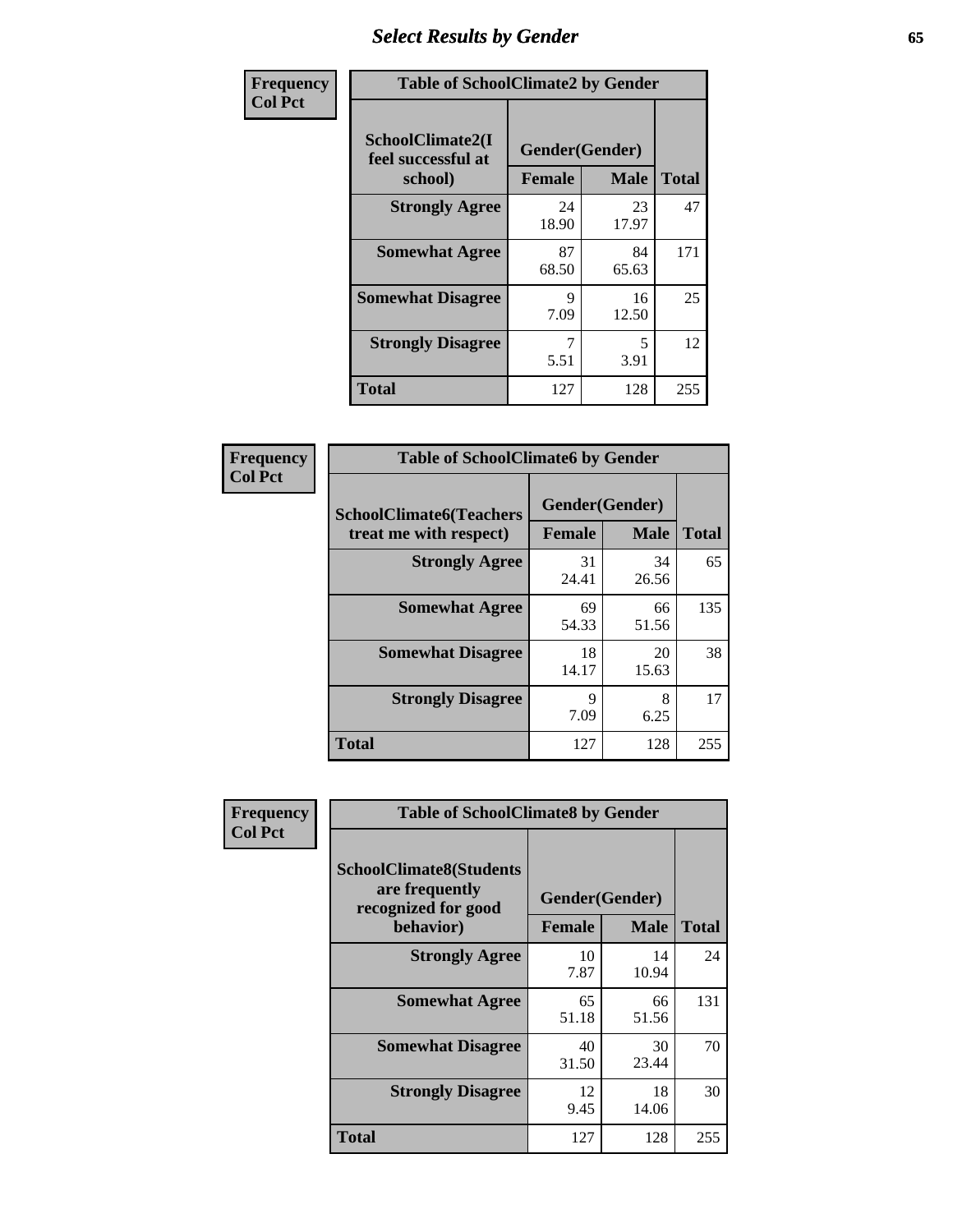# *Select Results by Gender* **66**

| <b>Frequency</b> | <b>Table of Gender by Dropout</b> |                                                                        |                |              |
|------------------|-----------------------------------|------------------------------------------------------------------------|----------------|--------------|
| <b>Row Pct</b>   |                                   | Dropout(I<br>have<br>thought<br>about<br>dropping<br>out of<br>school) |                |              |
|                  | Gender(Gender)                    | <b>Yes</b>                                                             | N <sub>0</sub> | <b>Total</b> |
|                  | <b>Female</b>                     | 35<br>27.56                                                            | 92<br>72.44    | 127          |
|                  | <b>Male</b>                       | 38<br>29.69                                                            | 90<br>70.31    | 128          |
|                  | <b>Total</b>                      | 73                                                                     | 182            | 255          |

| <b>Frequency</b> |                        | <b>Table of Gender by Dropoutreason</b> |              |                                                                    |                                |              |              |  |
|------------------|------------------------|-----------------------------------------|--------------|--------------------------------------------------------------------|--------------------------------|--------------|--------------|--|
| <b>Row Pct</b>   |                        |                                         |              | Dropoutreason(If I dropped out the<br>reason would most likely be) |                                |              |              |  |
|                  | <b>Gender</b> (Gender) | Won't<br>Drop<br>out                    | <b>Bored</b> | Family<br><b>Reasons</b>                                           | <b>Being</b><br><b>Bullied</b> | <b>Other</b> | <b>Total</b> |  |
|                  | <b>Female</b>          | 78<br>61.42                             | 18<br>14.17  | 10<br>7.87                                                         | 0.79                           | 20<br>15.75  | 127          |  |
|                  | <b>Male</b>            | 74<br>57.81                             | 19<br>14.84  | 13<br>10.16                                                        | $\overline{2}$<br>1.56         | 20<br>15.63  | 128          |  |
|                  | <b>Total</b>           | 152                                     | 37           | 23                                                                 | 3                              | 40           | 255          |  |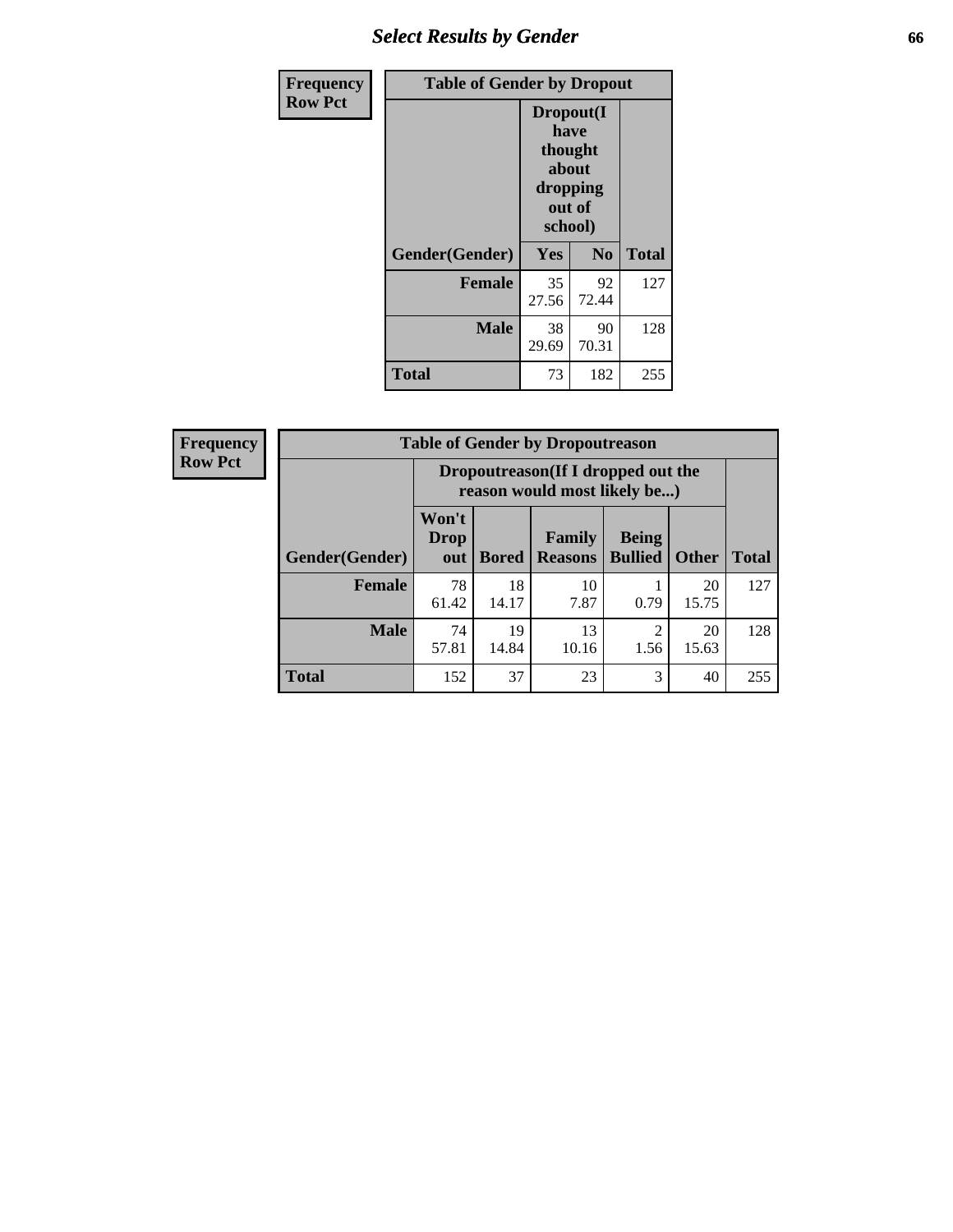*School Safety* **67**

| Frequency      | <b>Table of Gender by Bullied2</b> |                 |                |              |
|----------------|------------------------------------|-----------------|----------------|--------------|
| <b>Row Pct</b> |                                    | <b>Bullied2</b> |                |              |
|                | Gender(Gender)                     | Yes             | N <sub>0</sub> | <b>Total</b> |
|                | <b>Female</b>                      | 12<br>9.45      | 115<br>90.55   | 127          |
|                | <b>Male</b>                        | 15<br>11.72     | 113<br>88.28   | 128          |
|                | <b>Total</b>                       | 27              | 228            | 255          |

| Frequency      | <b>Table of Gender by Bulliedothers2</b> |                       |                |              |
|----------------|------------------------------------------|-----------------------|----------------|--------------|
| <b>Row Pct</b> |                                          | <b>Bulliedothers2</b> |                |              |
|                | Gender(Gender)                           | Yes                   | N <sub>0</sub> | <b>Total</b> |
|                | <b>Female</b>                            | 10<br>7.87            | 117<br>92.13   | 127          |
|                | <b>Male</b>                              | 16<br>12.50           | 112<br>87.50   | 128          |
|                | <b>Total</b>                             | 26                    | 229            | 255          |

| <b>Frequency</b> | <b>Table of Gender by Weaponschool2</b> |               |                |              |
|------------------|-----------------------------------------|---------------|----------------|--------------|
| <b>Row Pct</b>   |                                         | Weaponschool2 |                |              |
|                  | Gender(Gender)                          | Yes           | N <sub>0</sub> | <b>Total</b> |
|                  | Female                                  | 2<br>1.57     | 125<br>98.43   | 127          |
|                  | <b>Male</b>                             | 5.47          | 121<br>94.53   | 128          |
|                  | <b>Total</b>                            | 9             | 246            | 255          |

| Frequency      | <b>Table of Gender by Absentunsafe2</b> |               |                |              |
|----------------|-----------------------------------------|---------------|----------------|--------------|
| <b>Row Pct</b> |                                         | Absentunsafe2 |                |              |
|                | Gender(Gender)                          | Yes           | N <sub>0</sub> | <b>Total</b> |
|                | <b>Female</b>                           | 5.51          | 120<br>94.49   | 127          |
|                | <b>Male</b>                             | 6<br>4.69     | 122<br>95.31   | 128          |
|                | <b>Total</b>                            | 13            | 242            | 255          |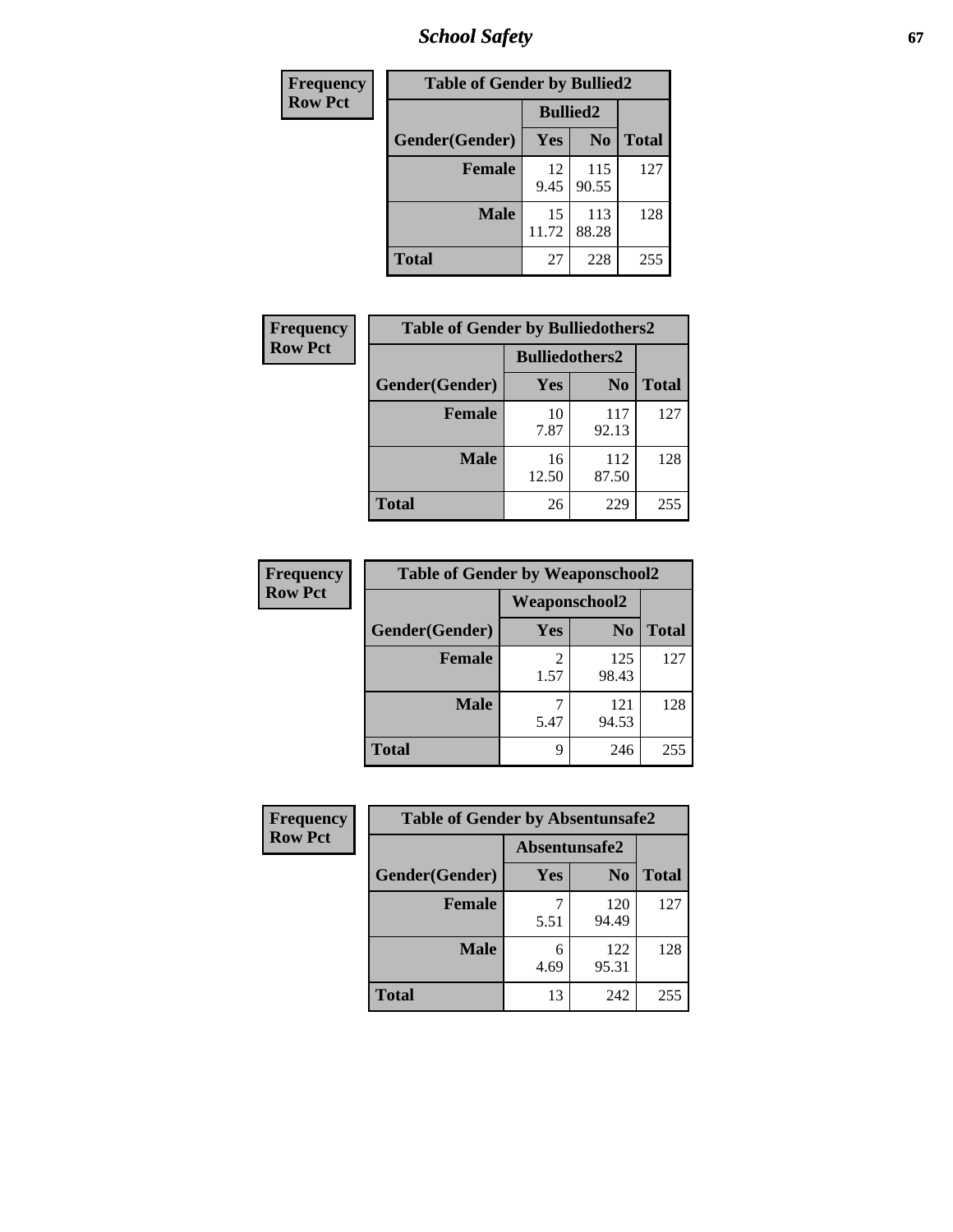*School Safety* **68**

| Frequency      | <b>Table of Gender by Gangself</b> |                                                                                                |                |              |
|----------------|------------------------------------|------------------------------------------------------------------------------------------------|----------------|--------------|
| <b>Row Pct</b> |                                    | Gangself(I<br>have<br>participated<br>in illegal gang<br>activities in<br>the past 30<br>days) |                |              |
|                | Gender(Gender)                     | Yes                                                                                            | N <sub>0</sub> | <b>Total</b> |
|                | <b>Female</b>                      | 2<br>1.57                                                                                      | 125<br>98.43   | 127          |
|                | <b>Male</b>                        | 9<br>7.03                                                                                      | 119<br>92.97   | 128          |
|                | <b>Total</b>                       | 11                                                                                             | 244            | 255          |

| Frequency      | <b>Table of Gender by Gangpeers</b> |                                                                                                                             |                |              |
|----------------|-------------------------------------|-----------------------------------------------------------------------------------------------------------------------------|----------------|--------------|
| <b>Row Pct</b> |                                     | <b>Gangpeers</b> (I<br>have friends<br>who have<br>participated<br>in illegal gang<br>activities in<br>the past 30<br>days) |                |              |
|                | Gender(Gender)                      | <b>Yes</b>                                                                                                                  | N <sub>0</sub> | <b>Total</b> |
|                | <b>Female</b>                       | 35<br>27.56                                                                                                                 | 92<br>72.44    | 127          |
|                | <b>Male</b>                         | 45<br>35.16                                                                                                                 | 83<br>64.84    | 128          |
|                | <b>Total</b>                        | 80                                                                                                                          | 175            | 255          |

| <b>Frequency</b> | <b>Table of Gender by Pickedon2</b> |             |                |              |
|------------------|-------------------------------------|-------------|----------------|--------------|
| <b>Row Pct</b>   |                                     | Pickedon2   |                |              |
|                  | Gender(Gender)                      | Yes         | N <sub>0</sub> | <b>Total</b> |
|                  | <b>Female</b>                       | 31<br>24.41 | 96<br>75.59    | 127          |
|                  | <b>Male</b>                         | 28<br>21.88 | 100<br>78.13   | 128          |
|                  | <b>Total</b>                        | 59          | 196            | 255          |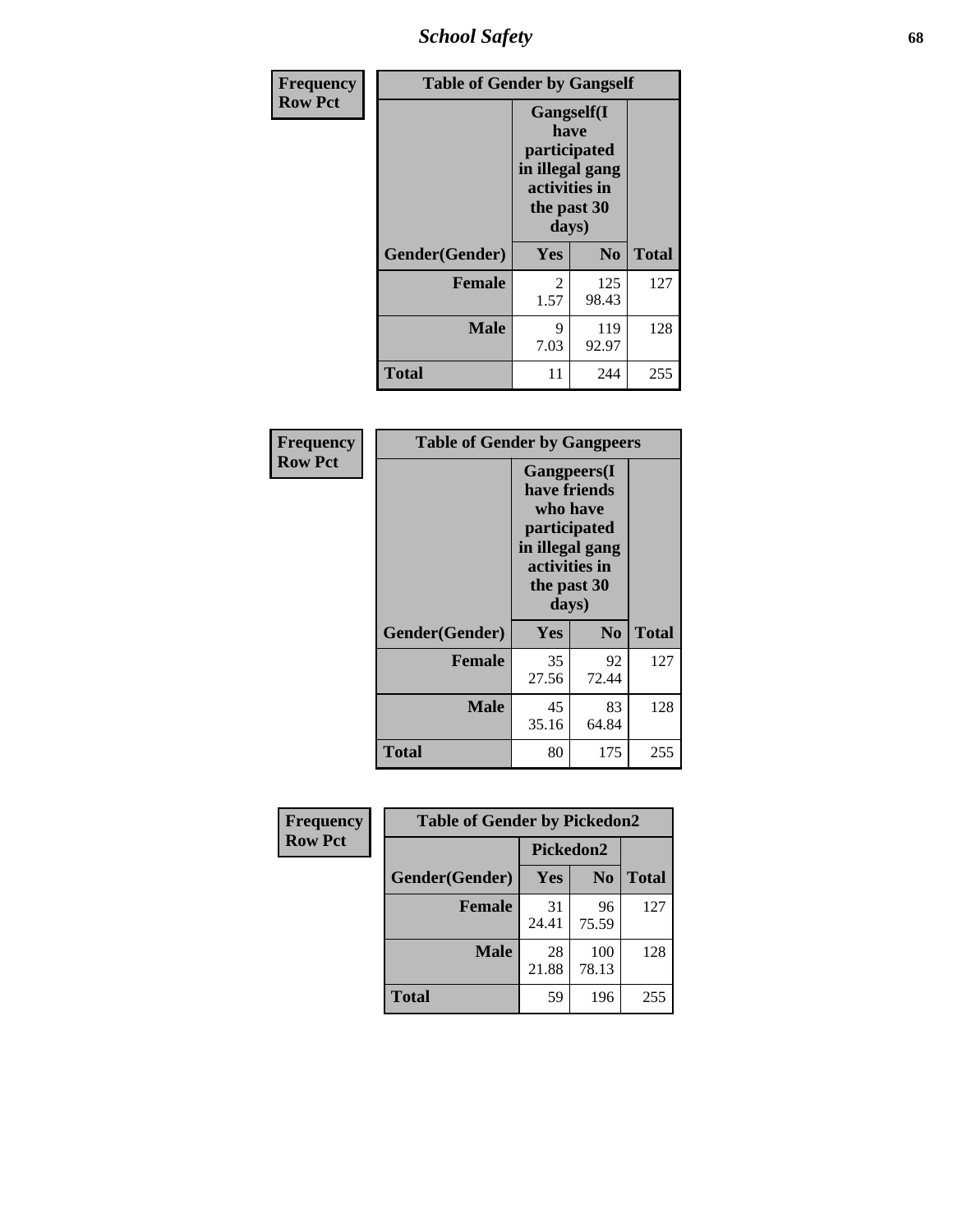*School Safety* **69**

| Frequency      | <b>Table of Gender by Safeschool2</b> |             |                |              |  |
|----------------|---------------------------------------|-------------|----------------|--------------|--|
| <b>Row Pct</b> |                                       | Safeschool2 |                |              |  |
|                | Gender(Gender)                        | Yes         | N <sub>0</sub> | <b>Total</b> |  |
|                | <b>Female</b>                         | 82<br>64.57 | 45<br>35.43    | 127          |  |
|                | <b>Male</b>                           | 87<br>67.97 | 41<br>32.03    | 128          |  |
|                | <b>Total</b>                          | 169         | 86             | 255          |  |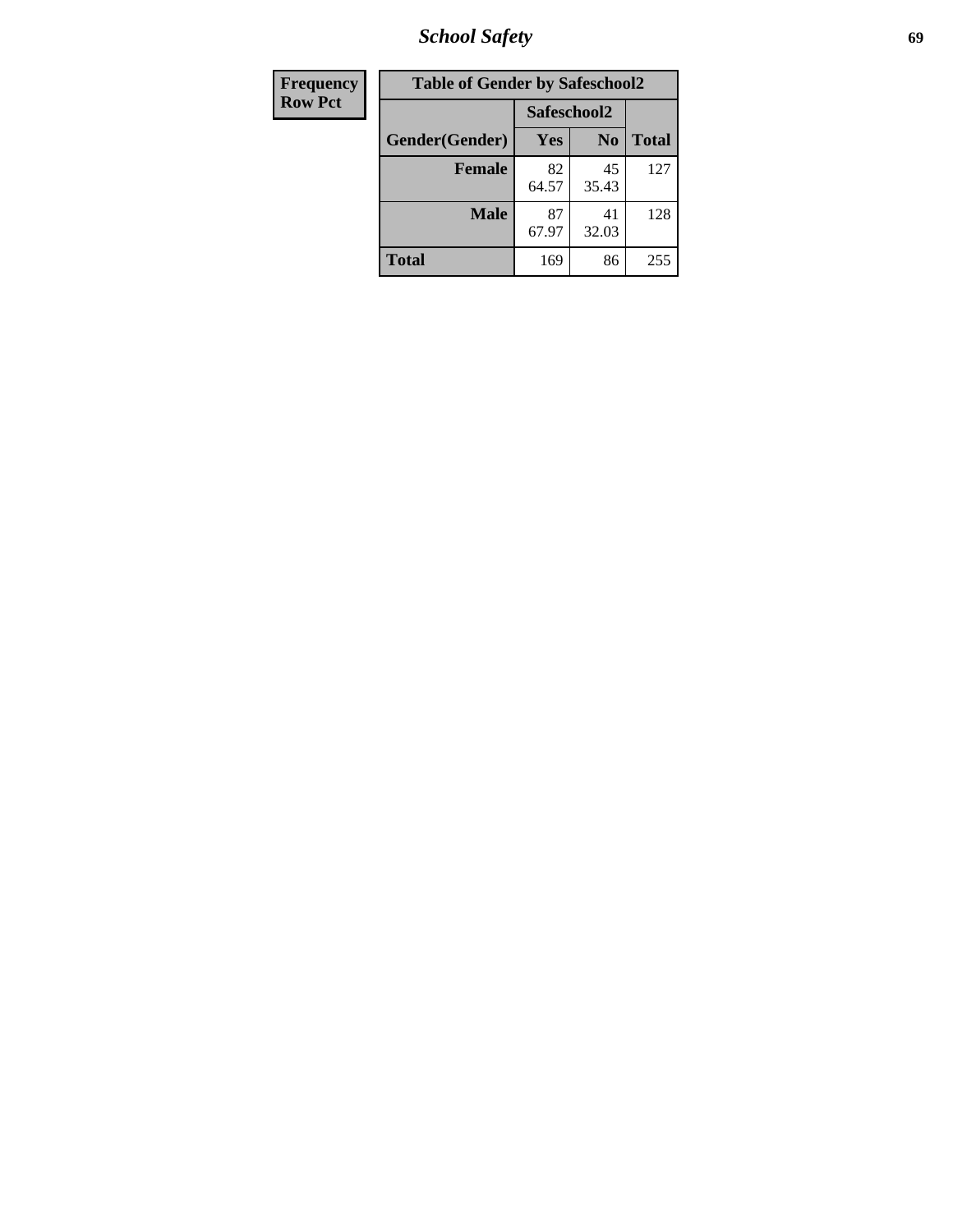# *Incidence of Drug Use* **70**

| <b>Frequency</b> | <b>Table of Gender by AlcoholAlt</b> |                                          |                |              |  |
|------------------|--------------------------------------|------------------------------------------|----------------|--------------|--|
| <b>Row Pct</b>   |                                      | AlcoholAlt(Alcohol<br>use, past 30 days) |                |              |  |
|                  | Gender(Gender)                       | <b>Yes</b>                               | N <sub>0</sub> | <b>Total</b> |  |
|                  | <b>Female</b>                        | 33<br>25.98                              | 94<br>74.02    | 127          |  |
|                  | <b>Male</b>                          | 33<br>25.78                              | 95<br>74.22    | 128          |  |
|                  | <b>Total</b>                         | 66                                       | 189            | 255          |  |

| Frequency      | <b>Table of Gender by TobaccoAny</b> |                                          |                |              |  |
|----------------|--------------------------------------|------------------------------------------|----------------|--------------|--|
| <b>Row Pct</b> |                                      | TobaccoAny(Tobacco<br>use, past 30 days) |                |              |  |
|                | Gender(Gender)                       | Yes                                      | N <sub>0</sub> | <b>Total</b> |  |
|                | <b>Female</b>                        | 23<br>18.11                              | 104<br>81.89   | 127          |  |
|                | <b>Male</b>                          | 24<br>18.75                              | 104<br>81.25   | 128          |  |
|                | <b>Total</b>                         | 47                                       | 208            | 255          |  |

| <b>Frequency</b> | <b>Table of Gender by MarijuanaAlt</b>       |             |                |              |  |
|------------------|----------------------------------------------|-------------|----------------|--------------|--|
| <b>Row Pct</b>   | MarijuanaAlt(Marijuana<br>use, past 30 days) |             |                |              |  |
|                  | Gender(Gender)                               | <b>Yes</b>  | N <sub>0</sub> | <b>Total</b> |  |
|                  | <b>Female</b>                                | 16<br>12.60 | 111<br>87.40   | 127          |  |
|                  | <b>Male</b>                                  | 23<br>17.97 | 105<br>82.03   | 128          |  |
|                  | <b>Total</b>                                 | 39          | 216            | 255          |  |

| <b>Frequency</b> | <b>Table of Gender by OtherDrugAny</b> |                         |                           |              |  |
|------------------|----------------------------------------|-------------------------|---------------------------|--------------|--|
| <b>Row Pct</b>   |                                        | drug use, past 30 days) | <b>OtherDrugAny(Other</b> |              |  |
|                  | Gender(Gender)                         | <b>Yes</b>              | N <sub>0</sub>            | <b>Total</b> |  |
|                  | <b>Female</b>                          | 6<br>4.72               | 121<br>95.28              | 127          |  |
|                  | <b>Male</b>                            | 13<br>10.16             | 115<br>89.84              | 128          |  |
|                  | <b>Total</b>                           | 19                      | 236                       | 255          |  |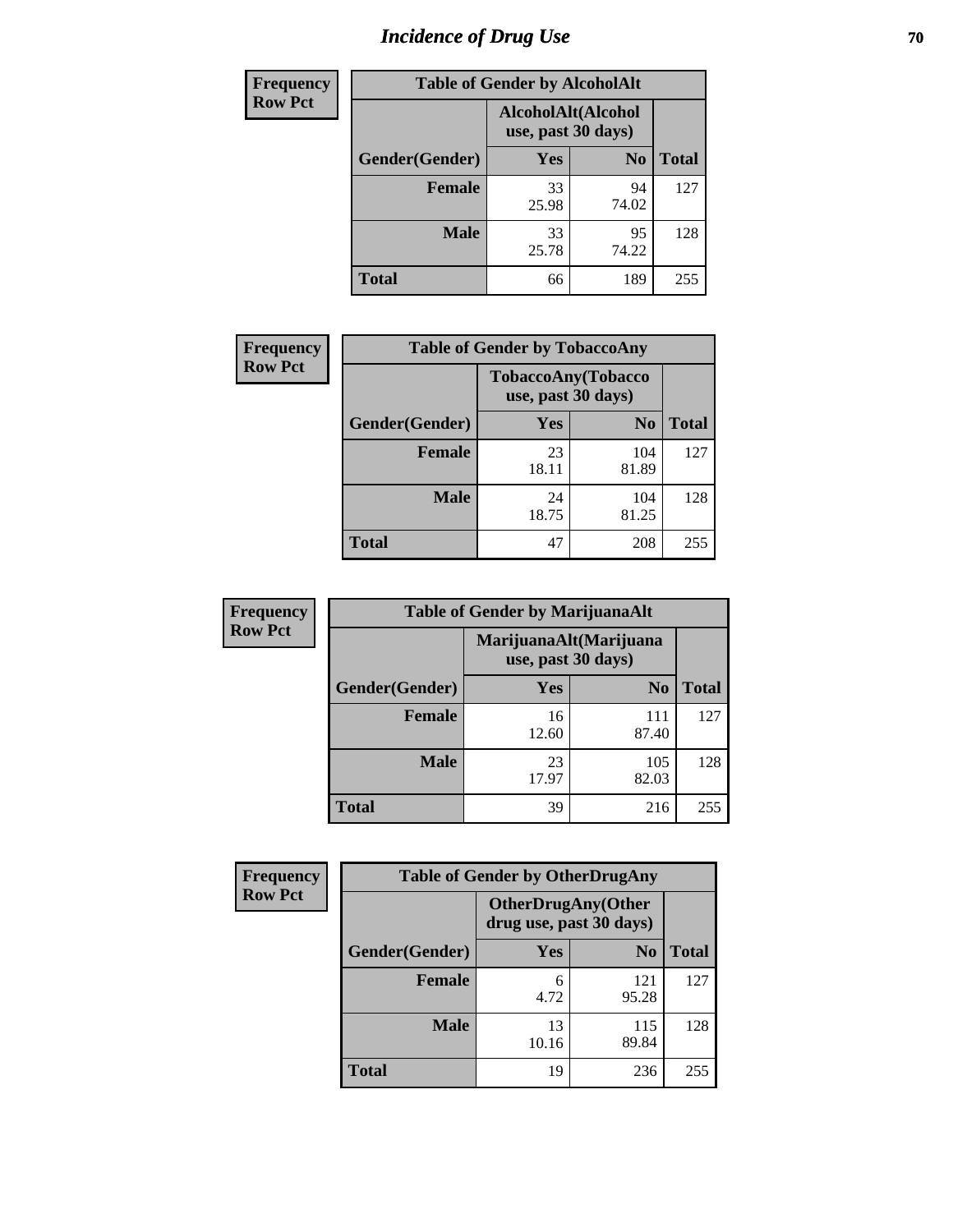#### *Average Age at Onset of Use* **71** *Results for "Average Age at Onset of Use" questions exclude students who said they did not use that substance*

#### **Gender=Female**

| <b>Variable</b>    | Label                                                              | <b>Mean</b> |
|--------------------|--------------------------------------------------------------------|-------------|
| Alcoholinit2       | I started using alcohol when I was                                 | 13.64       |
| Cigarettesinit2    | I started smoking tobacco when I was                               | 14.21       |
| Smokelessinit2     | I started chewing tobacco when I was                               |             |
| Marijuanainit2     | I started using marijuana when I was                               | 14.44       |
| Cocaineinit2       | I started using cocaine when I was                                 | 15.00       |
| Inhalantsinit2     | I started using inhalants when I was                               | 14.00       |
| Steroidsinit2      | I started using steroids when I was                                |             |
| Ecstasyinit2       | I started using ecstasy when I was                                 | 15.00       |
| Methinit2          | I started using methamphetamines when I was                        |             |
| Hallucinogensinit2 | I started using hallucinogens when I was                           | 16.00       |
| Prescription in t2 | I started using prescription drugs not prescribed to me when I was | 14.50       |

#### **Gender=Male**

| <b>Variable</b>    | Label                                                              | <b>Mean</b> |
|--------------------|--------------------------------------------------------------------|-------------|
| Alcoholinit2       | I started using alcohol when I was                                 | 13.17       |
| Cigarettesinit2    | I started smoking tobacco when I was                               | 13.67       |
| Smokelessinit2     | I started chewing tobacco when I was                               | 14.62       |
| Marijuanainit2     | I started using marijuana when I was                               | 14.06       |
| Cocaineinit2       | I started using cocaine when I was                                 | 13.17       |
| Inhalantsinit2     | I started using inhalants when I was                               | 10.50       |
| Steroidsinit2      | I started using steroids when I was                                | 11.50       |
| Ecstasyinit2       | I started using ecstasy when I was                                 | 14.92       |
| Methinit2          | I started using methamphetamines when I was                        | 12.00       |
| Hallucinogensinit2 | I started using hallucinogens when I was                           | 14.75       |
| Prescriptioninit2  | I started using prescription drugs not prescribed to me when I was | 14.15       |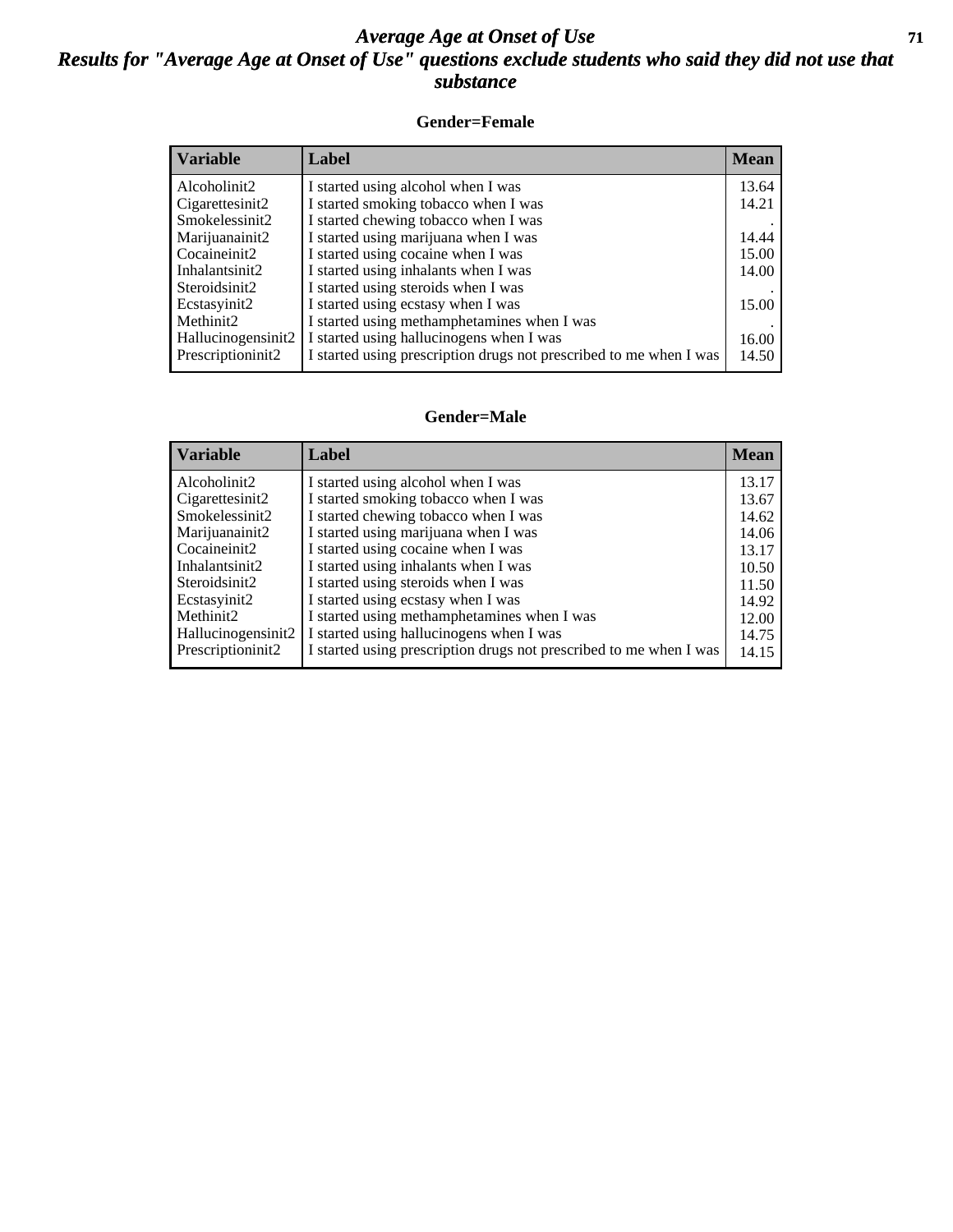# *I Think These Drugs are Harmful* **72**

| <b>Frequency</b> | <b>Table of Gender by Alcoholharmdich</b> |                                                   |                |              |
|------------------|-------------------------------------------|---------------------------------------------------|----------------|--------------|
| <b>Row Pct</b>   |                                           | Alcoholharmdich(I<br>think alcohol is<br>harmful) |                |              |
|                  | Gender(Gender)                            | Yes                                               | N <sub>0</sub> | <b>Total</b> |
|                  | <b>Female</b>                             | 104<br>81.89                                      | 23<br>18.11    | 127          |
|                  | <b>Male</b>                               | 100<br>78.13                                      | 28<br>21.88    | 128          |
|                  | <b>Total</b>                              | 204                                               | 51             | 255          |

| Frequency      | <b>Table of Gender by Tobaccoharmdich</b> |                  |                               |              |  |
|----------------|-------------------------------------------|------------------|-------------------------------|--------------|--|
| <b>Row Pct</b> |                                           | think tobacco is | Tobaccoharmdich(I<br>harmful) |              |  |
|                | Gender(Gender)                            | Yes              | N <sub>0</sub>                | <b>Total</b> |  |
|                | <b>Female</b>                             | 122<br>96.06     | 5<br>3.94                     | 127          |  |
|                | <b>Male</b>                               | 120<br>93.75     | 8<br>6.25                     | 128          |  |
|                | <b>Total</b>                              | 242              | 13                            | 255          |  |

| Frequency      | <b>Table of Gender by Marijuanaharmdich</b> |                                                       |                |              |  |
|----------------|---------------------------------------------|-------------------------------------------------------|----------------|--------------|--|
| <b>Row Pct</b> |                                             | Marijuanaharmdich(I<br>think marijuana is<br>harmful) |                |              |  |
|                | Gender(Gender)                              | <b>Yes</b>                                            | N <sub>0</sub> | <b>Total</b> |  |
|                | <b>Female</b>                               | 98<br>77.17                                           | 29<br>22.83    | 127          |  |
|                | <b>Male</b>                                 | 91<br>71.09                                           | 37<br>28.91    | 128          |  |
|                | <b>Total</b>                                | 189                                                   | 66             | 255          |  |

| Frequency      | <b>Table of Gender by Otherdrugharmdich</b> |                                                          |                |              |  |
|----------------|---------------------------------------------|----------------------------------------------------------|----------------|--------------|--|
| <b>Row Pct</b> |                                             | Otherdrugharmdich(I<br>think other drugs are<br>harmful) |                |              |  |
|                | Gender(Gender)                              | <b>Yes</b>                                               | N <sub>0</sub> | <b>Total</b> |  |
|                | <b>Female</b>                               | 124<br>97.64                                             | 3<br>2.36      | 127          |  |
|                | <b>Male</b>                                 | 122<br>95.31                                             | 6<br>4.69      | 128          |  |
|                | <b>Total</b>                                | 246                                                      | 9              | 255          |  |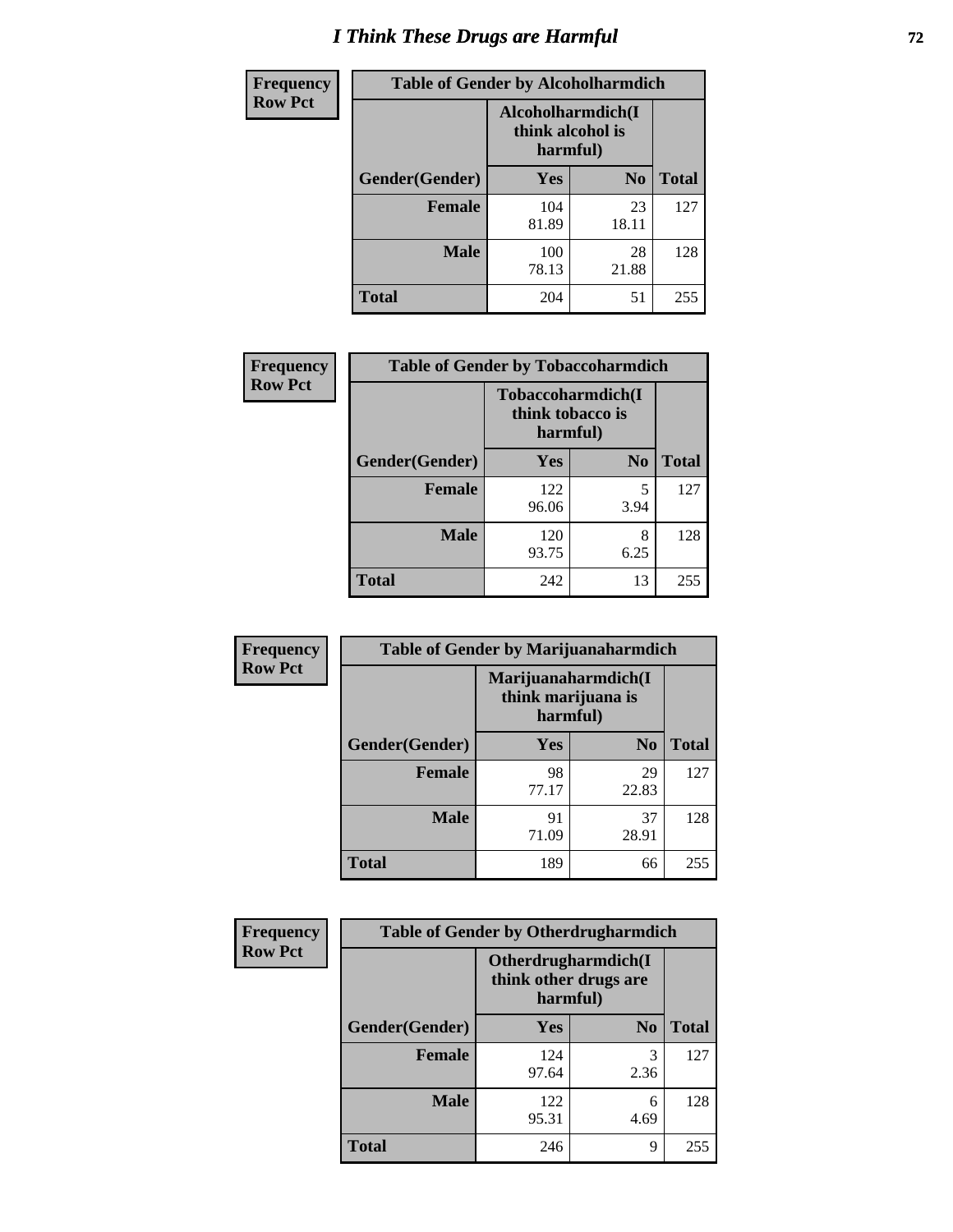| <b>Frequency</b> | <b>Table of Gender by Alcohollocation1</b> |                                                               |             |              |
|------------------|--------------------------------------------|---------------------------------------------------------------|-------------|--------------|
| <b>Row Pct</b>   |                                            | <b>Alcohollocation1(Places</b><br><b>Friends Use Alcohol)</b> |             |              |
|                  | Gender(Gender)                             |                                                               | Do Not Use  | <b>Total</b> |
|                  | <b>Female</b>                              | 84<br>66.14                                                   | 43<br>33.86 | 127          |
|                  | <b>Male</b>                                | 84<br>65.63                                                   | 44<br>34.38 | 128          |
|                  | <b>Total</b>                               | 168                                                           | 87          | 255          |

| <b>Frequency</b> | <b>Table of Gender by Alcohollocation2</b> |                                |                             |              |
|------------------|--------------------------------------------|--------------------------------|-----------------------------|--------------|
| <b>Row Pct</b>   |                                            | <b>Alcohollocation2(Places</b> | <b>Friends Use Alcohol)</b> |              |
|                  | Gender(Gender)                             |                                | Home                        | <b>Total</b> |
|                  | <b>Female</b>                              | 73<br>57.48                    | 54<br>42.52                 | 127          |
|                  | <b>Male</b>                                | 67<br>52.34                    | 61<br>47.66                 | 128          |
|                  | <b>Total</b>                               | 140                            | 115                         | 255          |

| Frequency      | <b>Table of Gender by Alcohollocation3</b> |                                                               |               |              |
|----------------|--------------------------------------------|---------------------------------------------------------------|---------------|--------------|
| <b>Row Pct</b> |                                            | <b>Alcohollocation3(Places</b><br><b>Friends Use Alcohol)</b> |               |              |
|                | Gender(Gender)                             |                                                               | <b>School</b> | <b>Total</b> |
|                | <b>Female</b>                              | 115<br>90.55                                                  | 12<br>9.45    | 127          |
|                | <b>Male</b>                                | 117<br>91.41                                                  | 11<br>8.59    | 128          |
|                | <b>Total</b>                               | 232                                                           | 23            | 255          |

| <b>Frequency</b> | <b>Table of Gender by Alcohollocation4</b> |                             |                                |              |  |
|------------------|--------------------------------------------|-----------------------------|--------------------------------|--------------|--|
| <b>Row Pct</b>   |                                            | <b>Friends Use Alcohol)</b> | <b>Alcohollocation4(Places</b> |              |  |
|                  | Gender(Gender)                             |                             | Car                            | <b>Total</b> |  |
|                  | Female                                     | 111<br>87.40                | 16<br>12.60                    | 127          |  |
|                  | <b>Male</b>                                | 112<br>87.50                | 16<br>12.50                    | 128          |  |
|                  | <b>Total</b>                               | 223                         | 32                             | 255          |  |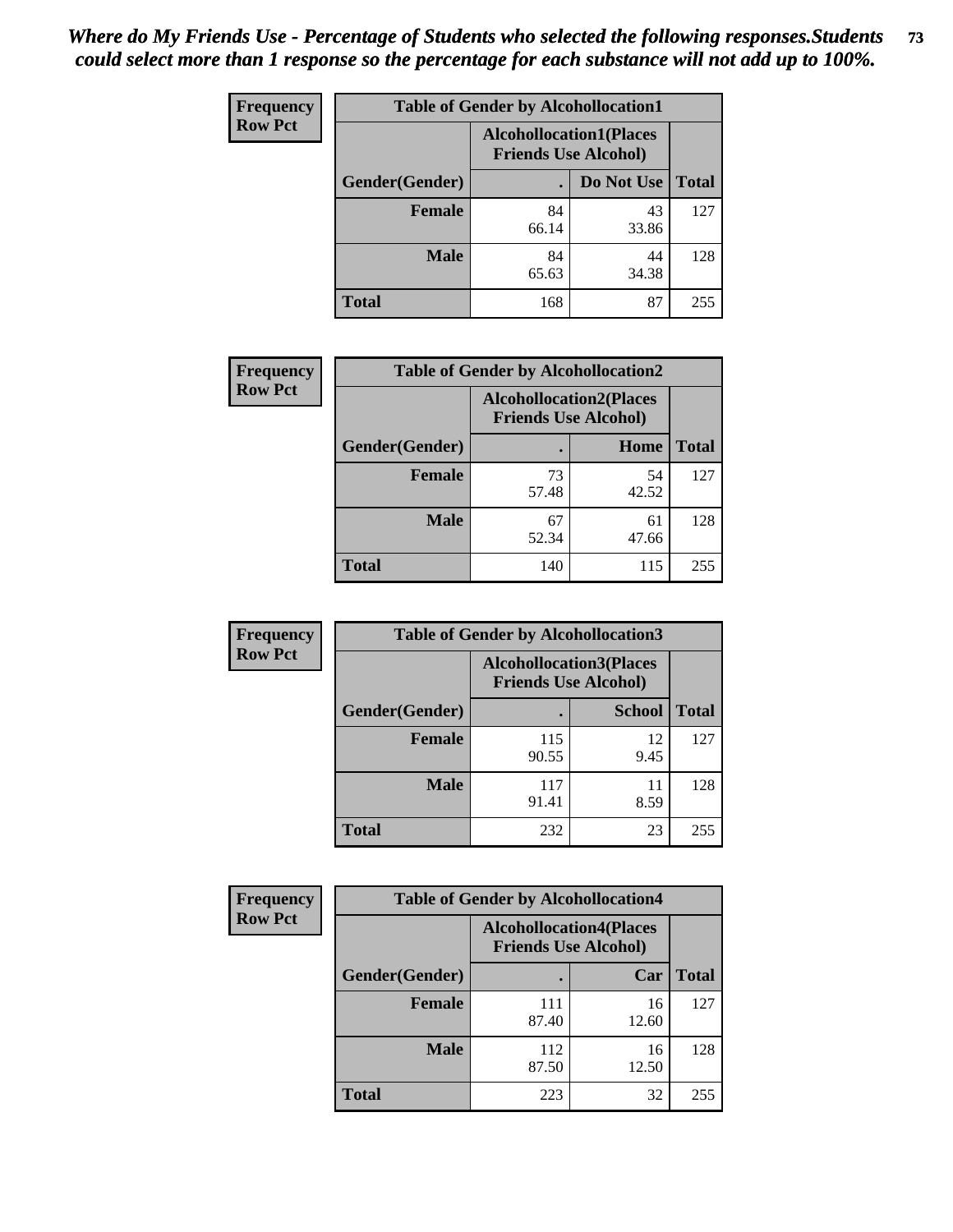| <b>Frequency</b> | <b>Table of Gender by Alcohollocation5</b> |                                                               |                                 |              |
|------------------|--------------------------------------------|---------------------------------------------------------------|---------------------------------|--------------|
| <b>Row Pct</b>   |                                            | <b>Alcohollocation5(Places</b><br><b>Friends Use Alcohol)</b> |                                 |              |
|                  | Gender(Gender)                             | $\bullet$                                                     | <b>Friend's</b><br><b>House</b> | <b>Total</b> |
|                  | <b>Female</b>                              | 56<br>44.09                                                   | 71<br>55.91                     | 127          |
|                  | <b>Male</b>                                | 65<br>50.78                                                   | 63<br>49.22                     | 128          |
|                  | <b>Total</b>                               | 121                                                           | 134                             | 255          |

| Frequency      | <b>Table of Gender by Alcohollocation6</b> |                                                               |              |              |  |
|----------------|--------------------------------------------|---------------------------------------------------------------|--------------|--------------|--|
| <b>Row Pct</b> |                                            | <b>Alcohollocation6(Places</b><br><b>Friends Use Alcohol)</b> |              |              |  |
|                | <b>Gender</b> (Gender)                     |                                                               | <b>Other</b> | <b>Total</b> |  |
|                | <b>Female</b>                              | 85<br>66.93                                                   | 42<br>33.07  | 127          |  |
|                | <b>Male</b>                                | 93<br>72.66                                                   | 35<br>27.34  | 128          |  |
|                | <b>Total</b>                               | 178                                                           | 77           | 255          |  |

| Frequency      | <b>Table of Gender by Tobaccolocation1</b> |                                                               |             |              |  |
|----------------|--------------------------------------------|---------------------------------------------------------------|-------------|--------------|--|
| <b>Row Pct</b> |                                            | <b>Tobaccolocation1(Places</b><br><b>Friends Use Tobacco)</b> |             |              |  |
|                | Gender(Gender)                             |                                                               | Do Not Use  | <b>Total</b> |  |
|                | Female                                     | 62<br>48.82                                                   | 65<br>51.18 | 127          |  |
|                | <b>Male</b>                                | 63<br>49.22                                                   | 65<br>50.78 | 128          |  |
|                | <b>Total</b>                               | 125                                                           | 130         | 255          |  |

| <b>Frequency</b> |                | <b>Table of Gender by Tobaccolocation2</b>                    |             |              |
|------------------|----------------|---------------------------------------------------------------|-------------|--------------|
| <b>Row Pct</b>   |                | <b>Tobaccolocation2(Places</b><br><b>Friends Use Tobacco)</b> |             |              |
|                  | Gender(Gender) |                                                               | Home        | <b>Total</b> |
|                  | Female         | 89<br>70.08                                                   | 38<br>29.92 | 127          |
|                  | <b>Male</b>    | 81<br>63.28                                                   | 47<br>36.72 | 128          |
|                  | <b>Total</b>   | 170                                                           | 85          | 255          |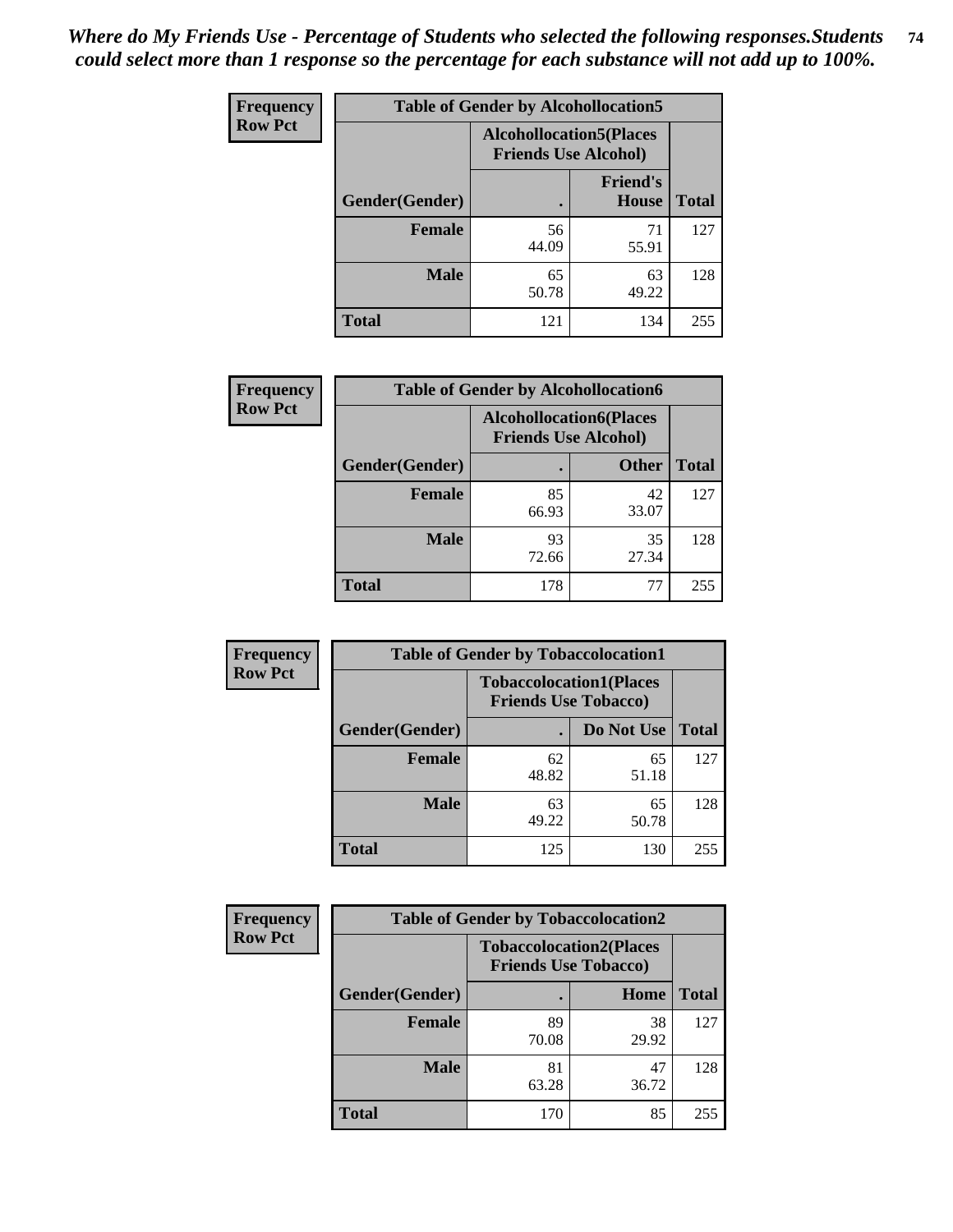| <b>Frequency</b> | <b>Table of Gender by Tobaccolocation3</b> |              |                                                               |              |
|------------------|--------------------------------------------|--------------|---------------------------------------------------------------|--------------|
| <b>Row Pct</b>   |                                            |              | <b>Tobaccolocation3(Places</b><br><b>Friends Use Tobacco)</b> |              |
|                  | Gender(Gender)                             |              | <b>School</b>                                                 | <b>Total</b> |
|                  | Female                                     | 106<br>83.46 | 21<br>16.54                                                   | 127          |
|                  | <b>Male</b>                                | 102<br>79.69 | 26<br>20.31                                                   | 128          |
|                  | <b>Total</b>                               | 208          | 47                                                            | 255          |

| <b>Frequency</b> | <b>Table of Gender by Tobaccolocation4</b> |             |                                                               |              |
|------------------|--------------------------------------------|-------------|---------------------------------------------------------------|--------------|
| <b>Row Pct</b>   |                                            |             | <b>Tobaccolocation4(Places</b><br><b>Friends Use Tobacco)</b> |              |
|                  | Gender(Gender)                             |             | Car                                                           | <b>Total</b> |
|                  | <b>Female</b>                              | 94<br>74.02 | 33<br>25.98                                                   | 127          |
|                  | <b>Male</b>                                | 94<br>73.44 | 34<br>26.56                                                   | 128          |
|                  | <b>Total</b>                               | 188         | 67                                                            | 255          |

| <b>Frequency</b> | <b>Table of Gender by Tobaccolocation5</b> |                                                               |                                 |              |
|------------------|--------------------------------------------|---------------------------------------------------------------|---------------------------------|--------------|
| <b>Row Pct</b>   |                                            | <b>Tobaccolocation5(Places</b><br><b>Friends Use Tobacco)</b> |                                 |              |
|                  | Gender(Gender)                             |                                                               | <b>Friend's</b><br><b>House</b> | <b>Total</b> |
|                  | <b>Female</b>                              | 77<br>60.63                                                   | 50<br>39.37                     | 127          |
|                  | <b>Male</b>                                | 80<br>62.50                                                   | 48<br>37.50                     | 128          |
|                  | <b>Total</b>                               | 157                                                           | 98                              | 255          |

| <b>Frequency</b> | <b>Table of Gender by Tobaccolocation6</b> |                                                               |              |              |
|------------------|--------------------------------------------|---------------------------------------------------------------|--------------|--------------|
| <b>Row Pct</b>   |                                            | <b>Tobaccolocation6(Places</b><br><b>Friends Use Tobacco)</b> |              |              |
|                  | Gender(Gender)                             |                                                               | <b>Other</b> | <b>Total</b> |
|                  | Female                                     | 86<br>67.72                                                   | 41<br>32.28  | 127          |
|                  | <b>Male</b>                                | 89<br>69.53                                                   | 39<br>30.47  | 128          |
|                  | <b>Total</b>                               | 175                                                           | 80           | 255          |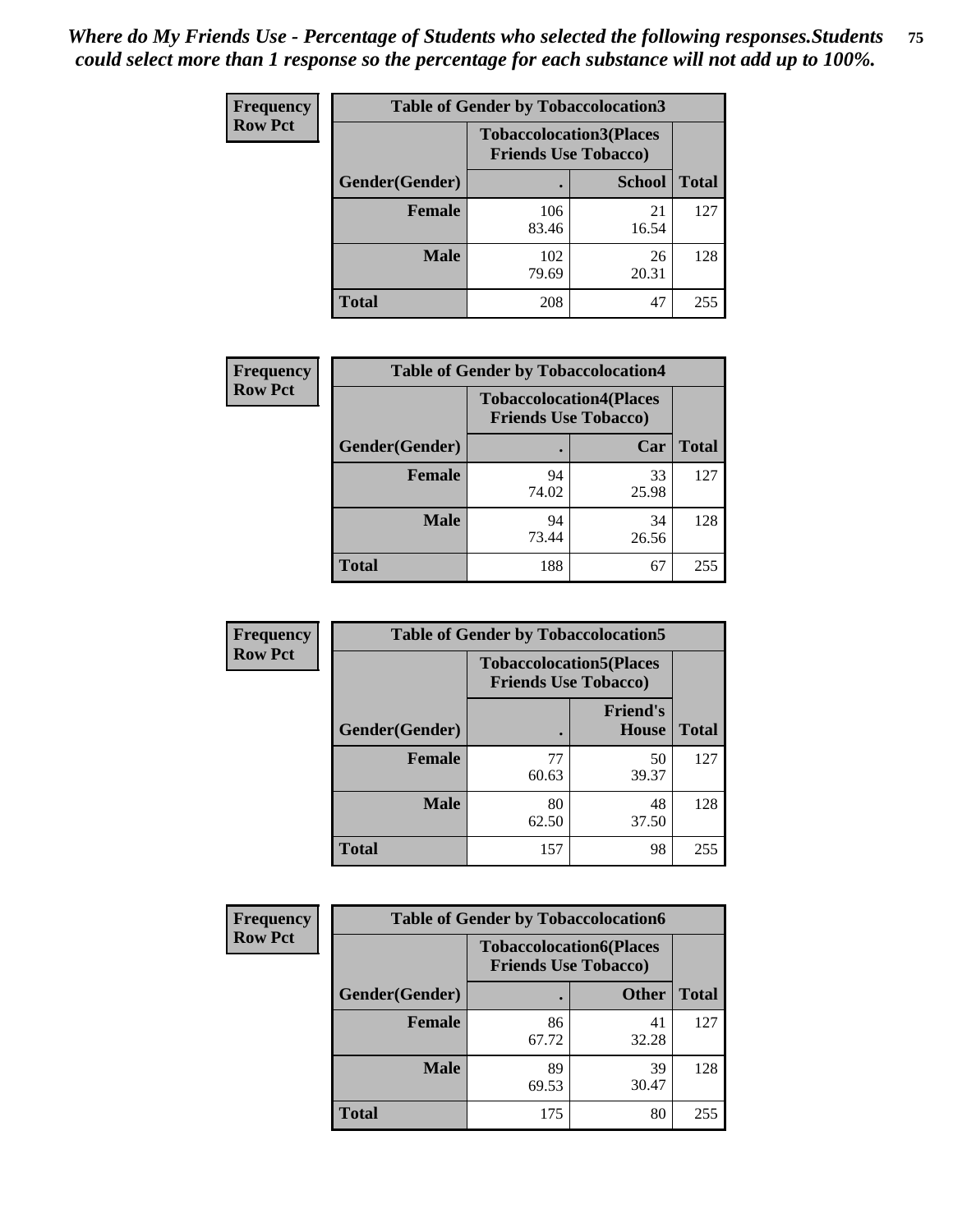| <b>Frequency</b> | <b>Table of Gender by Marijuanalocation1</b> |                                                                    |             |              |  |
|------------------|----------------------------------------------|--------------------------------------------------------------------|-------------|--------------|--|
| <b>Row Pct</b>   |                                              | <b>Marijuanalocation1(Places</b><br><b>Friends Use Marijuana</b> ) |             |              |  |
|                  | Gender(Gender)                               |                                                                    | Do Not Use  | <b>Total</b> |  |
|                  | <b>Female</b>                                | 70<br>55.12                                                        | 57<br>44.88 | 127          |  |
|                  | <b>Male</b>                                  | 72<br>56.25                                                        | 56<br>43.75 | 128          |  |
|                  | Total                                        | 142                                                                | 113         | 255          |  |

| <b>Frequency</b> | <b>Table of Gender by Marijuanalocation2</b> |                                                                    |             |              |  |
|------------------|----------------------------------------------|--------------------------------------------------------------------|-------------|--------------|--|
| <b>Row Pct</b>   |                                              | <b>Marijuanalocation2(Places</b><br><b>Friends Use Marijuana</b> ) |             |              |  |
|                  | Gender(Gender)                               |                                                                    | Home        | <b>Total</b> |  |
|                  | <b>Female</b>                                | 77<br>60.63                                                        | 50<br>39.37 | 127          |  |
|                  | <b>Male</b>                                  | 78<br>60.94                                                        | 50<br>39.06 | 128          |  |
|                  | <b>Total</b>                                 | 155                                                                | 100         | 255          |  |

| Frequency      | <b>Table of Gender by Marijuanalocation3</b> |                                                                    |               |              |  |
|----------------|----------------------------------------------|--------------------------------------------------------------------|---------------|--------------|--|
| <b>Row Pct</b> |                                              | <b>Marijuanalocation3(Places</b><br><b>Friends Use Marijuana</b> ) |               |              |  |
|                | Gender(Gender)                               |                                                                    | <b>School</b> | <b>Total</b> |  |
|                | Female                                       | 92<br>72.44                                                        | 35<br>27.56   | 127          |  |
|                | <b>Male</b>                                  | 92<br>71.88                                                        | 36<br>28.13   | 128          |  |
|                | <b>Total</b>                                 | 184                                                                | 71            | 255          |  |

| Frequency      | <b>Table of Gender by Marijuanalocation4</b> |             |                                                                    |              |
|----------------|----------------------------------------------|-------------|--------------------------------------------------------------------|--------------|
| <b>Row Pct</b> |                                              |             | <b>Marijuanalocation4(Places</b><br><b>Friends Use Marijuana</b> ) |              |
|                | Gender(Gender)                               |             | Car                                                                | <b>Total</b> |
|                | <b>Female</b>                                | 83<br>65.35 | 44<br>34.65                                                        | 127          |
|                | <b>Male</b>                                  | 85<br>66.41 | 43<br>33.59                                                        | 128          |
|                | <b>Total</b>                                 | 168         | 87                                                                 | 255          |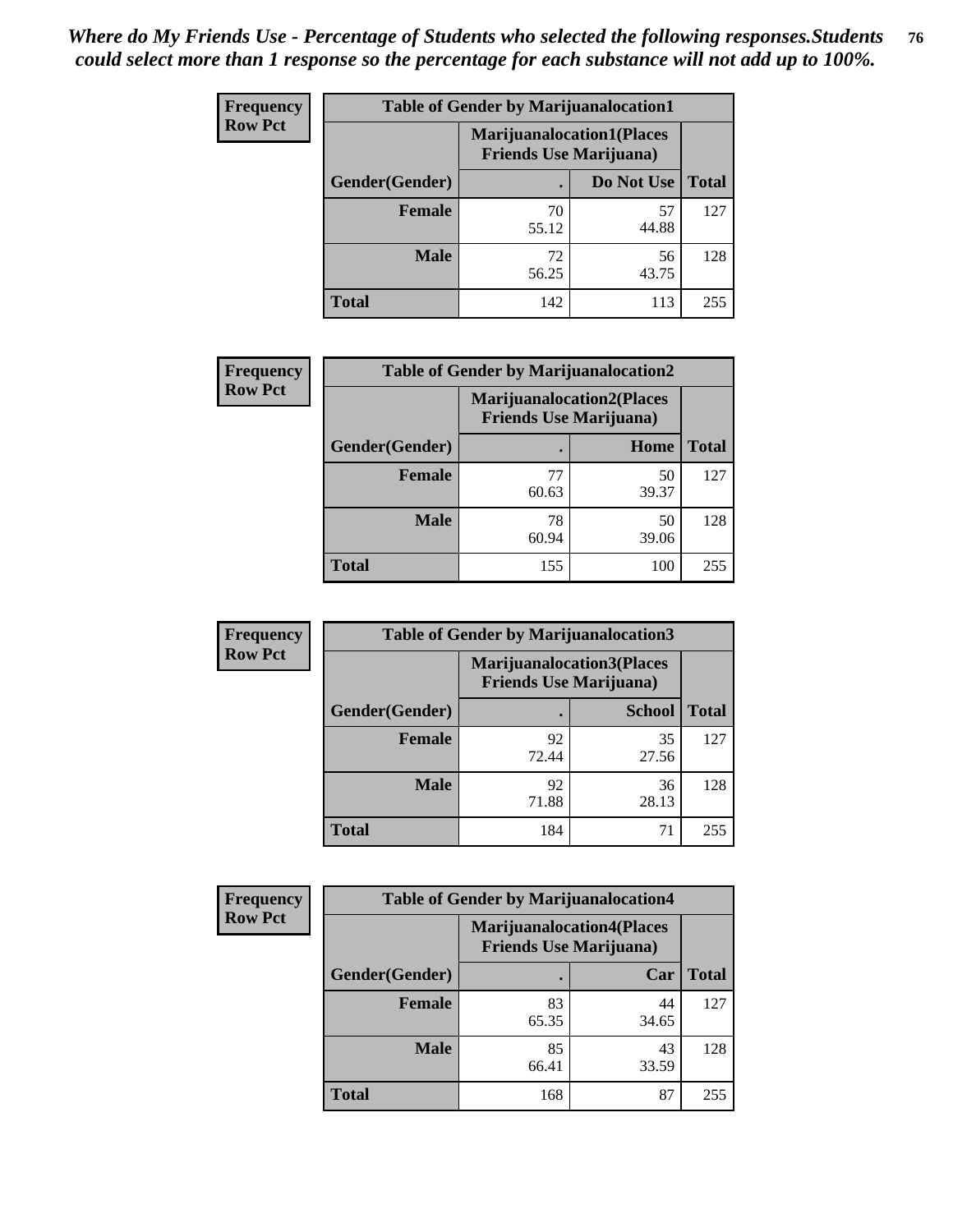| <b>Frequency</b> | <b>Table of Gender by Marijuanalocation5</b> |                                                                    |                          |              |
|------------------|----------------------------------------------|--------------------------------------------------------------------|--------------------------|--------------|
| <b>Row Pct</b>   |                                              | <b>Marijuanalocation5(Places</b><br><b>Friends Use Marijuana</b> ) |                          |              |
|                  | Gender(Gender)                               |                                                                    | <b>Friend's</b><br>House | <b>Total</b> |
|                  | <b>Female</b>                                | 69<br>54.33                                                        | 58<br>45.67              | 127          |
|                  | <b>Male</b>                                  | 76<br>59.38                                                        | 52<br>40.63              | 128          |
|                  | <b>Total</b>                                 | 145                                                                | 110                      | 255          |

| <b>Frequency</b> | <b>Table of Gender by Marijuanalocation6</b> |                                |                                   |              |  |
|------------------|----------------------------------------------|--------------------------------|-----------------------------------|--------------|--|
| <b>Row Pct</b>   |                                              | <b>Friends Use Marijuana</b> ) | <b>Marijuanalocation6(Places)</b> |              |  |
|                  | Gender(Gender)                               |                                | <b>Other</b>                      | <b>Total</b> |  |
|                  | <b>Female</b>                                | 74<br>58.27                    | 53<br>41.73                       | 127          |  |
|                  | <b>Male</b>                                  | 79<br>61.72                    | 49<br>38.28                       | 128          |  |
|                  | <b>Total</b>                                 | 153                            | 102                               | 255          |  |

| Frequency      | <b>Table of Gender by Otherdruglocation1</b> |                                                                                |             |              |
|----------------|----------------------------------------------|--------------------------------------------------------------------------------|-------------|--------------|
| <b>Row Pct</b> |                                              | <b>Otherdruglocation1(Places</b><br><b>Friends Use Other Illegal</b><br>Drugs) |             |              |
|                | Gender(Gender)                               |                                                                                | Do Not Use  | <b>Total</b> |
|                | <b>Female</b>                                | 44<br>34.65                                                                    | 83<br>65.35 | 127          |
|                | <b>Male</b>                                  | 53<br>41.41                                                                    | 75<br>58.59 | 128          |
|                | <b>Total</b>                                 | 97                                                                             | 158         | 255          |

| <b>Frequency</b> | <b>Table of Gender by Otherdruglocation2</b> |                                            |                                   |              |
|------------------|----------------------------------------------|--------------------------------------------|-----------------------------------|--------------|
| <b>Row Pct</b>   |                                              | <b>Friends Use Other Illegal</b><br>Drugs) | <b>Otherdruglocation2(Places)</b> |              |
|                  | Gender(Gender)                               |                                            | Home                              | <b>Total</b> |
|                  | Female                                       | 100<br>78.74                               | 27<br>21.26                       | 127          |
|                  | <b>Male</b>                                  | 95<br>74.22                                | 33<br>25.78                       | 128          |
|                  | <b>Total</b>                                 | 195                                        | 60                                | 255          |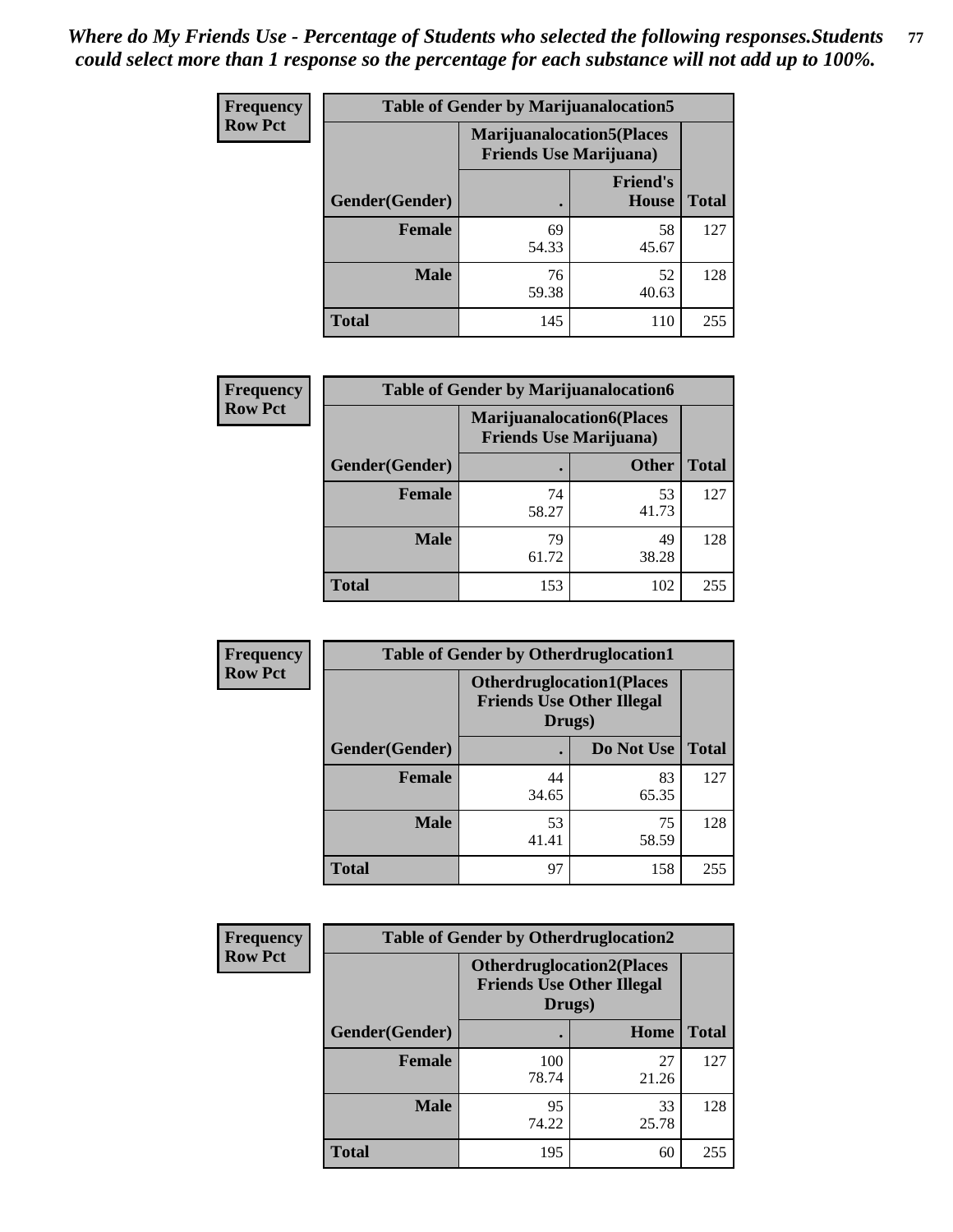| <b>Frequency</b> | <b>Table of Gender by Otherdruglocation3</b> |                                            |                                  |              |
|------------------|----------------------------------------------|--------------------------------------------|----------------------------------|--------------|
| <b>Row Pct</b>   |                                              | <b>Friends Use Other Illegal</b><br>Drugs) | <b>Otherdruglocation3(Places</b> |              |
|                  | Gender(Gender)                               |                                            | <b>School</b>                    | <b>Total</b> |
|                  | <b>Female</b>                                | 114<br>89.76                               | 13<br>10.24                      | 127          |
|                  | <b>Male</b>                                  | 106<br>82.81                               | 22<br>17.19                      | 128          |
|                  | <b>Total</b>                                 | 220                                        | 35                               | 255          |

| <b>Frequency</b> | <b>Table of Gender by Otherdruglocation4</b> |                                                                                |             |              |
|------------------|----------------------------------------------|--------------------------------------------------------------------------------|-------------|--------------|
| <b>Row Pct</b>   |                                              | <b>Otherdruglocation4(Places</b><br><b>Friends Use Other Illegal</b><br>Drugs) |             |              |
|                  | Gender(Gender)                               |                                                                                | Car         | <b>Total</b> |
|                  | Female                                       | 108<br>85.04                                                                   | 19<br>14.96 | 127          |
|                  | <b>Male</b>                                  | 107<br>83.59                                                                   | 21<br>16.41 | 128          |
|                  | <b>Total</b>                                 | 215                                                                            | 40          | 255          |

| Frequency      | <b>Table of Gender by Otherdruglocation5</b> |                                                                                |                                 |              |
|----------------|----------------------------------------------|--------------------------------------------------------------------------------|---------------------------------|--------------|
| <b>Row Pct</b> |                                              | <b>Otherdruglocation5(Places</b><br><b>Friends Use Other Illegal</b><br>Drugs) |                                 |              |
|                | Gender(Gender)                               |                                                                                | <b>Friend's</b><br><b>House</b> | <b>Total</b> |
|                | <b>Female</b>                                | 94<br>74.02                                                                    | 33<br>25.98                     | 127          |
|                | <b>Male</b>                                  | 99<br>77.34                                                                    | 29<br>22.66                     | 128          |
|                | <b>Total</b>                                 | 193                                                                            | 62                              | 255          |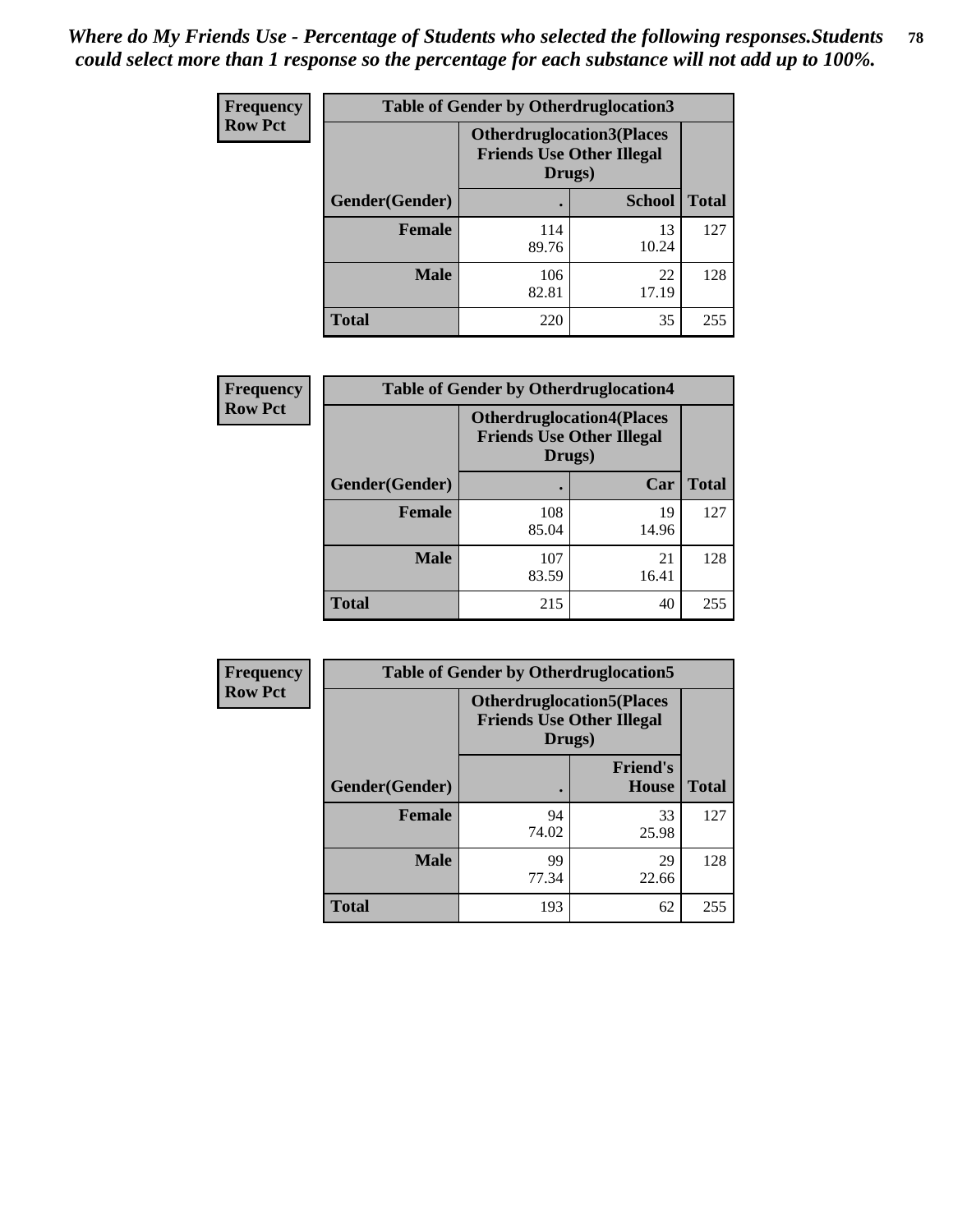| Frequency      | <b>Table of Gender by Otherdruglocation6</b> |                                                                                |              |              |
|----------------|----------------------------------------------|--------------------------------------------------------------------------------|--------------|--------------|
| <b>Row Pct</b> |                                              | <b>Otherdruglocation6(Places</b><br><b>Friends Use Other Illegal</b><br>Drugs) |              |              |
|                | Gender(Gender)                               |                                                                                | <b>Other</b> | <b>Total</b> |
|                | Female                                       | 95<br>74.80                                                                    | 32<br>25.20  | 127          |
|                | <b>Male</b>                                  | 95<br>74.22                                                                    | 33<br>25.78  | 128          |
|                | <b>Total</b>                                 | 190                                                                            | 65           | 255          |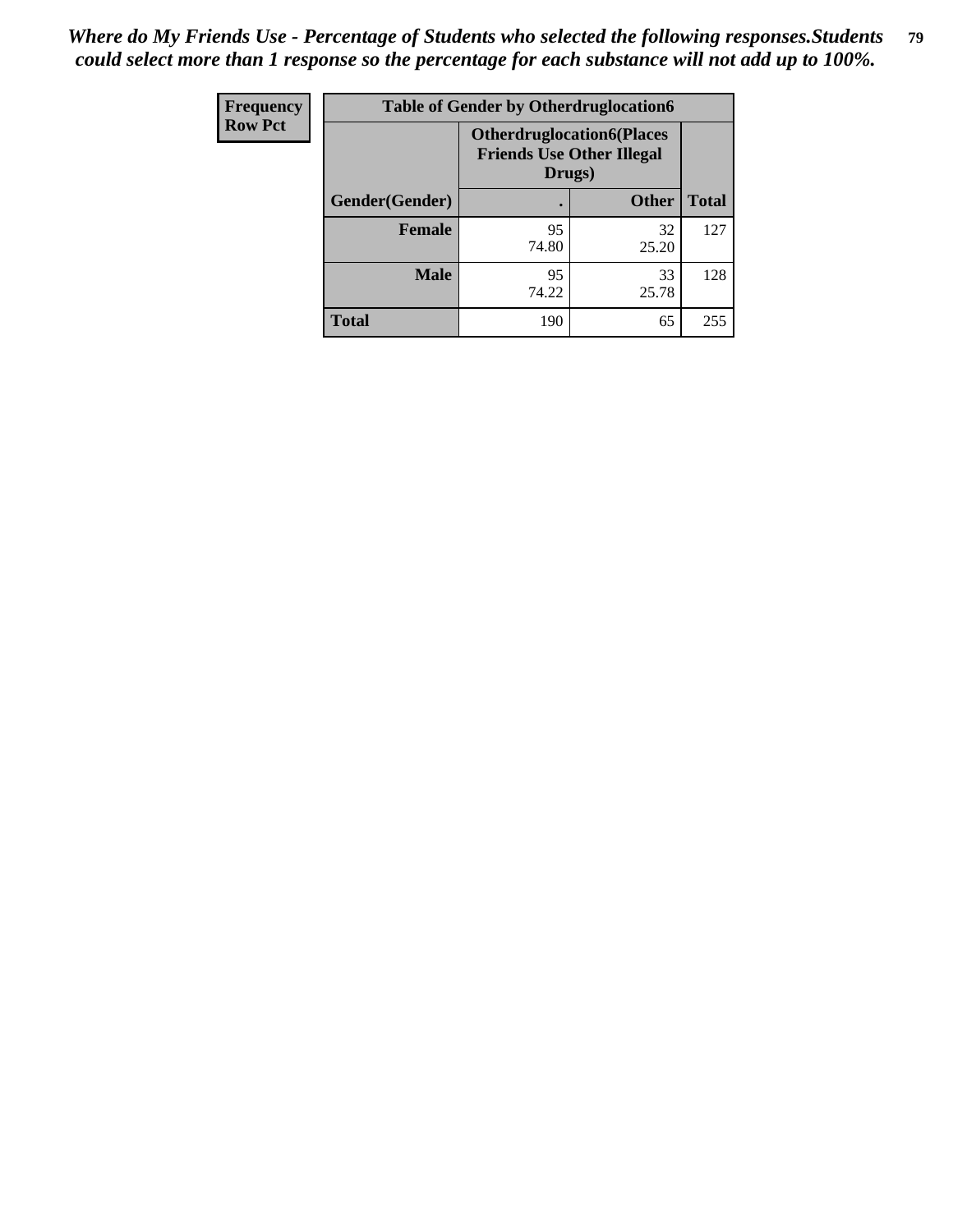| <b>Frequency</b> | <b>Table of Gender by Alcoholtime1</b> |                                                          |                      |              |
|------------------|----------------------------------------|----------------------------------------------------------|----------------------|--------------|
| <b>Row Pct</b>   |                                        | <b>Alcoholtime1(Times</b><br><b>Friends Use Alcohol)</b> |                      |              |
|                  | Gender(Gender)                         | $\bullet$                                                | Do Not<br><b>Use</b> | <b>Total</b> |
|                  | <b>Female</b>                          | 84<br>66.14                                              | 43<br>33.86          | 127          |
|                  | <b>Male</b>                            | 84<br>65.63                                              | 44<br>34.38          | 128          |
|                  | <b>Total</b>                           | 168                                                      | 87                   | 255          |

| Frequency      | <b>Table of Gender by Alcoholtime2</b> |                                                          |                            |              |
|----------------|----------------------------------------|----------------------------------------------------------|----------------------------|--------------|
| <b>Row Pct</b> |                                        | <b>Alcoholtime2(Times</b><br><b>Friends Use Alcohol)</b> |                            |              |
|                | Gender(Gender)                         |                                                          | <b>On Way</b><br>to School | <b>Total</b> |
|                | <b>Female</b>                          | 118<br>92.91                                             | 9<br>7.09                  | 127          |
|                | <b>Male</b>                            | 113<br>88.28                                             | 15<br>11.72                | 128          |
|                | <b>Total</b>                           | 231                                                      | 24                         | 255          |

| Frequency      | <b>Table of Gender by Alcoholtime3</b> |                                                          |                                |              |
|----------------|----------------------------------------|----------------------------------------------------------|--------------------------------|--------------|
| <b>Row Pct</b> |                                        | <b>Alcoholtime3(Times</b><br><b>Friends Use Alcohol)</b> |                                |              |
|                | Gender(Gender)                         |                                                          | <b>During</b><br><b>School</b> | <b>Total</b> |
|                | Female                                 | 116<br>91.34                                             | 11<br>8.66                     | 127          |
|                | <b>Male</b>                            | 116<br>90.63                                             | 12<br>9.38                     | 128          |
|                | <b>Total</b>                           | 232                                                      | 23                             | 255          |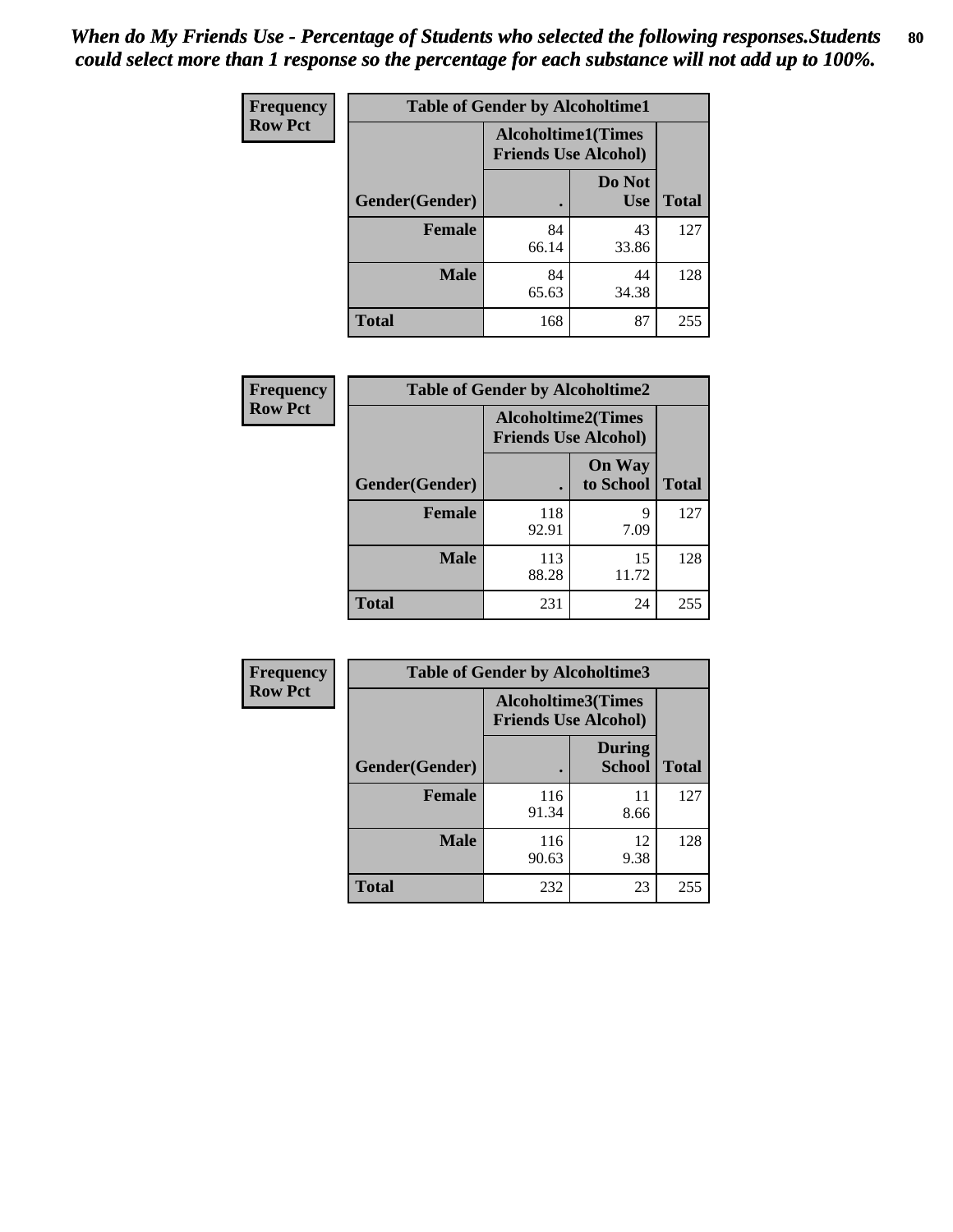*When do My Friends Use - Percentage of Students who selected the following responses.Students could select more than 1 response so the percentage for each substance will not add up to 100%.* **81**

| <b>Frequency</b> | <b>Table of Gender by Alcoholtime4</b> |                                                          |                                                |              |
|------------------|----------------------------------------|----------------------------------------------------------|------------------------------------------------|--------------|
| <b>Row Pct</b>   |                                        | <b>Alcoholtime4(Times</b><br><b>Friends Use Alcohol)</b> |                                                |              |
|                  | Gender(Gender)                         |                                                          | <b>On Way</b><br>Home<br>From<br><b>School</b> | <b>Total</b> |
|                  | <b>Female</b>                          | 114<br>89.76                                             | 13<br>10.24                                    | 127          |
|                  | <b>Male</b>                            | 108<br>84.38                                             | 20<br>15.63                                    | 128          |
|                  | <b>Total</b>                           | 222                                                      | 33                                             | 255          |

| <b>Frequency</b> | <b>Table of Gender by Alcoholtime5</b> |                                                           |             |              |
|------------------|----------------------------------------|-----------------------------------------------------------|-------------|--------------|
| <b>Row Pct</b>   |                                        | <b>Alcoholtime5</b> (Times<br><b>Friends Use Alcohol)</b> |             |              |
|                  | Gender(Gender)                         |                                                           | Weeknights  | <b>Total</b> |
|                  | <b>Female</b>                          | 96<br>75.59                                               | 31<br>24.41 | 127          |
|                  | <b>Male</b>                            | 94<br>73.44                                               | 34<br>26.56 | 128          |
|                  | <b>Total</b>                           | 190                                                       | 65          | 255          |

| <b>Frequency</b> | <b>Table of Gender by Alcoholtime6</b> |             |                                                           |              |  |
|------------------|----------------------------------------|-------------|-----------------------------------------------------------|--------------|--|
| <b>Row Pct</b>   |                                        |             | <b>Alcoholtime6</b> (Times<br><b>Friends Use Alcohol)</b> |              |  |
|                  | Gender(Gender)                         |             | <b>Weekends</b>                                           | <b>Total</b> |  |
|                  | <b>Female</b>                          | 42<br>33.07 | 85<br>66.93                                               | 127          |  |
|                  | <b>Male</b>                            | 45<br>35.16 | 83<br>64.84                                               | 128          |  |
|                  | Total                                  | 87          | 168                                                       | 255          |  |

| Frequency      | <b>Table of Gender by Tobaccotime1</b> |                                                          |                      |              |
|----------------|----------------------------------------|----------------------------------------------------------|----------------------|--------------|
| <b>Row Pct</b> |                                        | <b>Tobaccotime1(Times</b><br><b>Friends Use Tobacco)</b> |                      |              |
|                | Gender(Gender)                         |                                                          | Do Not<br><b>Use</b> | <b>Total</b> |
|                | <b>Female</b>                          | 60<br>47.24                                              | 67<br>52.76          | 127          |
|                | <b>Male</b>                            | 64<br>50.00                                              | 64<br>50.00          | 128          |
|                | <b>Total</b>                           | 124                                                      | 131                  | 255          |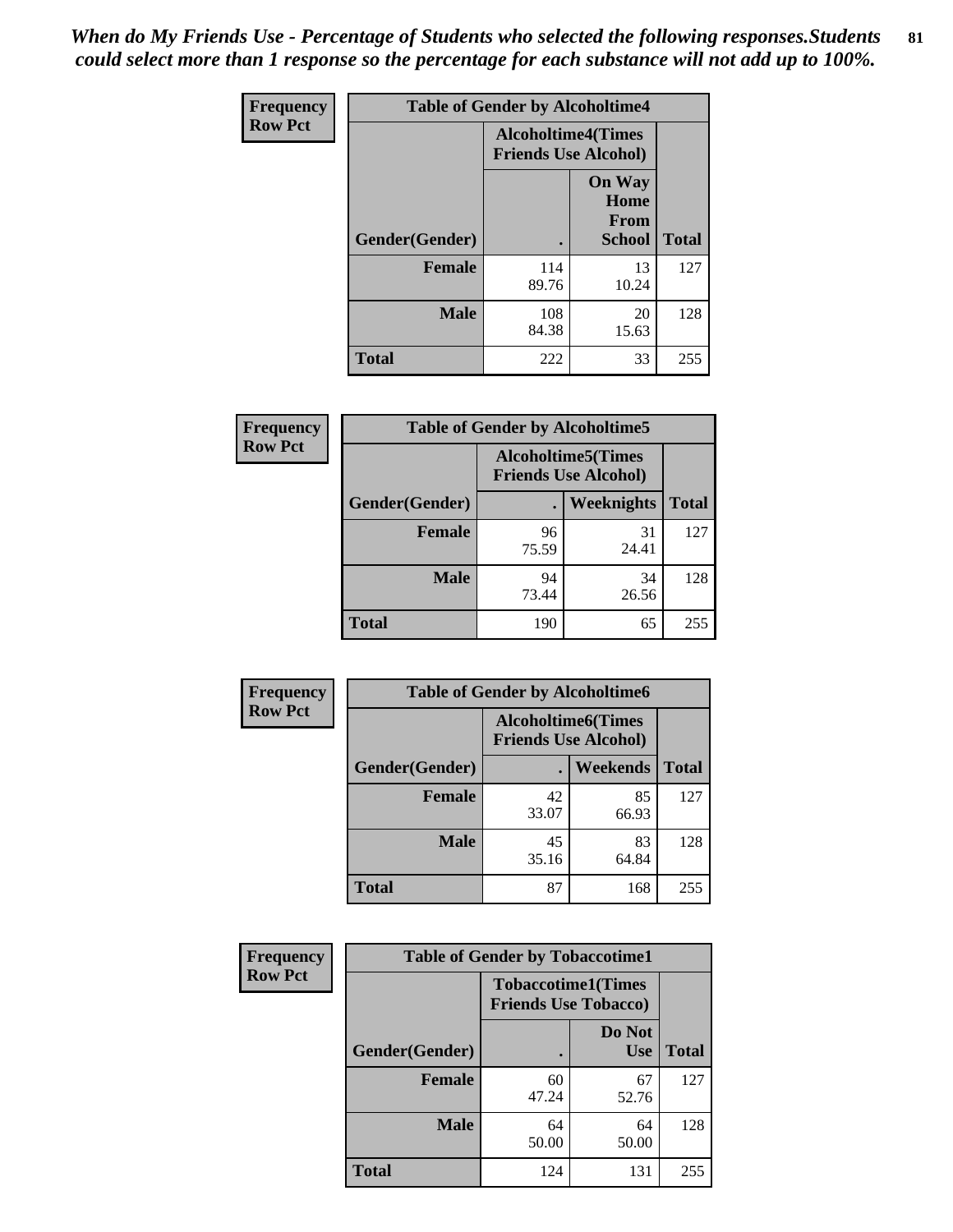| <b>Frequency</b> | <b>Table of Gender by Tobaccotime2</b> |                                                          |                            |              |
|------------------|----------------------------------------|----------------------------------------------------------|----------------------------|--------------|
| <b>Row Pct</b>   |                                        | <b>Tobaccotime2(Times</b><br><b>Friends Use Tobacco)</b> |                            |              |
|                  | Gender(Gender)                         |                                                          | <b>On Way</b><br>to School | <b>Total</b> |
|                  | <b>Female</b>                          | 102<br>80.31                                             | 25<br>19.69                | 127          |
|                  | <b>Male</b>                            | 94<br>73.44                                              | 34<br>26.56                | 128          |
|                  | <b>Total</b>                           | 196                                                      | 59                         | 255          |

| <b>Frequency</b> | <b>Table of Gender by Tobaccotime3</b> |                                                          |                                |              |
|------------------|----------------------------------------|----------------------------------------------------------|--------------------------------|--------------|
| <b>Row Pct</b>   |                                        | <b>Tobaccotime3(Times</b><br><b>Friends Use Tobacco)</b> |                                |              |
|                  | Gender(Gender)                         |                                                          | <b>During</b><br><b>School</b> | <b>Total</b> |
|                  | <b>Female</b>                          | 106<br>83.46                                             | 21<br>16.54                    | 127          |
|                  | <b>Male</b>                            | 104<br>81.25                                             | 24<br>18.75                    | 128          |
|                  | <b>Total</b>                           | 210                                                      | 45                             | 255          |

| Frequency      | <b>Table of Gender by Tobaccotime4</b> |                                                          |                                                |              |
|----------------|----------------------------------------|----------------------------------------------------------|------------------------------------------------|--------------|
| <b>Row Pct</b> |                                        | <b>Tobaccotime4(Times</b><br><b>Friends Use Tobacco)</b> |                                                |              |
|                | Gender(Gender)                         |                                                          | <b>On Way</b><br>Home<br>From<br><b>School</b> | <b>Total</b> |
|                | <b>Female</b>                          | 114<br>89.76                                             | 13<br>10.24                                    | 127          |
|                | <b>Male</b>                            | 108<br>84.38                                             | 20<br>15.63                                    | 128          |
|                | <b>Total</b>                           | 222                                                      | 33                                             | 255          |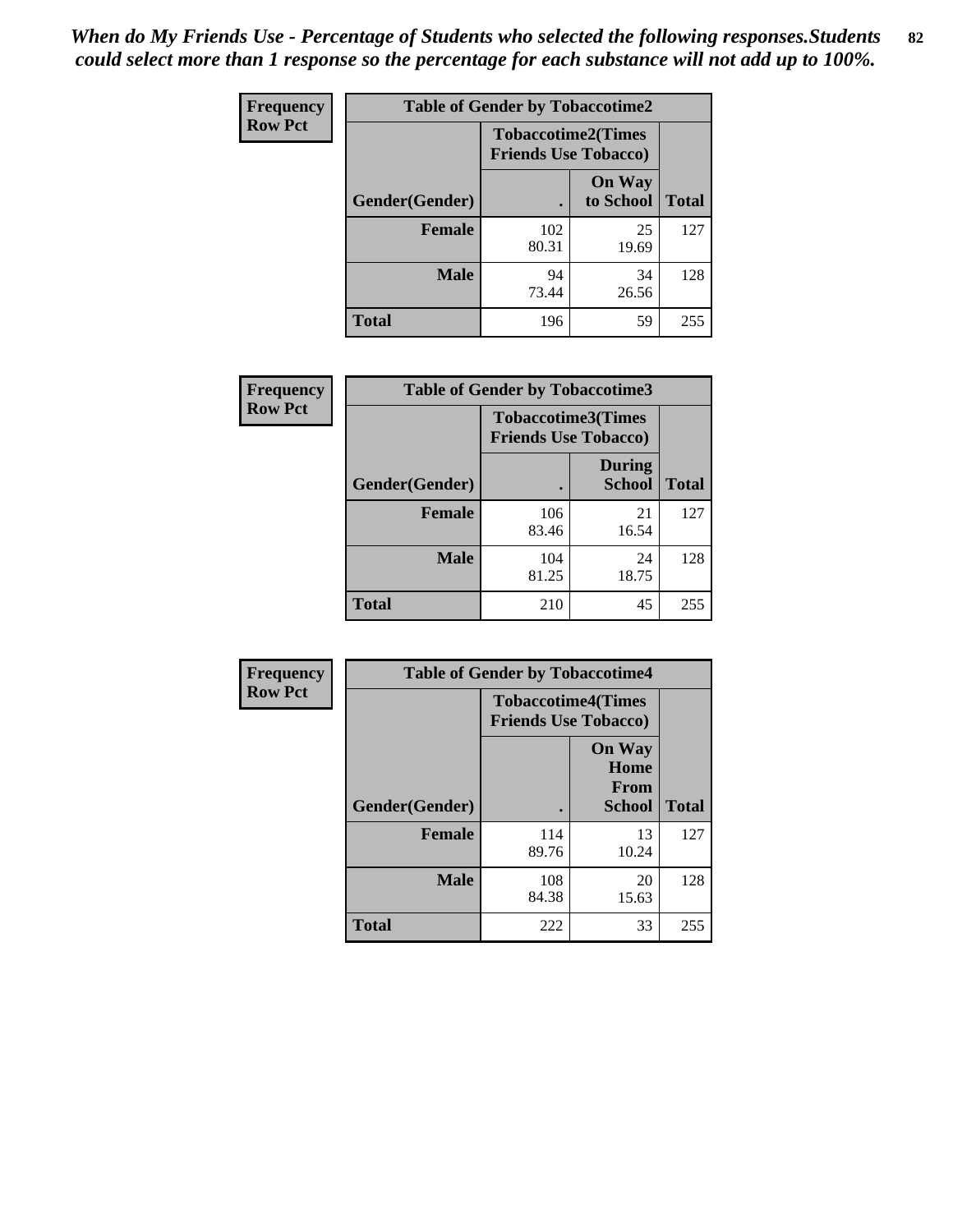| Frequency      | <b>Table of Gender by Tobaccotime5</b> |             |                                                          |              |  |
|----------------|----------------------------------------|-------------|----------------------------------------------------------|--------------|--|
| <b>Row Pct</b> |                                        |             | <b>Tobaccotime5(Times</b><br><b>Friends Use Tobacco)</b> |              |  |
|                | Gender(Gender)                         |             | Weeknights                                               | <b>Total</b> |  |
|                | <b>Female</b>                          | 87<br>68.50 | 40<br>31.50                                              | 127          |  |
|                | <b>Male</b>                            | 80<br>62.50 | 48<br>37.50                                              | 128          |  |
|                | <b>Total</b>                           | 167         | 88                                                       | 255          |  |

| <b>Frequency</b> | <b>Table of Gender by Tobaccotime6</b> |                             |                           |              |
|------------------|----------------------------------------|-----------------------------|---------------------------|--------------|
| <b>Row Pct</b>   |                                        | <b>Friends Use Tobacco)</b> | <b>Tobaccotime6(Times</b> |              |
|                  | Gender(Gender)                         |                             | Weekends                  | <b>Total</b> |
|                  | Female                                 | 68<br>53.54                 | 59<br>46.46               | 127          |
|                  | <b>Male</b>                            | 72<br>56.25                 | 56<br>43.75               | 128          |
|                  | <b>Total</b>                           | 140                         | 115                       | 255          |

| Frequency      | <b>Table of Gender by Marijuanatime1</b> |                                                               |             |              |
|----------------|------------------------------------------|---------------------------------------------------------------|-------------|--------------|
| <b>Row Pct</b> |                                          | <b>Marijuanatime1(Times</b><br><b>Friends Use Marijuana</b> ) |             |              |
|                | Gender(Gender)                           |                                                               | Do Not Use  | <b>Total</b> |
|                | <b>Female</b>                            | 63<br>49.61                                                   | 64<br>50.39 | 127          |
|                | <b>Male</b>                              | 73<br>57.03                                                   | 55<br>42.97 | 128          |
|                | <b>Total</b>                             | 136                                                           | 119         | 255          |

| <b>Frequency</b> | <b>Table of Gender by Marijuanatime2</b> |                                                               |                            |              |
|------------------|------------------------------------------|---------------------------------------------------------------|----------------------------|--------------|
| <b>Row Pct</b>   |                                          | <b>Marijuanatime2(Times</b><br><b>Friends Use Marijuana</b> ) |                            |              |
|                  | Gender(Gender)                           |                                                               | On Way to<br><b>School</b> | <b>Total</b> |
|                  | <b>Female</b>                            | 102<br>80.31                                                  | 25<br>19.69                | 127          |
|                  | <b>Male</b>                              | 93<br>72.66                                                   | 35<br>27.34                | 128          |
|                  | <b>Total</b>                             | 195                                                           | 60                         | 255          |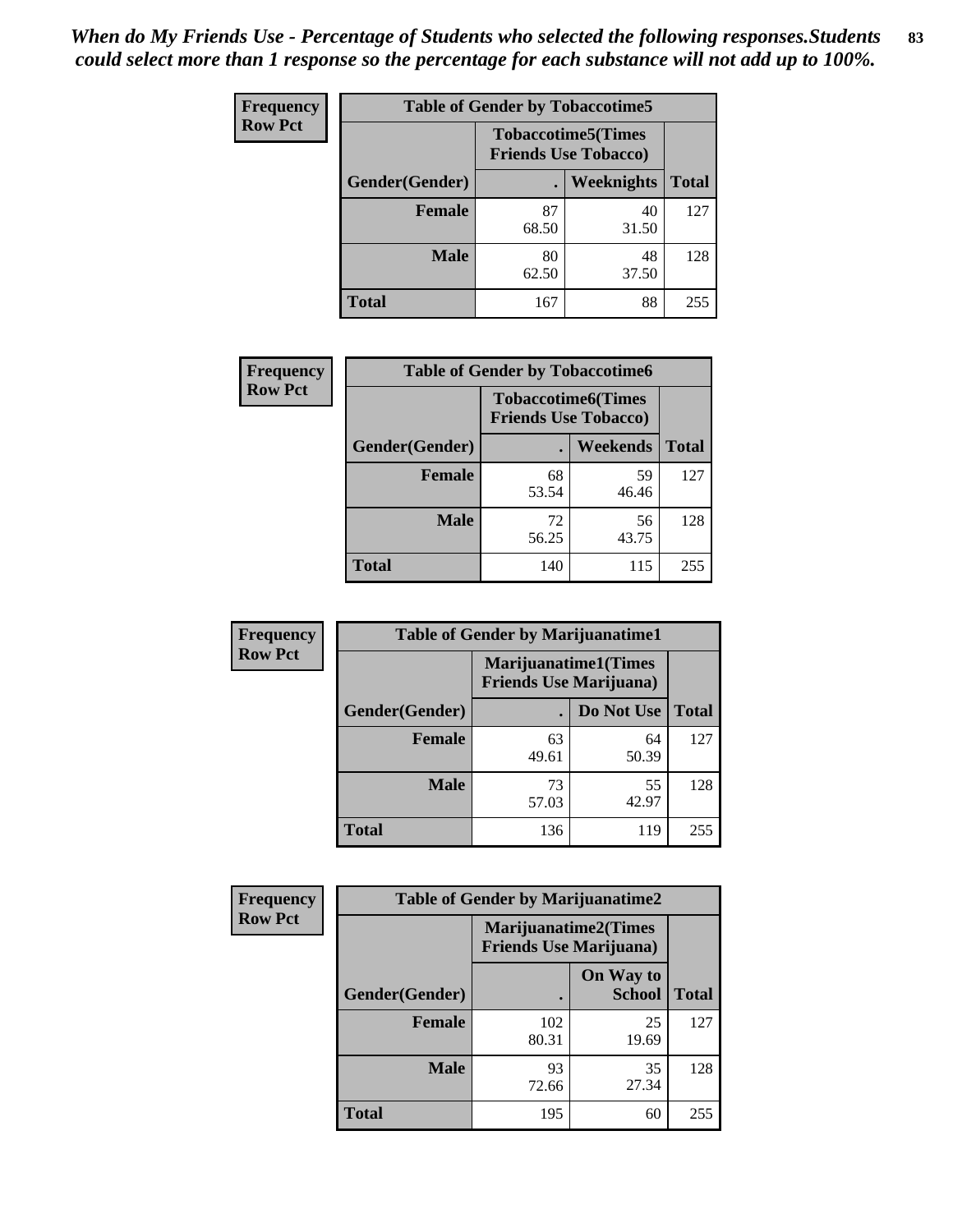| Frequency      | <b>Table of Gender by Marijuanatime3</b> |                                                        |                                |              |
|----------------|------------------------------------------|--------------------------------------------------------|--------------------------------|--------------|
| <b>Row Pct</b> |                                          | Marijuanatime3(Times<br><b>Friends Use Marijuana</b> ) |                                |              |
|                | Gender(Gender)                           |                                                        | <b>During</b><br><b>School</b> | <b>Total</b> |
|                | <b>Female</b>                            | 101<br>79.53                                           | 26<br>20.47                    | 127          |
|                | <b>Male</b>                              | 89<br>69.53                                            | 39<br>30.47                    | 128          |
|                | <b>Total</b>                             | 190                                                    | 65                             | 255          |

| Frequency      | <b>Table of Gender by Marijuanatime4</b> |                                                               |                                                       |              |
|----------------|------------------------------------------|---------------------------------------------------------------|-------------------------------------------------------|--------------|
| <b>Row Pct</b> |                                          | <b>Marijuanatime4(Times</b><br><b>Friends Use Marijuana</b> ) |                                                       |              |
|                | Gender(Gender)                           |                                                               | <b>On Way</b><br>Home<br><b>From</b><br><b>School</b> | <b>Total</b> |
|                | <b>Female</b>                            | 98<br>77.17                                                   | 29<br>22.83                                           | 127          |
|                | <b>Male</b>                              | 88<br>68.75                                                   | 40<br>31.25                                           | 128          |
|                | <b>Total</b>                             | 186                                                           | 69                                                    | 255          |

| Frequency      | <b>Table of Gender by Marijuanatime5</b> |                                                                |             |              |  |
|----------------|------------------------------------------|----------------------------------------------------------------|-------------|--------------|--|
| <b>Row Pct</b> |                                          | <b>Marijuanatime5</b> (Times<br><b>Friends Use Marijuana</b> ) |             |              |  |
|                | Gender(Gender)                           | ٠                                                              | Weeknights  | <b>Total</b> |  |
|                | <b>Female</b>                            | 79<br>62.20                                                    | 48<br>37.80 | 127          |  |
|                | <b>Male</b>                              | 74<br>57.81                                                    | 54<br>42.19 | 128          |  |
|                | <b>Total</b>                             | 153                                                            | 102         | 255          |  |

| Frequency      | <b>Table of Gender by Marijuanatime6</b> |                                                               |                 |              |  |
|----------------|------------------------------------------|---------------------------------------------------------------|-----------------|--------------|--|
| <b>Row Pct</b> |                                          | <b>Marijuanatime6(Times</b><br><b>Friends Use Marijuana</b> ) |                 |              |  |
|                | Gender(Gender)                           |                                                               | <b>Weekends</b> | <b>Total</b> |  |
|                | <b>Female</b>                            | 63<br>49.61                                                   | 64<br>50.39     | 127          |  |
|                | <b>Male</b>                              | 60<br>46.88                                                   | 68<br>53.13     | 128          |  |
|                | <b>Total</b>                             | 123                                                           | 132             | 255          |  |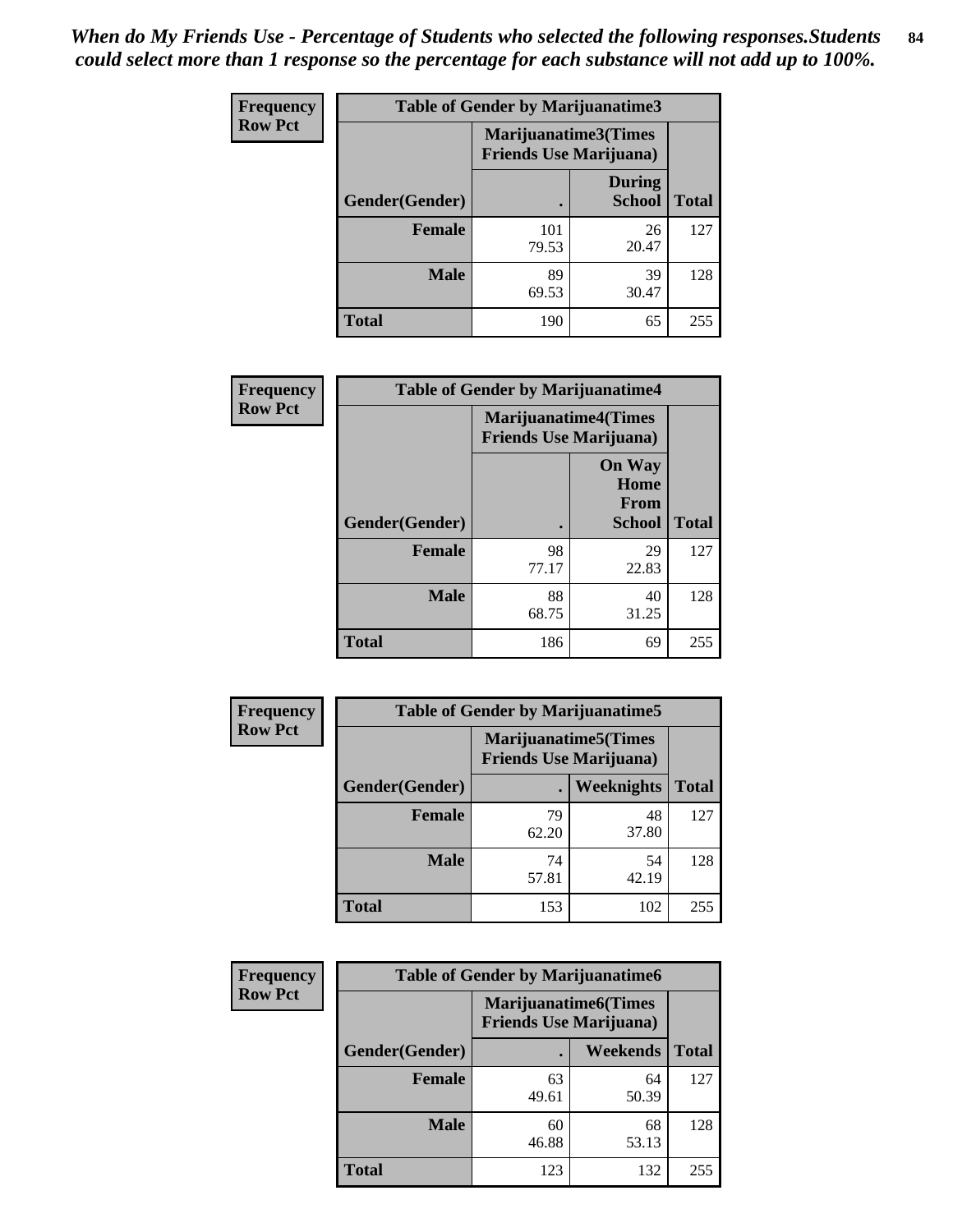*When do My Friends Use - Percentage of Students who selected the following responses.Students could select more than 1 response so the percentage for each substance will not add up to 100%.* **85**

| <b>Frequency</b> | <b>Table of Gender by Otherdrugtime1</b> |                                                    |                              |              |
|------------------|------------------------------------------|----------------------------------------------------|------------------------------|--------------|
| <b>Row Pct</b>   |                                          | <b>Friends Use Other</b><br><b>Illegal Drugs</b> ) | <b>Otherdrugtime1</b> (Times |              |
|                  | Gender(Gender)                           |                                                    | Do Not Use                   | <b>Total</b> |
|                  | <b>Female</b>                            | 33<br>25.98                                        | 94<br>74.02                  | 127          |
|                  | <b>Male</b>                              | 44<br>34.38                                        | 84<br>65.63                  | 128          |
|                  | <b>Total</b>                             | 77                                                 | 178                          | 255          |

| Frequency      | <b>Table of Gender by Otherdrugtime2</b> |                                                                                   |                            |              |
|----------------|------------------------------------------|-----------------------------------------------------------------------------------|----------------------------|--------------|
| <b>Row Pct</b> |                                          | <b>Otherdrugtime2(Times</b><br><b>Friends Use Other</b><br><b>Illegal Drugs</b> ) |                            |              |
|                | Gender(Gender)                           |                                                                                   | On Way to<br><b>School</b> | <b>Total</b> |
|                | <b>Female</b>                            | 124<br>97.64                                                                      | 3<br>2.36                  | 127          |
|                | <b>Male</b>                              | 112<br>87.50                                                                      | 16<br>12.50                | 128          |
|                | <b>Total</b>                             | 236                                                                               | 19                         | 255          |

| Frequency      |                | <b>Table of Gender by Otherdrugtime3</b> |                                                         |              |
|----------------|----------------|------------------------------------------|---------------------------------------------------------|--------------|
| <b>Row Pct</b> |                | <b>Illegal Drugs</b> )                   | <b>Otherdrugtime3(Times</b><br><b>Friends Use Other</b> |              |
|                | Gender(Gender) |                                          | <b>During</b><br><b>School</b>                          | <b>Total</b> |
|                | <b>Female</b>  | 123<br>96.85                             | 4<br>3.15                                               | 127          |
|                | <b>Male</b>    | 109<br>85.16                             | 19<br>14.84                                             | 128          |
|                | <b>Total</b>   | 232                                      | 23                                                      | 255          |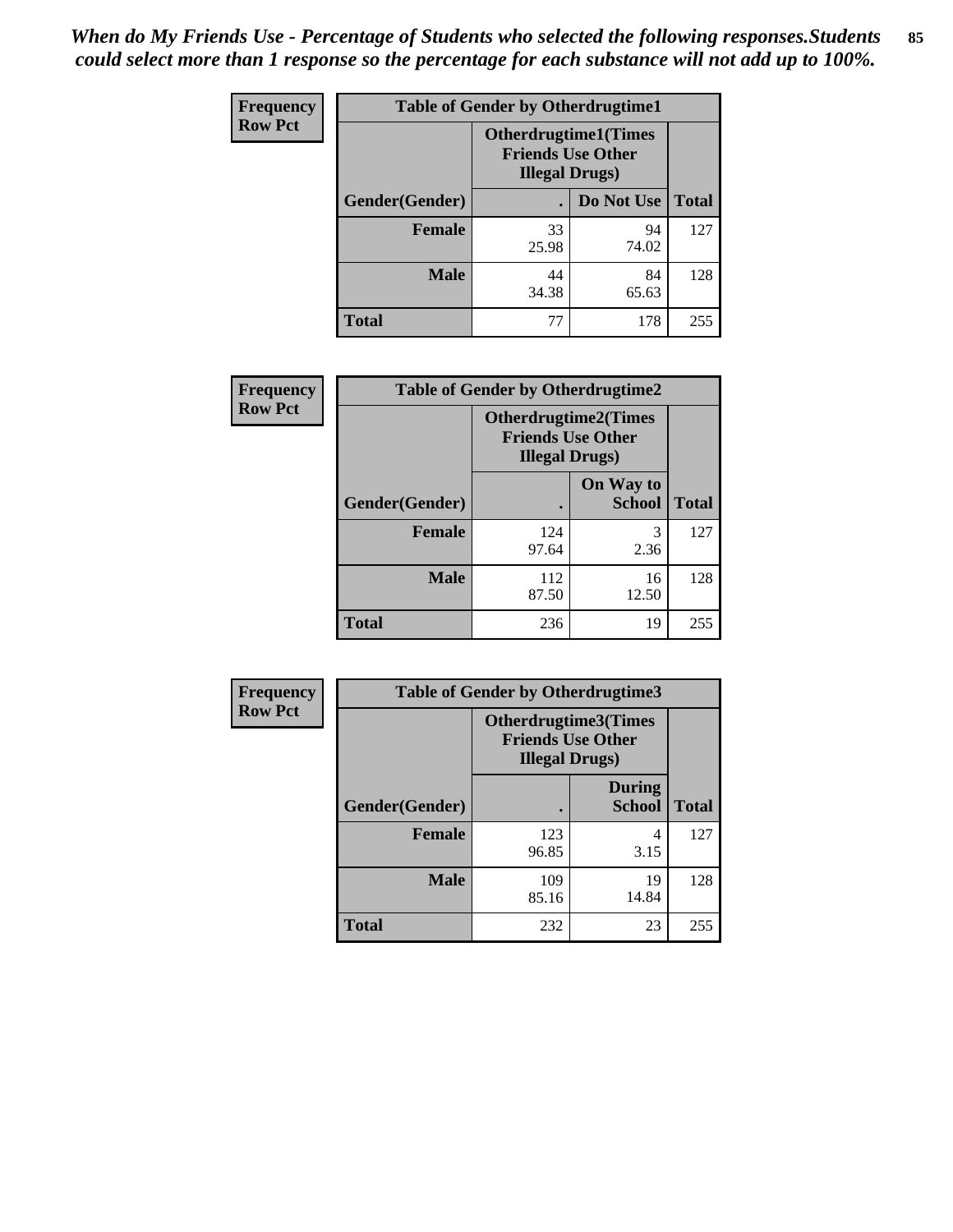*When do My Friends Use - Percentage of Students who selected the following responses.Students could select more than 1 response so the percentage for each substance will not add up to 100%.* **86**

| <b>Frequency</b> | <b>Table of Gender by Otherdrugtime4</b> |                                                    |                                                       |              |
|------------------|------------------------------------------|----------------------------------------------------|-------------------------------------------------------|--------------|
| <b>Row Pct</b>   |                                          | <b>Friends Use Other</b><br><b>Illegal Drugs</b> ) | <b>Otherdrugtime4(Times</b>                           |              |
|                  | Gender(Gender)                           |                                                    | <b>On Way</b><br>Home<br><b>From</b><br><b>School</b> | <b>Total</b> |
|                  | Female                                   | 122<br>96.06                                       | 5<br>3.94                                             | 127          |
|                  | <b>Male</b>                              | 109<br>85.16                                       | 19<br>14.84                                           | 128          |
|                  | <b>Total</b>                             | 231                                                | 24                                                    | 255          |

| Frequency      | <b>Table of Gender by Otherdrugtime5</b> |                                                                                    |             |              |
|----------------|------------------------------------------|------------------------------------------------------------------------------------|-------------|--------------|
| <b>Row Pct</b> |                                          | <b>Otherdrugtime5</b> (Times<br><b>Friends Use Other</b><br><b>Illegal Drugs</b> ) |             |              |
|                | Gender(Gender)                           |                                                                                    | Weeknights  | <b>Total</b> |
|                | Female                                   | 105<br>82.68                                                                       | 22<br>17.32 | 127          |
|                | <b>Male</b>                              | 100<br>78.13                                                                       | 28<br>21.88 | 128          |
|                | <b>Total</b>                             | 205                                                                                | 50          | 255          |

| <b>Frequency</b> | <b>Table of Gender by Otherdrugtime6</b> |                                                                                   |             |              |
|------------------|------------------------------------------|-----------------------------------------------------------------------------------|-------------|--------------|
| <b>Row Pct</b>   |                                          | <b>Otherdrugtime6(Times</b><br><b>Friends Use Other</b><br><b>Illegal Drugs</b> ) |             |              |
|                  | Gender(Gender)                           |                                                                                   | Weekends    | <b>Total</b> |
|                  | <b>Female</b>                            | 92<br>72.44                                                                       | 35<br>27.56 | 127          |
|                  | <b>Male</b>                              | 88<br>68.75                                                                       | 40<br>31.25 | 128          |
|                  | <b>Total</b>                             | 180                                                                               | 75          | 255          |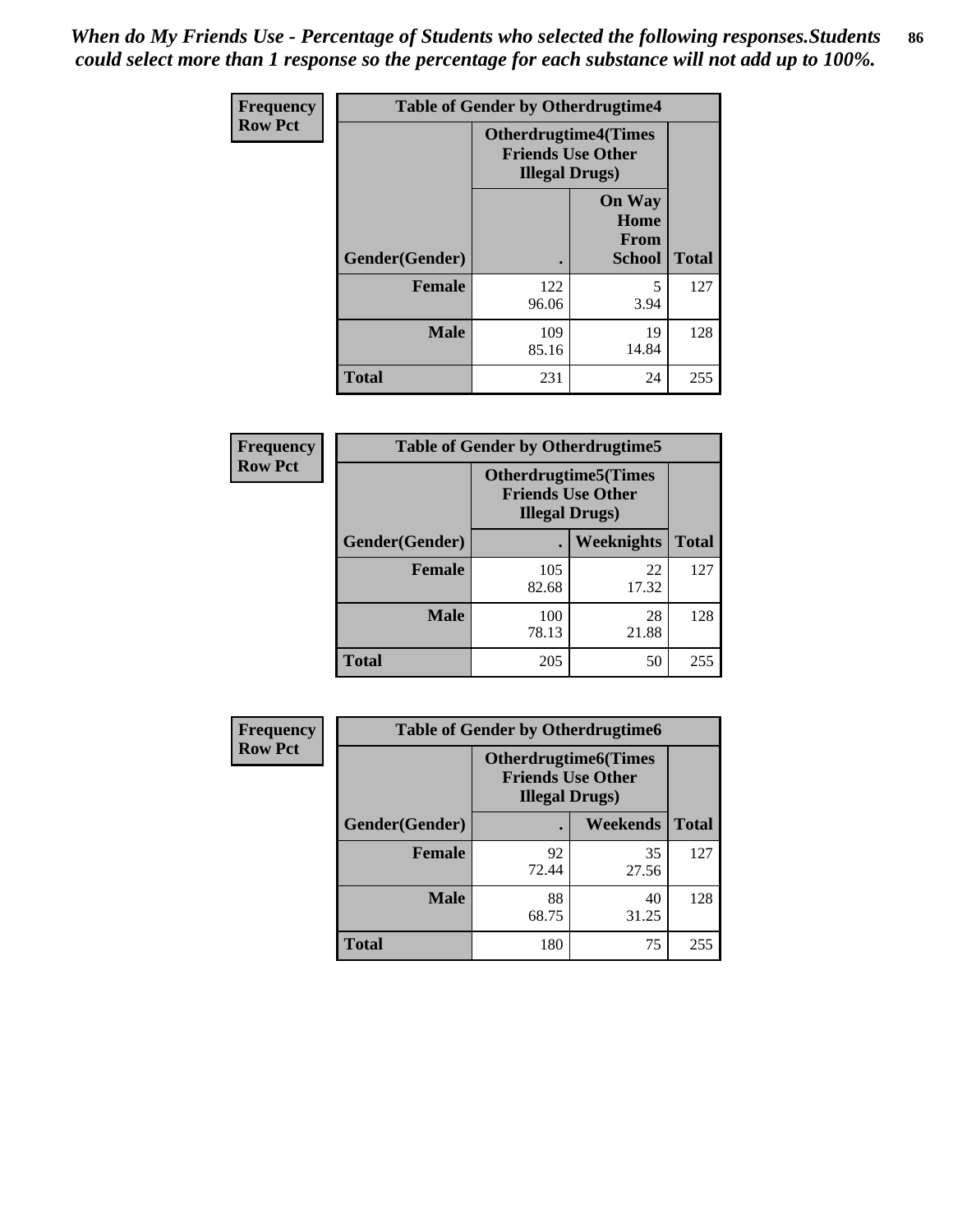# *Other Questions* **87**

| <b>Frequency</b> | <b>Table of Gender by Educationalcohol</b> |                                                                                                                                       |                |              |
|------------------|--------------------------------------------|---------------------------------------------------------------------------------------------------------------------------------------|----------------|--------------|
| <b>Row Pct</b>   |                                            | <b>Educationalcohol</b> (I<br>have been taught<br>about alcohol,<br>tobacco,<br>and other drugs<br>within the last year<br>at school) |                |              |
|                  | Gender(Gender)                             | <b>Yes</b>                                                                                                                            | N <sub>0</sub> | <b>Total</b> |
|                  | <b>Female</b>                              | 88<br>69.29                                                                                                                           | 39<br>30.71    | 127          |
|                  | <b>Male</b>                                | 101<br>78.91                                                                                                                          | 27<br>21.09    | 128          |
|                  | <b>Total</b>                               | 189                                                                                                                                   | 66             | 255          |

| Frequency      | <b>Table of Gender by Rodedrinking</b> |                                                                                                                     |              |              |  |
|----------------|----------------------------------------|---------------------------------------------------------------------------------------------------------------------|--------------|--------------|--|
| <b>Row Pct</b> |                                        | Rodedrinking(In<br>the past 30 days I<br>have ridden in a<br>car with a driver<br>who had been<br>drinking alcohol) |              |              |  |
|                | Gender(Gender)                         | Yes                                                                                                                 | $\bf N_0$    | <b>Total</b> |  |
|                | <b>Female</b>                          | 13<br>10.24                                                                                                         | 114<br>89.76 | 127          |  |
|                | <b>Male</b>                            | 16<br>12.50                                                                                                         | 112<br>87.50 | 128          |  |
|                | <b>Total</b>                           | 29                                                                                                                  | 226          | 255          |  |

| Frequency      | <b>Table of Gender by Drugsschool</b> |                                                                                                                                     |                |              |  |
|----------------|---------------------------------------|-------------------------------------------------------------------------------------------------------------------------------------|----------------|--------------|--|
| <b>Row Pct</b> |                                       | <b>Drugsschool</b> (During<br>the past 12 months,<br>I have been offered,<br>sold,<br>or given illegal drugs<br>on school property) |                |              |  |
|                | Gender(Gender)                        | Yes                                                                                                                                 | N <sub>0</sub> | <b>Total</b> |  |
|                | <b>Female</b>                         | 33<br>25.98                                                                                                                         | 94<br>74.02    | 127          |  |
|                | <b>Male</b>                           | 36<br>28.13                                                                                                                         | 92<br>71.88    | 128          |  |
|                | <b>Total</b>                          | 69                                                                                                                                  | 186            | 255          |  |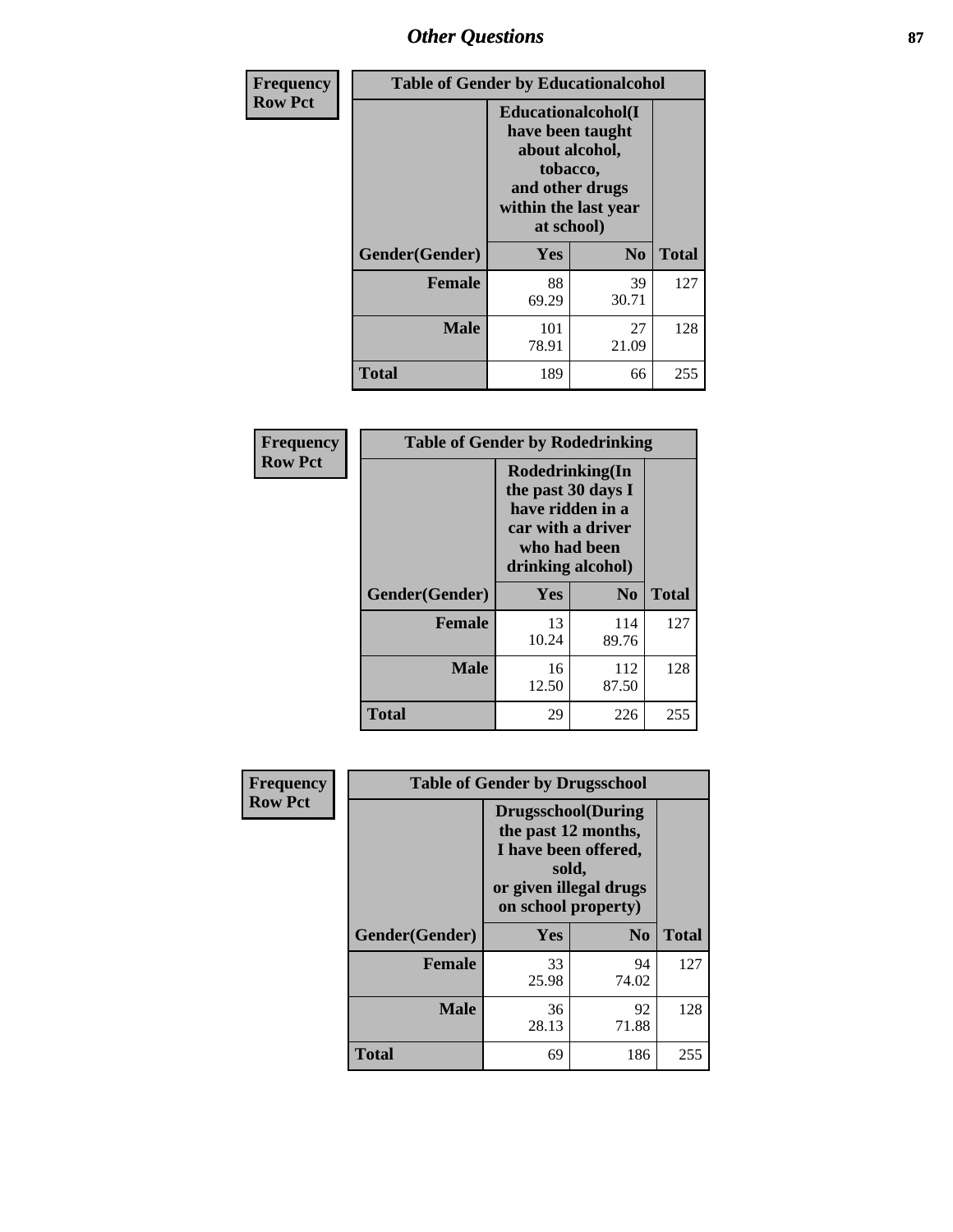*Other Questions* **88**

**Frequency Row Pct**

| <b>Table of Gender by Bingedrinking</b> |                             |                                                                                                         |                   |                   |                        |                        |              |
|-----------------------------------------|-----------------------------|---------------------------------------------------------------------------------------------------------|-------------------|-------------------|------------------------|------------------------|--------------|
|                                         |                             | Bingedrinking(I have drunk five or<br>more drinks of alcohol at one sitting<br>during the last 30 days) |                   |                   |                        |                        |              |
| <b>Gender</b> (Gender)                  | $\mathbf{0}$<br><b>Days</b> | 1 or<br>2<br>days                                                                                       | 3 to<br>5<br>days | 6 to<br>9<br>days | 20<br>to<br>29<br>days | All<br>30<br>days      | <b>Total</b> |
| <b>Female</b>                           | 113<br>88.98                | 9<br>7.09                                                                                               | 5<br>3.94         | 0<br>0.00         | 0<br>0.00              | $\Omega$<br>0.00       | 127          |
| <b>Male</b>                             | 104<br>81.25                | 11<br>8.59                                                                                              | 5.47              | 0.78              | 3<br>2.34              | $\overline{2}$<br>1.56 | 128          |
| <b>Total</b>                            | 217                         | 20                                                                                                      | 12                |                   | 3                      | $\overline{2}$         | 255          |

| Frequency      | <b>Table of Gender by Educationaids</b> |                                                                                                 |             |              |  |
|----------------|-----------------------------------------|-------------------------------------------------------------------------------------------------|-------------|--------------|--|
| <b>Row Pct</b> |                                         | <b>Educationaids</b> (I<br>have been taught<br>about HIV/AIDS<br>at school in the<br>past year) |             |              |  |
|                | Gender(Gender)                          | Yes                                                                                             | $\bf N_0$   | <b>Total</b> |  |
|                | <b>Female</b>                           | 82<br>64.57                                                                                     | 45<br>35.43 | 127          |  |
|                | <b>Male</b>                             | 98<br>76.56                                                                                     | 30<br>23.44 | 128          |  |
|                | <b>Total</b>                            | 180                                                                                             | 75          | 255          |  |

| <b>Frequency</b> | <b>Table of Gender by Suicideconsider</b> |                        |                |              |  |
|------------------|-------------------------------------------|------------------------|----------------|--------------|--|
| <b>Row Pct</b>   |                                           | <b>Suicideconsider</b> |                |              |  |
|                  | Gender(Gender)                            | Yes                    | N <sub>0</sub> | <b>Total</b> |  |
|                  | <b>Female</b>                             | 18<br>14.17            | 109<br>85.83   | 127          |  |
|                  | <b>Male</b>                               | 8<br>6.25              | 120<br>93.75   | 128          |  |
|                  | <b>Total</b>                              | 26                     | 229            | 255          |  |